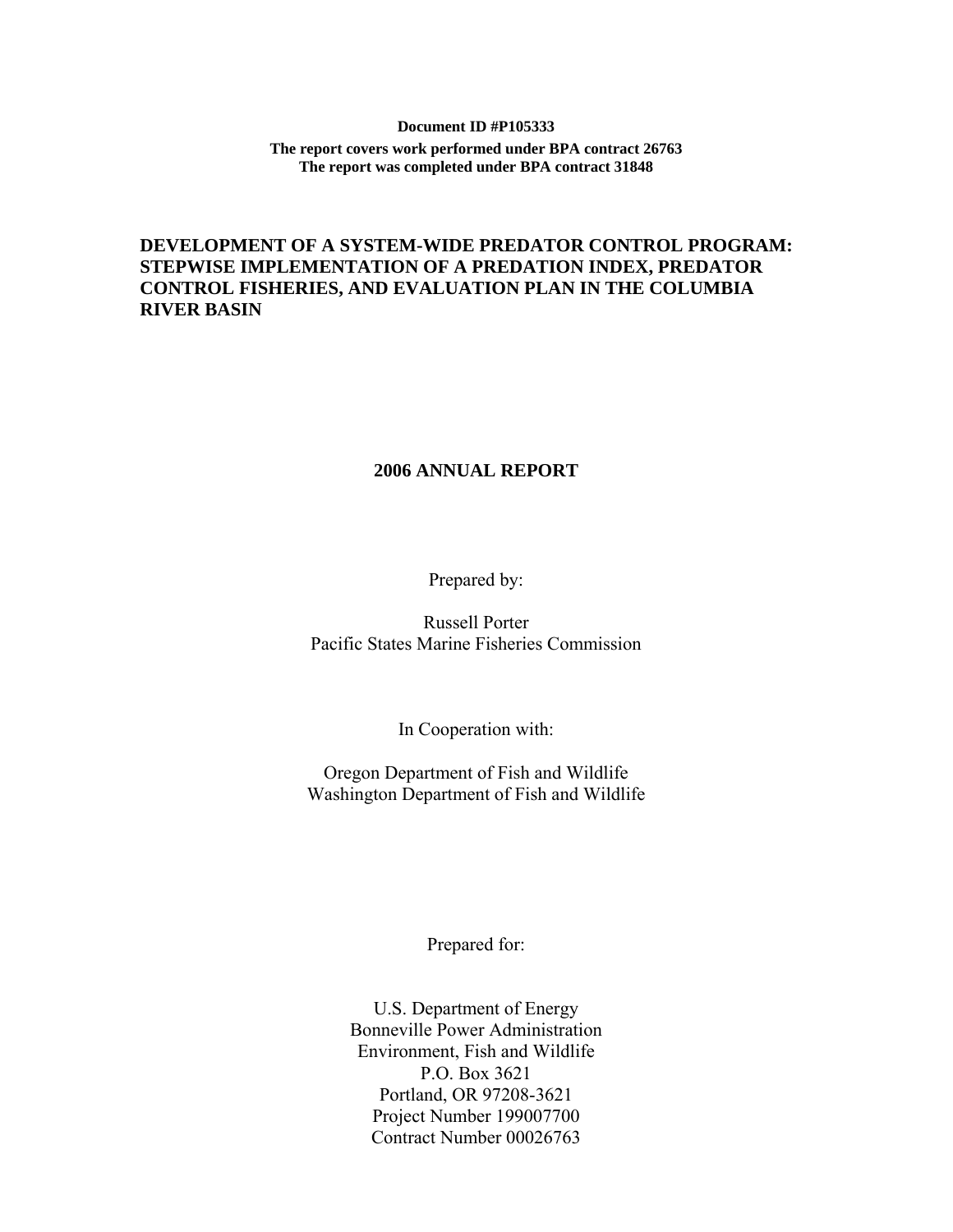## **Table of Contents**

| <b>Executive Summary</b>                                                | 5  |
|-------------------------------------------------------------------------|----|
| <b>Report A</b> – Sport Reward Fishery in the Columbia and Snake Rivers | 11 |
| Acknowledgments                                                         | 12 |
| Abstract                                                                | 13 |
| Introduction                                                            | 14 |
| Methods of Operation                                                    | 15 |
| <b>Fishery Operation</b>                                                | 15 |
| Boundaries and Season                                                   | 15 |
| <b>Registration Stations</b>                                            | 16 |
| <b>Reward System</b>                                                    | 17 |
| <b>Angler Sampling</b>                                                  | 17 |
| <b>Returning Anglers</b>                                                | 18 |
| Non-Returning Anglers                                                   | 18 |
| Northern Pikeminnow Handling Procedures                                 | 19 |
| <b>Biological Sampling</b>                                              | 19 |
| <b>PIT Tag Detection</b>                                                | 19 |
| Northern Pikeminnow Processing                                          | 20 |
| <b>Results and Discussion</b>                                           | 20 |
| Northern Pikeminnow Harvest                                             | 20 |
| Harvest by Week                                                         | 21 |
| Harvest by Fishing Location                                             | 22 |
| Harvest by Registration Station                                         | 23 |
| Harvest by Species/Incidental Catch                                     | 24 |
| Angler Effort                                                           | 27 |
| <b>Effort</b> by Week                                                   | 28 |
| <b>Effort by Fishing Location</b>                                       | 29 |
| <b>Effort by Registration Station</b>                                   | 29 |
| Catch Per Angler Day (CPUE)                                             | 30 |
| <b>CPUE</b> by Week                                                     | 31 |
| <b>CPUE</b> by Fishing Location                                         | 31 |
| <b>CPUE</b> by Registration Station                                     | 32 |
| <b>Angler Totals</b>                                                    | 32 |
| Tag Recovery                                                            | 35 |
| Summary                                                                 | 38 |
| Recommendations for the 2007 Season                                     | 39 |
| References                                                              | 40 |
| <b>Report B – Sport Reward Payments – 2006</b>                          | 43 |

2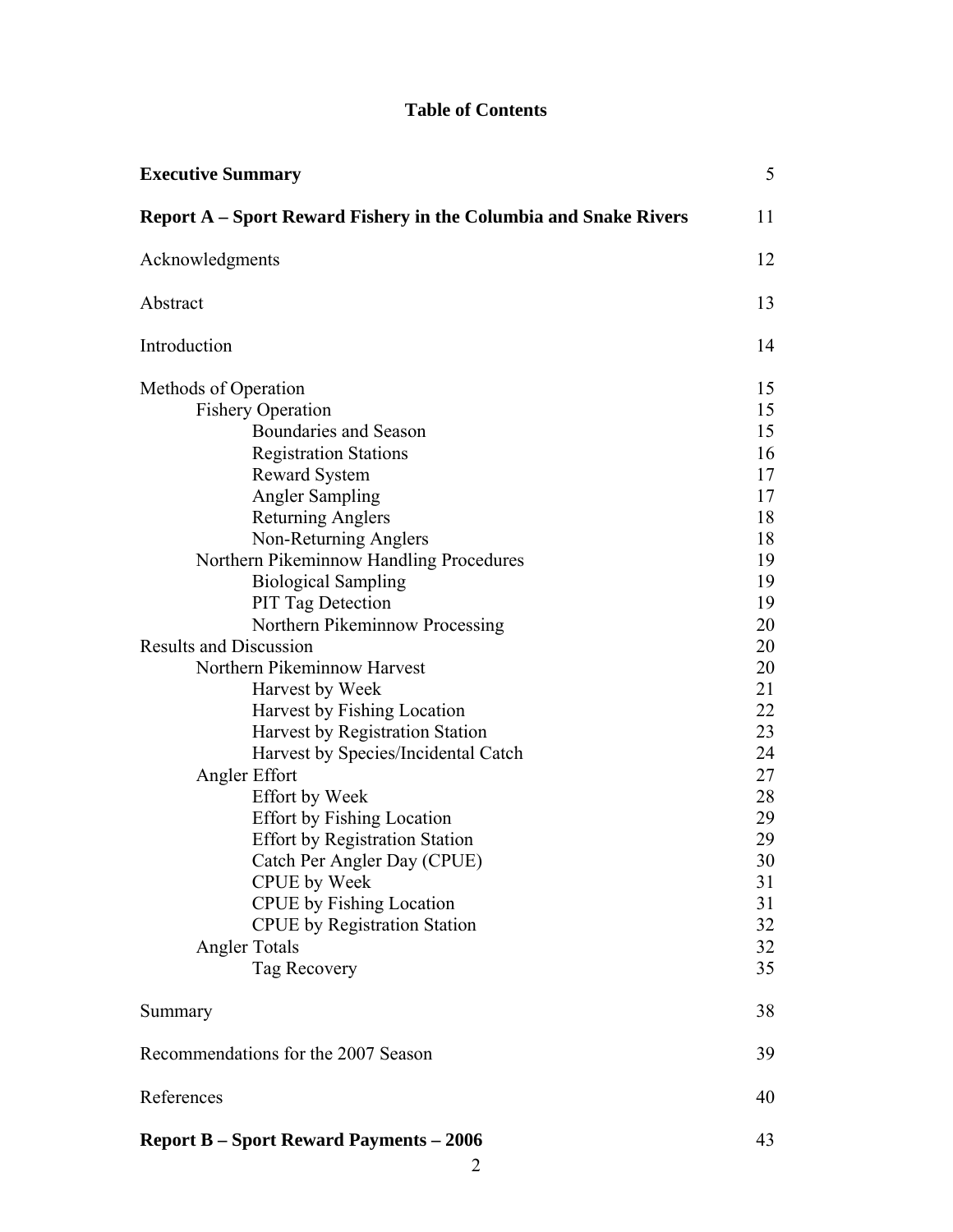| Introduction                                                                                                                                                                                                                                                                                                           | 44                                                                   |
|------------------------------------------------------------------------------------------------------------------------------------------------------------------------------------------------------------------------------------------------------------------------------------------------------------------------|----------------------------------------------------------------------|
| <b>Catch and Payments</b>                                                                                                                                                                                                                                                                                              | 44                                                                   |
| <b>Tagged Fish Payments</b>                                                                                                                                                                                                                                                                                            | 44                                                                   |
| Accounting                                                                                                                                                                                                                                                                                                             | 44                                                                   |
| 2006 Sport Reward Payments Summary                                                                                                                                                                                                                                                                                     | 45                                                                   |
| <b>Report C</b> – Indexing and Fisheries Evaluation                                                                                                                                                                                                                                                                    | 46                                                                   |
| Summary                                                                                                                                                                                                                                                                                                                | 47                                                                   |
| Introduction                                                                                                                                                                                                                                                                                                           | 49                                                                   |
| Methods<br>Fishery Evaluation, Predation Estimates, and Tag Loss<br><b>Field Procedures</b><br>Data Analysis<br>Age Validation<br><b>Field Procedures</b><br><b>Laboratory Procedures</b><br>Data Analysis<br><b>Biological Evaluation</b><br><b>Field Procedures</b><br><b>Laboratory Procedures</b><br>Data Analysis | 49<br>49<br>49<br>50<br>53<br>53<br>53<br>54<br>55<br>55<br>55<br>55 |
| Results<br>Fishery Evaluation, Predation Estimates, and Tag Loss<br>Age Validation<br><b>Biological Evaluation</b>                                                                                                                                                                                                     | 57<br>57<br>61<br>66                                                 |
| Discussion<br>Fishery Evaluation, Predation Estimates, and Tag Loss<br>Age Validation<br><b>Biological Evaluation</b>                                                                                                                                                                                                  | 78<br>78<br>80<br>82                                                 |
| Acknowledgments                                                                                                                                                                                                                                                                                                        | 85                                                                   |
| References                                                                                                                                                                                                                                                                                                             | 86                                                                   |
| Appendix A. Sampling Effort and Timing in the Lower Columbia and<br><b>Snake Rivers</b><br>Appendix B. Exploitation Rates for Northern Pikeminnow<br>Appendix C. Biological Evaluation of Northern Pikeminnow, Smallmouth<br>Bass, and Walleye in the Lower Columbia and Snake Rivers,<br>1990-2006                    | 92<br>96<br>105                                                      |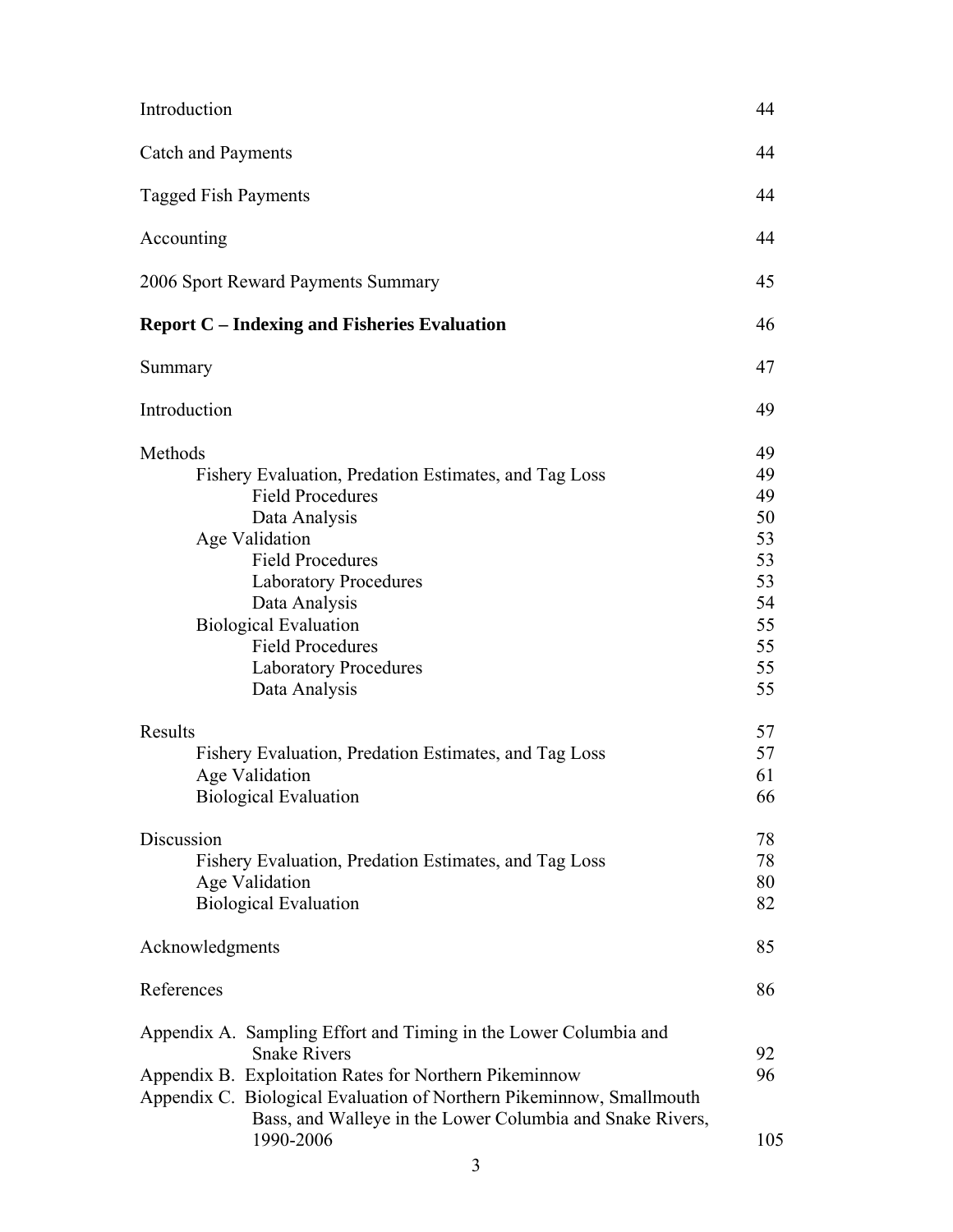| <b>Report D – Dam Angling Test Fishery – 2006</b> | 116 |
|---------------------------------------------------|-----|
| Introduction                                      | 117 |
| Methods                                           | 117 |
| Results                                           | 117 |
| Conclusions                                       | 117 |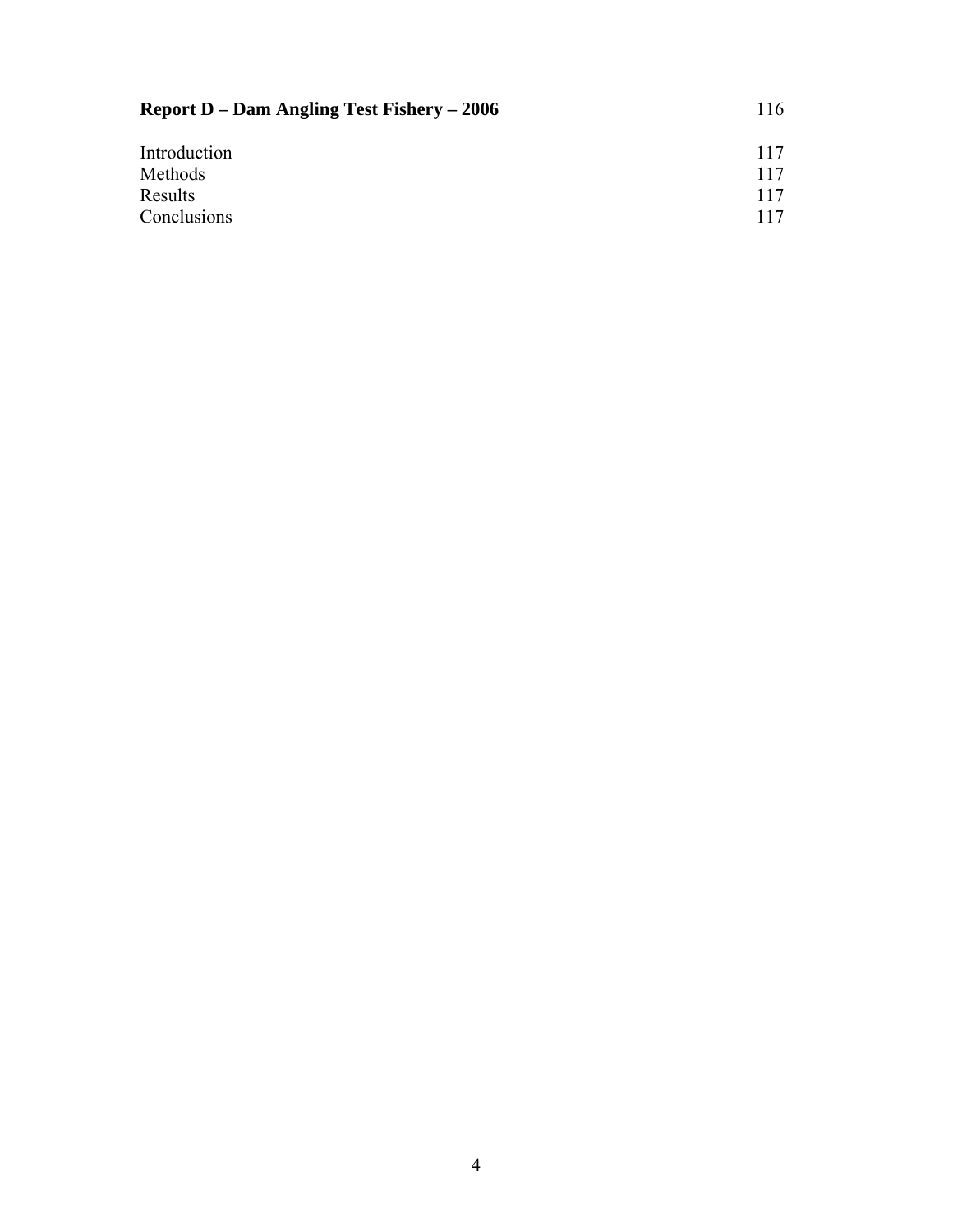## **2006 Executive Summary**  by Russell G. Porter

This report presents results for year fourteen in a basin-wide program to harvest northern pikeminnow<sup>1</sup> (Ptychocheilus oregonensis). This program was started in an effort to reduce predation by northern pikeminnow on juvenile salmonids during their emigration from natal streams to the ocean. Earlier work in the Columbia River Basin suggested predation by northern pikeminnow on juvenile salmonids might account for most of the 10-20% mortality juvenile salmonids experience in each of eight Columbia River and Snake River reservoirs. Modeling simulations based on work in John Day Reservoir from 1982 through 1988 indicated that, if predator-size northern pikeminnow were exploited at a 10-20% rate, the resulting restructuring of their population could reduce their predation on juvenile salmonids by 50%.

To test this hypothesis, we implemented a sport-reward angling fishery and a commercial longline fishery in the John Day Pool in 1990. We also conducted an angling fishery in areas inaccessible to the public at four dams on the mainstem Columbia River and at Ice Harbor Dam on the Snake River. Based on the success of these limited efforts, we implemented three test fisheries on a system-wide scale in 1991—a tribal longline fishery above Bonneville Dam, a sport-reward fishery, and a dam-angling fishery. Low catch of target fish and high cost of implementation resulted in discontinuation of the tribal longline fishery. However, the sport-reward and dam-angling fisheries were continued in 1992 and 1993. In 1992, we investigated the feasibility of implementing a commercial longline fishery in the Columbia River below Bonneville Dam and found that implementation of this fishery was also infeasible.

Estimates of combined annual exploitation rates resulting from the sport-reward and dam-angling fisheries remained at the low end of our target range of 10-20%. This suggested the need for additional effective harvest techniques. During 1991 and 1992, we developed and tested a modified (small-sized) Merwin trapnet. We found this floating trapnet to be very effective in catching northern pikeminnow at specific sites. Consequently, in 1993 we examined a system-wide fishery using floating trapnets, but found this fishery to be ineffective at harvesting large numbers of northern pikeminnow on a system-wide scale.

In 1994, we investigated the use of trap nets and gillnets at specific locations where concentrations of northern pikeminnow were known or suspected to occur during the spring season (*i.e.*, March through early June). In addition, we initiated a concerted effort to increase public participation in the sport-reward fishery through a series of promotional and incentive activities.

 $\overline{a}$ 

<sup>&</sup>lt;sup>1</sup> The common name of the northern squawfish was recently changed by the American Fisheries Society to northern pikeminnow at the request of the Confederated Tribes and Bands of the Yakama Indian Reservation.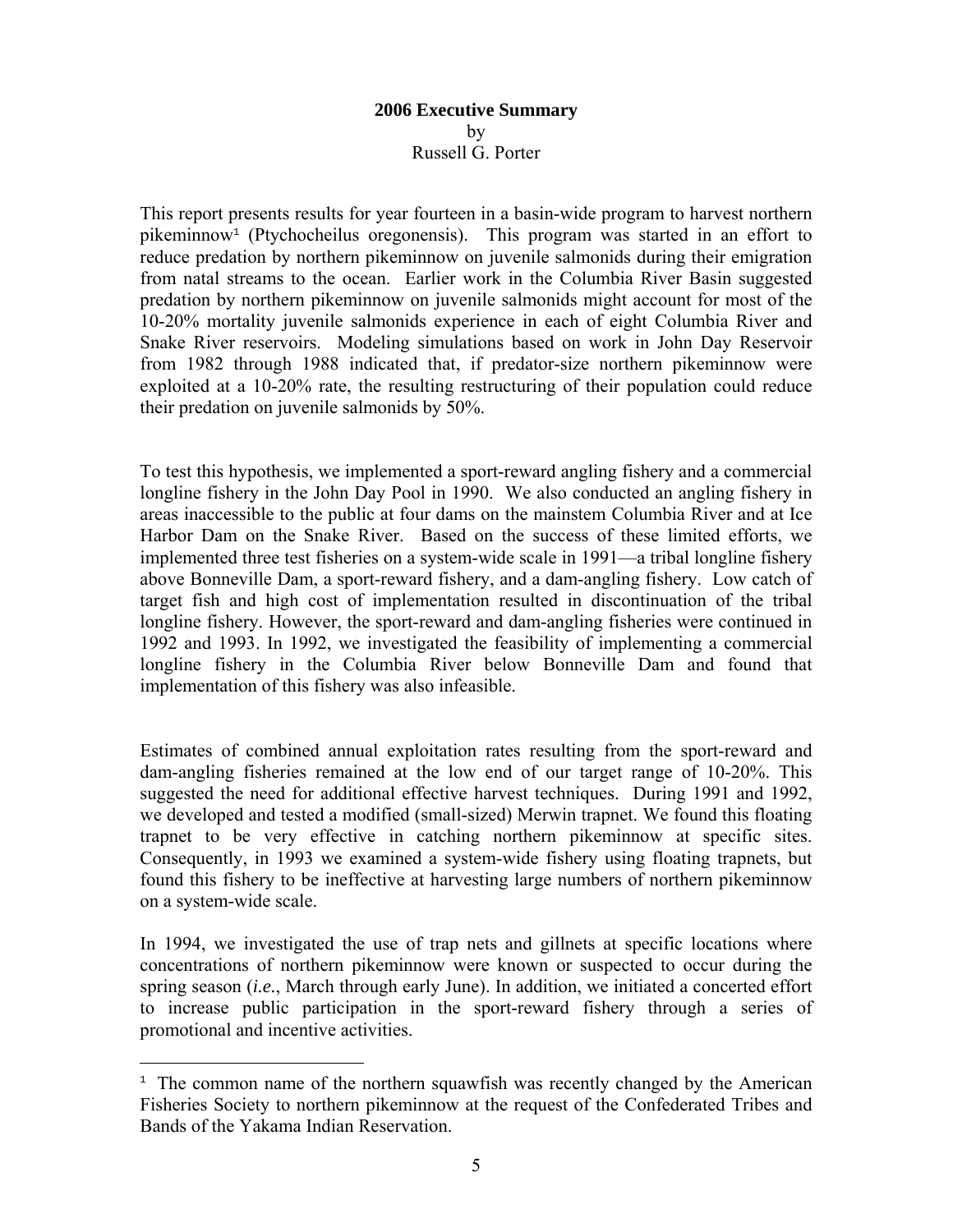In 1995, 1996, and 1997, promotional activities and incentives were further improved based on the favorable response in 1994. Results of these efforts are subjects of this annual report.

Evaluation of the success of test fisheries in achieving our target goal of a 10-20% annual exploitation rate on northern pikeminnow is presented in Report C of this report. Overall program success in terms of altering the size and age composition of the northern pikeminnow population and in terms of potential reductions in loss of juvenile salmonids to northern pikeminnow predation is also discussed in Report C.

Program cooperators include the Pacific States Marine Fisheries Commission (PSMFC), Oregon Department of Fish and Wildlife (ODFW), and Washington Department of Fish and Wildlife (WDFW), and the U.D. Department of Agriculture (USDA), Animal Damage Unit as a contractor to test Dam Angling. The PSMFC was responsible for coordination and administration of the program; PSMFC subcontracted various tasks and activities to ODFW and WDFW based on the expertise each brought to the tasks involved in implementing the program and dam angling to the USDA. Objectives of each cooperator were as follows.

- 1. **WDFW (Report A)**: Implement a system-wide (*i.e.* Columbia River below Priest Rapids Dam and Snake River below Hells Canyon Dam) sport-reward fishery and operate a system for collecting and disposing of harvested northern pikeminnow.
- 2. **PSMFC (Report B)**: Provide technical, contractual, fiscal and administrative oversight for the program. In addition, PSMFC processes and provides accounting for the reward payments to participants in the sport-reward fishery.
- 3. **ODFW (Report C)**: Evaluate exploitation rate and size composition of northern pikeminnow harvested in the various fisheries implemented under the program together with an assessment of incidental catch of other fishes. Estimate reductions in predation on juvenile salmonids resulting from northern pikeminnow harvest and update information on year-class strength of northern pikeminnow.
- 4. **USDA (Report D)**: Test dam angling and fishing in the Boat Restricted Zone (BRZ) at Bonneville and The Dalles dams.

Background and rationale for the Northern Pikeminnow Management Program can be found in Report A of our 1990 annual report (Vigg et al. 1990). Highlights of results of our work in 2006 by report are as follows: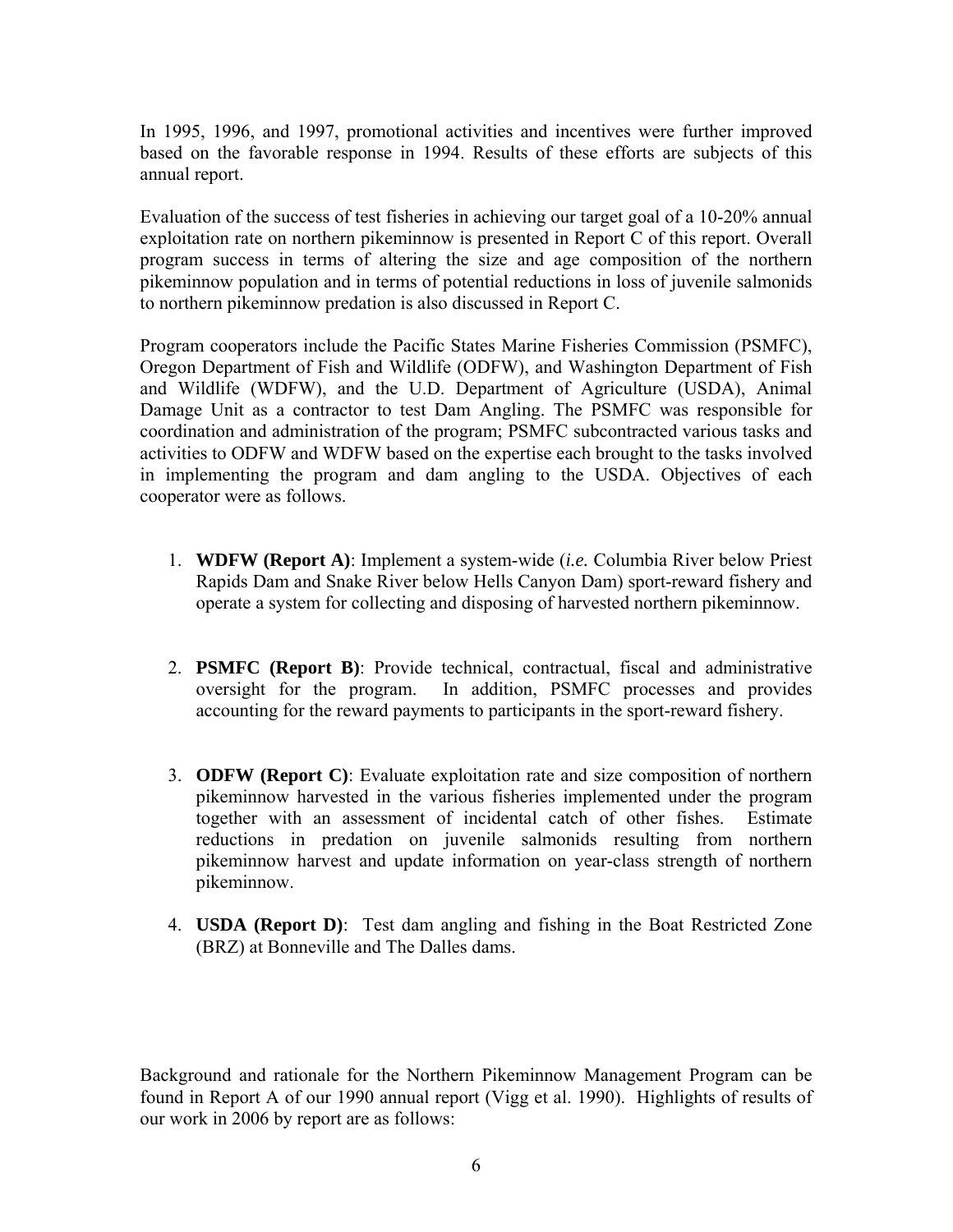## **Report A**

## *Implementation of the Northern Pikeminnow Sport-Reward Fishery in the Columbia and Snake Rivers*

- 1. Objectives for 2006 were to: (1) implement a recreational fishery that rewards anglers who harvest northern pikeminnow  $\geq$  228 mm (9 inches) total length, (2) collect, compile, and report data on angler participation, catch and harvest of northern pikeminnow and other fish species, and success rtes of participating anglers during the season, (3) examine collected northern pikeminnow for the presence of external tags, PIT tags, and signs of tag loss, (4) collect biological data on northern pikeminnow and other fish species returned to registration stations, (5) scan northern pikeminnow for the presence of consumed salmonids containing PAIT tags, and (6) Survey non-returning fishery participants who were targeting northern pikeminnow to obtain catch and harvest data on all fish species caught.
- 2. The NPSRF was conducted from May 1 through October 15, 2006 from the Dalles dam downstream and from May 15 through October 15, 2006 from the Dalles dam upstream. Seventeen registration stations were operated throughout the lower Snake and Columbia rivers.
- 3. A total of 233,924 northern pikeminnow  $\geq$  9 inches in total length were harvested during the 2006 season with 4,468 angler days spent harvesting these fish. Catchper-angler-day for all anglers during the season was 7.38 fish.
- 4. Anglers submitted 217 northern pikeminnow with external tags, and an additional 99 with what may be tag wounds, but no tag, fin clip or Pit Tag. A total of 233,924 northern pikeminnow were individually scanned for the presence of salmonid PIT tags in their gut. A total of 168 salmonid PIT tags were detected and the codes recorded for transmittal to the PITAGIS database.

## **Report B**

## *Northern Pikeminnow Sport-Reward Fishery Payments*

1. For 2006 the rewards paid to anglers were the same as in the 2005 season. Anglers were paid \$4, \$5, and \$8 per fish for the three payment tiers (up to 100 fish, 101-400 fish and 401 and up) during the season. The rewards for a tagged fish were \$500 per fish.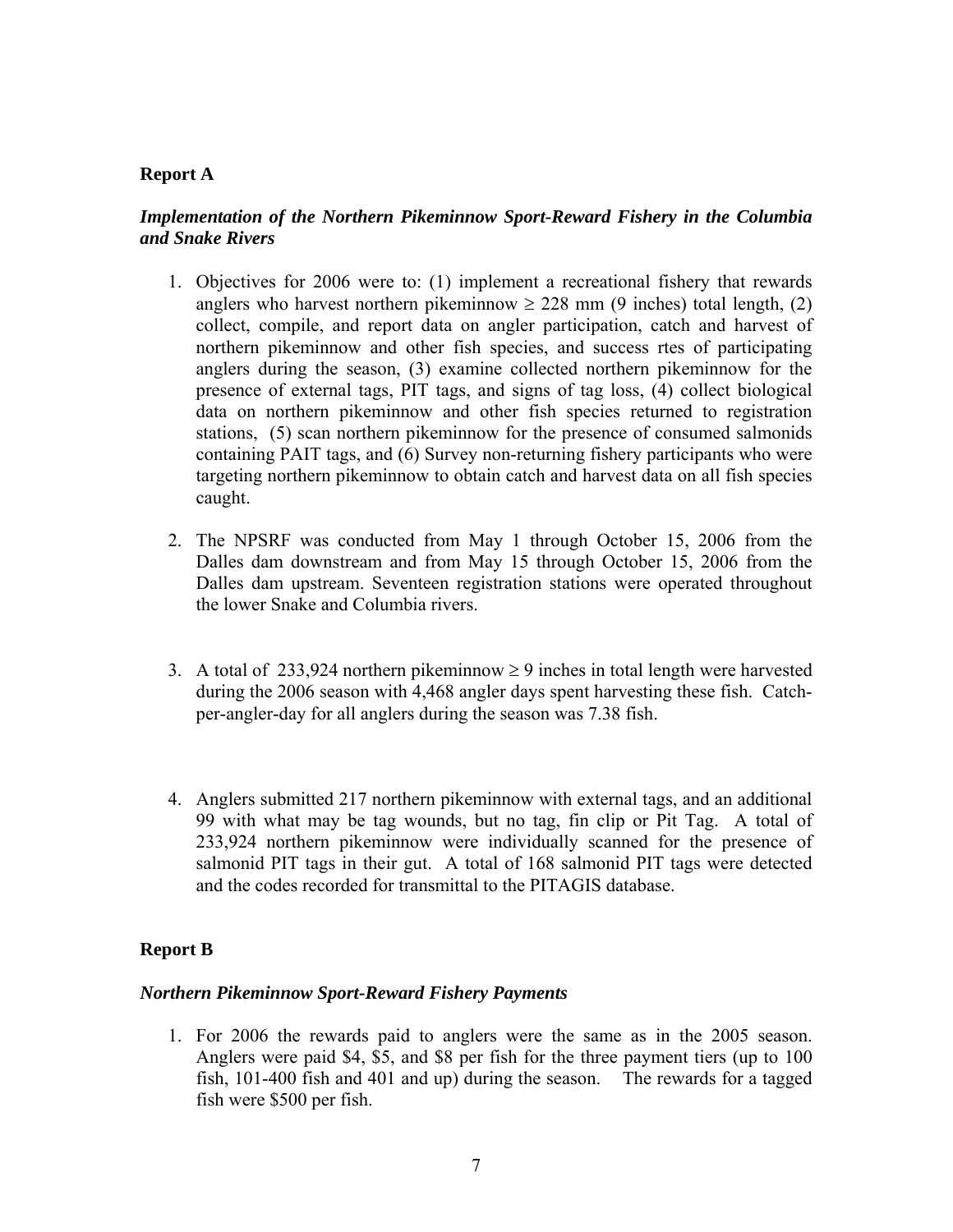- 2. During 2006, excluding tagged fish, rewards paid totaled \$1,460,722 for 231,626 fish.
- 3. A total of 216 tagged fish vouchers were paid. The total season tag rewards paid totaled \$108,000.
- 4. A total of 1,469 separate successful anglers received payments during the season.
- 5. The total for all payments for non-tagged and tagged pikeminnows in 2006 was \$1,568,722.

## **Report C**

## *Development of a Systemwide Predator Control Program: Indexing and Fisheries Evaluation*

- 1. Objectives were to determine and evaluate: (1) northern pikeminnow exploitation rates; predation estimates, spaghetti tag loss rates, and age validation work; (2) population parameters of northern pikeminnow, smallmouth bass *Micropterus dolomieu,* and walleye *Sander vitreus* in The Dalles and John Day reservoirs, and (3) possible compensatory responses by these species.
- 2. System-wide exploitation in 2006 of northern pikeminnow 200 mm or greater in fork length was 14.6% which incorporated a tag loss of 9.9%. Additional tag recaptures from the dam angling fishery increased total system-wide exploitation to 14.8%. Sport-reward exploitation of fish  $> 250$  mm FL was 17.1%, the third highest exploitation rate since program inception.
- 3. Biological indexing in the lower Columbia River continues as part of the predator community evaluation. In 2006, northern pikeminnow abundance indices in The Dalles and John Day reservoirs were among the lowest observed to date. The consumption index value for the John Day Dam tailrace was the highest to date, while consumption indices in other areas were generally low. Predation indices were similar to or lower than previous years. Although 66% of northern pikeminnow stomachs were empty, all identifiable fish remains consisted of juvenile salmonids.
- 4. A total of 279 scale-opercle pairs were aged from northern pikeminnow in 2006. Complete agreement (i.e., zero discrepancy) on ages assigned by the two readers was 86.7% for scales, and 83.5% for opercles. A total of 284 operculum samples from recaptured pikeminnows by anglers; detectable oxytetracycline (OTC)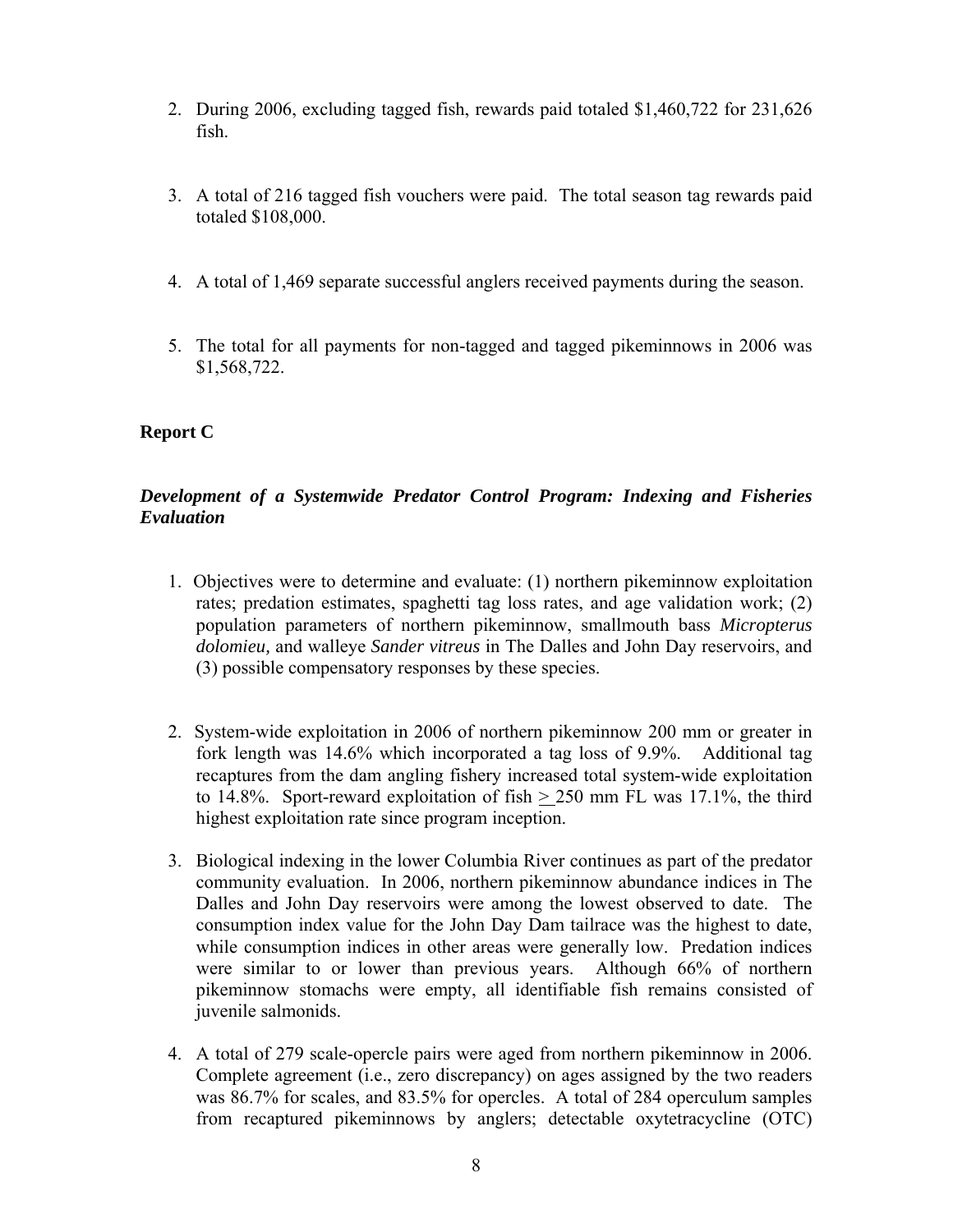marks were found in 93% of the samples. The correct number of annuli after the OTC mark occurred 75.7% of the time.

5. Densities of smallmouth bass increased in The Dalles and John Day reservoirs during the past decade, while northern pikeminnow abundance declined. Relative weights for smallmouth bass also increased during the same time. Although smallmouth bass proportional stock density (PSD) in The Dalles Reservoir showed that the population there appears to be balanced, PSD in John Day Reservoir indicated a potentially unstable population with higher than optimal recruitment to the stock. Walleye abundance was low compared to other predators such as northern pikeminnow and smallmouth bass. The age distribution of walleye has remained relatively stable since 1992. Although there are some signs of possible compensation by predators to the sustained removal of northern pikeminnow by the NPMP, the indicators are localized, and other density independent factors can have similar effects. At this time there does not seem to be a system-wide predator response to the removal program.

## **Report D**

## **Pilot studies for dam angling and Boat Restricted Zone fishing at Bonneville and The Dalles dams**

- 1. Two five man fishing crews were utilized to fish from May 1, 2006 through August 6, 2006 at Bonneville and The Dalles dams.
- 2. In general, fishing from Bonneville dam was difficult with access to the water restricted by the project structure. Dam angling from The Dalles was far more productive.
- 3. Fishing in the Boat Restricted Zone (BRZ) at Bonneville was also difficult with access to the BRZ made circuitous and hazardous by the spill. Fishing in the BRZ at The Dalles dam was not tested until the last week of the fishery.
- 4. Dam angling from Bonneville dam for a total of 157 angler hours yielded only 19 pikeminnow. Dam angling from The Dalles for 1,337 angler hours yielded 2, 406 pikeminnow.
- 5. Fishing in the BRZ at Bonneville dam for 812 angler hours yielded 822 pikeminnow. Fishing in the BRZ at The Dalles for 80 angler hours yielded 80 pikeminnow
- 6. Pikeminnow caught in the BRZ averaged 409 mm (16 inches), while those caught from the dam averaged 422 mm (16.6 inches). Fish caught in the pools above the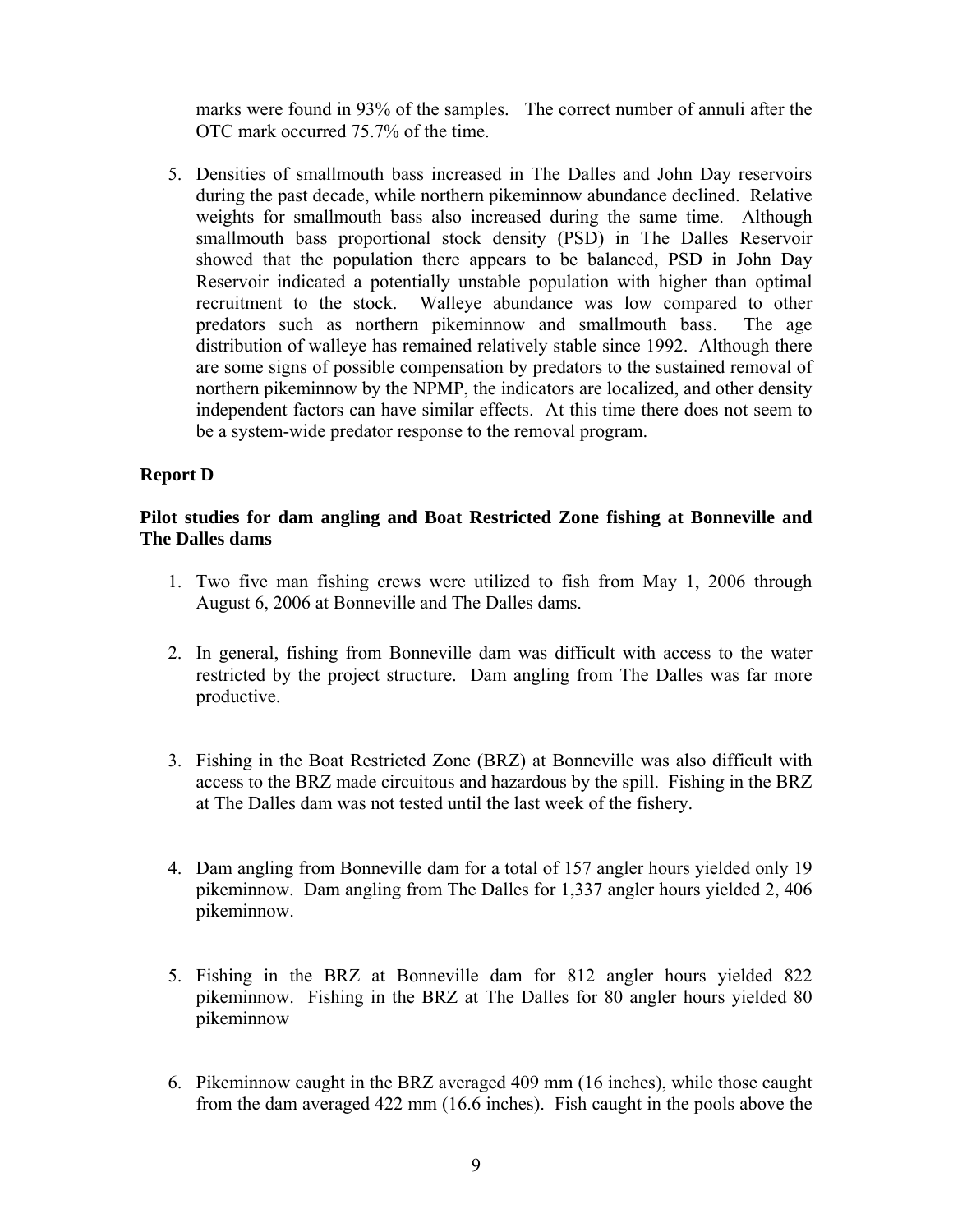dams averaged 360 mm (14.2 inches), while those caught by boat above the dams averaged 369 mm (14.5 inches).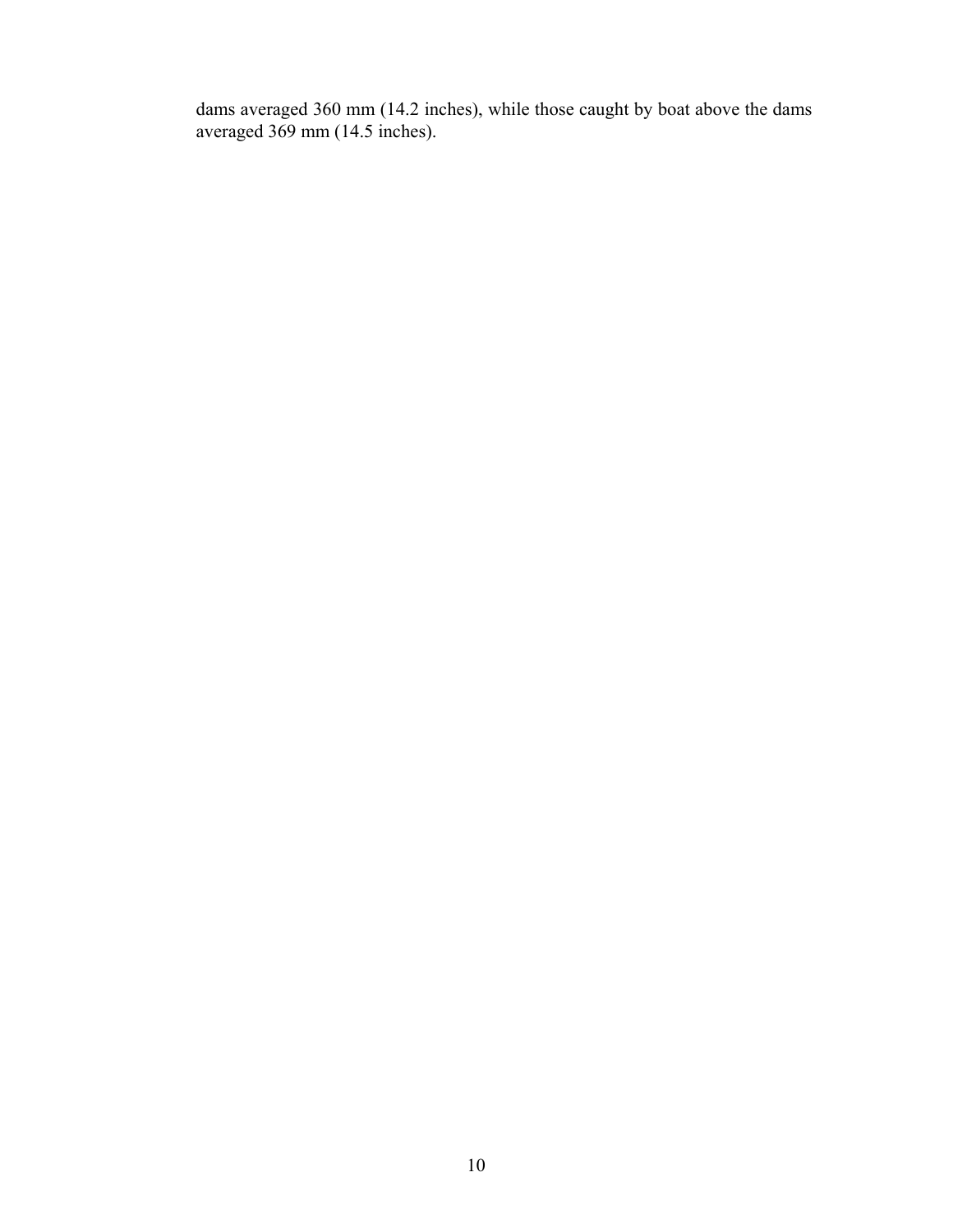**Report A** 

## Implementation of the Northern Pikeminnow Sport-Reward Fishery in the Columbia and Snake Rivers

2006 Annual Report

Prepared by:

Eric C. Winther John D. Hone Richard C. Bruce

Washington Department of Fish and Wildlife 600 Capitol Way N., Olympia, WA 98501-1091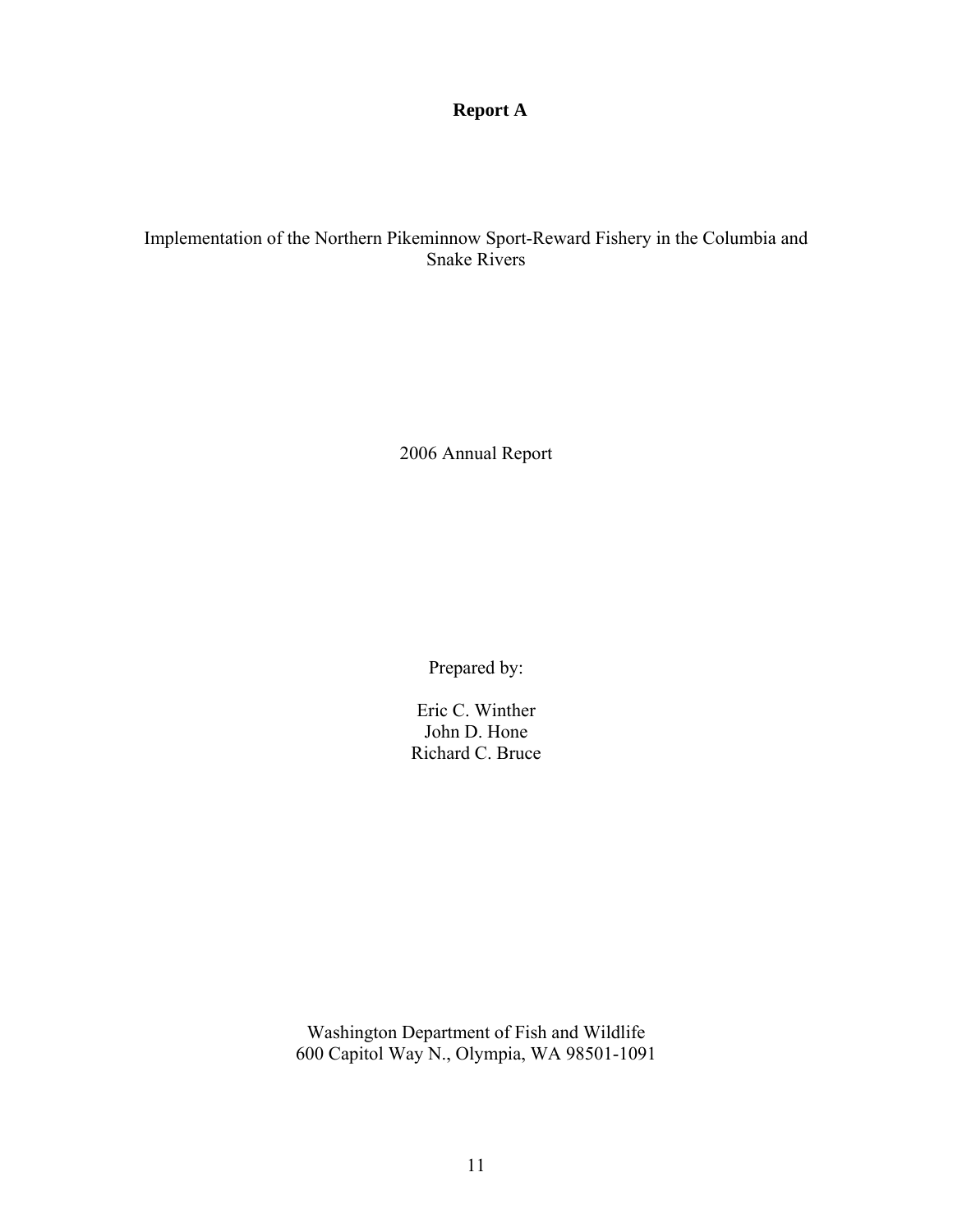## **ACKNOWLEDGEMENTS**

This project is funded by the Bonneville Power Administration (BPA), William Maslen, Project Manager and John Skidmore, COTR (Contract DE-BI719-94BI24514). We thank Carlene Stenehjem at BPA-Public Affairs; Tom Friesen and his staff at the Oregon Department of Fish and Wildlife (ODFW); and Russell Porter and his staff at the Pacific States Marine Fisheries Commission (PSMFC) for their coordination.

We are grateful to the City of Rainier for the use of the Rainier boat ramp; The City of Richland for the use of Columbia point Park; the Cowlitz County Parks and Recreation Department for the use of the Willow Grove boat ramp; The Port of Camas/Washougal for the use of the Camas/Washougal boat ramp; the Port of Cathlamet for the use of the Cathlamet Marina; the Port of Kalama for the use of the Kalama Marina; the Port of The Dalles for the use of The Dalles Boat Basin; the Port of Cascade Locks for the use of Marine Park; the Port of Umatilla for the use of the Umatilla Marina; the Portland Regional Parks Department for the use of the M.J. Gleason Boat Ramp and Chinook Landing; the U.S. Army Corps of Engineers for the use of Giles French Park, and the Greenbelt Boat Ramp; the U.S. Forest Service for the use of Bonneville Trailhead; the Washington Department of Transportation for the use of the Vernita Bridge Rest Area; Rod and Sharon Bailey for the use of Lyon's Ferry Marina; and Dave and Linda Petersen for the use of Boyer Park.

We appreciate the efforts of Beverly Buitenbos, Dick Buitenbos, Trever Barker, Melissa Dexheimer, Bill Fleenor, Leif Fox, Andrew Fritz, Andrew Harwood, Travis Harwood, Maria Holmes, Jeff Lesselyoung, Darrin Mayer, Derrick Meaghers, Eric Meyer, Linda Moore, Sabrina Peters, Cole Shelton, Jonathan Stoddard, Jason Swindle, Robert Warrington, Alyce Wells, Dennis Werlau, and Nathan Woodard for operating the sportreward fishery registration stations.

We also recognize Diana Murillo for her excellent work in computer data entry and document verification, Fella Tanaka for her numerous phone survey interviews, Kathleen Moyer for serving as the lead technician for the PIT tag recovery portion of the program, as well as Paul Dunlap for producing our weekly field activity reports, overseeing the Sport-Reward hotline, and helping to keep the program operating smoothly throughout the season.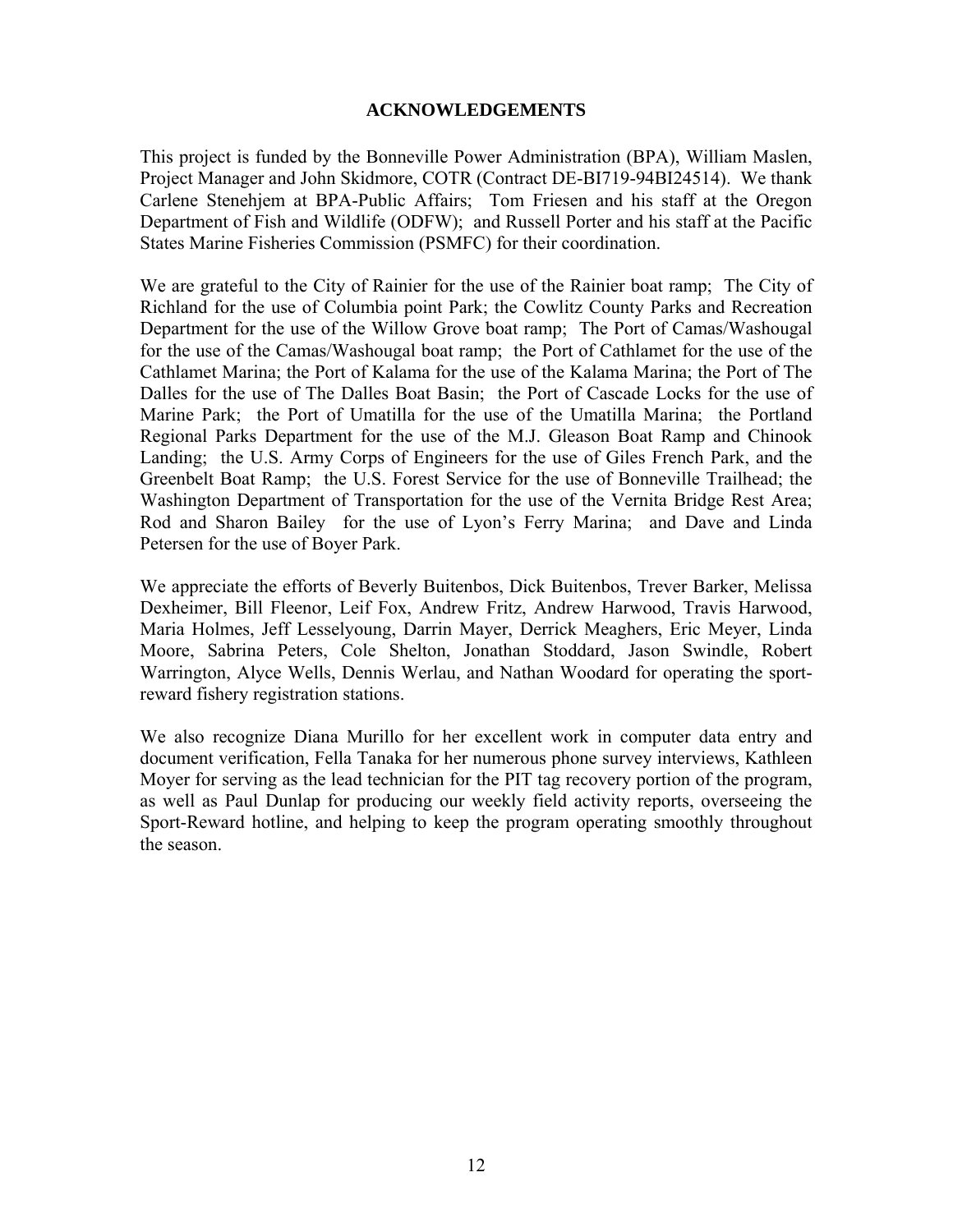## **ABSTRACT**

We are reporting on the progress of the Northern Pikeminnow *Ptychocheilus oregonensis*  Sport-Reward Fishery (NPSRF) implemented by the Washington Department of Fish and Wildlife (WDFW) on the Columbia and Snake Rivers from May 1 through October 1, 2006. The objectives of this project were to (1) implement a recreational fishery that rewards recreational anglers for harvesting northern pikeminnow  $\geq$  228mm (9 inches) total length (TL), (2) collect, compile, and report data on angler participation, catch and harvest of northern pikeminnow and other fish species, as well as success rates of participants during the season, (3) examine collected northern pikeminnow for the presence of external tags, fin clips, and signs of tag loss, (4) collect biological data on northern pikeminnow and other fish species returned to registration stations, (5) scan northern pikeminnow for the presence of consumed salmonids containing Passive Integrated Transponder (PIT) tags, and (6) survey non-returning NPSRF participants targeting northern pikeminnow in order to obtain catch and harvest data on fish species caught, and (7) examine and process all northern pikeminnow caught by U.S. Department of Agriculture (USDA) angling crews operating at The Dalles and Bonneville dams to recover spaghetti and/or PIT tags.

A total of 233,924 northern pikeminnow  $> 228$  mm and 5,955 pikeminnow  $< 228$  mm were harvested during the 2006 NPSRF season. There were a total of 4,468 different anglers who spent 31,693 angler days participating in the fishery. Catch per unit effort for combined returning and non-returning anglers was 7.38 fish/angler day. The Oregon Department of Fish and Wildlife (ODFW) estimated that the overall exploitation rate for the 2006 NPSRF was 14.6%.

Anglers submitted 217 northern pikeminnow with external spaghetti tags, of which there were 210 with both spaghetti and PIT tags. There were an additional 99 northern pikeminnow with possible tag wounds and/or fin clips, but without spaghetti or PIT tags. A total of 168 PIT tags from consumed juvenile salmonids were detected and interrogated from northern pikeminnow received during the 2006 NPSRF.

Peamouth *Mylocheilus caurinus*, smallmouth bass *Micropterus dolomieu*, white sturgeon *Acipenser transmontanus*, and channel catfish *Ictalurus punctatus* were the fish species most frequently harvested by NPSRF anglers targeting northern pikeminnow. The incidental catch of salmonids *Oncorhynchus spp*, by participating anglers targeting northern pikeminnow remained below established limits for the Northern Pikeminnow Management Program.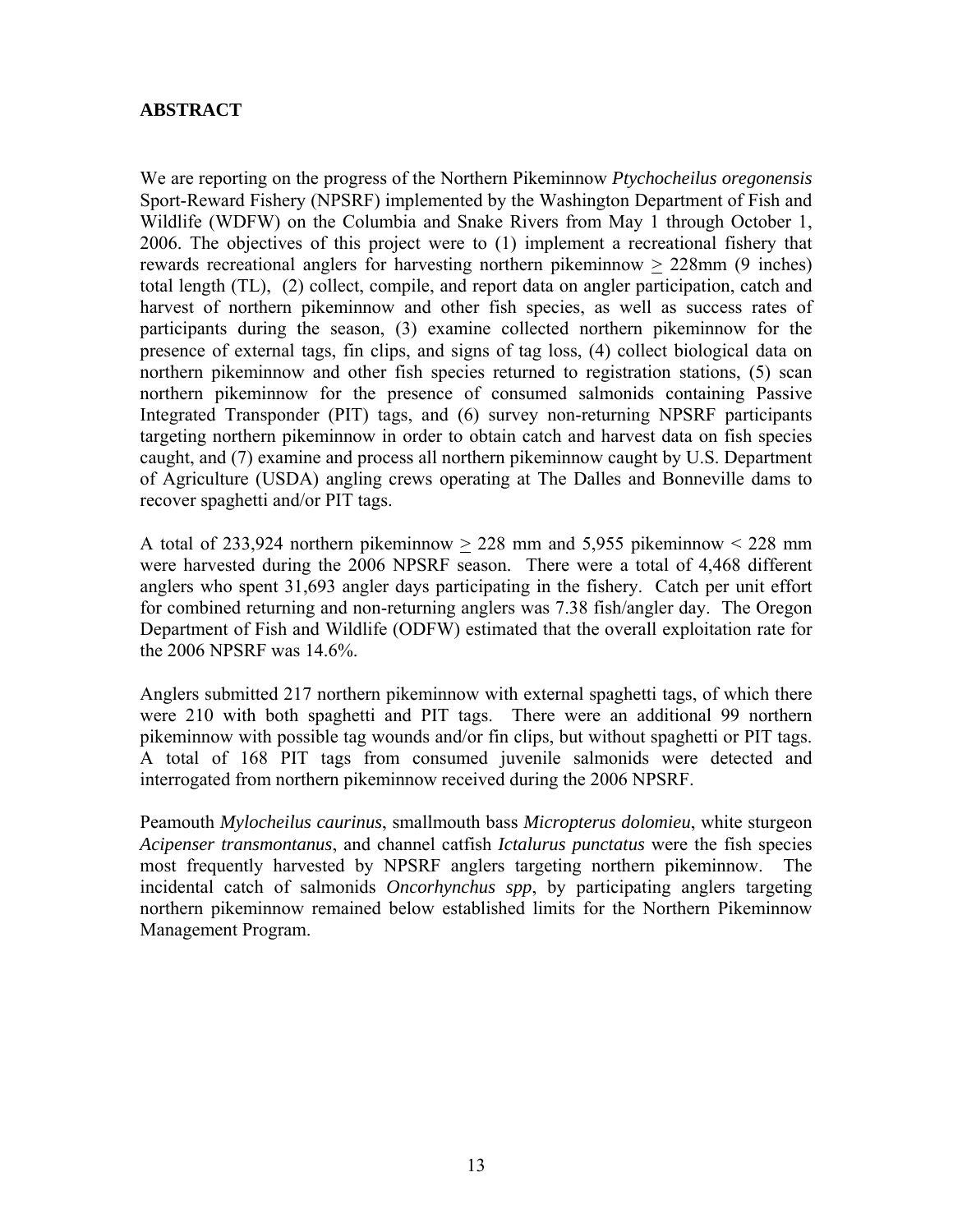## **INTRODUCTION**

Mortality of juvenile salmonids *Oncorhynchus spp.* migrating through the Columbia River system is a major concern of the Columbia Basin Fish and Wildlife Program, and predation is an important component of mortality (NPPC 1987a). Northern pikeminnow *Ptychocheilus oregonensis*, formerly known as northern squawfish (Nelson et al. 1998), are the primary piscine predator of juvenile salmonids in the Lower Columbia and Snake River Systems (Rieman et al. 1991). Rieman and Beamesderfer (1990) predicted that predation on juvenile salmonids could be reduced by up to 50% with a sustained exploitation rate of 10-20% on northern pikeminnow  $> 275$  mm FL (11 inches total length). The Northern Pikeminnow Management Program (NPMP) was created in 1990, with the goal of implementing fisheries which achieve the recommended 10-20% annual exploitation on northern pikeminnow  $>275$  mm FL within the program area (Vigg and Burley 1989). In 2000, NPMP administrators reduced the minimum size for eligible (reward size) northern pikeminnow to 228 mm FL (9 inches total length) in response to recommendations contained in a review of NPMP justification, performance, and costeffectiveness (Hankin and Richards 2000). Beginning in 1991, the Washington Department of Fish and Wildlife (WDFW) was contracted to conduct the NPSRF component of the NPMP (Burley et al. 1992). The NPSRF enlists recreational anglers to harvest reward sized (>9 inches total length) northern pikeminnow from within program boundaries on the Columbia and Snake Rivers by using a monetary reward system. Since 1991, anglers participating in the NPSRF have harvested more than 2.96 million reward sized northern pikeminnow and spent more than 635,000 angler days of effort to become the NPMP's most successful component for achieving the annual 10-20% exploitation rate on northern pikeminnow within the program boundaries (Klaybor et al. 1993; Friesen and Ward 1999).

The 2006 NPSRF maintained the tiered angler reward system developed in 1995 (Hisata et al. 1995) which paid anglers higher rewards per fish based on achieving designated harvest levels and a separate bonus reward for returning northern pikeminnow spaghetti tagged by the Oregon Department of Fish and Wildlife (ODFW) as part of the NPSRF's biological evaluation. Catch and harvest data were collected from returning anglers, and non-returning anglers in order to monitor the effects of the NPSRF on other Columbia basin fishes.

The objectives of the 2006 NPSRF were to (1) implement a public fishery that rewards recreational anglers to harvest northern pikeminnow > 228 mm (9 inches) total length, (2) collect, compile, and report data on angler participation, catch and harvest of northern pikeminnow and other fish species, and success rates of participating anglers during the season, (3) examine collected northern pikeminnow for the presence of external tags, fin-clips, and signs of tag loss, (4) collect biological data on northern pikeminnow and other fish species returned to registration stations, (5) scan northern pikeminnow for the presence of consumed salmonids containing Passive Integrated Transponder (PIT) tags, (6) survey non-returning fishery participants targeting northern pikeminnow in order to obtain catch and harvest data on fish species caught, and (7) examine and process all northern pikeminnow caught by U.S. Department of Agriculture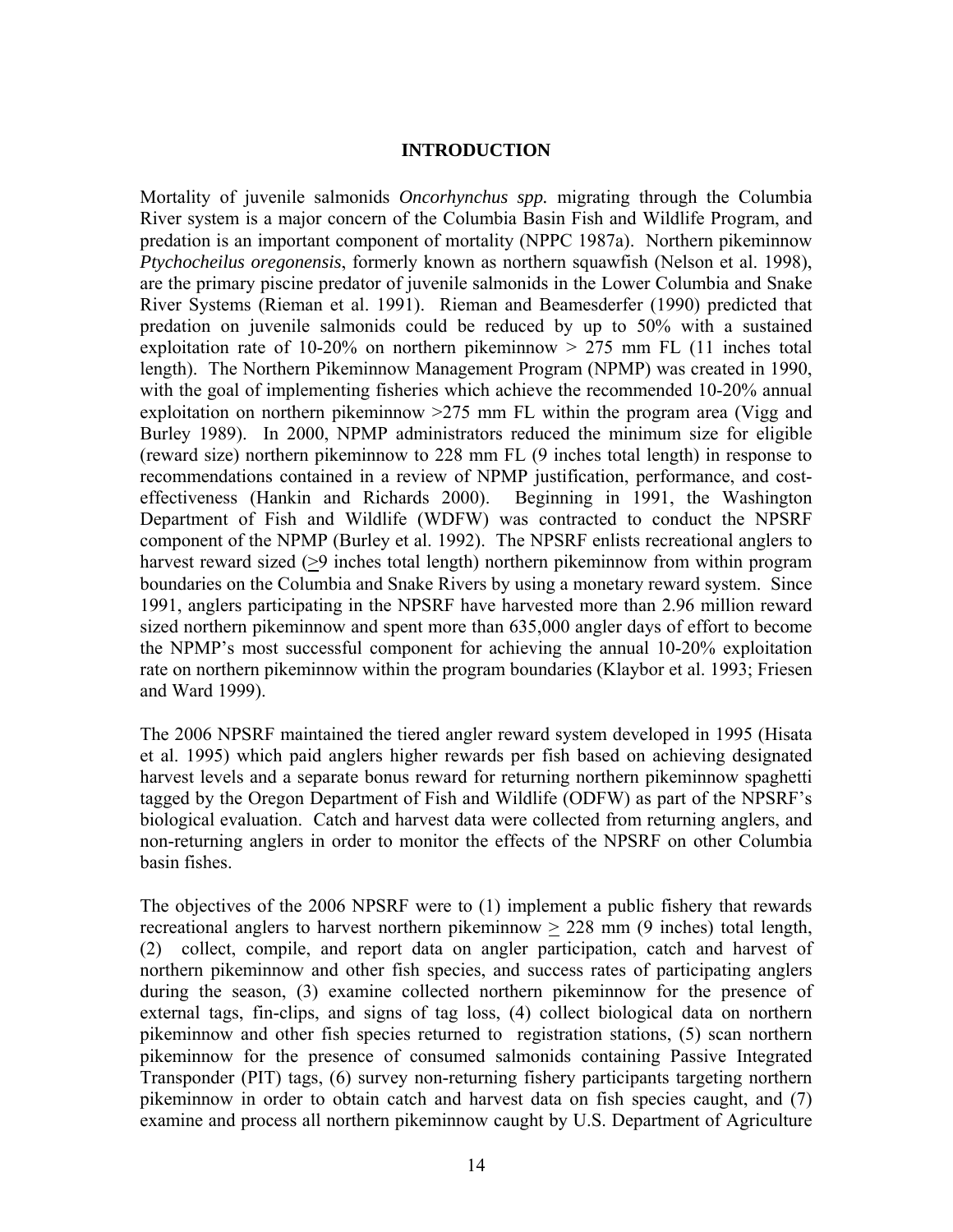(USDA) angling crews operating at The Dalles and Bonneville dams to recover spaghetti and/or PIT tags.

## **METHODS OF OPERATION**

## **Fishery Operation**

## **Boundaries and Season**

The NPSRF was conducted on the Columbia River from the mouth to the boat-restricted zone below Priest Rapids Dam, and on the Snake River from the mouth to the boatrestricted zone below Hells Canyon Dam (Figure 1). In addition, anglers were allowed to harvest (and submit for payment) northern pikeminnow caught in backwaters, sloughs, and up to 400 feet from the mouth of tributaries within this area.



 **Figure 1. Northern Pikeminnow Sport-Reward Fishery Program Area** 

The NPSRF was fully implemented from May 15 through October 1, 2006. In addition, twelve stations below the John Day Dam conducted a two week long "pre-season" beginning on May 1, 2006 in order to take advantage of favorable river conditions that provided anglers with an earlier opportunity to begin harvesting northern pikeminnow.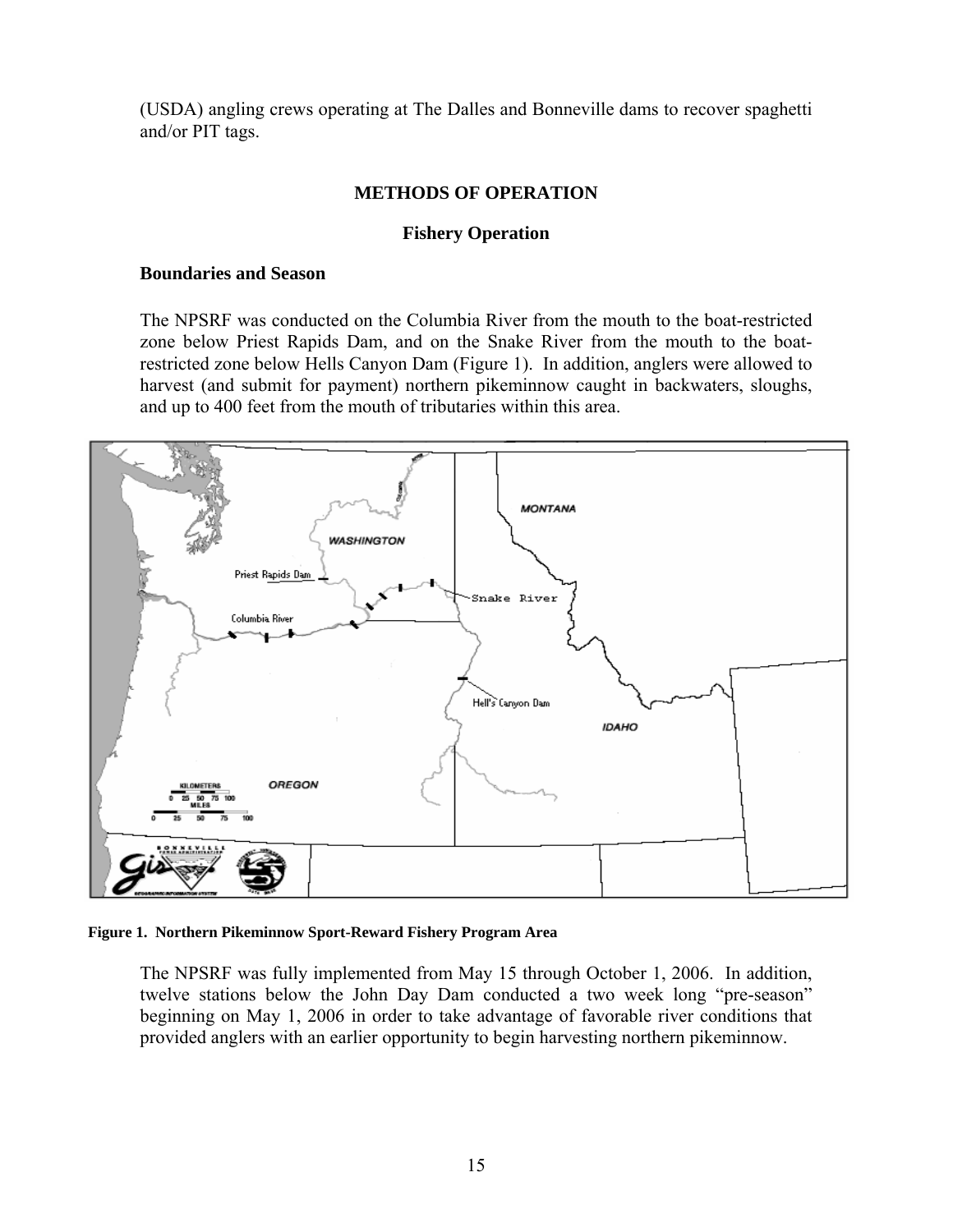## **Registration Stations**

Seventeen registration stations (Figure 2) were located on the Columbia and Snake Rivers to provide anglers with access to the Sport-Reward Fishery. WDFW technicians set up daily (seven days a week) registration stations at designated locations (normally public boat ramps or parks) which were available to anglers between two and eight hours per day during the season. Technicians registered anglers to participate in the NPSRF, collected angler creel information, issued pay vouchers to anglers returning with eligible



- 
- 2. Willow Grove Boat Ramp (5-8 pm) 11. Umatilla Marina (4-6 pm)
- 
- 
- 5. M. James Gleason Boat Ramp (12-8 pm) 14. Vernita Bridge (3:30-7:30 pm)
- 6. Chinook Landing (7:30-10 am) 15. Lyon's Ferry (9:30am-1 pm)
- 
- 
- 9. Bonneville Trail Head (11am-4:00 pm)
- 1. Cathlamet Marina (12-4 pm) 10.The Dalles Boat Basin (12-8 pm)
	-
- 3. Rainier Marina (4-8 pm) 12. Giles French (12-8 pm)
- 4. Kalama Marina (11:30am-3 pm) 13. Columbia Point Park (11am-5:30 pm)
	-
	-
- 7. Washougal Boat Ramp (12-8 pm) 16. Boyer Park (11:30 am -2:30 pm)
- 8. The Fishery (4-8:30 pm) 17. Greenbelt (3:30-7:30 pm)

## **Figure 2. 2006 Northern Pikeminnow Sport Reward Fishery Registration Stations**

northern pikeminnow, recorded biological data, scanned northern pikeminnow for the presence of PIT tags, and provided Sport-Reward Fishery information to the public. Selfregistration boxes were located at each station so anglers could self register when WDFW technicians were not present.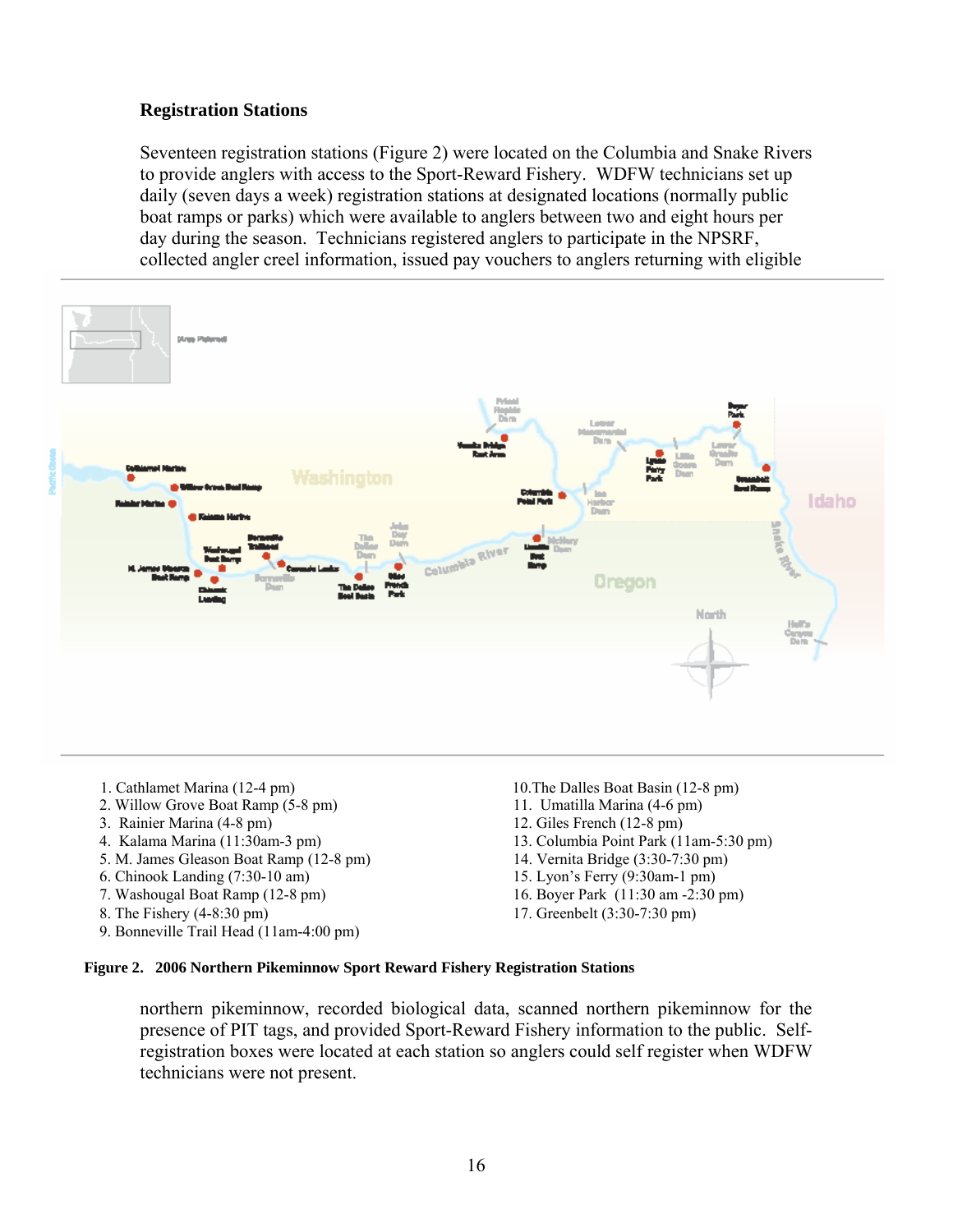## **Reward System**

The 2006 NPSRF rewarded anglers for harvesting northern pikeminnow > 228mm TL (9 inches). The 2006 NPSRF maintained the tiered angler reward system developed in 1995 (Hisata et al. 1995) that paid anglers a higher reward per fish once they had reached designated harvest levels over the course of the season. To receive payment, anglers returned their catch (daily) to the location where they had registered. WDFW technicians identified the angler's fish and issued a payment voucher for the total number of eligible northern pikeminnow. Anglers mailed payment vouchers to the Pacific States Marine Fisheries Commission (PSMFC) for redemption. Anglers returning with northern pikeminnow that were spaghetti-tagged by ODFW as part of the biological evaluation of the fishery (Vigg et al. 1990), were issued a separate tag payment voucher that was mailed to ODFW for tag verification before payment was made to the angler by PSMFC. During the 2006 season, the NPSRF retained the pay levels used in 2005 (Bruce et al. 2005) which paid anglers \$4 each for their first 100 northern pikeminnow, \$5 each for numbers 101-400, and \$8 each for all fish over 400. Anglers were paid \$500 for each northern pikeminnow they turned in which had been spaghetti-tagged by ODFW.

## **Angler Sampling**

Angler data and creel data for the NPSRF were compiled from angler registration forms. One registration form represented one angler day. Angler data consisted of name, date, fishing license number, phone number, and city, state, zip code of participating angler. Creel data recorded by WDFW technicians included fishing location (Figure 3), and primary species targeted (Appendix B). Anglers were asked if they specifically fished for northern pikeminnow at any time during their fishing trip. A "No" response ended the exit interview. A "Yes" response prompted technicians to ask the angler (and record data), how many of each species of fish were caught, harvested or released while targeting northern pikeminnow. A fish was considered "caught" when the angler touched the fish, whether it was released or harvested. Fish returned to the water alive were defined as "released". Fish that were retained by the angler or not returned to the water alive were considered "harvested".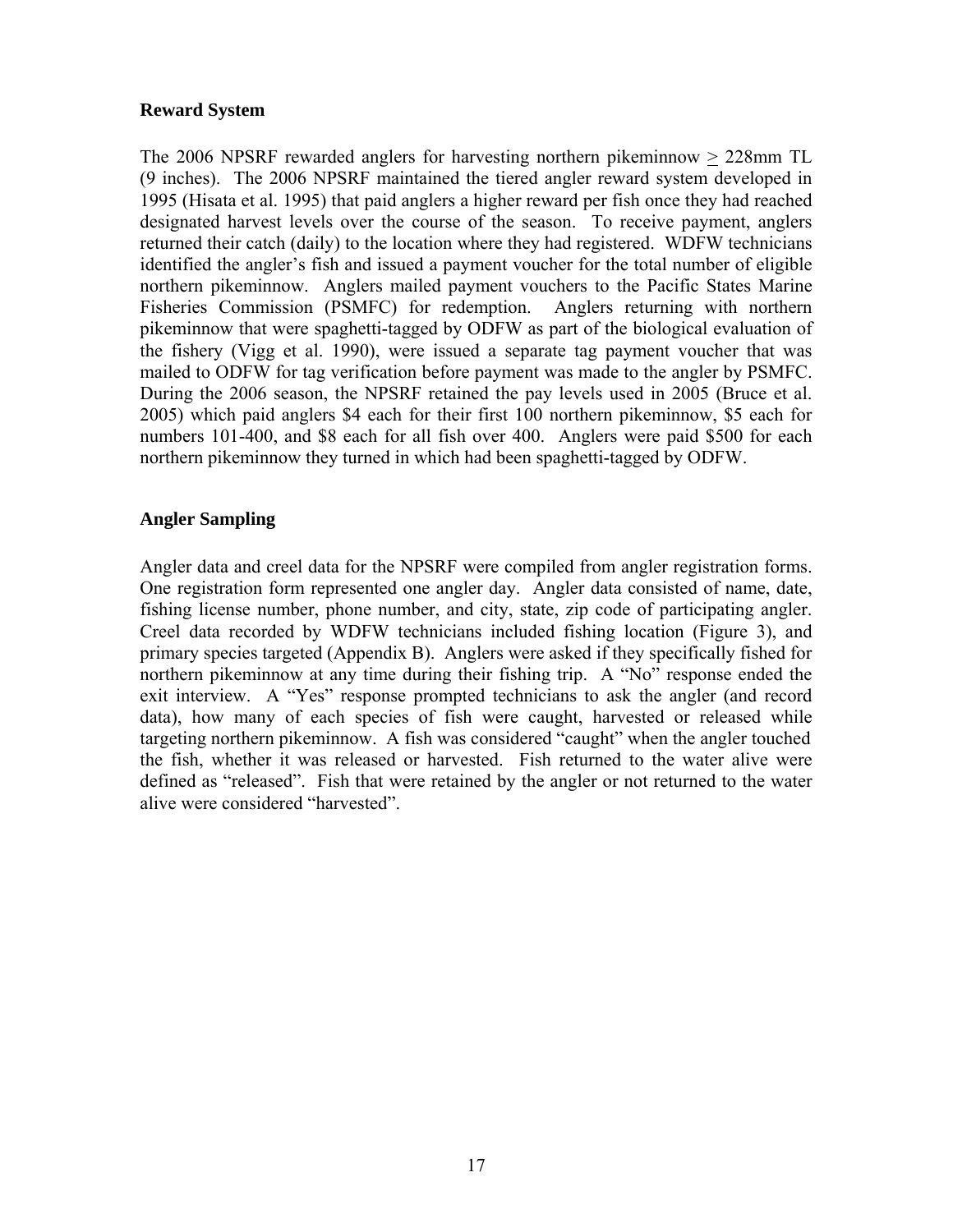



#### **Returning Anglers**

Technicians interviewed all returning anglers at each registration station to obtain any missing angler data, and to record creel data from each participant's angling day. Creel data from caught and released fishes were recorded from angler recollection. Creel data from all harvested fish species were recorded from visual observation.

## **Non-Returning Anglers**

Non-returning angler data was compiled from the pool of anglers who had registered for the NPSRF and targeted northern pikeminnow, but did not return to a registration station to participate in an exit interview. WDFW attempted to survey 20% of the NPSRF's non-returning anglers using a telephone survey in order to obtain creel data from that segment of the NPSRF's participants. To obtain the 20% sample, non-returning anglers were randomly selected from each registration station for each week. A technician called anglers from each random sample until the 20% sample was attained. Non-returning anglers were surveyed with the same exit interview questions used for returning anglers. Anglers were asked: "did you specifically fish for northern pikeminnow at any time during your fishing trip?" With a "Yes" response, anglers were asked to report the number and species of adult and/or juvenile salmonids and the number of reward size northern pikeminnow that were caught and harvested/released while they targeted northern pikeminnow. Angler catch and harvest data were not collected from nonreturning anglers who did not target northern pikeminnow on their fishing trip. In addition, non-returning angler catch and harvest data for non-salmonid species were not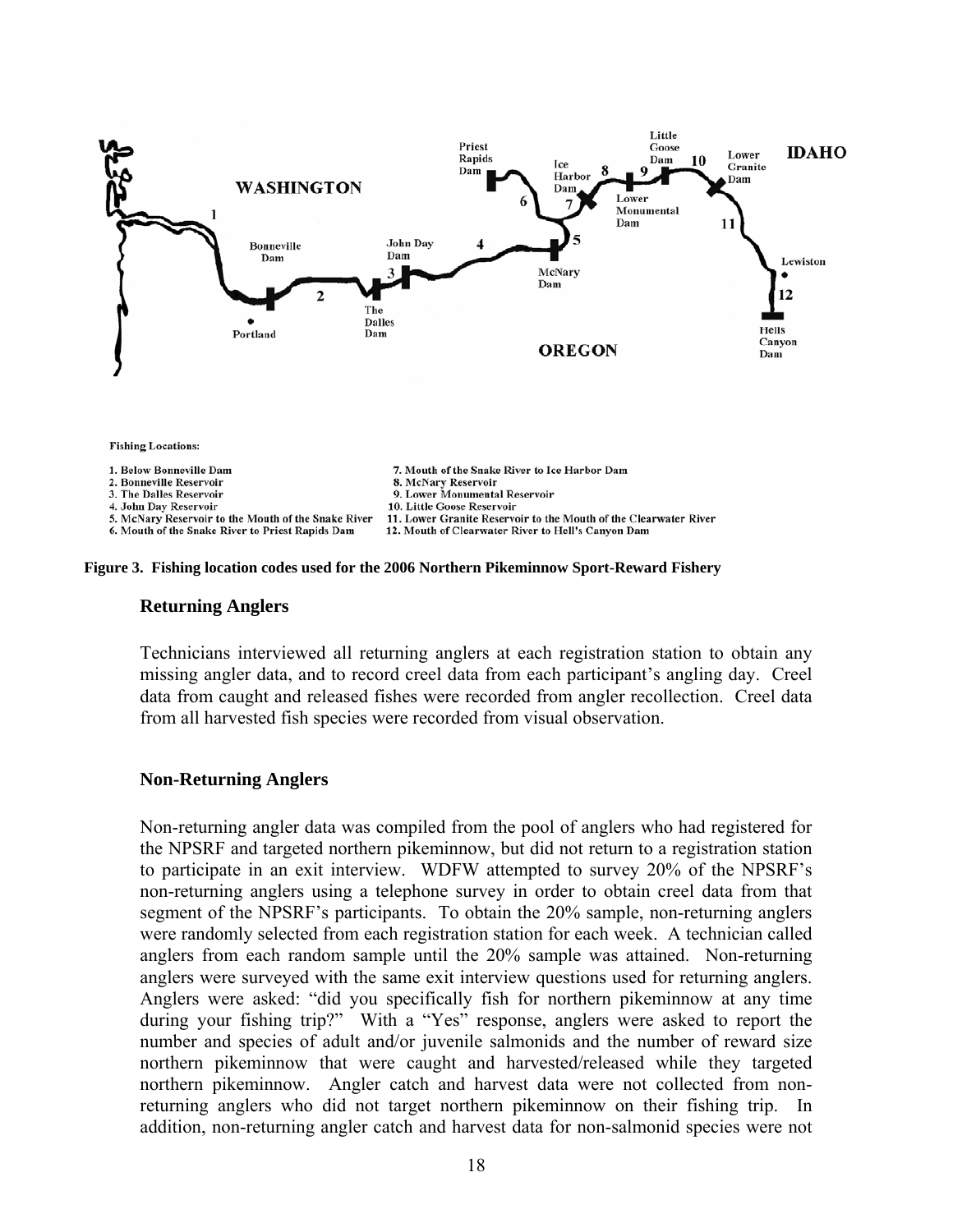collected in 2006 as it was last obtained in 2005 and trends for these species have remained consistent over the NPMP's 16 year history (Winther et al. 1996). These data will be again collected in 2010 to identify any variance from non-returning angler trends observed to date within the Sport-Reward Fishery.

## **Northern Pikeminnow Handling Procedures**

## **Biological Sampling**

Technicians examined all fishes returned to registration stations and recorded species as well as number of fish per species. Technicians checked all northern pikeminnow for the presence of external tags (spaghetti or dart), fin-clip marks, and signs of tag loss. Fork lengths (FL) and sex of northern pikeminnow as well as any other harvested fish species were recorded whenever possible. Complete biological data were collected from all tagloss and spaghetti tagged northern pikeminnow including FL, sex (determined by evisceration), scale, and opercle samples. Spaghetti tagged and tag-loss northern pikeminnow carcasses were then labeled and frozen for data verification and/or tag recovery at a later date. Data from spaghetti tags were recorded on a tag envelope as well as on WDFW data forms. The spaghetti tag was then placed in the tag envelope, stapled to the tag payment voucher and given to the angler to submit to ODFW for verification.

## **PIT Tag Detection**

All northern pikeminnow collected during the 2006 NPSRF were also scanned for passive integrated transponder (PIT) tags. Northern pikeminnow harvested by anglers participating in the NPSRF have been found to ingest juvenile salmonids which have been PIT tagged by other studies within the basin (Glaser et al. 2000). In addition, PIT tags have also been used by ODFW as a secondary mark (since 2003) in all northern pikeminnow fitted with spaghetti tags as part of the NPMP's biological evaluation activities. The use of PIT tags rather than fin clips as a secondary mark in northern pikeminnow has improved the NPSRF's estimate of tag loss, and resulted in a more accurate estimate of exploitation for the NPSRF. WDFW technicians scanned 100% of all northern pikeminnow returned to registration stations for PIT tags using two types of PIT tag "readers". Northern Pikeminnow were scanned using primarily Destron Fearing portable transceiver systems (model #FS2001F) to record information from PIT tag detections for submission to the Columbia Basin PIT tag information System (PTAGIS). The NPSRF also used Allflex ISO Compatible RF/ID Portable Readers (model #RS601) to scan northern pikeminnow and assist in recovery of initial PIT tag data when the Destron readers were not available. Scanning began on the first day of the NPSRF preseason and continued at all stations throughout the rest of the year. Technicians individually scanned all reward sized northern pikeminnow for PIT tag presence and complete biological data were recorded from pikeminnow with positive readings. All PIT tagged northern pikeminnow were labeled and preserved for later dissection and tag recovery. All data were verified after recovery of PIT tags and all PIT tag recovery data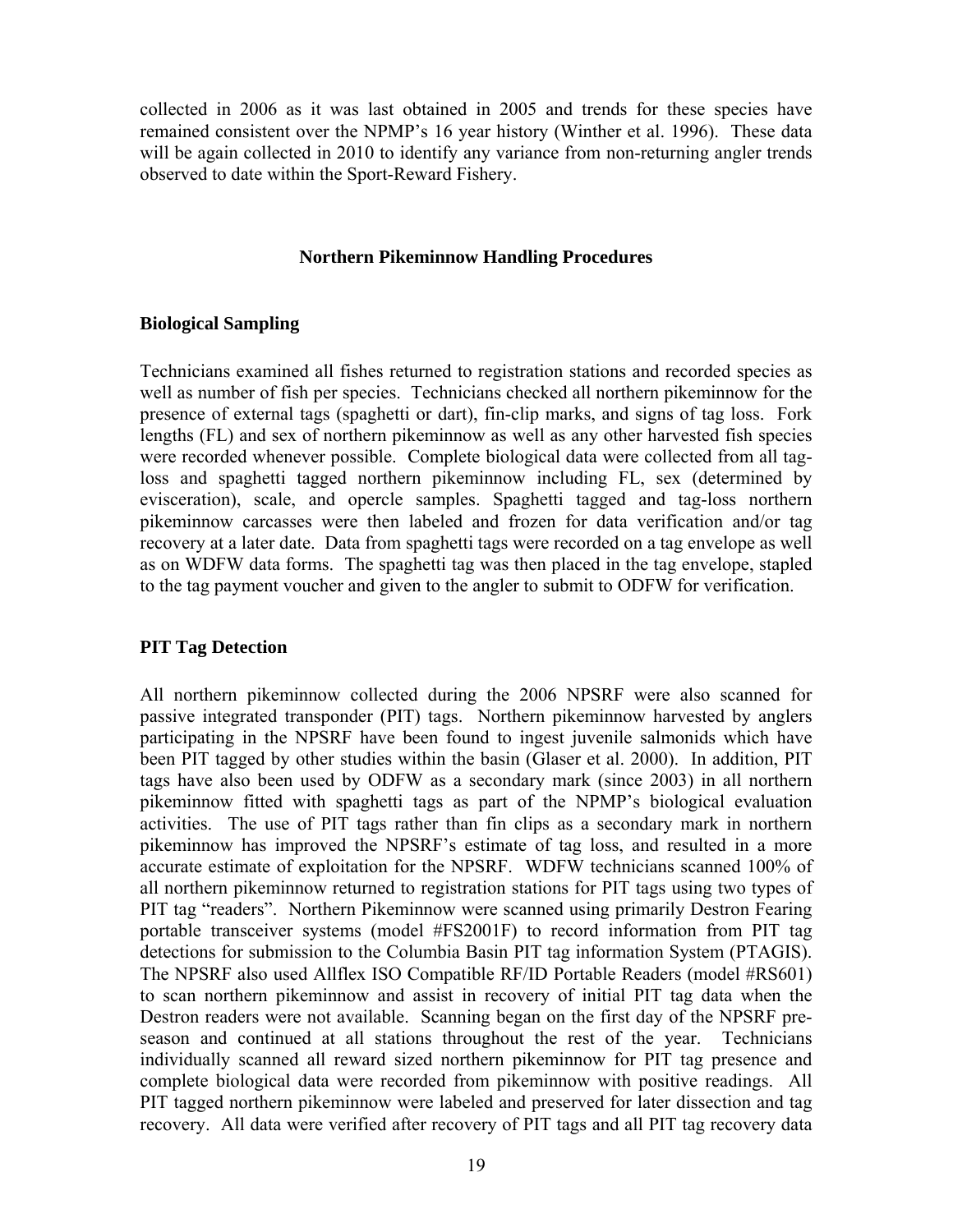were provided to ODFW and the Pit Tag Information System (PTAGIS) on a regular basis.

## **Northern Pikeminnow Processing**

During biological sampling, all northern pikeminnow were eviscerated (to determine sex), or caudal clipped as an anti-fraud measure to eliminate the possibility of previously processed northern pikeminnow being resubmitted for payment. In 2006, most northern pikeminnow were caudal clipped rather than eviscerated in order to facilitate accurate recovery of PIT tags. Sampled northern pikeminnow were iced and transported to cold storage facilities from which they were ultimately delivered to rendering facilities for final disposal.

## **RESULTS AND DISCUSSION**

## **Northern Pikeminnow Harvest**

The NPSRF harvested a total of  $233,924$  reward size northern pikeminnow ( $> 228$  mm TL) during the 2006 season, achieving an estimated 14.6% exploitation rate (Takata et al., 2006). Although the 2006 harvest was lower by 7,433 fish than the previous year, it was the fourth highest season harvest in NPSRF history, and was 34% higher than the mean 1991-2005 season harvest of 174,457 (Figure 4). Total annual harvest of northern pikeminnow during the 2006 NPSRF remained well above the annual totals for the period 1991-2005, and was comparable to other high harvest seasons seen since the NPMP boosted angler incentives in the year 2000 (Glaser et al. 2000). In addition to reward size northern pikeminnow, the 2006 NPSRF also harvested 5,955 northern pikeminnow <228 mm TL.



# **NPSRF ANNUAL HARVEST BY YEAR**

**Figure 4. Annual Harvest Totals for the Northern Pikeminnow Sport Reward Fishery**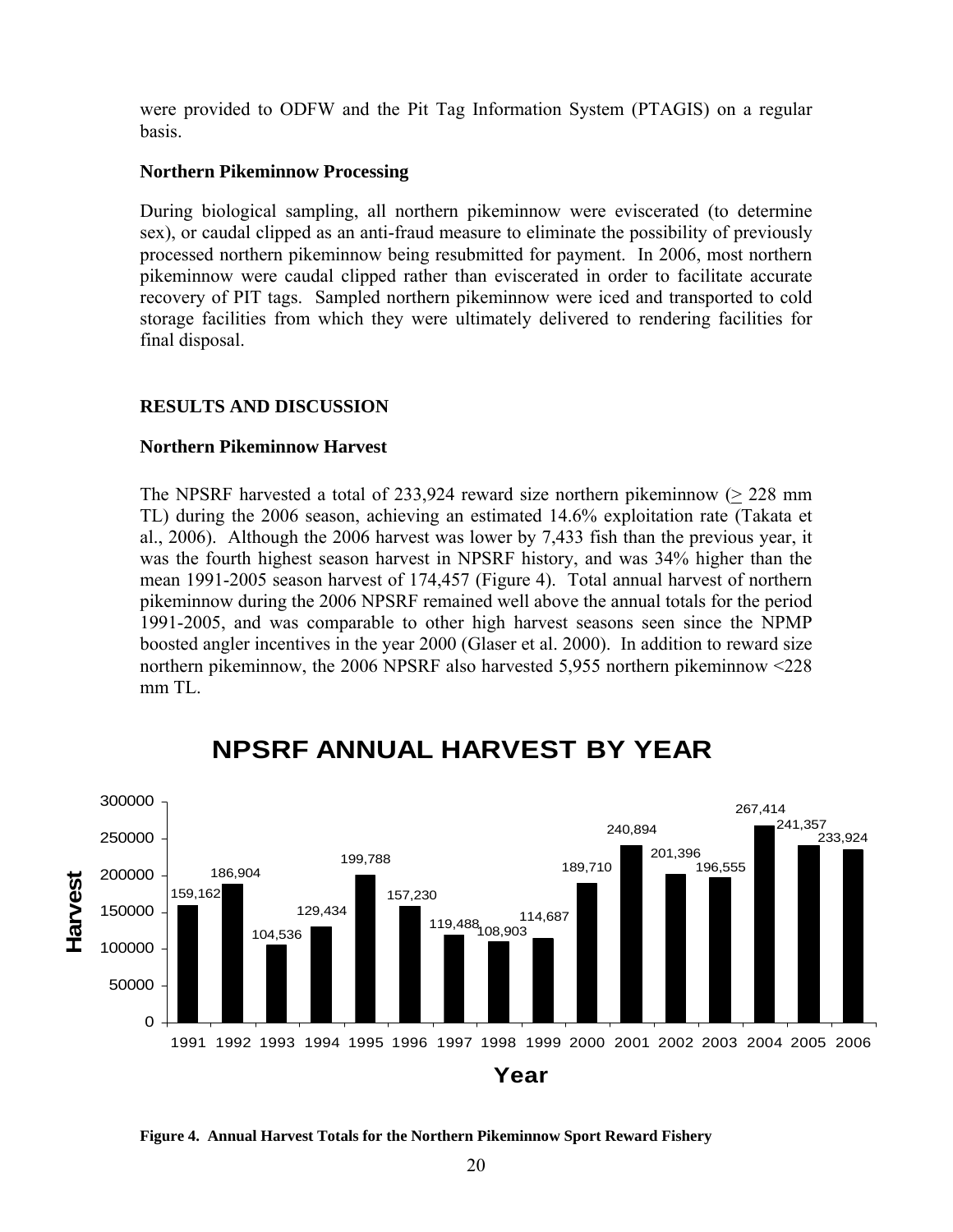#### **Harvest by Week**

**Harvest**

While the total annual harvest for the 2006 NPSRF was fairly close to the 2005 total, the weekly harvest totals for the 2006 NPSRF followed a different pattern than the 2005 NPSRF (Figure 5). While the weekly harvest peak for the 2006 NPSRF was nearly identical to 2005 (18,709 versus 18,298), mean weekly harvest was considerably lower (9,747 in 2006 versus 11,493 in 2005). Past NPSRF seasons have shown that early season weekly harvest totals (up to, and including the harvest peak), can be a good indicator of overall annual NPSRF harvest. Weekly harvest totals early in the 2006



**2006 Harvest vs. 2005 Harvest** 

**Figure 5. 2005 Weekly NPSRF Harvest vs. 2004 Weekly Harvest.**

NPSRF, were well below 2005 levels and did not even reach 2005 levels until the season peak in week 25 (Figure 6). Peak weekly harvest was also one week later in 2006 and ranged from 18,709 in week 25 (June 19-25) to only 3,553 during the first week of the season (May 1-7). Even though harvest then remained above 2005 levels for the rest of the year, total annual harvest for the 2006 NPSRF never did reach the 2005 total. That



## **2006 Harvest by Week**

**Figure 6. 2006 Weekly Northern Pikeminnow Sport-Reward Fishery Harvest.**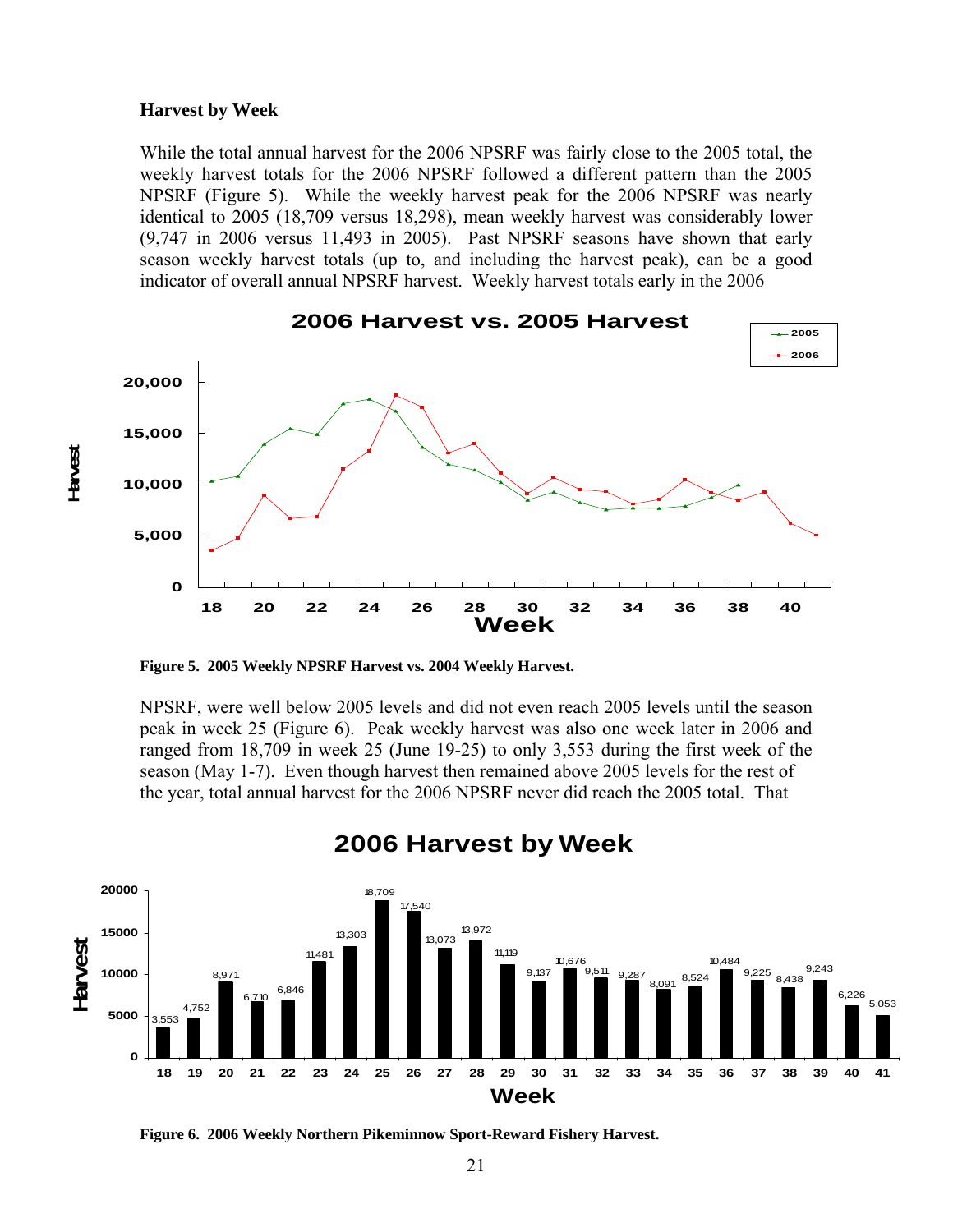Also takes into consideration the fact that the 2006 NPSRF lasted three weeks longer than in 2005. Mean weekly harvest for the first five weeks of the 2006 NPSRF was also lower than the average weekly harvest totals for NPSRF seasons from 1991-2005 (Figure 7). Beginning in week 23 (June 5-12), and through the remainder of the season, harvest during the 2006 NPSRF was considerably higher than historical 1991-2005 harvest levels. In addition, peak weekly harvest for the 2006 NPSRF was considerably higher, and occurred one week earlier than the NPSRF's historical 1991-2005 peak in week 26 (Fox et al. 1999).



## **2006 Harvest vs. Mean 1991-2005 Harvest**

**Figure 7. Comparison of 2006 NPSRF Weekly Harvest to 1991-2005 Mean Weekly Harvest.** 

## **Harvest by Fishing Location**

The mean harvest by fishing location was 19,494 northern pikeminnow and ranged from 100,064 reward size northern pikeminnow in fishing location 01 (below Bonneville Dam) to 164 northern pikeminnow from fishing location 05 (McNary Dam to the mouth of the Snake River) (Figure 8). Harvest from fishing location 01 (the Columbia River below Bonneville Dam) accounted for 43% of total NPSRF harvest and was once again the highest producing area as it has been for each year since 1991. For the third year in a row, nearly 25% of total NPSRF harvest came from Bonneville Pool (fishing location 02) as was first documented during the 2004 NPSRF (Hone et al. 2004). The primary area of harvest for this fishing location is in the tailrace area of The Dalles Dam where NPSRF technicians continue to record larger than usual catches from anglers fishing exclusively in this area. We hypothesized that the increase in harvest of northern pikeminnow was a side benefit of the 2003 installation of a concrete water diversion wall in the tailrace of The Dalles Dam designed to increase survival of juvenile salmonids (Normandeau et al. 2005). The water diversion wall and modified spill patterns redirect migrating smolts to the northernmost spillways which also concentrates predatory northern pikeminnow into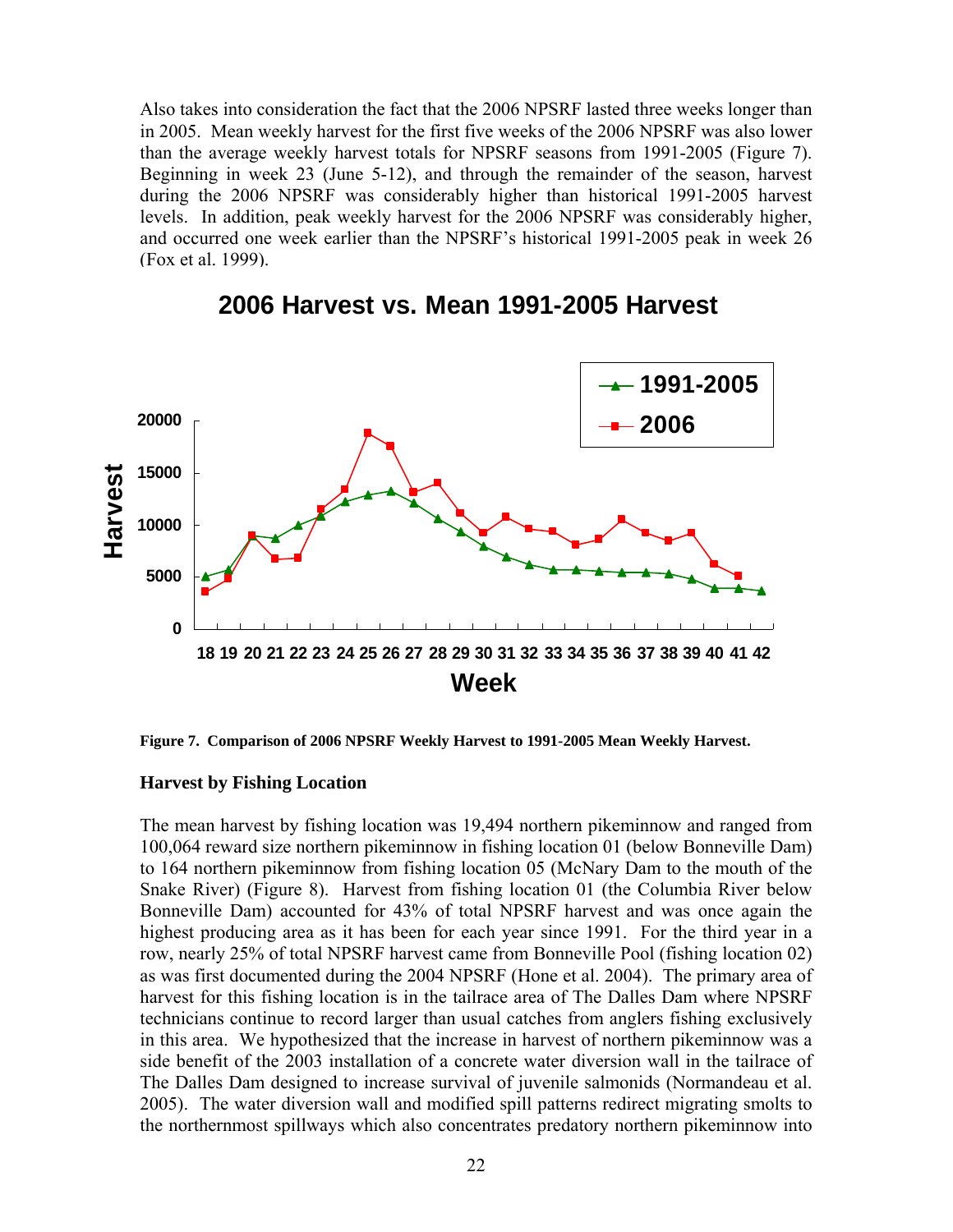the river habitat immediately below these spillways. Since the river habitat below these spillways is more accessible to NPSRF anglers and is also more conducive to effective pikeminnow angling, tremendous harvest totals have been achieved by NPSRF anglers from this relatively small, highly visible area in fishing location 02.



# **2006 HARVEST BY FISH LOCATION**

**Figure 8. 2006 Northern Pikeminnow Sport-Reward Fishery Harvest by Fishing Location.\***  \*Fishing Location Codes for Columbia River; 1 = Below Bonneville Dam, 2 = Bonneville Reservoir, 3 = The Dalles Reservoir,  $4 =$  John Day Reservoir,  $5 =$  McNary Dam to the mouth of the Snake River,  $6 =$  Mouth of the Snake River to Priest Rapids Dam. Fishing Location Codes for the Snake River; 7 = Mouth of the Snake River to Ice Harbor Dam, 8 = Ice Harbor Reservoir, 9 = Lower Monumental Reservoir, 10 = Little Goose Reservoir, 11 = Lower Granite Dam to the mouth of the Clearwater River, 12 = Mouth of the Clearwater River to Hell's Canyon Dam.

## **Harvest by Registration Station**

 The Dalles station was the top producing station for the third consecutive year where anglers harvested 45,742 northern pikeminnow equaling 20% of the total NPSRF harvest. The station with the least harvest was Umatilla (in its first year of operation since 1994), where anglers harvested 1,570 northern pikeminnow (Figure 9). The average harvest per registration station was 13,760 reward size northern pikeminnow, down from 15,085 per station in 2005. It should be noted that one factor for below average harvest at some registration stations was that they were only open during limited hours. The Umatilla and Lyon's ferry stations for example, while only recording harvests of 1,570 and 1,604 northern pikeminnow respectively, were each open for only two hours per day and cost the NPSRF much less to operated than full time stations. The Cathlamet registration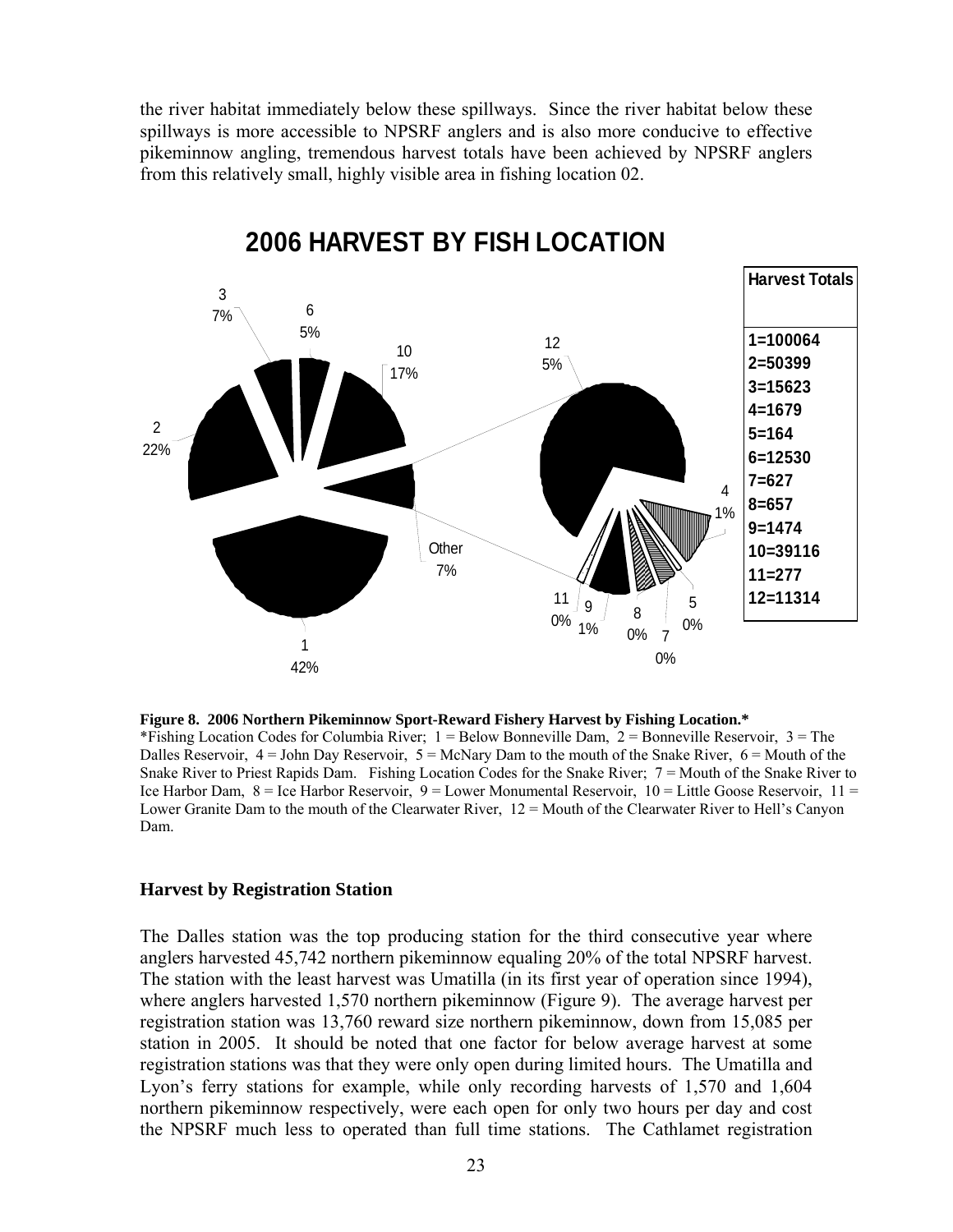station showed the largest increase in harvest improving from 8,173 northern pikeminnow in 2005 to 14,328 (a 75% increase) in 2006. The Giles French station showed the largest decline, dropping from 29,414 in 2005 to 15,778 in 2006 ( a 54% decrease). As often happens in water years such as 2006 where there is a large amount of cold, off-colored water passing through the Federal Columbia River Power System (FCRPS) early in the season, many registration stations (especially those above Bonneville Dam) start off slowly and wind up with lower harvest than usual. On the other hand, stations below Bonneville Dam may also start off slowly, but then they often have higher than usual harvest late in the season and finish with better than average harvests.



# **Harvest By Registration Station**

 **Figure 9. 2006 Northern Pikeminnow Sport-Reward Fishery Harvest by Registration Station.**  CAT-Cathlamet, WIL-Willow Grove, RAI-Rainier, KAL-Kalama, GLE-Gleason, CHI-Chinook, WAS-Washougal, BON-Bonneville Trailhead, CAS-Cascade Locks, DAL-TheDalles, GIL-Giles French, UMA-Umatilla Marina, COL-Columbia Point, VER-Vernita, LYO-Lyon's Ferry, GRE-Greenbelt, BOY-Boyer Park.

## **Harvest by Species/ Incidental Catch**

## *Returning anglers*

In addition to northern pikeminnow, returning anglers participating in the 2006 NPSRF reported that they incidentally caught the salmonids listed in Table 1. Incidental salmonid catch by returning NPSRF anglers consisted mostly of juvenile hatchery steelhead and adult fin-clipped chinook. Anglers reported that all juvenile salmonids caught during the 2006 NPSRF were released. Technicians recorded any juvenile steelhead caught by NPSRF anglers (except those specifically reported as missing the adipose fin), as "wild". Harvested adult salmonids (hatchery fin-clipped chinook and steelhead with missing adipose fins) were caught incidentally during the 2006 NPSRF, but were only retained during legal salmonid fisheries. Instances where NPSRF anglers reported harvesting "trout" from the Snake River during a legal fishery are likely residualized hatchery steelhead smolts that are caught and kept by anglers, and misidentified as trout. Any NPSRF anglers who report illegally harvesting salmonids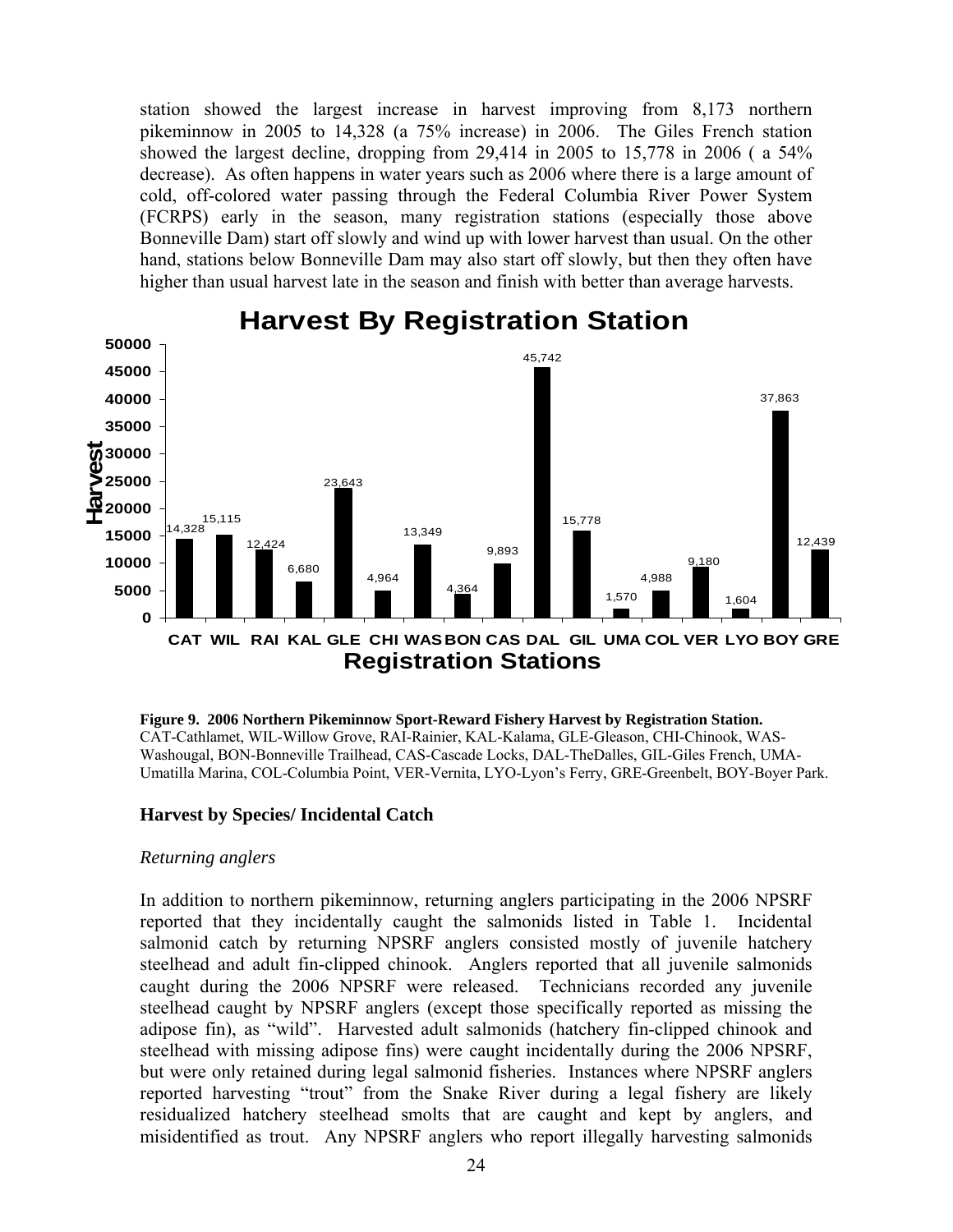during the exit interview (whether juvenile or adult salmonids), are immediately reported to the appropriate enforcement entity by WDFW technicians.

| <b>Species</b>                | Caught | <b>Harvest</b> | <b>Harvest Percent</b> |
|-------------------------------|--------|----------------|------------------------|
| Chinook (Adult)               | 48     | 23             | 47.92%                 |
| Chinook (Jack)                | 27     | 11             | 40.74%                 |
| Chinook (Juvenile)            | 29     | 0              | $0.00\%$               |
| Coho (Juvenile)               | 5      | 0              | $0.00\%$               |
| Cutthroat (unknown)           | 13     | 6              | 46.15%                 |
| Steelhead Adult (Hatchery)    | 14     | 8              | 57.14%                 |
| Steelhead Adult (Wild)        | 9      | 0              | $0.00\%$               |
| Steelhead Juvenile (Hatchery) | 36     | 0              | $0.00\%$               |
| Steelhead Juvenile (Wild)     | 16     | 0              | $0.00\%$               |
| Trout (Unknown)               | 22     | 3              | 13.64%                 |

**Table 1. Catch and Harvest of salmonids by Returning Anglers Targeting Northern Pikeminnow in 2006. Salmon** 

Other fish species incidentally caught by returning NPSRF anglers targeting northern pikeminnow were mostly peamouth, smallmouth bass, white sturgeon, and channel catfish as in all past NPSRF seasons (Table 2).

| יייייטעווויטוויש           |         |                |                        |
|----------------------------|---------|----------------|------------------------|
| <b>Species</b>             | Caught  | <b>Harvest</b> | <b>Harvest Percent</b> |
| Northern Pikeminnow >228mm | 233,962 | 233,924        | 99.98%                 |
| Peamouth                   | 51,299  | 9,409          | 18.34%                 |
| Northern Pikeminnow <228mm | 61,454  | 5,955          | 9.69%                  |
| <b>Smallmouth Bass</b>     | 20,455  | 1,973          | 9.65%                  |
| White Sturgeon             | 7,921   | 77             | 0.97%                  |
| <b>Channel Catfish</b>     | 8,571   | 1,954          | 22.80%                 |
| Sucker (unknown)           | 3,692   | 206            | 5.58%                  |
| Sculpin (unknown)          | 6,481   | 1,457          | 22.48%                 |
| Walleye                    | 1,198   | 624            | 52.09%                 |
| American Shad              | 331     | 106            | 32.02%                 |
| <b>Yellow Perch</b>        | 1,830   | 395            | 21.58%                 |
| <b>Starry Flounder</b>     | 577     | 29             | 5.03%                  |
| Chiselmouth                | 421     | 108            | 25.65%                 |
| Carp                       | 689     | 60             | 8.71%                  |
| Bullhead (unknown)         | 1,101   | 119            | 10.81%                 |
| Catfish (unknown)          | 285     | 108            | 37.89%                 |
| Crappie (unknown)          | 50      | 11             | 22.00%                 |
| Bluegill                   | 319     | 44             | 13.79%                 |
| <b>Redside Shiner</b>      | 206     | 6              | 2.91%                  |
| Whitefish                  | 35      | 5              | 14.29%                 |
| Largemouth Bass            | 19      | $\overline{2}$ | 10.53%                 |
| Pumpkinseed                | 43      | 1              | 2.33%                  |
| Sandroller                 | 131     | 1              | 0.76%                  |

**Table 2. Catch and Harvest of non-salmonids by Returning Anglers Targeting Northern Pikeminnow in 2006. Non-Salmonid** 

*Non-returning Anglers Catch and Harvest Estimates*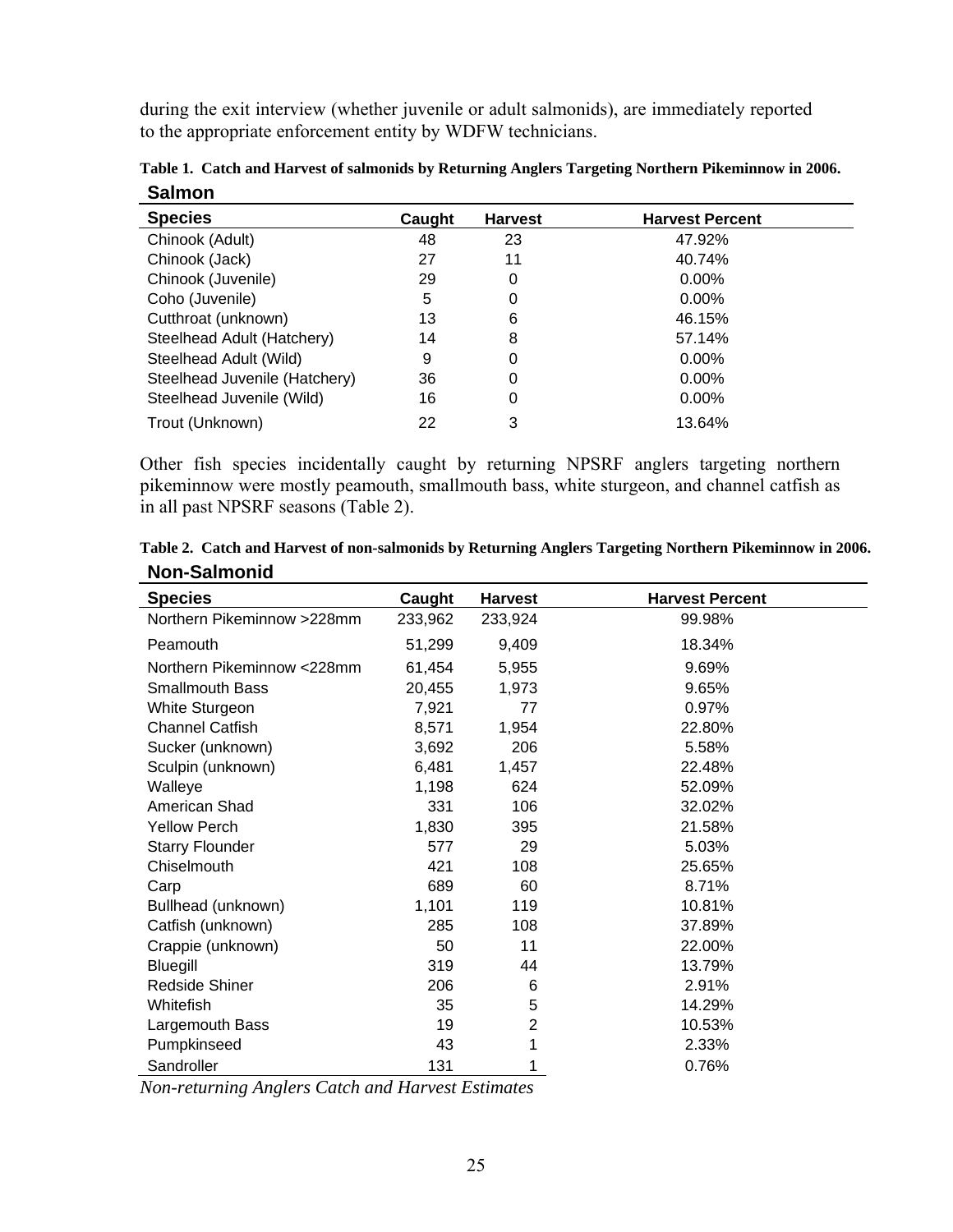We surveyed 2,045 non-returning anglers (19.94% of all non-returning anglers) to record their catch and/or harvest of reward sized northern pikeminnow and salmonid species. Catch and harvest data for other fish species caught by non-returning anglers was last obtained during the 2005 NPSRF and were not recorded in 2006 since their harvest levels by NPSRF anglers has been historically very low (Bruce et al. 2005). We anticipate once again collecting full creel data from all surveyed non-returning anglers in 2010 to determine whether this trend has changed per NPMP protocol (Fox et al. 1999). Surveyed non-returning anglers targeting northern pikeminnow reported that they caught and/or harvested the salmonid species listed in column 1 of Table 3 during the 2006 NPSRF. A simple estimator was applied to the catch and harvest totals obtained from the surveyed anglers to obtain a total catch and harvest estimate for all non-returning anglers. Estimated total catch and harvest of northern pikeminnow and incidentally caught salmonid species for all non-returning anglers participating in the 2006 NPSRF is listed in columns 4 and 5 of Table 3.

| Table 3. 2006 NPSRF Catch and Harvest for surveyed Non-returning Anglers and Estimated non-return totals. |  |  |                             |             |                     |
|-----------------------------------------------------------------------------------------------------------|--|--|-----------------------------|-------------|---------------------|
| <b>Species</b>                                                                                            |  |  |                             | Estimated   | Estimated           |
|                                                                                                           |  |  | Caught Harvested %Harvested | Total Catch | <b>Total Harves</b> |

| <u>.</u>                               | Caught | Harvested %Harvested | <b>Total Catch</b> | <b>Total Harvest</b> |
|----------------------------------------|--------|----------------------|--------------------|----------------------|
| Northern Pikeminnow > 228 mm           | 80     | 96.25%               | 401                | 386                  |
| Steelhead (juvenile – Adipose absent)  |        |                      | 15                 |                      |
| Steelhead (juvenile – Adipose present) |        |                      | 15                 |                      |
| Chinook (juvenile)                     |        |                      | 20                 |                      |
| Chinook Adult                          |        |                      | 15                 |                      |
| Coho (adult)                           |        |                      |                    |                      |
| $N=10.257$<br>$n=2.045$                |        |                      |                    |                      |

## *Fork Length Data*

A total of  $72,715$  northern pikeminnow  $> 200$  mm  $(31.1\%$  of all northern pikeminnow returned to registration stations) were sampled for fork length in 2006. Of these, 68,581 had a fork length  $> 209$  mm. Northern pikeminnow that are 228 mm TL (9 inches) have been estimated by NPSRF staff to have a fork length equaling 209 mm (Glaser at al. 2000). The mean fork length for northern pikeminnow > 200 mm was 296.2 mm with a standard deviation of 73.5 mm. The length frequency distribution of northern pikeminnow > 200 mm is presented in Figure 10.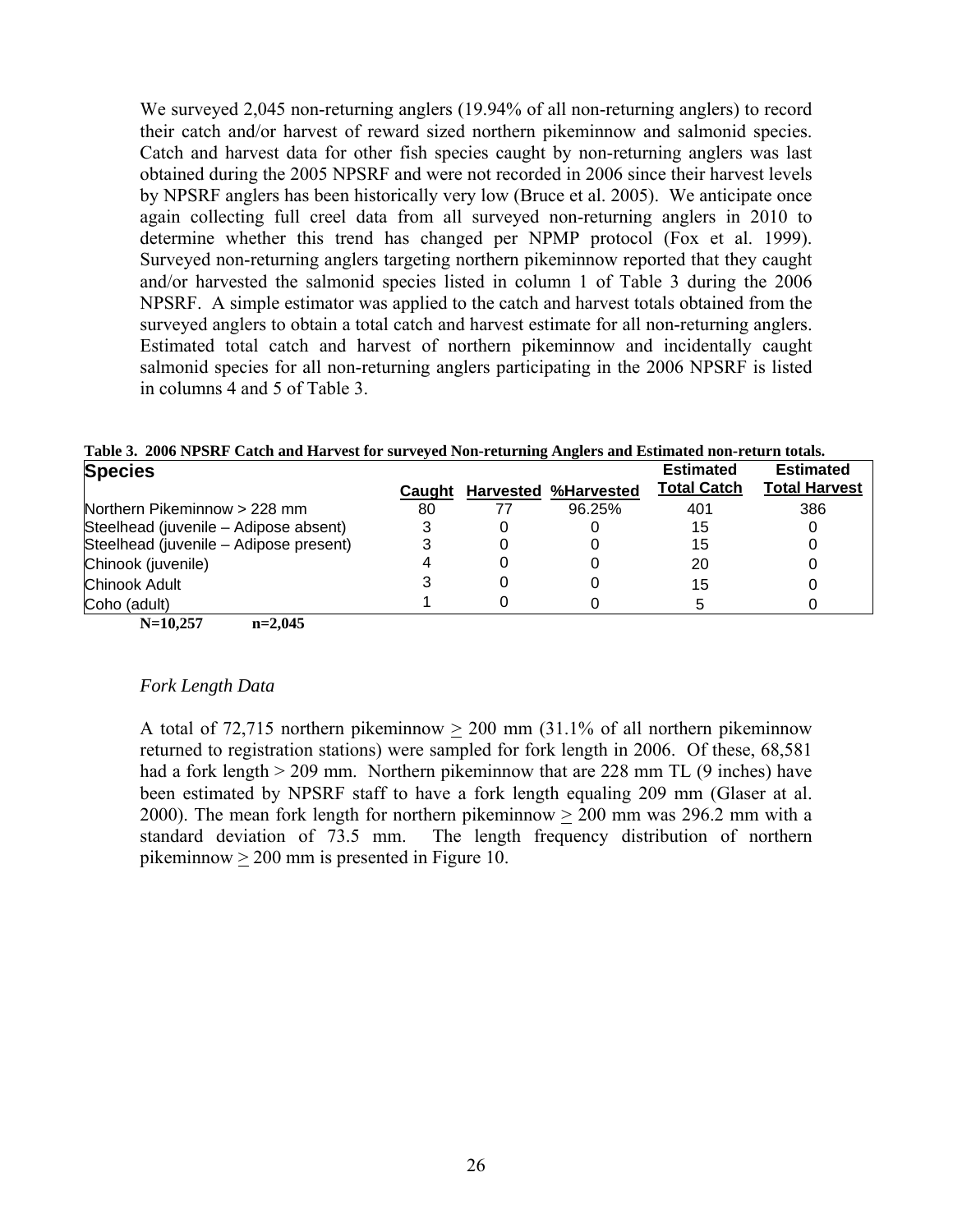

**Figure 10. Length frequency distribution of northern pikeminnow > 200 mm FL sampled in 2006.** 

## **Angler Effort**

The 2006 NPSRF recorded total effort of 31,693 angler days spent during the season, a drop of more than 10% from the effort totals of the previous two years (Figure 11). Peak effort occurred during the same week (25) as in 2005, and also coincided with this year's peak harvest. When total effort is divided into returning and non-returning angler days, 21,436 angler days (67.6%) were recorded by returning anglers, a slight increase from 2005 (66%), and consistent with the upward trend seen in recent years. In addition, 59% of total effort, and 88% of returning angler effort (18,798 angler days), was attributed to successful anglers who harvested at least 1 northern pikeminnow in 2006.



**Figure 11. Annual Northern Pikeminnow Sport-Reward Fishery Effort.**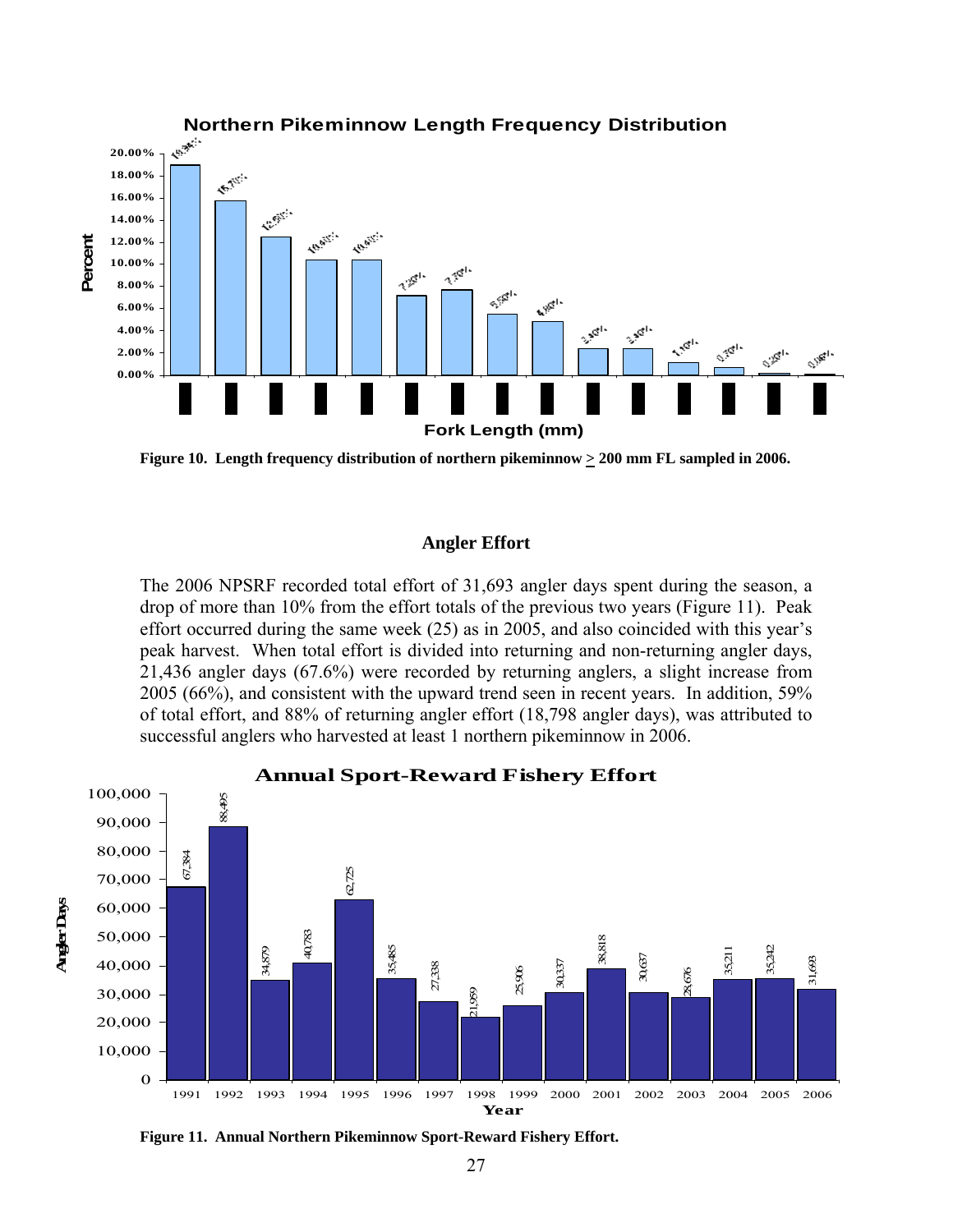## **Effort by Week**



Figure 12. 2006 Weekly Northern Pikeminnow Sport-Reward Fishery Effort vs 2005 Weekly Effort.

## **Effort by Week**

Mean weekly effort for the 2006 NPSRF was 1,321 angler days, down from 1,682 in 2005. The weekly effort totals for the first three weeks of the 2006 NPSRF began in the same pattern seen from previous years, although they were more than 500 angler days per week lower than the 2005 NPSRF. In week 21, worsening fishing conditions which included higher river flows and colder water temperatures, knocked effort back down to a level from which it never really recovered. Effort for the 2006 NPSRF finally peaked in week 25, but didn't reach 2005 levels until week 31 in late July (Figure 12). In fact, other than the final week of the regular season and the two week extension, 2006 NPSRF effort tracked well below mean 1991-2005 effort levels (Figure 13), continuing a pattern that the NPSRF has recorded since the program's inception.

# **2006 Effort vs. Mean 1991-2005 Effort**



**Figure 13. 2006 NPSRF Weekly Effort vs. Mean 1991-2005 Effort.**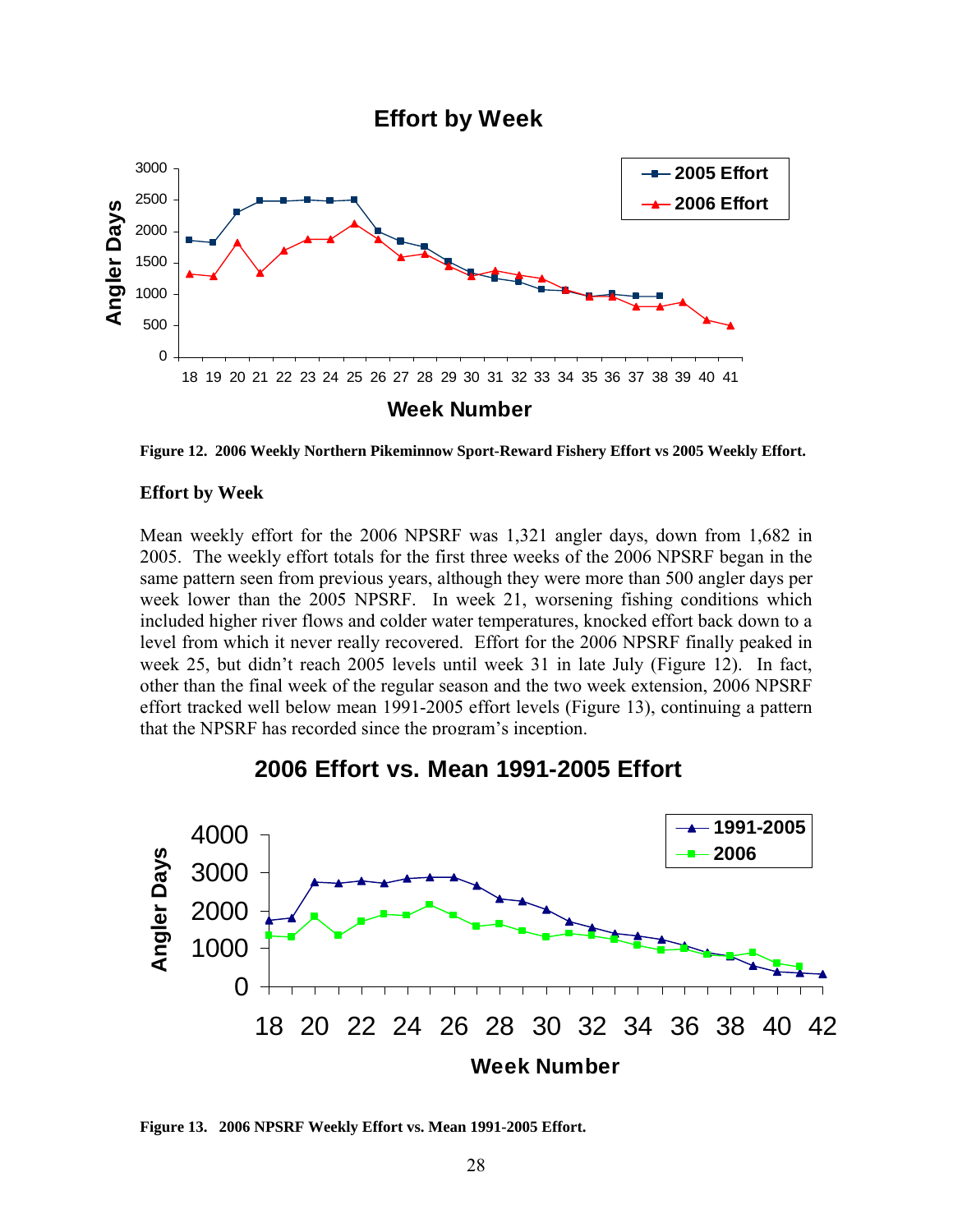#### **Effort by Fishing Location**

Mean annual effort by fishing location for the 2006 NPSRF (returning anglers only) was 1,786 angler days compared to 1,699 angler days in 2005. Effort totals ranged from 9,603 angler days (45% of NPSRF total) below Bonneville Dam (fishing location 01) to only 21 angler days in fishing location 05 (McNary Dam to mouth of Snake River) (Figure 14). There was a small shift of effort from fishing locations 2 and 3 to fishing location 1, while effort totals in the remaining fishing locations were similar to 2005.



## **2006 Returning Angler Effort by Fish Location**

#### **Figure 14. 2006 NPSRF Angler Effort by Fishing Location (returning anglers only).\***

\*Fishing Location Codes for Columbia River;  $1 =$  Below Bonneville Dam,  $2 =$  Bonneville Reservoir,  $3 =$  The Dalles Reservoir,  $4 =$  John Day Reservoir,  $5 =$  McNary Dam to the mouth of the Snake River,  $6 =$  Mouth of the Snake River to Priest Rapids Dam. Fishing Location Codes for the Snake River;  $7 =$  Mouth of the Snake River to Ice Harbor Dam, 8 = Ice Harbor Reservoir, 9 = Lower Monumental Reservoir, 10 = Little Goose Reservoir, 11 = Lower Granite Dam to the mouth of the Clearwater River, 12 = Mouth of the Clearwater River to Hell's Canyon Dam.

#### **Effort by Registration Station**

Mean effort per registration station during the 2006 NPSRF was 1,864 angler days compared to 2,208 angler days in 2005. Effort totals ranged from 5,779 angler days at The Dalles station to 351 angler days at Lyons Ferry (Figure 15). The decline in effort was most apparent at the stations located above Bonneville Dam, while effort increased dramatically at the Cathlamet and Willow Grove stations.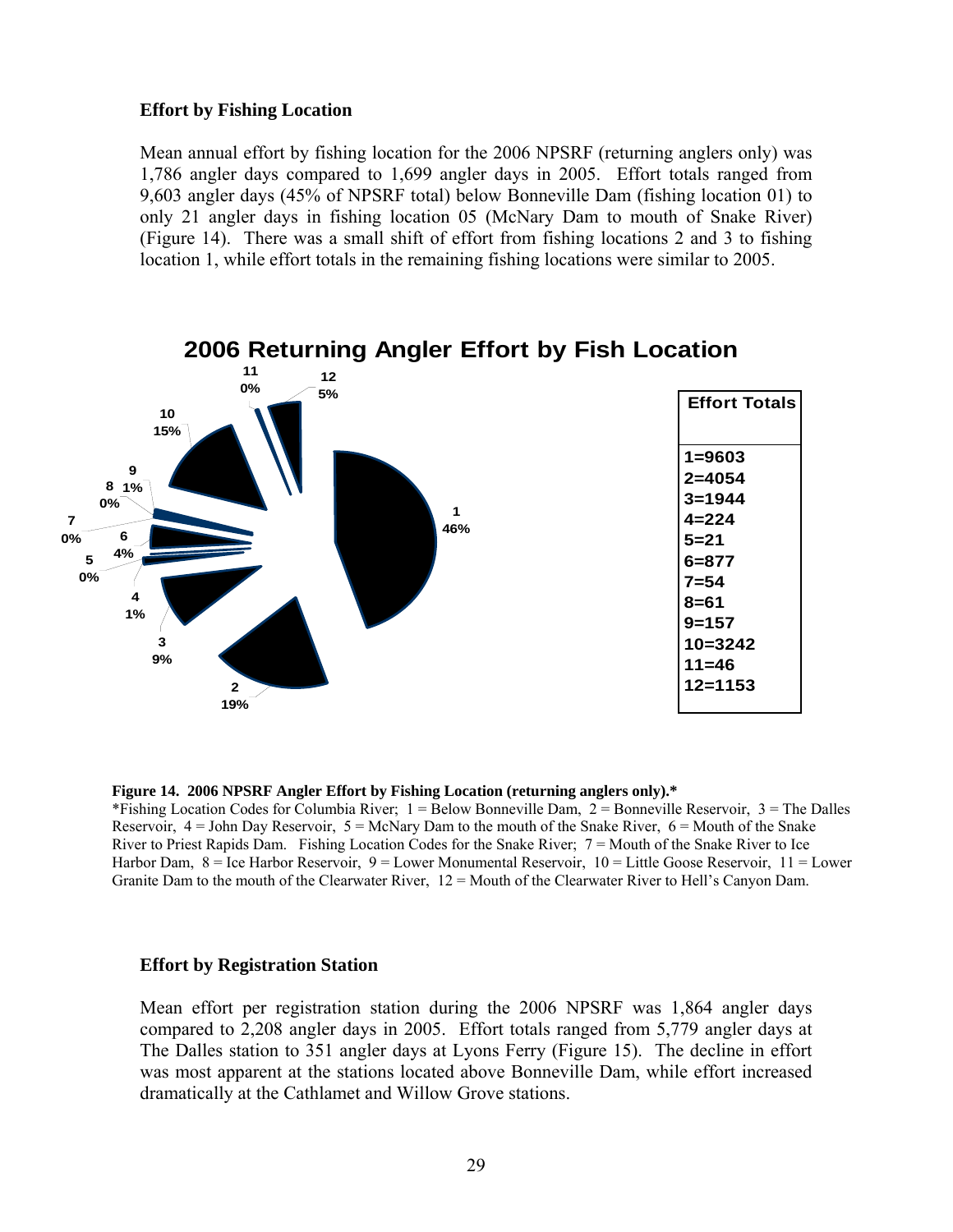

## **Effort By Registration Station**



## **Catch Per Angler Day (CPUE)**

The NPSRF recorded an overall catch per unit of effort (CPUE) of 7.38 northern pikeminnow harvested per angler day (returning  $+$  non-returning anglers) during the  $2006$ NPSRF. This catch rate was up from 2005, but down slightly from 7.59 recorded in 2004 (Figure 16). Overall CPUE has increased steadily from 1991-2005, and 2006 CPUE continues that trend. Returning angler CPUE during the 2006 NPSRF was 10.91 northern pikeminnow per angler day, down from 11.84 in 2005. Our most recent estimate of CPUE for non-returning anglers is 0.04 reward sized northern pikeminnow per angler day based on phone survey results.



## **CPUE -- Linear 1991-2006 Overall CPUE**

**Figure 16. Annual CPUE Totals (returning + non-returning anglers) for the NPSRF 1991-2006.**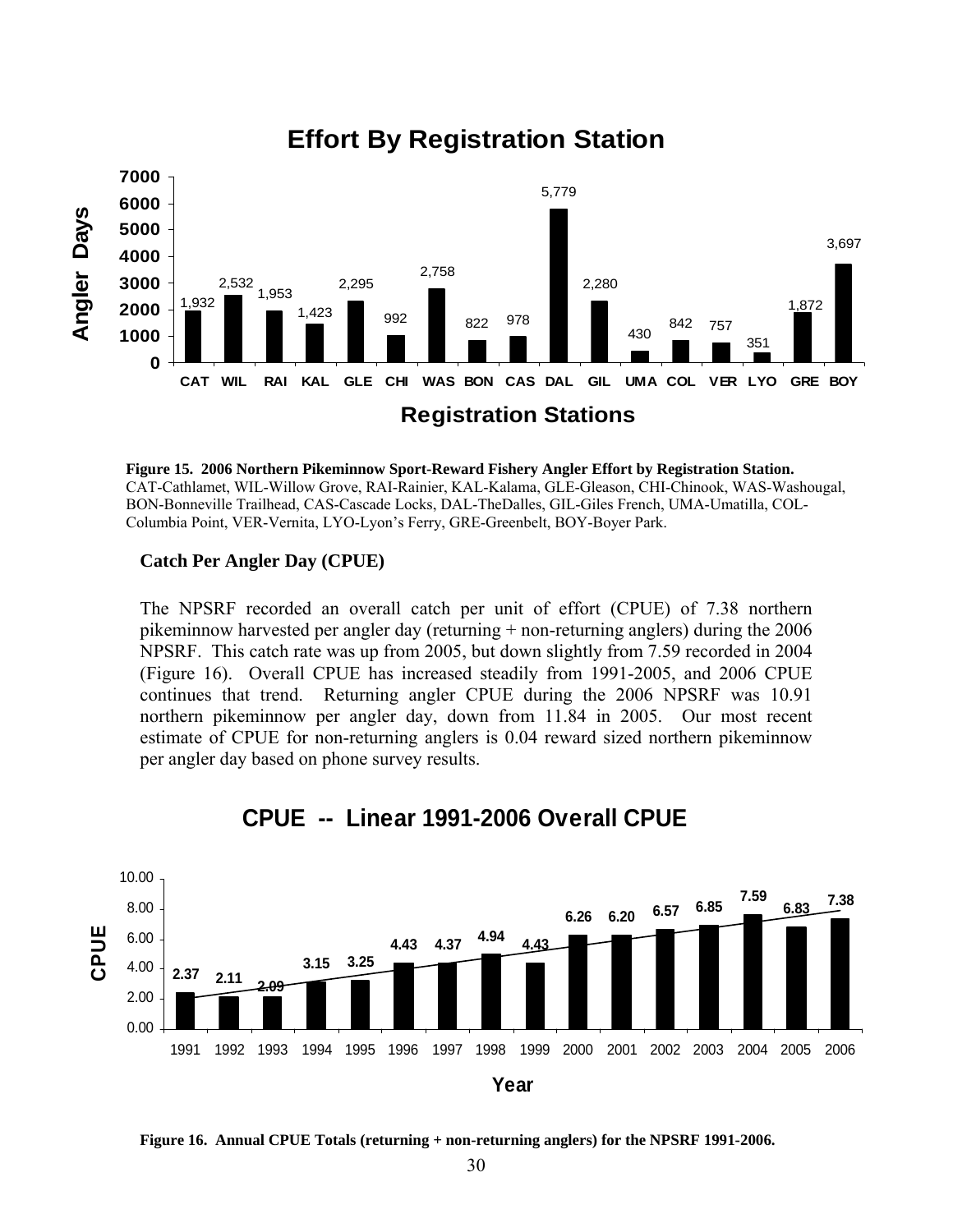## **CPUE by Week**

Mean angler CPUE by week for the 2006 NPSRF was 7.76 fish per angler day compared to 6.83 in 2005. CPUE ranged from 4.02 in week 22 (May 29-June 4) to a peak of 11.45 in week 37 (September 11-17) (Figure 17). Highest catch rates occurred during the last four weeks of the season, and during the 2 week extension.



**2006 CPUE By Week** 

**Figure 17. 2006 Northern Pikeminnow Sport-Reward Fishery Angler CPUE by Week.** 

## **CPUE by Fishing Location**

The highest harvest rates for the 2006 NPSRF (as indicated by CPUE) again came from fishing location 6 (primarily in the Hanford Reach) as was also the case in 2005 (Figure 18). The average CPUE by fishing location was 10.01 northern pikeminnow per angler day, while the lowest catch rates was 6.02 fish per day in fishing location 11 on the Snake River (Lower Granite Dam to the mouth of the Clearwater River ) (Figure 18).



## **2006 CPUE By Fishing Location**

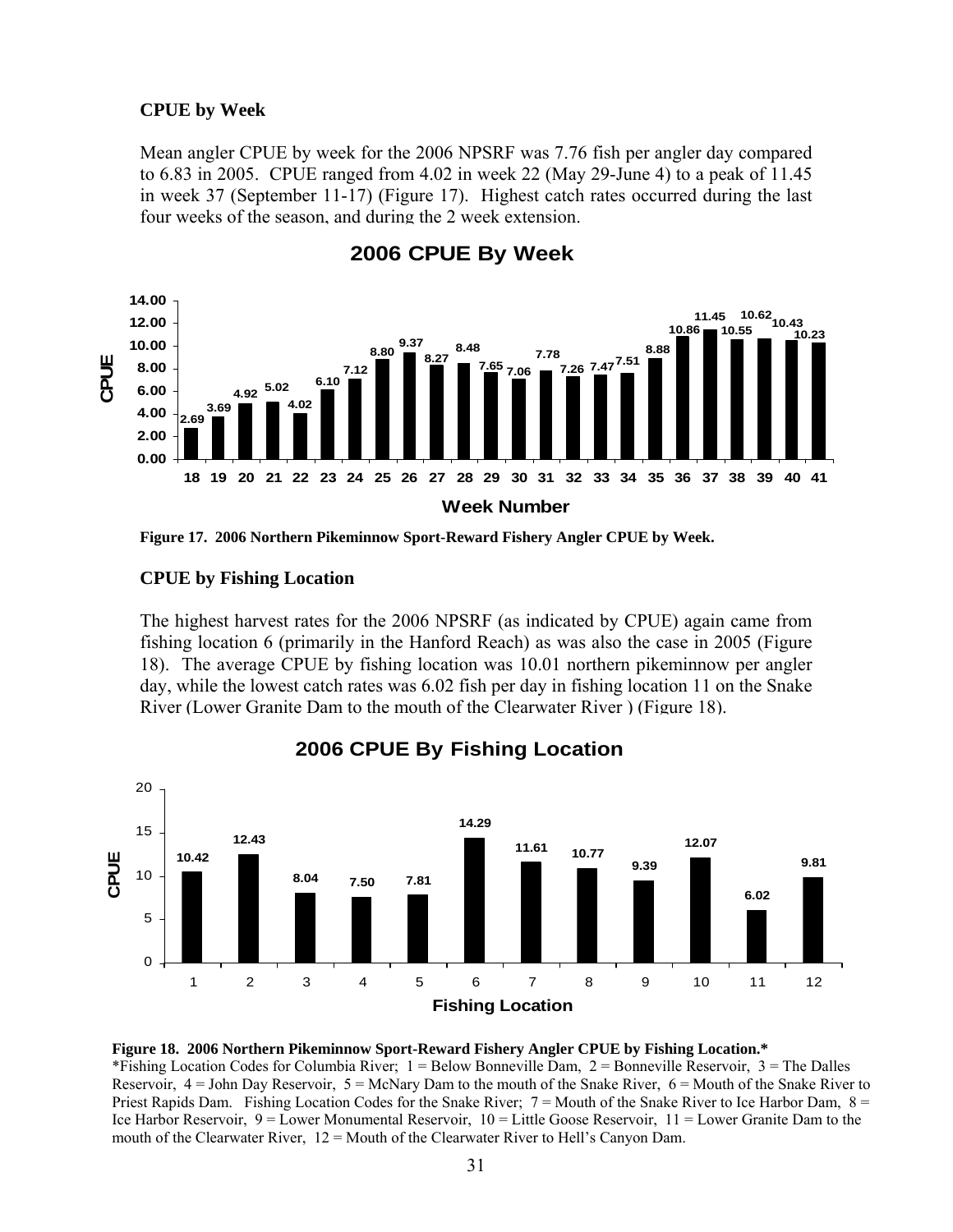## **CPUE by Registration Station**

The registration Station with the highest CPUE during the 2006 NPSRF was once again the Vernita station with 12.13 northern pikeminnow per angler day, up from 12.06 in 2005 (Figure 19). The registration station with the lowest CPUE was the Umatilla station with 3.65 northern pikeminnow per angler day. The station average for CPUE was 6.94. Fourteen of the seventeen registration stations had higher CPUE during the 2006 NPSRF than they did in 2005. The Gleason station again had the largest change in CPUE with an increase from 6.65 in 2005 to 10.30 in 2006.



## **2006 CPUE By Registration Station**



## **Angler Totals**

There were 4,468 separate anglers who participated in the 2006 NPSRF, a decline of more than 900 participants from 2005. One thousand, nine hundred and fourteen of these anglers (43%) were classified as successful since they harvested at least one reward size northern pikeminnow during the 2006 season. The average successful angler harvested 122 northern pikeminnow during the 2006 NPSRF, although when we break down the 1,914 successful anglers by tier, most anglers (83% = 1,589 anglers) harvested fewer than 100 northern pikeminnow and were classified as Tier 1 anglers (Figure 20). One hundred and seventy-eight anglers (9%) reached Tier 2 status by harvesting between 101 and 400 northern pikeminnow. Only eight percent of all NPSRF participants (147 anglers) reached the Tier 3 level by harvesting more than 400 northern pikeminnow in 2006. The number of anglers participating in the 2006 NPSRF was down at all three tier levels although the percentage of anglers at each tier level remained similar to previous years.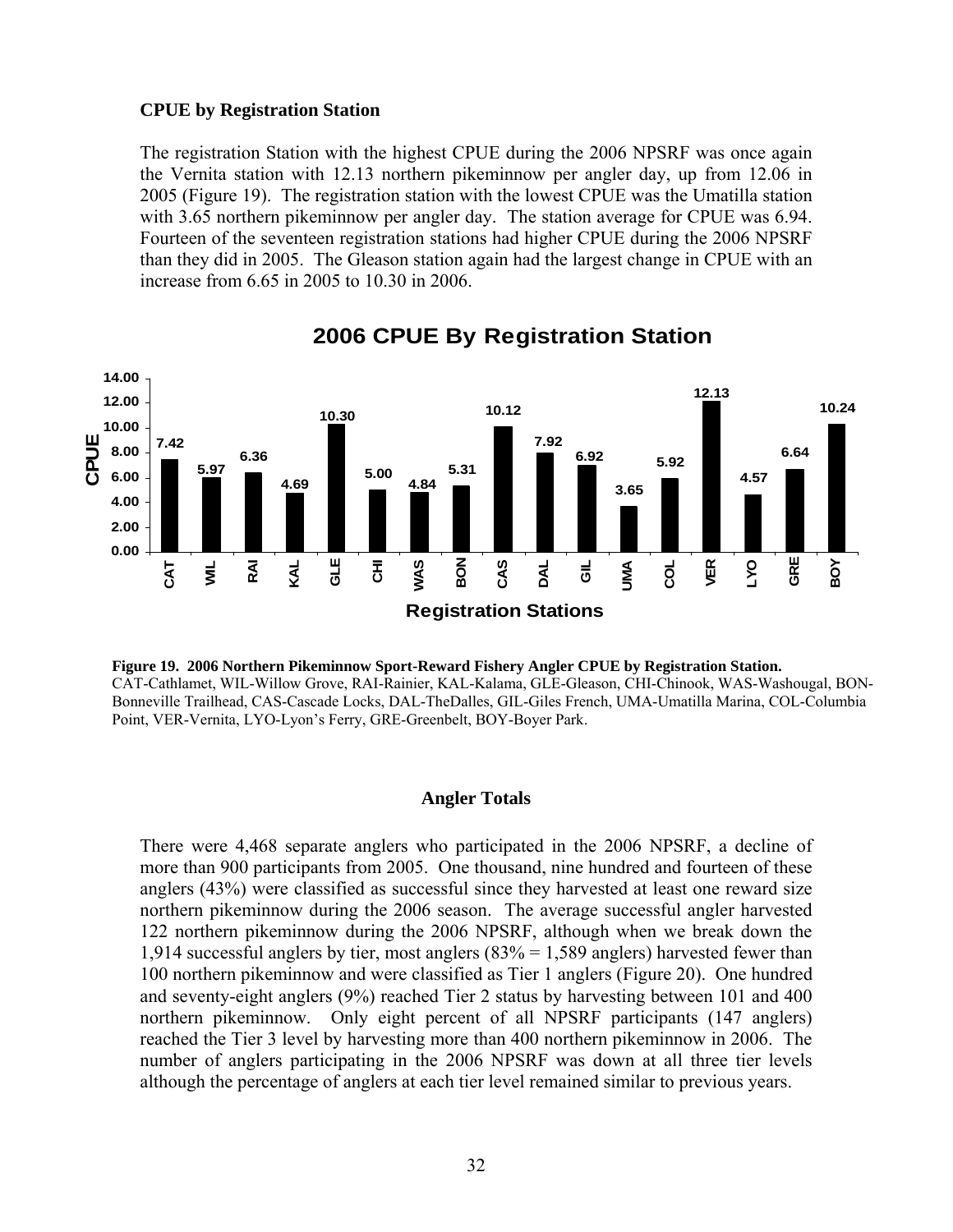

**Figure 20. 2006 NPSRF Anglers by tier (returning only) based on total # of fish harvested.** 

While Tier 1 anglers made up more than 80% of all successful NPSRF participants in 2006, they only harvested an average of 15 fish per year accounting for only 10% (23,022 northern pikeminnow) of total NPSRF harvest (Figure 21). Tier 2 anglers harvested an average of 190 fish per year, equaling 14% (33,725 northern pikeminnow) of total 2006 NPSRF harvest. Tier 3 anglers harvested an average of 1,205 fish per year equaling 76% (177,177 northern pikeminnow) of total 2006 NPSRF harvest. The harvest rates for both Tier 1 and Tier 3 anglers improved from 2005, while Tier 2 harvest rates declined.



**Figure 21. 2006 NPSRF Harvest by Angler Tier (Tier 1 = <100, Tier 2 =101-400, Tier 3 = > 400).**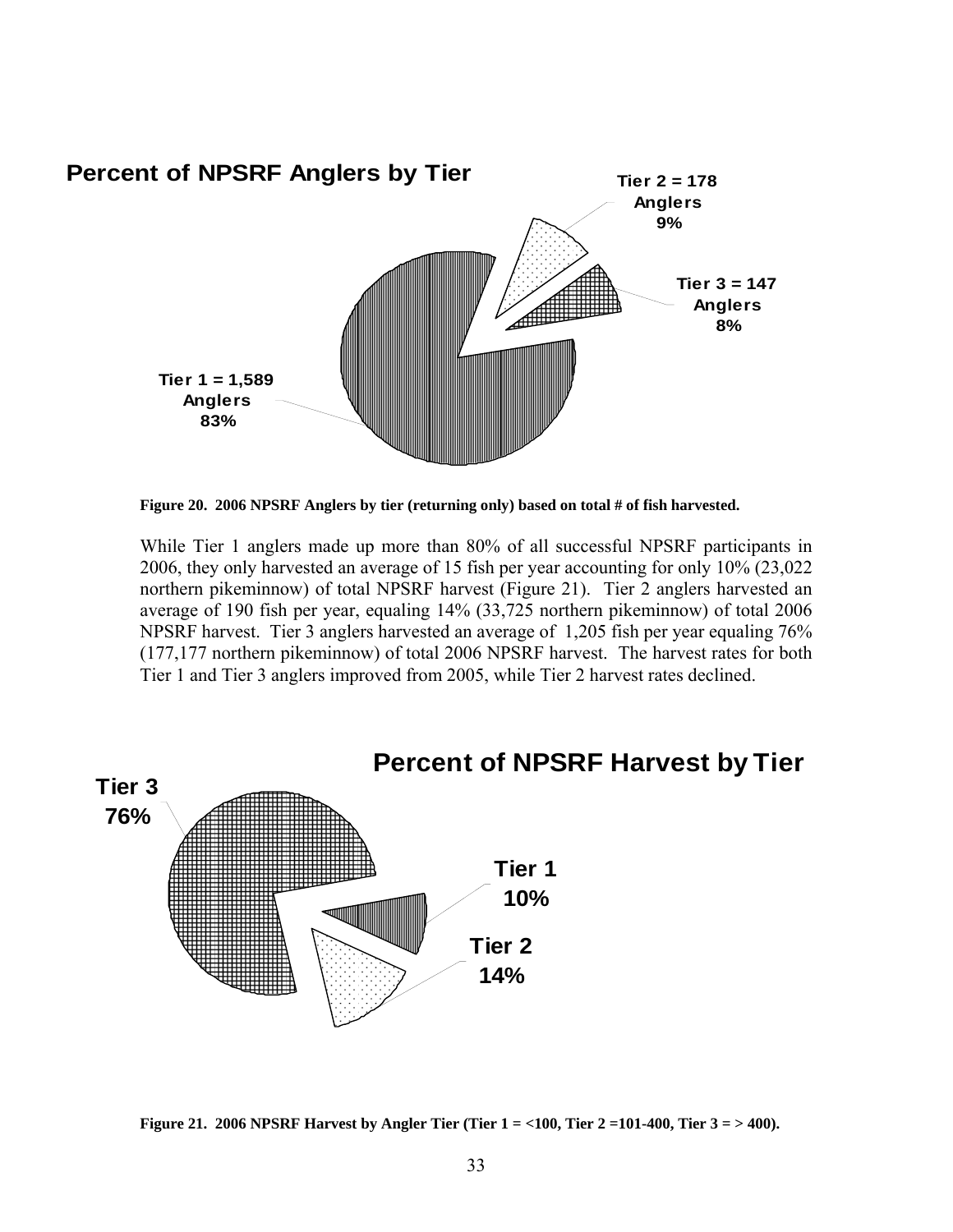The average NPSRF participant expended more effort pursuing northern pikeminnow during in the 2006 season than in 2005 (7.1 angling days of effort in 2006 versus 6.6 days in 2005 (Figure 22). Tier 1 anglers spent the same average number of days fishing in the 2006 NPSRF (7 days) as in 2005. Tier 2 anglers averaged a day less than in 2005 (32 days in 2006 versus 33 days in 2005). Tier 3 anglers increased their average number of days spent fishing during the 2006 NPSRF to 78 days (up from 72 days in 2005). This continues the trend seen in recent seasons where the NPSRF anglers who harvest the most fish (Tier 3 anglers), also expend the most effort.



**Figure 22. Average Effort of 2006 NPSRF Anglers by Tier (Tier 1 = <100, Tier 2 =101-400, Tier 3 = > 400) .** 

While overall angler CPUE for the 2006 NPSRF increased from 2005, CPUE did not increase for all anglers at all tier levels (Figure 23). CPUE for anglers at Tier 1 increased from 2.04 in 2005 to 2.16 in 2006, and CPUE for Tier 3 anglers increased from 15.23 in 2005 to 15.52 in 2006, but Tier 2 angler success (CPUE), actually declined from 6.07 in 2005 to 5.87 in 2006 (Figure 23).



**Figure 23. Average CPUE of 2006 NPSRF Anglers by Tier (Tier 1 = <100, Tier 2 =101-400, Tier 3 = > 400).**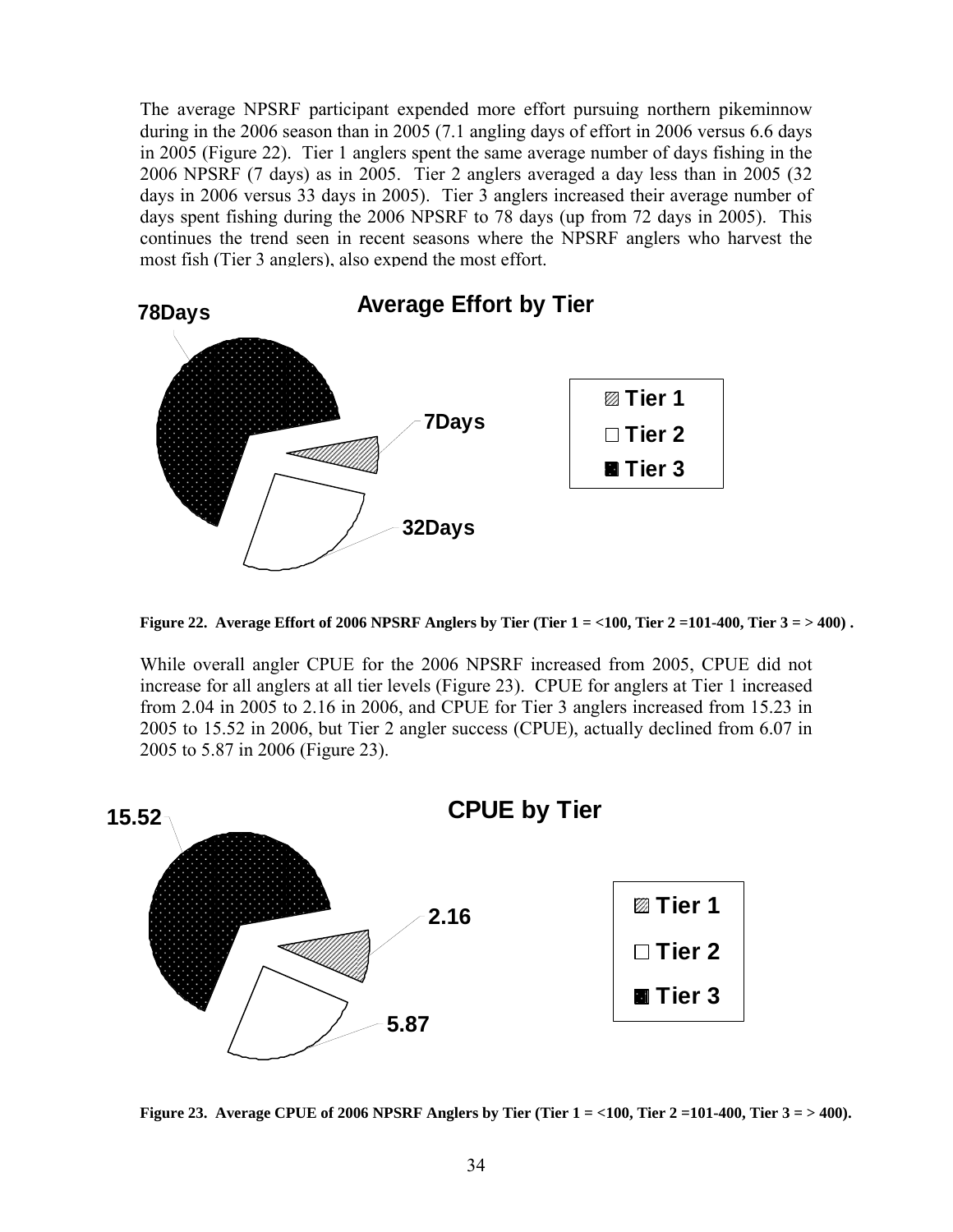The top angler for the 2006 NPSRF harvested 5,731 NPM worth an estimated \$48,484. This total included 8 spaghetti tagged northern pikeminnow and was 25 more fish than the number two angler harvested. It was also 931 more fish than last years top angler harvest of 4,800 northern pikeminnow. The CPUE for this year's top angler was 43.4 fish per day (down from the 2005 top angler's CPUE of 47.1), and he spent 132 angler days of effort during the 2006 season (versus 102 days by the top angler in 2005). By comparison, the angler who participated the most in 2006, fished 161 days and harvested 2,022 northern pikeminnow.

## **Tag Recovery**

Returning anglers harvested 217 northern pikeminnow tagged by ODFW with external spaghetti tags during the 2006 NPSRF compared to 170 spaghetti tags in 2005 (Bruce et al., 2005). Of these tagged northern pikeminnow, 210 had also been PIT tagged by ODFW as a secondary mark. Technicians recovered an additional 99 northern pikeminnow with ODFW PIT tags, fin-clips, and/or wounds consistent with having lost an ODFW spaghetti tag. The recovered spaghetti and PIT tags, as well as the potential tag loss data was estimated by ODFW to equal a 14.6% exploitation rate for the 2006 NPSRF (Takata et al., 2006).

A total of 233,924 northern pikeminnow were individually scanned for the presence of PIT tags. This represents 100% of the total harvest of reward-size fish for the 2006 NPSRF (northern pikeminnow not qualifying for rewards were also scanned whenever possible). We recovered a total of 168 PIT tags from consumed smolts that had been ingested by northern pikeminnow harvested during the 2006 NPSRF. This is the same number of recoveries as during the 2005 NPSRF (Bruce et al., 2005). The 2006 NPSRF recorded the first two PIT tag recoveries of the season on May 5<sup>th</sup> and continued to collect recoveries throughout the season until July  $26<sup>th</sup>$  (Figure 24). PIT tag recoveries of



## **2006 NPSRF Pit Tag Recoveries by Date**

**Figure 24. 2005 NPSRF PIT Tag Recoveries by Date.**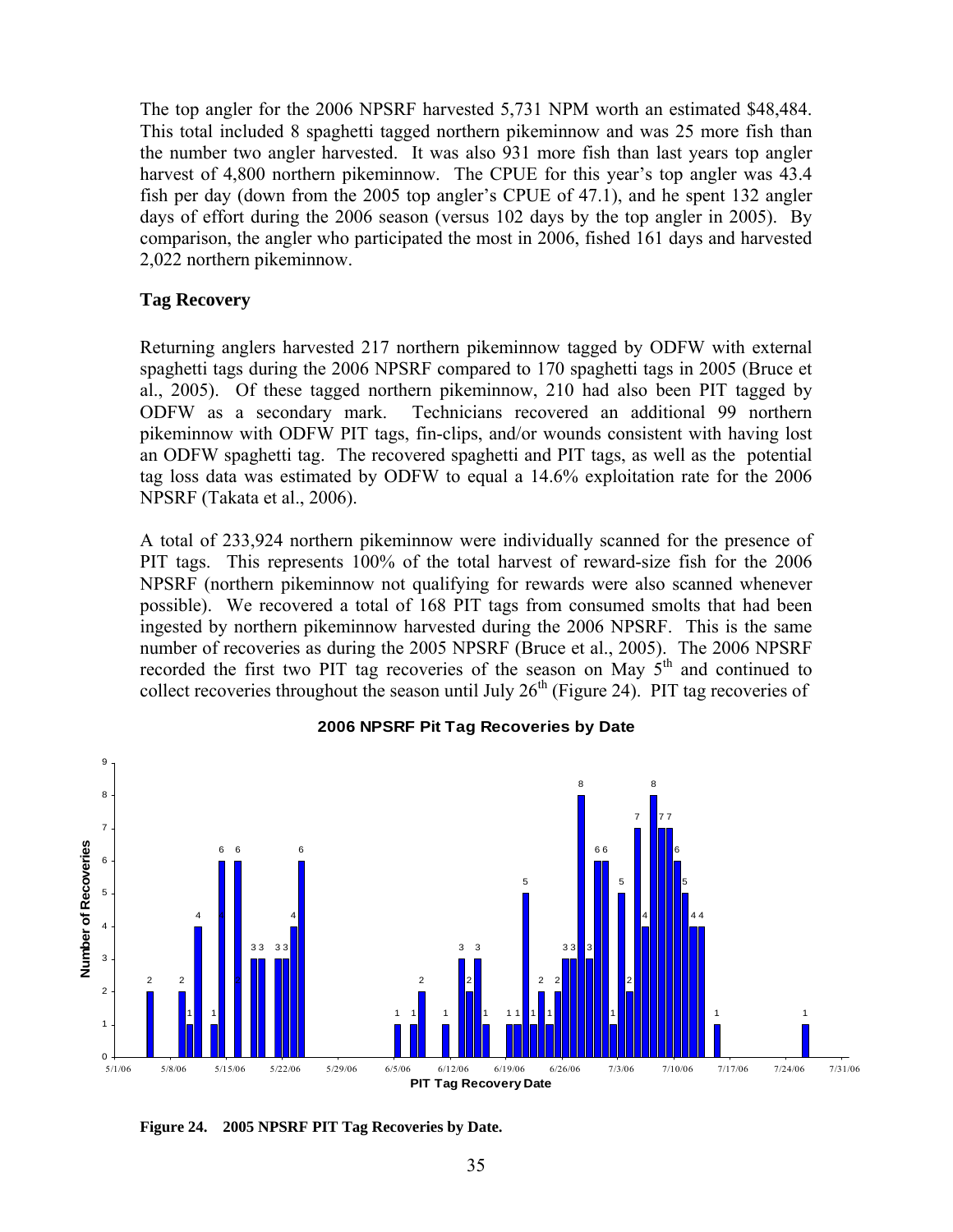Salmonid smolts ingested by northern pikeminnow occurred in a very unusual pattern during the 2006 NPSRF. There appeared to be two distinct "waves" with the first wave peaking near the peak recovery time noted in the past three NPSRF seasons (May 18<sup>th</sup>). There was then a second peak in late June and early July (June  $28<sup>th</sup>$  and July  $7<sup>th</sup>$ ). The lack of recoveries between May  $24<sup>th</sup>$  and June  $5<sup>th</sup>$  coincides with a downturn in 2006 NPSRF effort, harvest, and CPUE resulting from higher water levels and colder water temperatures that were present during this time period. Recoveries of PIT tags ended near the end date for the recoveries from the 2004 seasons (8/1/04).

Pit tag recoveries by fishing location once again showed that northern pikeminnow harvested from the Bonneville Pool (fishing location 02) during the 2006 NPSRF, had ingested the largest number of salmonid smolts containing PIT tags (Figure 25). It is also of note that fishing location 10 (Little Goose Pool) also had a very large number of PIT tag recoveries from ingested smolts, nearly as many as from the Bonneville Pool. This data is contrary to earlier ODFW findings which indicate that northern pikeminnow predation on juvenile salmonids is greatest in lower Columbia River areas.



**Figure 25. 2006 NPSRF ingested PIT Tag Recoveries by Fishing Location** 

All 168 PIT tag recoveries from ingested smolts were queried through the PTAGIS database and those queries yielded the following results. The mean fork length of smolts consumed by northern pikeminnow harvested during the 2006 NPSRF (based on FL at release from PTAGIS) was 89.47 mm. This was considerably smaller than the 2005 mean of 100.17 mm. Mean fork length for northern pikeminnow found with ingested PIT tags was 352.9 mm. Both means were smaller than the same means from 2005. Also, as in 2005, the mean fork length of northern pikeminnow found to have consumed PIT tagged smolts during the 2006 NPSRF was much larger than the overall mean fork length for all reward-size northern pikeminnow from the 2006 NPSRF (296.2 mm).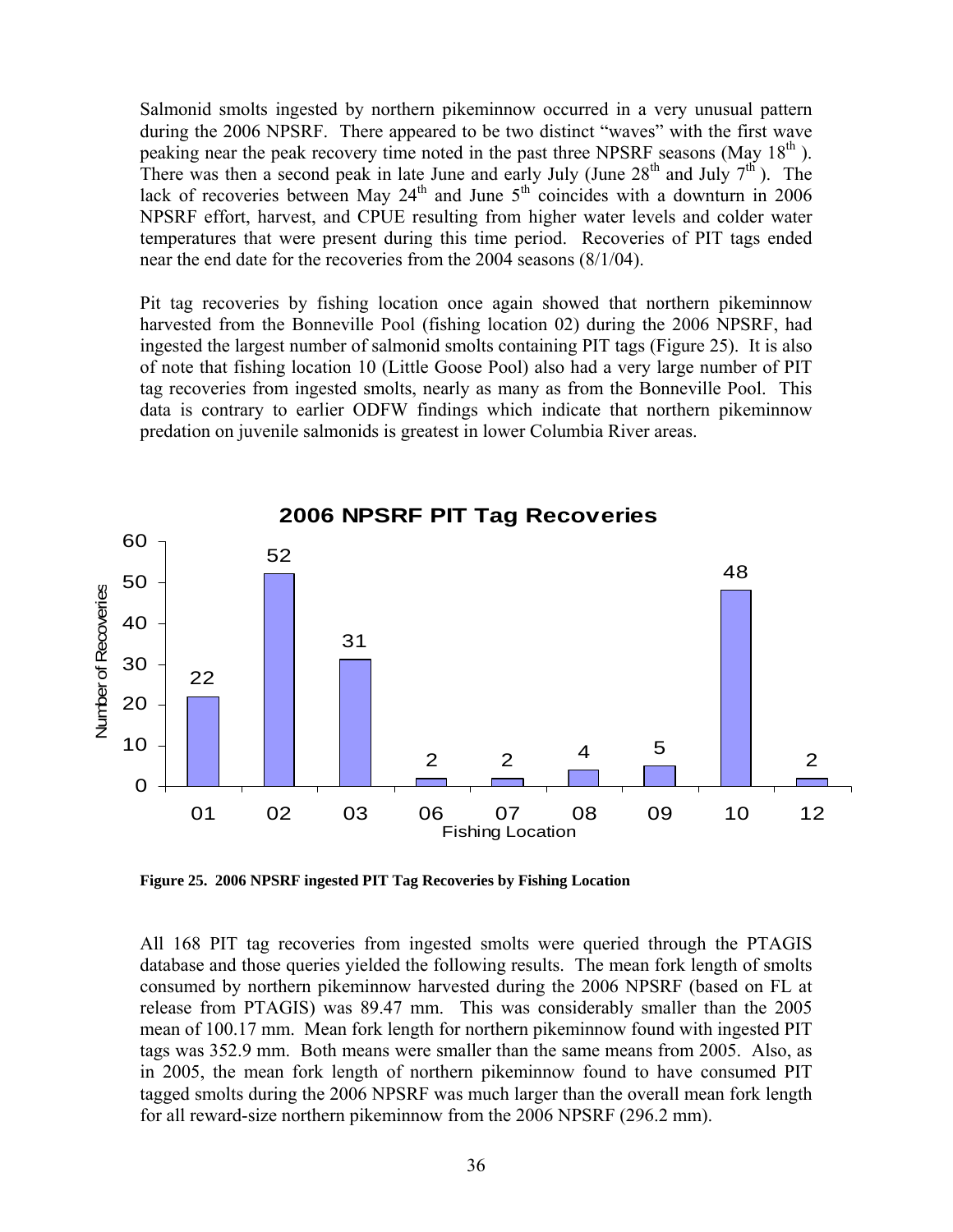Species composition of PIT tagged smolts recovered from northern pikeminnow harvested in the 2006 NPSRF indicated that they were overwhelmingly chinook smolts, and primarily fall chinook smolts. 157 of the 168 ingested PIT tag recoveries (94%) were from chinook smolts, 5 (3%) were from steelhead smolts, 3 (1.8%) were from coho smolts, 1 from a PIT tagged sockeye smolt  $(0.6\%)$  with 1 PIT tag listed as "not given species" in PTAGIS accounting for the remaining 0.6%. PIT tag queries of PTAGIS indicated that 10 of the chinook smolts (6.37%) were of wild origin, 4 of the PIT tagged steelhead (80%) were of wild origin, and that the lone sockeye smolt was of wild origin.

Analysis of PIT tag recovery dates from the 2005 NPSRF continues to document northern pikeminnow predation on downstream migrating juvenile salmonids, primarily chinook. Our PIT tag recovery data also show that northern pikeminnow consume smolts (including Snake River fish) most heavily during the smolts peak migration month of May. Our 2006 data may also indicate that predation may be less during high flow periods such as occurred in late May and early June of 2006. Further data collection and analysis of PIT tag recoveries from juvenile salmonids consumed by northern pikeminnow harvested in the NPSRF may lead to a better understanding of northern pikeminnow predation on salmonid smolts and the factors affecting the vulnerability of smolts to predation while migrating through the Columbia River System.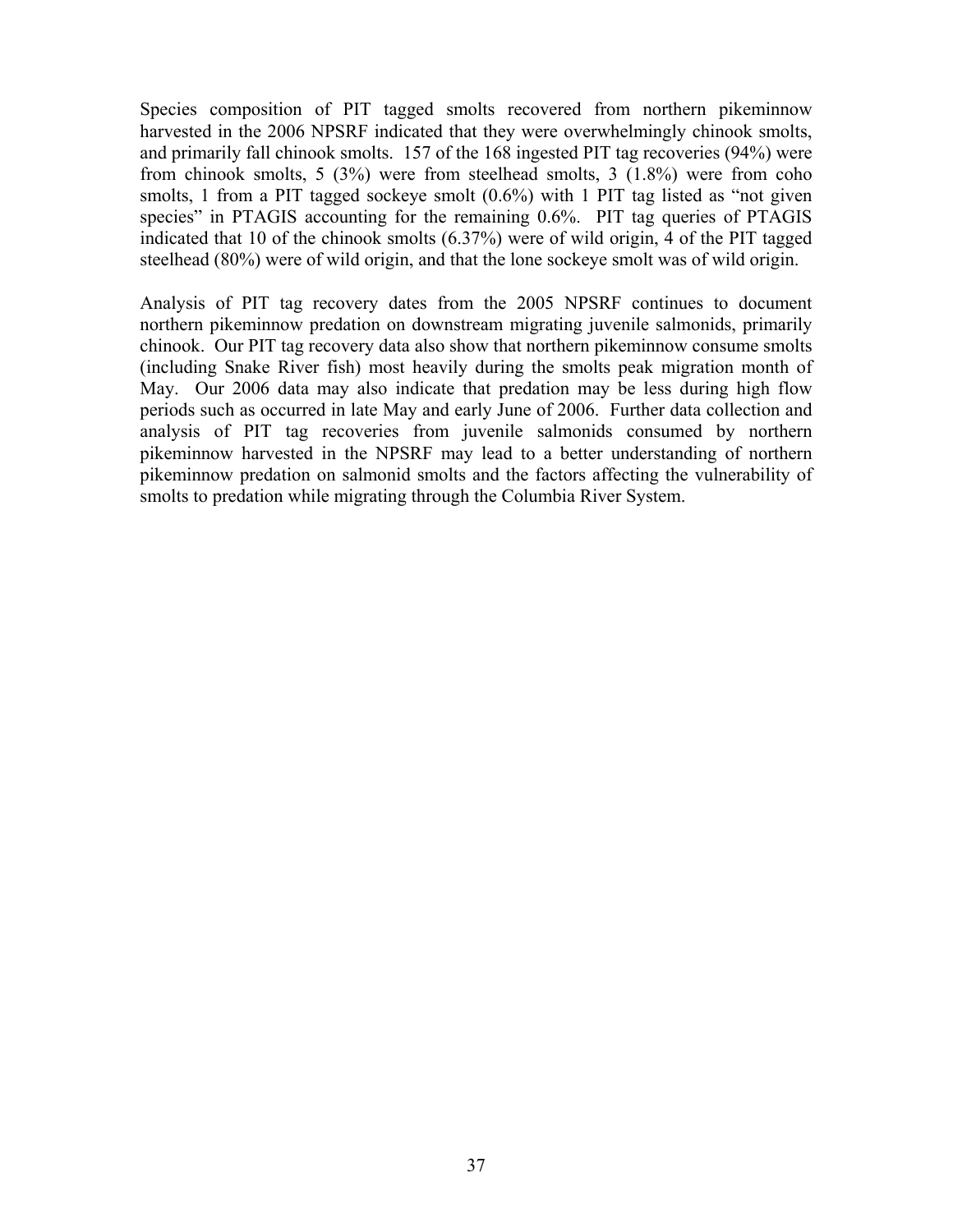# **SUMMARY**

The 2006 NPSRF succeeded in reaching the NPMP's 10-20% exploitation goal for the ninth consecutive year, achieving an estimated exploitation rate of 14.6%. Although harvest again declined from the previous year, it was still the fourth best harvest in NPMP history and consistent with higher NPSRF harvest levels of recent years. Angler CPUE increased again in 2006, following the upward trend seen since the NPSRF's inception. Despite difficult conditions early in the season, good late season harvest and a two week extension allowed the 2006 NPSRF to nearly match the 2005 harvest. Overall effort declined, although the most proficient anglers spent more time fishing and harvested more northern pikeminnow than in 2005. Despite less anglers and lower overall effort for the 2006 NPSRF, the effect on the NPMP's success was minimal as indicated by the NPSRF's estimated 17% exploitation rate.

The continuation of the higher reward levels begun in 2000 did tend to maintain angler interest in the NPSRF and did encourage anglers at two of the three tiers to increase their participation and harvest, but the decline in participants may become a problem if exploitation levels decline to the lower end of the 10-20% target range.

Detection of PIT tags from juvenile salmonids (retained in the gut of northern pikeminnow when they have been consumed), continues to yield interesting results and data on northern pikeminnow predation on outmigrating smolts. PIT tag recoveries remained at a level similar to previous years even though there were two distinct peaks during the 2006 NPSRF. Species composition of PIT tag recoveries from ingested juvenile salmonids showed that while the majority of predation was on hatchery fish, primarily fall chinook smolts, there were also significant numbers of wild chinook and steelhead being consumed by northern pikeminnow, along with another sockeye smolt. Use of PIT tags by ODFW as a secondary mark in spaghetti tagged northern pikeminnow continued to go smoothly during 2006 and we look forward more accurate estimates of tag loss and overall pikeminnow exploitation by the NPSRF. PIT tag recoveries continued to be monitored to identify and document angler fraud from northern pikeminnow tagged outside NPSRF boundaries.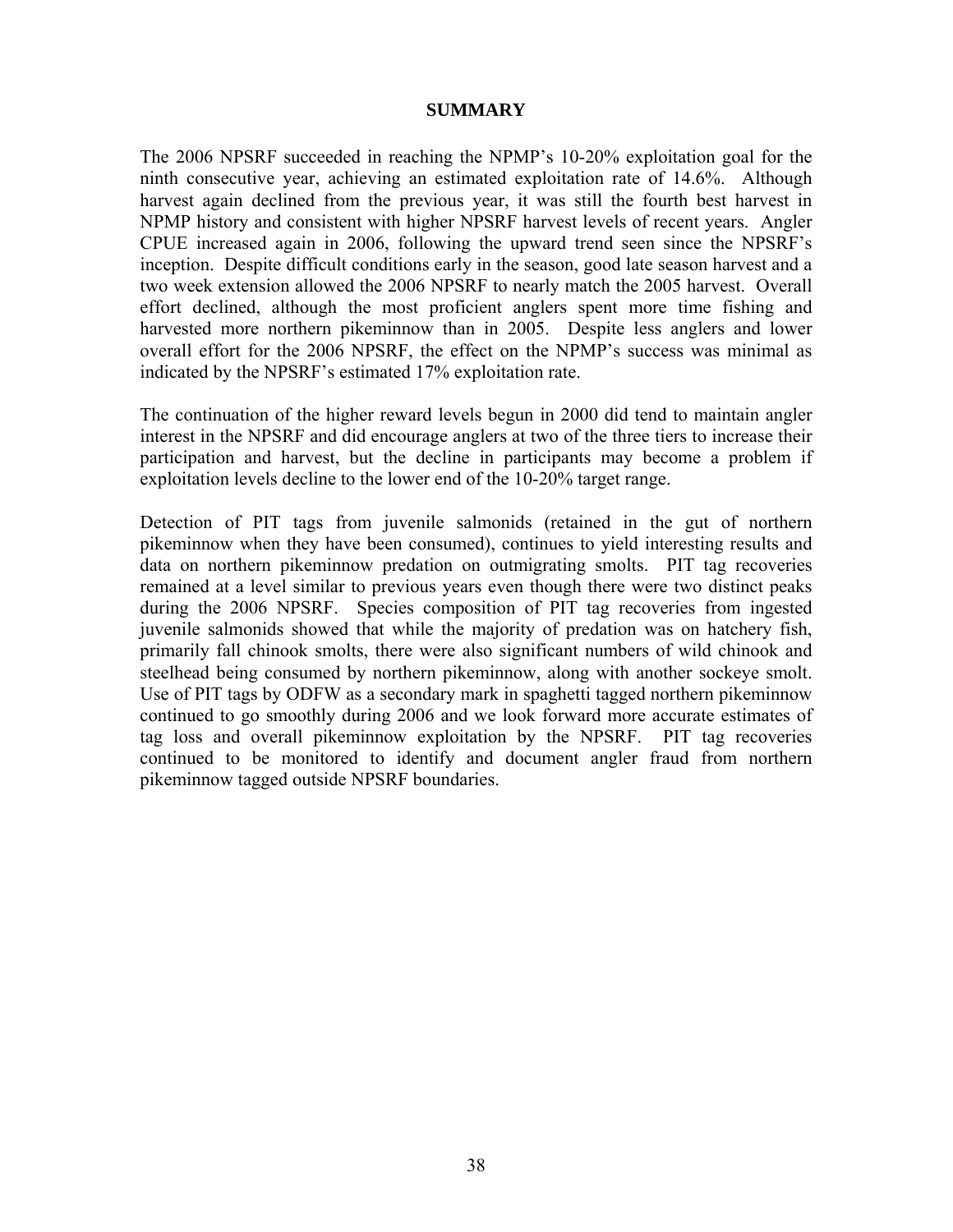# **RECOMMENDATIONS FOR THE 2007 SEASON**

1.) Begin implementation of the 2007 NPSRF for all registration stations on May  $14<sup>th</sup>$ in response to expected above average river flow, and to improve overall NPSRF efficiency.

2.) Maintain emphasis by WDFW technicians on standardized application of angler pre-registration procedures as required by NPMP mandates.

3.) Review NPSRF Rules of participation as needed, adjusting to the dynamics of the fishery and fishery participants, in order to maintain NPSRF integrity.

4.) Develop angler education materials designed to recruit new anglers to NPSRF, and to improve the angling efficiency of current participants in order to achieve the NPMP's 10-20% exploitation goal.

5.) Retain the option to extend the NPSRF season on a site-specific basis if warranted by high harvest, angler effort, and/or CPUE levels.

6.) Continue to scan all northern pikeminnow for PIT tags in order to recover tags and record data from juvenile salmonids ingested by northern pikeminnow, from northern pikeminnow tagged by ODFW as part of the biological evaluation of the NPMP, and as a way to deter fraud by identifying fish from outside NPSRF boundaries.

7.) Continue to develop additional measures to deter anglers from fraudulently submitting northern pikeminnow to the NPMP for payment.

8.) Survey 20% of non-returning anglers to record total non-returning angler catch of all salmonids to estimate total non-returning angler catch and harvest per NPMP protocol.

9.) Continue to investigate additional incentives for anglers to harvest northern pikeminnow from within NPSRF boundaries, i.e., spaghetti tagged fish.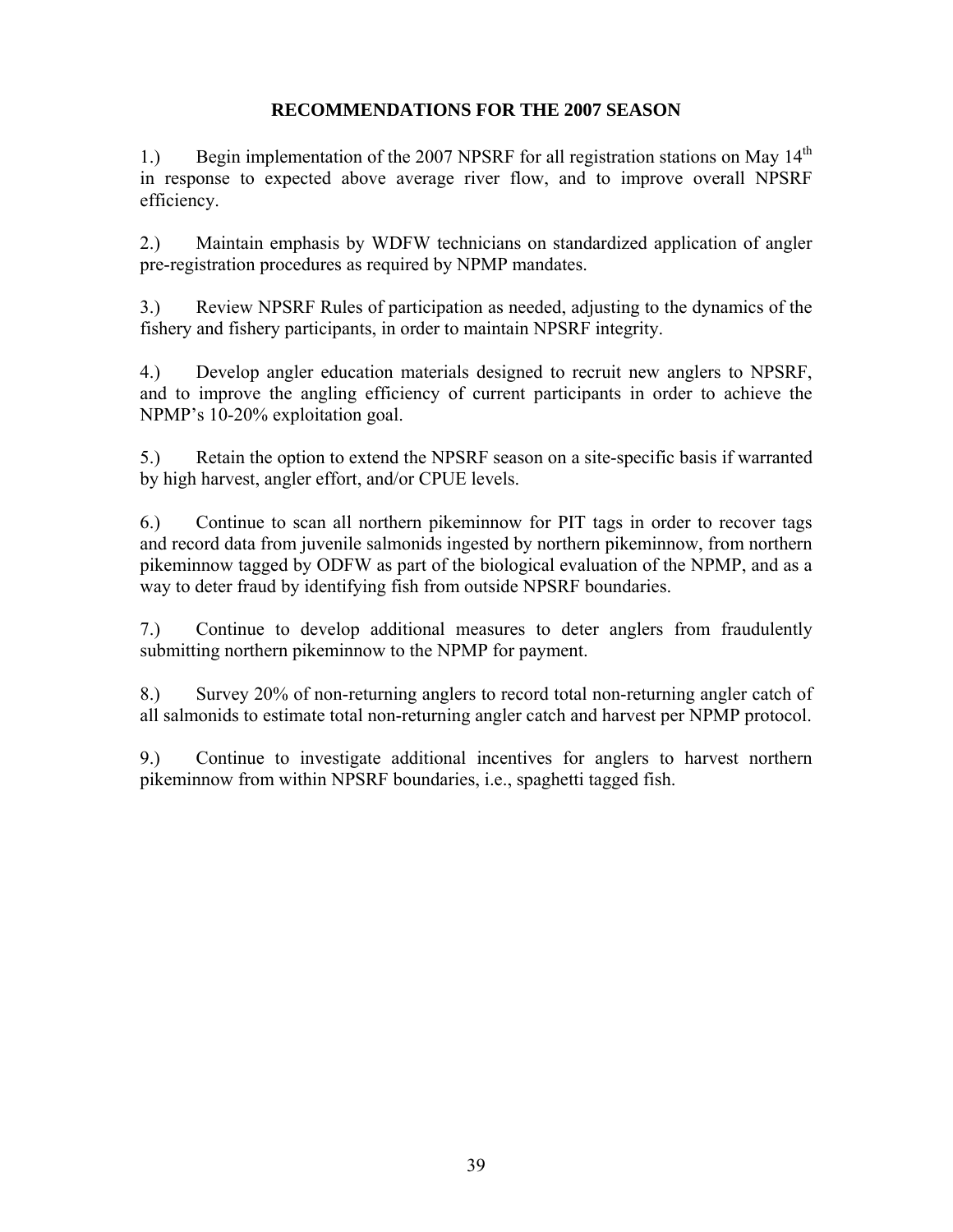## **REFERENCES**

- Bruce, R.C., E.C. Winther, J.D. Hone, and P.V. Dunlap. 2005. Implementation of the northern pikeminnow sport-reward fishery in the Columbia and Snake Rivers. *In* Development of a system-wide predator control program: stepwise implementation of a predator index, predator control fisheries, and evaluation plan in the Columbia River Basin (Northern Pikeminnow Management Program). 2005 Annual Report, project number 90-077. Contract DE-B179-90BP07084, Bonneville Power Administration, Portland, OR.
- Burley, C.C., D.C. Klaybor, G.W. Short, and G.J. Hueckel. 1992. Evaluation of the northern squawfish sport-reward fishery in the Columbia and Snake Rivers. Report B *in* C.F. Willis and A.A. Nigro, editors. Development of a system-wide predator control program: stepwise implementation of a predator index, predator control fisheries, and evaluation plan in the Columbia River Basin (Northern Pikeminnow Management Program). 1991 Annual Report. Contract DE-B179 -90-BP07084, Bonneville Power Administration, Portland, Oregon.
- Fox, L.G., J.J. Amren, B.G. Glaser, M.L. Wachtel, and E.C. Winther. 1999. Implementation of the northern pikeminnow sport-reward fishery in the Columbia and Snake Rivers. *In* Development of a system-wide predator control program: stepwise implementation of a predator index, predator control fisheries, and evaluation plan in the Columbia River Basin (Northern Pikeminnow Management Program). 1999 Annual Report, project number 90-007. Bonneville Power Administration, Portland, Oregon.
- Friesen, T.A., and D.L. Ward 1999. Management of northern pikeminnow and implications for juvenile salmonid survival in lower Columbia and Snake Rivers. North American Journal of Fisheries Management 19:406-420.
- Glaser, B.G., J.J. Amren, L.G. Fox., M.L. Wachtel, and E.C. Winther. 2000. Implementation of the northern pikeminnow sport-reward fishery in the Columbia and Snake Rivers. *In* Development of a system-wide predator control program: stepwise implementation of a predator index, predator control fisheries, and evaluation plan in the Columbia River Basin (Northern Pikeminnow Management Program). 2000 Annual Report, project number 90-077. Bonneville Power Administration, Portland, Oregon.
- Hankin, D.G., and J. Richards. 2000. The northern pikeminnow management program: an independent review of program justification, performance, and cost effectiveness. Report to the Pacific Northwest Electric Power and Conservation Planning Council, Portland, Oregon.
- Hisata, J.S., M.R. Peterson, D.R. Gilliland, E.C. Winther, S.S. Smith, and J. Saurez-Pena. 1995. Implementation of the northern squawfish sport-reward fishery in the Columbia and Snake Rivers. Report A *in* Development of a system-wide predator control program: stepwise implementation of a predator index, predator control fisheries, and evaluation plan in the Columbia River Basin (Northern Squawfish Management Program). 1995 Annual Report, project number 90-077. Contract DE-B179-90BP07084, Bonneville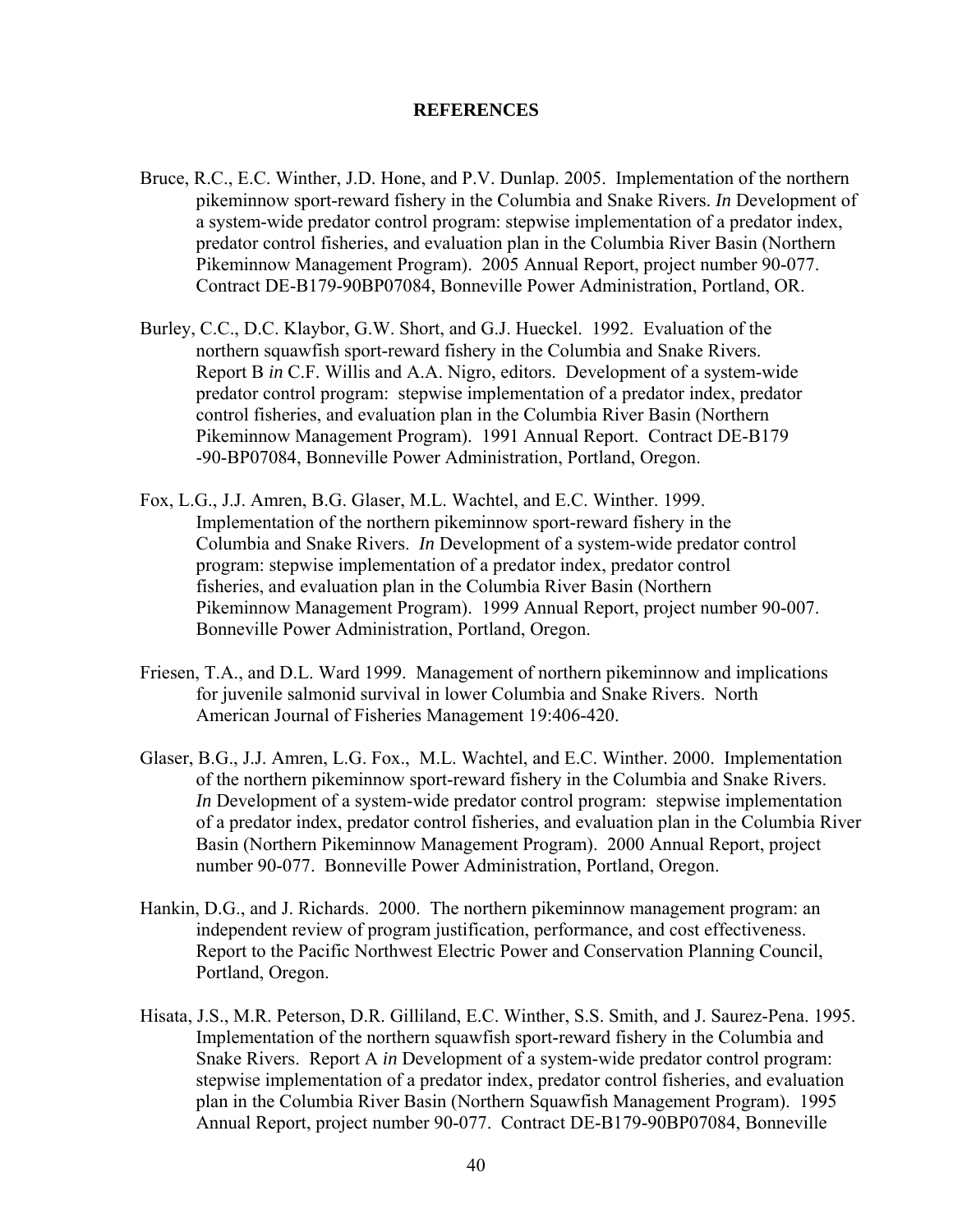Power Administration, Portland, Oregon.

- Hone, J.D., R. Bruce, E.C. Winther, and J. Memarian. 2003. Implementation of the northern pikeminnow sport-reward fishery in the Columbia and Snake Rivers. *In* Development of a system-wide predator control program: stepwise implementation of a predator index, predator control fisheries, and evaluation plan in the Columbia River Basin (Northern Pikeminnow Management Program). 2003 Annual Report, project number 90-077. Contract DE-B179-90BP07084, Bonneville Power Administration, Portland, Oregon.
- Hone, J.D., R. Bruce, J. Memarian, and E.C. Winther. 2004. Implementation of the northern pikeminnow sport-reward fishery in the Columbia and Snake Rivers. *In* Development of a system-wide predator control program: stepwise implementation of a predator index, predator control fisheries, and evaluation plan in the Columbia River Basin (Northern Pikeminnow Management Program). 2004 Annual Report, project number 90-077. Contract DE-B179-90BP07084, Bonneville Power Administration, Portland, Oregon.
- Klaybor, D.C., C.C. Burley, S.S. Smith, E.N. Mattson, E.C. Winther, P. E. DuCommun, H.R. Bartlett, and S,L. Kelsey. 1993. Evaluation of the northern squawfish sport-reward fishery in the Columbia and Snake Rivers. Report B in C.F. Willis and D. L. Ward, editors. Development of a system-wide predator control program: stepwise implementation of a predator index, predator control fisheries, and evaluation plan in the Columbia River Basin. 1993 Annual Report, Volume 1. Contract DE-B179-90BP07084, Bonneville Power Administration, Portland, Oregon.
- Nelson, J. S. and five co-authors. 1998. Recommended changes in common fish names: pikeminnow to replace squawfish. Fisheries 23(9):37.
- Normandeau A, J.R. Skalski, and I Mid Columbia Consulting. 2005. Evaluation of the spillway diversion wall on survival and injury of juvenile Chinook salmon at The Dalles Dam, spring 2004. Report prepared for the U.S. Army Corps of Engineers, Portland District, Portland, OR.
- Northwest Power Planning Council. 1987a. Columbia River Basin Fish and Wildlife Program. Northwest Power Planning Council. Portland, Oregon.
- Rieman, B.E., R. C. Beamssderfer, S. Vigg, and T.P. Poe. 1991. Predation by resident fish on juvenile salmonids in a mainstem Columbia reservoir: Part IV. Estimated total loss and mortality of juvenile salmonids to northern squawfish, walleye, and smallmouth bass. T. P. Poe, and B.E. Rieman editors. Resident fish predation on juvenile salmonids in John Day Reservoir, 1983-1986. Final Report (Contracts DE-A179-82 BP34796 and DE-A179-82BP35097) to Bonneville Power Administration, Portland, Oregon.
- Rieman, B.E., and R.C. Beamesderfer. 1990. Dynamics of a northern squawfish population and the potential to reduce predation on juvenile salmonids in a Columbia River reservoir. North American Journal of Fisheries Management 10:228-241.
- Smith, S.E., D.R. Gilliland, E.C. Winther, M.R. Petersen, E.N. Mattson, S.R. Kelsey, J. Suarez- Pena, and J. Hisata. 1994. (Implementation of the northern squawfish sport-reward fishery in the Columbia and Snake Rivers. *In* Development of a system-wide predator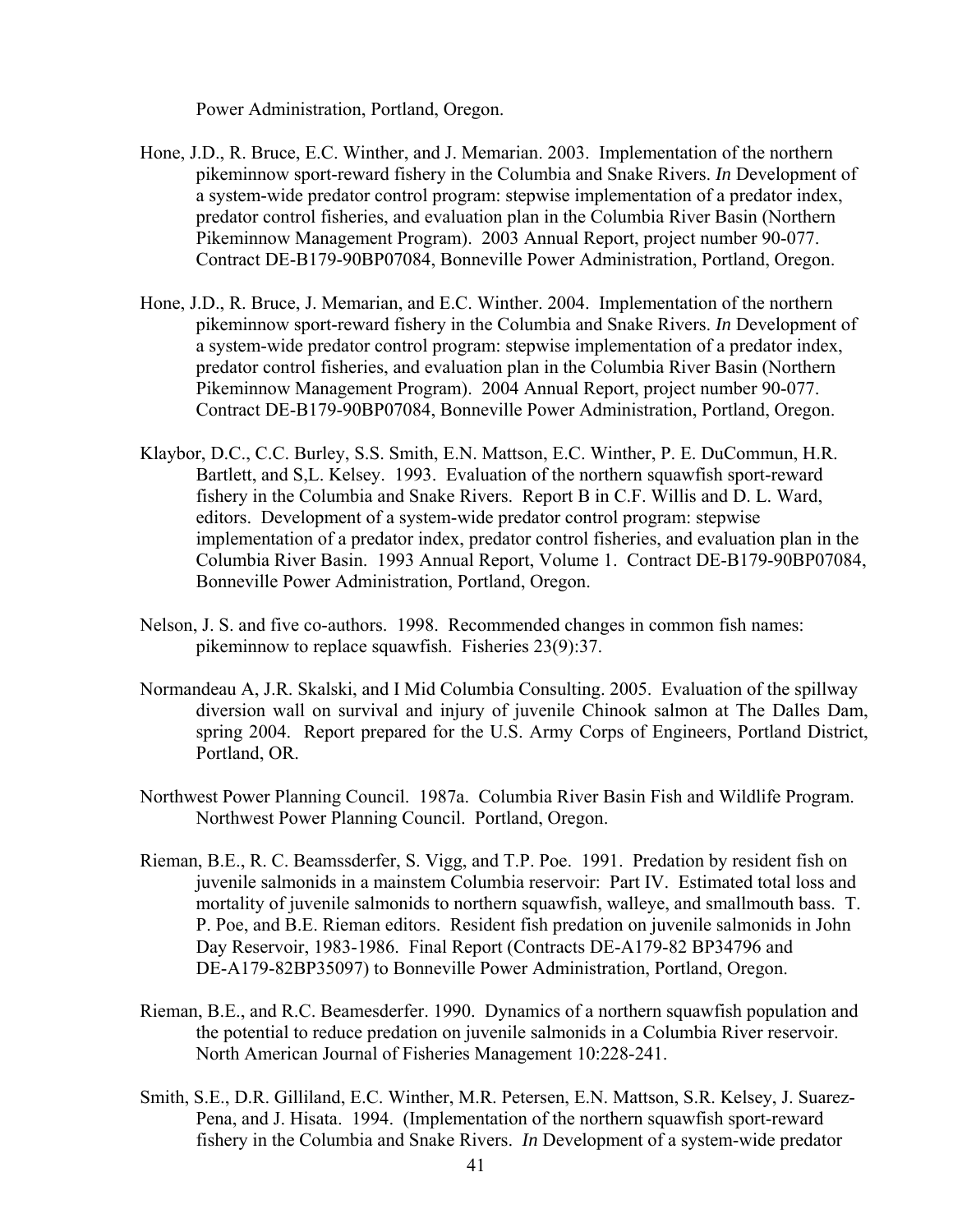control program: Evaluation of the northern squawfish sport-reward fishery in the Columbia and Snake Rivers. Washington Department of Fish and Wildlife, Contract number DE-B179-90BP07084. 1994 Annual Report to the Bonneville Power Administration, Portland, Oregon.

- Takata, H.K., M.J. Reesman, G.E. Reed, L.L. Layng, and T.A. Jones. 2006. Indexing and fisheries evaluation. Report C in Development of a system-wide predator control program: stepwise implementation of a predator index, predator control fisheries, and evaluation plan in the Columbia River Basin (Northern Pikeminnow Management Program. 2001 Annual Report, project number 90-077. Contract DE-B179-90-BP07084, Bonneville Power Administration, Portland, Oregon.
- Vigg, S. and C.C. Burley. 1989. Developing a predation index and evaluating ways to reduce salmonid losses to predation in the Columbia Basin. Report A in A.A. Nigro, editor. Developing a predation index and evaluating ways to reduce losses to predation in the Columbia Basin. Oregon Department of Fish and Wildlife, Contract Number DE-A179- 88BP92122. Annual Report to Bonneville Power Administration, Portland, Oregon.
- Vigg, S., C.C. Burley, D.L. Ward, C. Mallette, S. Smith, and M. Zimmerman. 1990. Development of a system-wide predator control program: Stepwise implementation of a predation index, predator control fisheries, and evaluation plan in the Columbia River Basin. Oregon Department of Fish and Wildlife, Contact number DE-B179-90BP07084. 1990 Annual Report to the Bonneville Power Administration, Portland, Oregon.
- Winther, E.C., J.S. Hisata, M.R. Peterson, M.A. Hagen and R. C. Welling. 1996. Implementation of the northern squawfish sport-reward fishery in the Columbia and Snake Rivers. *In* Development of a system-wide predator control program: stepwise implementation of a predator index, predator control fisheries, and evaluation plan in the Columbia River Basin (Northern Squawfish Management Program). 1996 Annual Report, project number 90-077. Contract DE-B179-90BP07084, Bonneville Power Administration, Portland, Oregon.
- Winther, E.C., L.G. Fox, M.L. Wachtel, and B.G. Glaser. 2001. Implementation of the northern pikeminnow sport-reward fishery in the Columbia and Snake Rivers. *In* Development of a system-wide predator control program: stepwise implementation of a predator index, predator control fisheries, and evaluation plan in the Columbia River Basin (Northern Pikeminnow Management Program). 2001 Annual Report, project number 90-077. Contract DE-B179-90-BP07084, Bonneville Power Administration, Portland, Oregon.
- Winther, E.C., L.G. Fox, J.D. Hone, and J.A. Memarian. 2002. Implementation of the northern pikeminnow sport-reward fishery in the Columbia and Snake Rivers. *In* Development of a system-wide predator control program: stepwise implementation of a predator index, predator control fisheries, and evaluation plan in the Columbia River Basin (Northern Pikeminnow Management Program). 2002 Annual Report, project number 90-077. Contract DE-B179-90BP07084, Bonneville Power Administration, Portland, Oregon.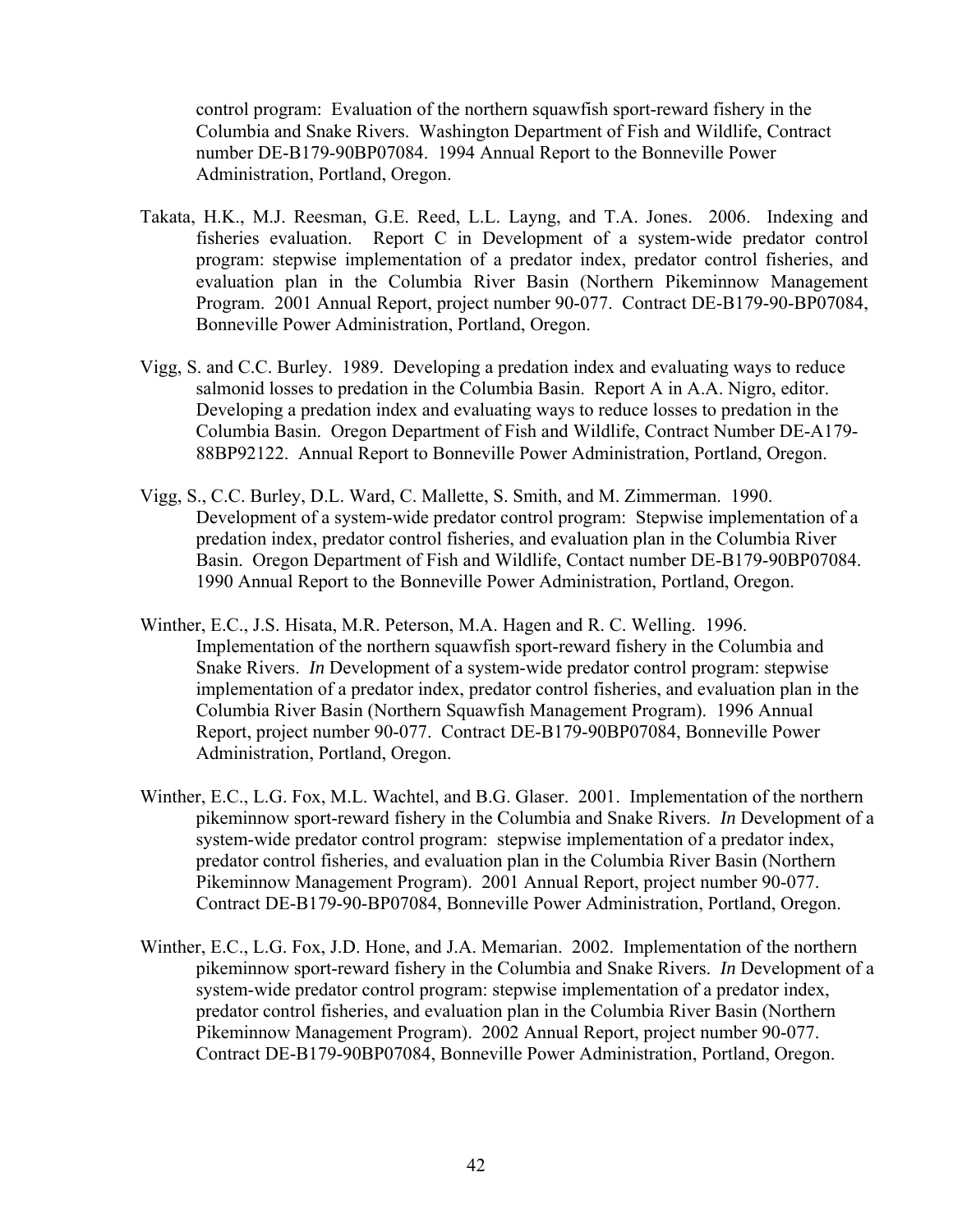**Report B** 

**Northern Pikeminnow Sport Reward Payments – 2006** 

Prepared by Russell G. Porter

Pacific States Marine Fisheries Commission 205 S.E. Spokane St. Portland, OR 97202

April, 2007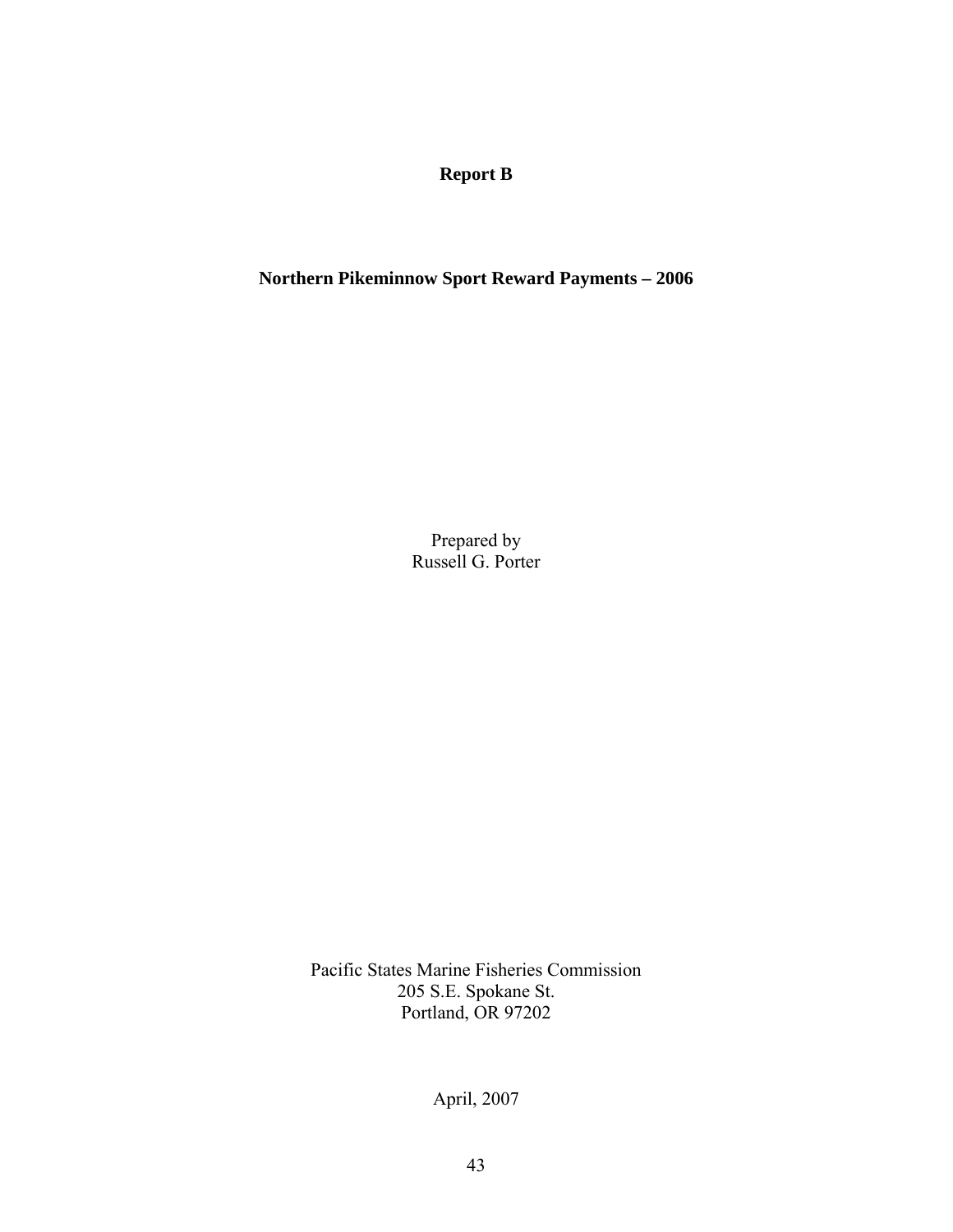# INTRODUCTION

The **Northern Pikeminnow Predator Control Program** was administered by PSMFC in 2006. The program is a joint effort between the fishery agencies of the states of Washington and Oregon, and the Pacific States Marine Fisheries Commission (PSMFC). Washington ran the sport-reward registration/creel check stations throughout the river and handled all fish checked in to the program. Oregon provided fish tagging services, population studies, food habit and reproductive studies, as well as exploitation rate estimates. PSMFC provided technical administration and fiscal and contractual oversight for all segments of the Program and processed all reward vouchers for the sport-reward anglers.

# CATCH AND PAYMENTS

In 2006 a total of 239,879 fish were harvested in the sport-reward fishery. Of this total 216 were tagged fish and 239,663 were untagged. Vouchers for 231,626 of the untagged fish were submitted for payment totaling rewards of \$1,460,722. Rewards were paid at \$4 for the first 100 fish caught during the season, \$5 for fish in the 101-400 range, and \$8 for all fish caught by an angler above 400 fish. PSMFC maintained an accounting system during the season to determine the appropriate reward amount due each angler for particular fish. A total of 1,469 anglers who registered were successful in catching one or more fish in 2006. The 2006 season ran from May 1, 2006 through October 15, 2006.

# TAGGED FISH PAYMENTS

A total of 216 tagged fish were caught. Anglers were issued a special tagged fish voucher for all tagged fish brought to the registration station. The tag voucher was then sent in with the tag for verification and payment of the special \$500 tagged fish reward. All 216 tagged vouchers were submitted for payment, resulting in tag reward payments of \$108,000 in addition to the regular reward payments above.

# ACCOUNTING

Payments for the season of regular vouchers and tagged fish, totaled \$1,568,722. All IRS Form 1099 Misc. statements were sent to the qualifying anglers for tax purposes in the third week of January, 2007. Appropriate reports and copies were provided to the IRS by the end of February, 2007.

A summary of the catch and rewards paid is provided in Table 1. For further information contact Russell Porter, PSMFC, Field Programs Administrator at (503) 595-3100 or email at: russell\_porter@psmfc.org.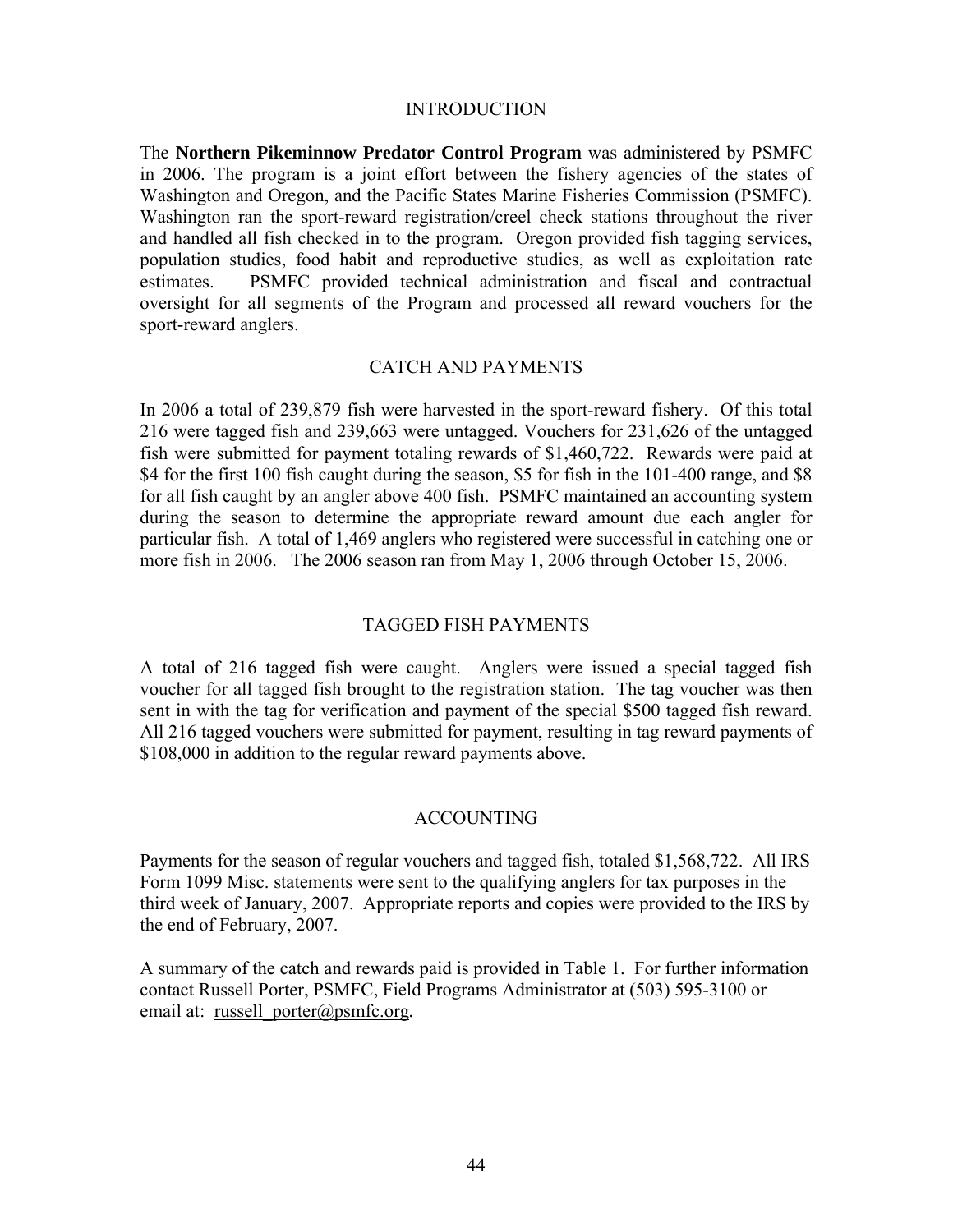# **Table 1. 2006 SPORT REWARD PAYMENTS SUMMARY**

The following is a summary of the vouchers received and paid as of December 20, 2006

|                                     |                                             |                   |                   | Fish                          |                  | \$ Paid              |                |
|-------------------------------------|---------------------------------------------|-------------------|-------------------|-------------------------------|------------------|----------------------|----------------|
| Fish paid @ tier 1 (\$4.00 each):   |                                             |                   |                   | 53,151                        |                  | \$212,604            |                |
| Fish paid $@$ tier 2 (\$5.00 each): |                                             |                   |                   | 59,894                        |                  | \$299,470            |                |
| Fish paid @ tier 3 (\$8.00 each):   |                                             |                   |                   | 118,581                       |                  | \$948,648            |                |
|                                     | Tags paid $(\textcircled{a} $500.00$ each): |                   |                   |                               |                  | \$108,000            |                |
|                                     |                                             |                   | Total:            | 231,842                       |                  | \$1,568,722          |                |
|                                     | Anglers @ tier 1                            | 1,146             |                   |                               |                  |                      |                |
|                                     | Anglers @ tier 2<br>176                     |                   |                   | Anglers with 10 fish or less: |                  |                      | 658            |
| Anglers @ tier 3<br>147             |                                             |                   |                   | Anglers with 2 fish or less:  |                  |                      | 238            |
|                                     | Number of separate anglers                  |                   | 1,469             |                               |                  |                      |                |
|                                     | Top Twenty Anglers *                        | TIER <sub>1</sub> | TIER <sub>2</sub> | TIER <sub>3</sub>             | <b>TAGS</b>      | TOTAL<br><b>FISH</b> | <b>BALANCE</b> |
|                                     | 1. VASILCHUK, DAVID R                       | 100               | 300               | 5,306                         | $8\,$            | 5,714                | \$48,348       |
|                                     | 2. ZAREMSKIY, NIKOLAY N                     | 100               | 299               | 5,307                         | $\overline{2}$   | 5,708                | \$45,351       |
|                                     | 3. PAPST, THOMAS H                          | 100               | 300               | 4,436                         | 10               | 4,846                | \$42,388       |
|                                     | 4. VASILCHUK, IVAN R                        | 100               | 300               | 3,696                         | 7                | 4,103                | \$34,968       |
|                                     | 5. HISTAND, TIMOTHY L                       | 100               | 300               | 3,161                         | 1                | 3,562                | \$27,688       |
|                                     | 6. ORLOVSKIY, VIKTOR M                      | 100               | 300               | 3,002                         | $\overline{2}$   | 3,404                | \$26,916       |
|                                     | 7. HUNTER, KENNETH W                        | 100               | 300               | 2,618                         | $\boldsymbol{0}$ | 3,018                | \$22,844       |
|                                     | 8. BROWN, JOHN G                            | 100               | 300               | 2,582                         | $\mathbf 1$      | 2,983                | \$23,056       |
|                                     | 9. JONES, JOHN A                            | 100               | 300               | 2,482                         | $\overline{2}$   | 2,884                | \$22,756       |
|                                     | 10. WILLIAMS, EDWARD R                      | 100               | 300               | 2,438                         | $\boldsymbol{0}$ | 2,838                | \$21,404       |
|                                     | 11. LEVCHENKOV, VASILIY G                   | 100               | 300               | 2,073                         | 1                | 2,474                | \$18,984       |
|                                     | 12. CALDWELL, TIMOTHY E                     | 100               | 300               | 2,049                         | 3                | 2,452                | \$19,792       |
|                                     | 13. WEBER, STEVEN A                         | 100               | 300               | 1,974                         | $\boldsymbol{2}$ | 2,376                | \$18,692       |
|                                     | 14. HOLSCHER, ERIC G                        | 100               | 300               | 1,776                         | $\boldsymbol{0}$ | 2,176                | \$16,108       |
|                                     | 15. KEILWITZ, DANIEL D                      | 100               | $300\,$           | 1,773                         | 0                | 2,173                | \$16,084       |
|                                     | 16. GOROV, VADYM V                          | 100               | 298               | 1,768                         | $\boldsymbol{2}$ | 2,168                | \$17,034       |
|                                     | 17. MILLER, EARL D                          | 100               | 300               | 1,765                         | $\mathbf 1$      | 2,166                | \$16,520       |
|                                     | 18. GEIGER, DANIEL J                        | 100               | 300               | 1,700                         | 3                | 2,103                | \$17,000       |
|                                     | 19. WAHL, PETER F                           | 100               | 300               | 1,685                         | $\mathbf{1}$     | 2,086                | \$15,880       |
|                                     | 20. ZAGORODNY, IOSIF P                      | 100               | 300               | 1,627                         | $\mathbf 1$      | 2,028                | \$15,416       |
|                                     | * (by total fish caught)                    | 2,000             | 5,997             | 53,218                        | 47               | 61,262               | \$487,229      |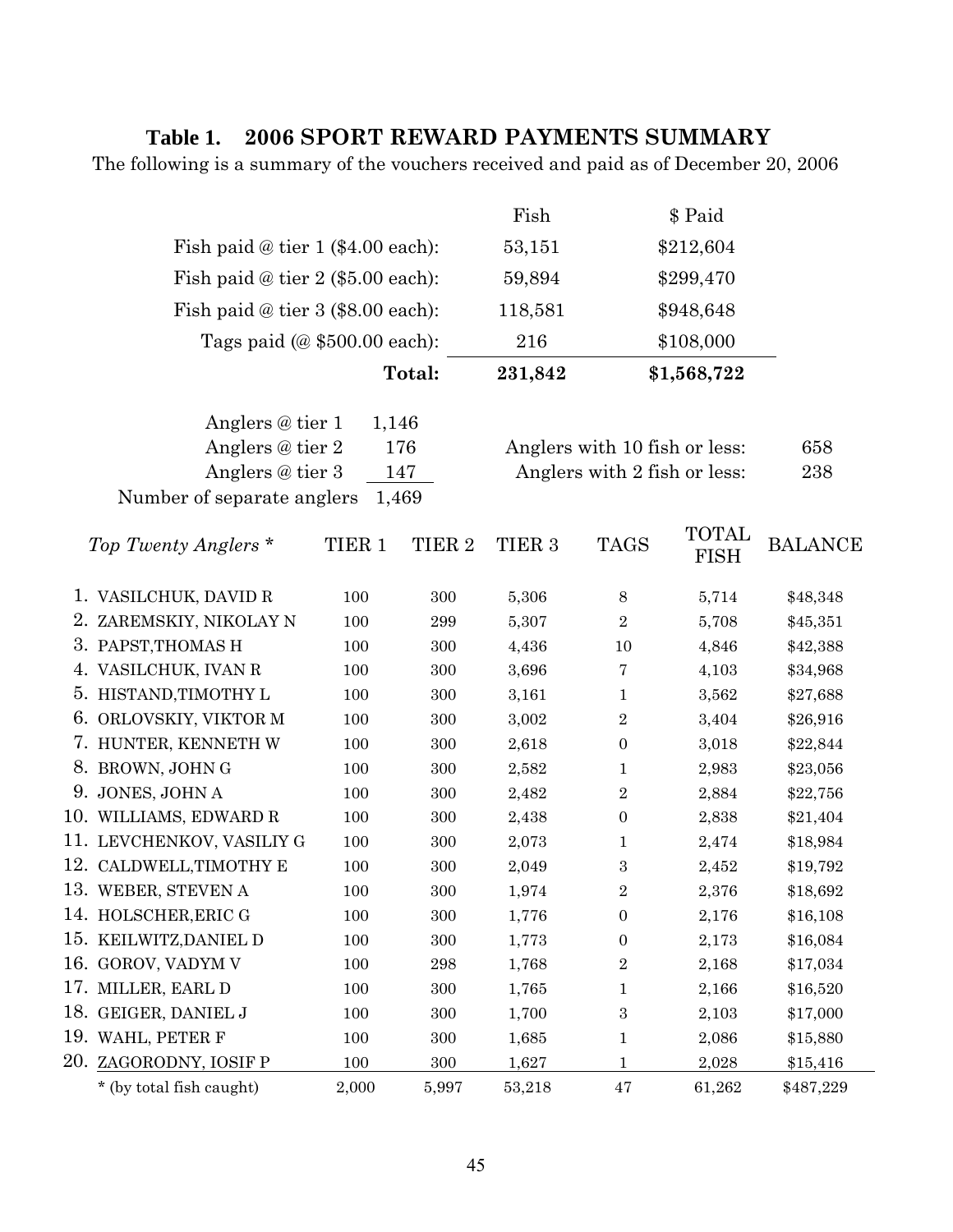**Report C** 

# **Development of a System-wide Predator Control Program: Indexing and Fisheries Evaluation**

Prepared by

Howard K. Takata Martyne J. Reesman George E. Reed Les D. Layng Tucker A. Jones

Oregon Department of Fish and Wildlife Columbia River Investigations 17330 S.E. Evelyn Street Clackamas, Oregon 97015

Funded by

U. S. Department of Energy Bonneville Power Administration Division of Fish and Wildlife Portland, Oregon 97208-3621

> Project No. 1990-077-00 Contract No. 26763

> > March 2007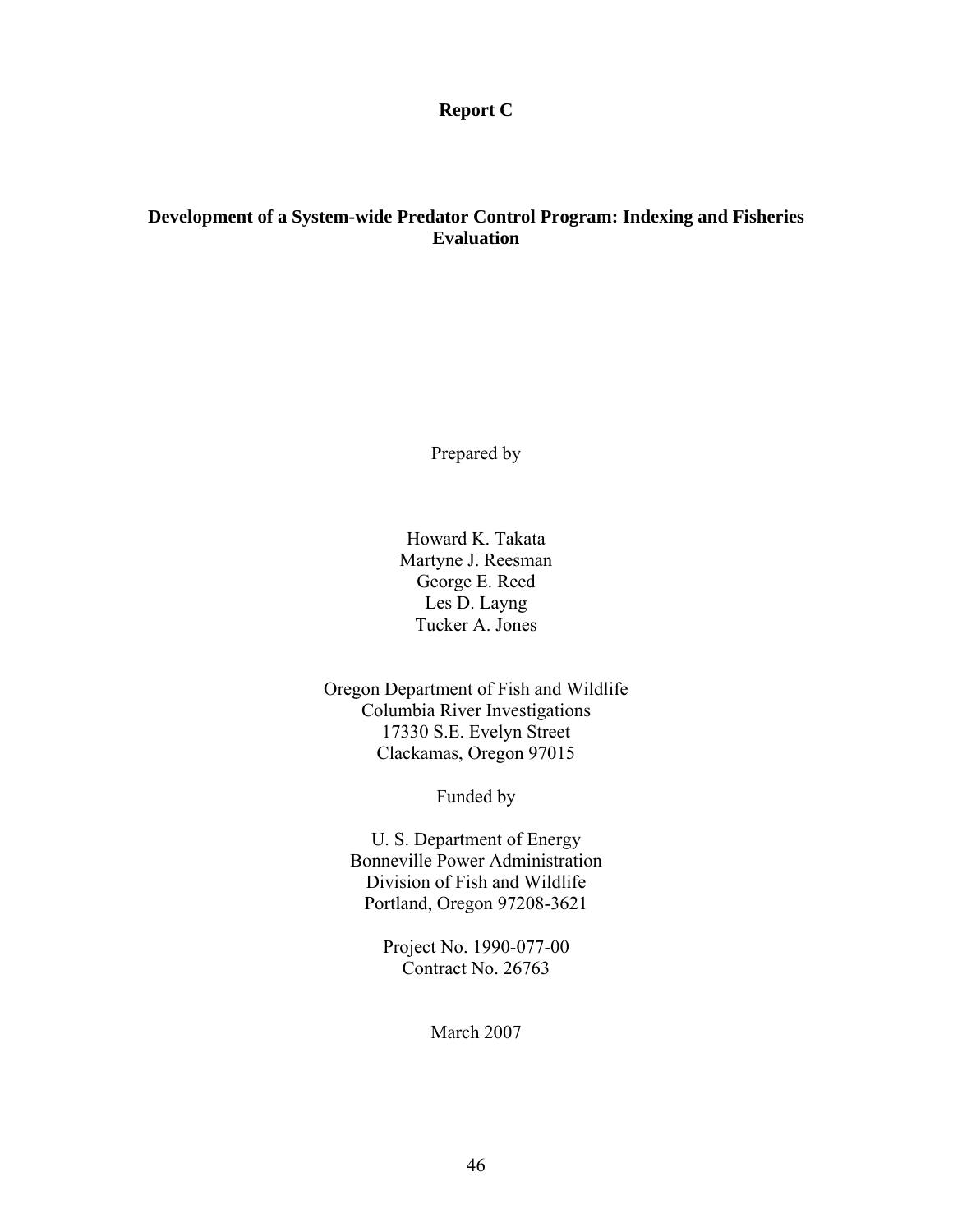#### **Summary**

The Northern Pikeminnow Management Program (NPMP), a fishery aimed at reducing predation on juvenile salmonids by northern pikeminnow *Ptychocheilus*   $oregonensis$ , was implemented for the  $16<sup>th</sup>$  consecutive year in the mainstem Columbia and Snake rivers. We report on (1) northern pikeminnow exploitation rates, predation estimates, spaghetti tag loss rates, and age validation work; (2) population parameters of northern pikeminnow, smallmouth bass *Micropterus dolomieu*, and walleye *Sander vitreus* in The Dalles and John Day reservoirs, and (3) possible compensatory responses by these species.

To evaluate exploitation, we tagged and released 1,330 northern pikeminnow  $\geq$ 200 mm fork length (FL) throughout the lower Columbia and Snake rivers in 2006, the most since 1996. Of these, 881 were  $\geq$  250 mm FL. System-wide exploitation of northern pikeminnow  $\geq 200$  mm FL by the sport-reward fishery was 14.6% (95% confidence bounds 10.5% - 18.6%), which incorporated a tag loss estimate of 9.9%. Additional tag recaptures from the dam angling fishery increased total system-wide exploitation to 14.8%. Sport-reward exploitation of fish  $\geq$  250 mm FL was 17.1% (11.3% - 22.8%), the third highest exploitation rate since program inception. Based on sport-reward exploitation rates and using our current model, we estimated that 2006 predation levels were 25% (14 - 44%) lower than pre-program levels.

Continuing our age validation study, we aged 279 scale-operculum matched pairs from northern pikeminnow in 2006. Agreement within one year on ages assigned by the two readers was not significantly different for scales (86.7%; 95% confidence bounds 82.8–90.7%) and opercula (83.5%; 95% confidence bounds 79.2-87.9%). We examined 284 operculum samples from northern pikeminnow recaptured by anglers; detectable oxytetracycline (OTC) marks were found in 93% of the samples. We noted the correct number of annuli after the OTC mark 75.7% (95% confidence bounds 70.5–80.9%) of the time; this percentage was significantly higher for good quality marks  $(P < 0.05)$ . Beginning at 8-9 years of age, northern pikeminnow opercula were consistently assigned older ages than their corresponding scales.

We continued biological indexing in the lower Columbia River as part of our predator community evaluation. In 2006, northern pikeminnow abundance indices in The Dalles and John Day reservoirs were among the lowest observed to date. The consumption index value for the John Day Dam tailrace was the highest to date, while consumption indices in other areas were generally low. Predation indices were similar to or lower than previous years. Although 66% of northern pikeminnow stomachs were empty, all identifiable fish remains consisted of juvenile salmonids. Relative weight of northern pikeminnow in The Dalles Reservoir has gradually increased over the last 10 years. This type of change could be a potential compensatory response to the NPMP. Year-class analysis indicated that northern pikeminnow in John Day Reservoir may be getting younger, with the proportion of the population consisting of age-3 fish increasing substantially in the past decade. Although this is a desired outcome of the removal program, whether it can be attributed to the NPMP is unclear.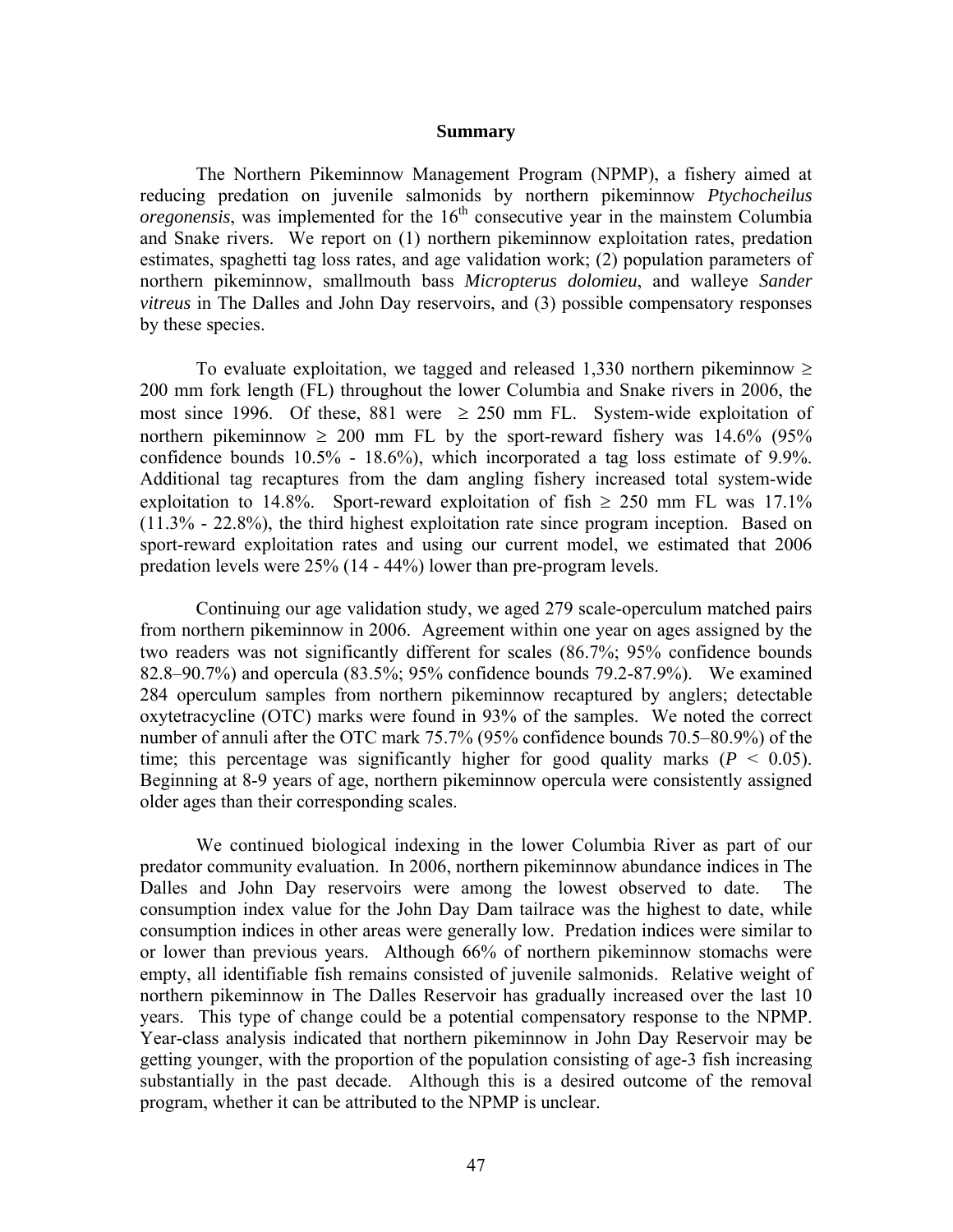Smallmouth bass relative densities in The Dalles and John Day reservoirs increased during the past decade while northern pikeminnow abundance declined. Relative weights for smallmouth bass also increased during the same time. Although smallmouth bass proportional stock density (PSD) in The Dalles Reservoir showed that the population there appears to be balanced, PSD in John Day Reservoir indicated a potentially unstable population with higher than optimal recruitment to the stock. Smallmouth bass consumption and predation indices were generally stable, with salmonid predation highest in the middle of John Day Reservoir. Juvenile salmonids comprised 5.4-13.6% of the fish identified in smallmouth bass stomachs, with *Cottus* spp. most commonly consumed.

Walleye abundance was low compared to other predators such as northern pikeminnow and smallmouth bass. The age distribution of walleye has remained relatively stable since 1992, and year-to-year relative weights exhibited little variability. Walleye PSD in John Day Reservoir has decreased in recent years to a level indicating a balanced population. This may be due to improved recruitment of stock size fish. Compared to both northern pikeminnow and smallmouth bass, walleye stomachs had a higher proportion of juvenile salmonids.

 Although there are some signs of possible compensation by predators to the sustained removal of northern pikeminnow by the NPMP, the indicators are localized, and other density- independent factors can have similar effects. At this time, there does not appear to be a system-wide predator response to the removal program; however, continued monitoring is necessary to assess potential long-term impacts of localized changes.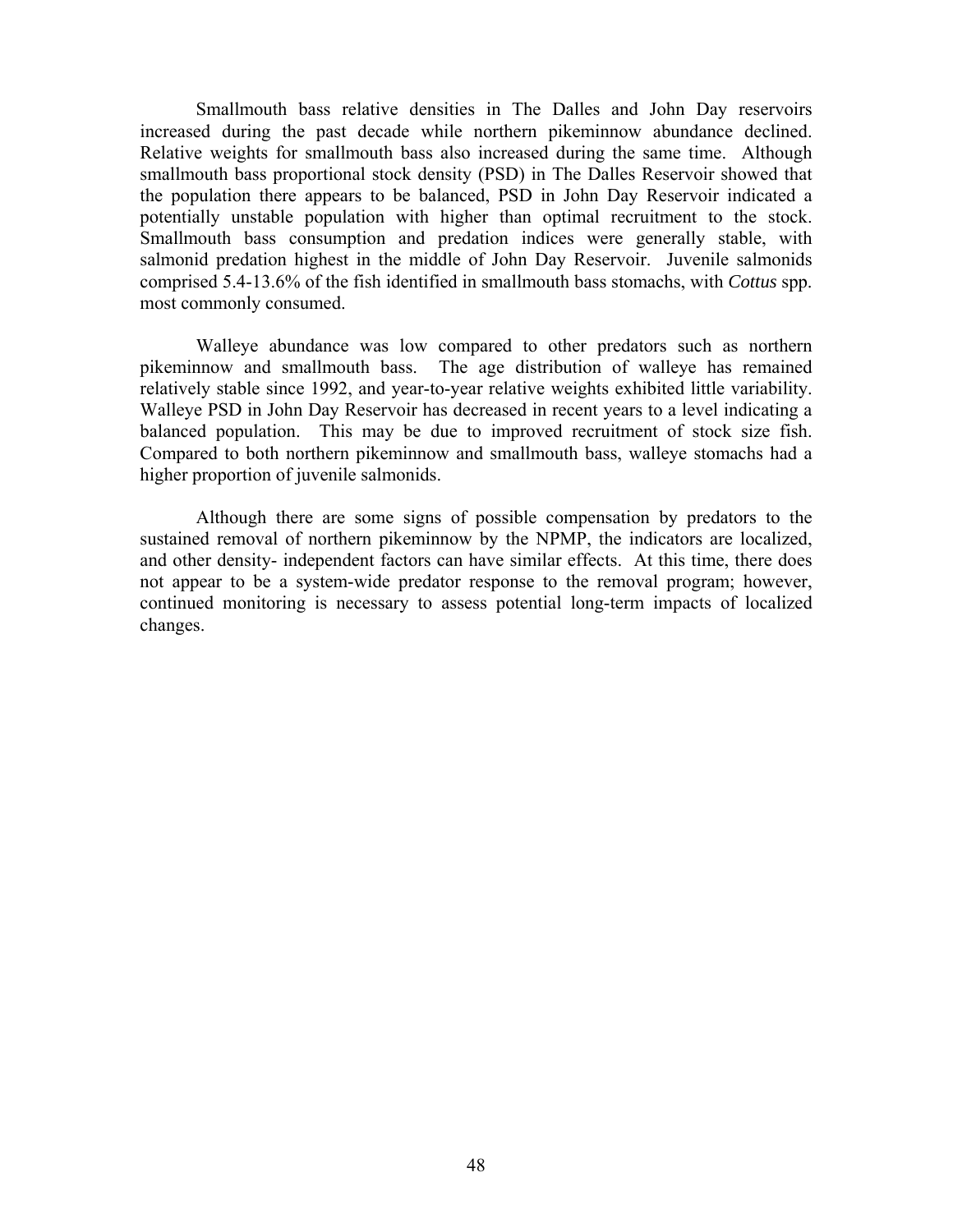#### **Introduction**

The Columbia and Snake rivers once supported large numbers of anadromous salmonids *Oncorhynchus* spp. Declines in adult returns have been attributed to many factors, including habitat degradation and overexploitation (Nehlsen et al. 1991; Wismar et al. 1994), hydroelectric and flood control activities during the 1970s (Raymond 1988), and predation (Rieman et al. 1991; Collis et al. 2002). The mean annual loss of juvenile salmonids to predators can be equivalent to mortality associated with dam passage (Rieman et al. 1991), which in the past could approach 30% at a single dam (Long and Ossiander 1974). The Northern Pikeminnow Management Program (NPMP) is a set of targeted fisheries aimed at reducing predation on juvenile salmonids by northern pikeminnow *Ptychocheilus oregonensis* in the lower Columbia and Snake rivers (Rieman and Beamesderfer 1990; Beamesderfer et al. 1996). The Oregon Department of Fish and Wildlife (ODFW) established baseline levels of predation and northern pikeminnow population characteristics prior to the implementation of the northern pikeminnow fisheries. Abundance, consumption, and predation were estimated in Columbia River reservoirs in 1990 and 1993, Snake River reservoirs in 1991, and the unimpounded lower Columbia River downstream from Bonneville Dam in 1992 (Ward et al. 1995). We sampled northern pikeminnow in areas where adequate sample sizes allowed comparisons among years (Zimmerman and Ward 1999; Zimmerman et al. 2000; Jones et al. 2005) (Appendix Table A-1). This report describes our activities and findings for 2006, and wherever possible, evaluates changes from previous years.

Our objectives in 2006 were to (1) evaluate northern pikeminnow exploitation, potential predation, tag loss, and age validation; (2) define population parameters of northern pikeminnow, smallmouth bass *Micropterus dolomieu*, and walleye *Sander vitreus* in The Dalles and John Day reservoirs, and (3) look for possible compensatory responses by these species.

Objective (1) was modified in 2006 to include evaluation of a dam-angling fishery at Bonneville and The Dalles dams. The tag loss and age validation portions of objective (1) were implemented in 2000 based on recommendations from an independent review of the NPMP (Hankin and Richards 2000). Objectives (2) and (3) are a continuation of population monitoring studies conducted in 1990-1996, 1999, and 2004-2005.

## **Methods**

## *Fishery Evaluation, Predation Estimates, and Tag Loss*

Field Procedures.—The Washington Department of Fish and Wildlife (WDFW) administered the sport-reward fishery from 1 May 2006 (15 May 2006 upstream of John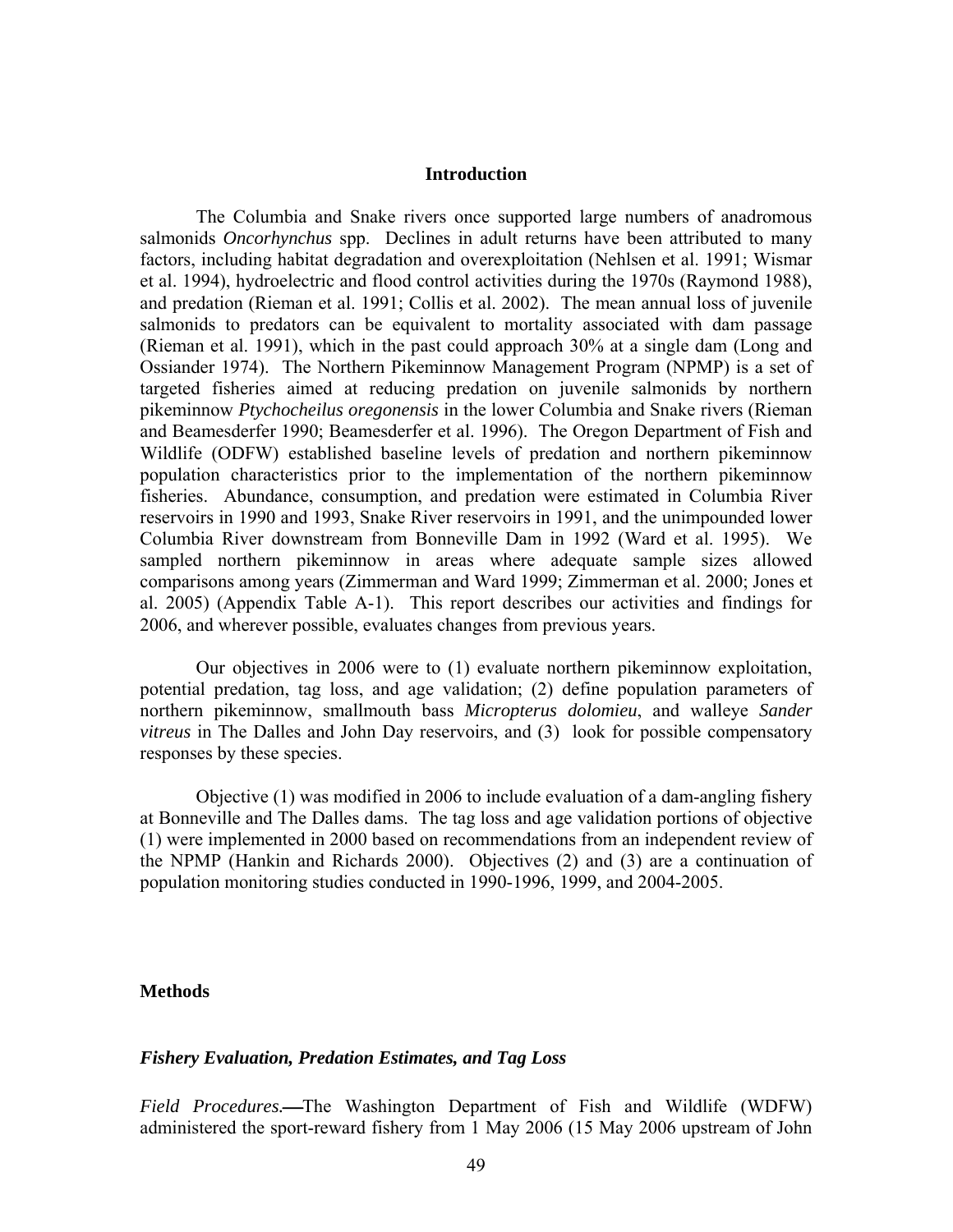Day Dam) to 15 October 2006 throughout the lower Columbia and Snake rivers. Participating anglers received payment for northern pikeminnow  $\geq 230$  mm (9 inches) total length (TL). This size limit is approximately equivalent to 200 mm fork length (FL). The payment schedule for 2006 consisted of three tiers: \$4 per fish for "Tier 1" anglers (<100 fish caught), \$5 per fish for "Tier 2" anglers (100-400 fish caught), and \$8 per fish for "Tier 3" anglers (>400 fish caught) (WDFW 2006). Rewards for spaghetti-tagged fish remained at \$500.

The U.S. Department of Agriculture (USDA) Wildlife Services Division conducted dam-angling fisheries at Bonneville and The Dalles dams from 1 May to 6 August 2006. This was a removal fishery designed to further decrease predation in the immediate tailrace area of the dams. To collect biological data from northern pikeminnow caught in this fishery, we sub-sampled the dam-angling catch on several days during May and June.

We tagged and released northern pikeminnow  $\geq 200$  mm FL with uniquely numbered spaghetti tags to estimate exploitation rates for the sport-reward and damangling fisheries. To evaluate spaghetti tag retention, we also injected a passive integrated transponder (PIT) tag into the dorsal sinus of all spaghetti-tagged fish. We used electrofishing boats to collect northern pikeminnow from 3 April to 22 June 2006 (detailed methods are given in Friesen and Ward 1999). Though we attempted to allocate equal sampling effort in all river kilometers (rkm), some deviation was necessary due to sampling logistics and swift river flow in the Hanford Reach of the Columbia River and in the Snake River near Asotin, Washington. We sampled in the Columbia River from rkm 76 (near Clatskanie, Oregon) upstream to rkm 639 (Priest Rapids Dam) and in the Snake River from rkm 112 (Little Goose Dam) to rkm 248 (Figure 1).

We completed northern pikeminnow tagging below Bonneville Dam and in Bonneville Reservoir before the start of the sport-reward fishery. Tagging operations ran concurrently with the fishery in The Dalles, John Day, McNary, Little Goose, and Lower Granite reservoirs.

*Data Analysis.*—We used mark-and-recapture data to compare exploitation rates of northern pikeminnow  $\geq 200$  mm FL, 200-249 mm FL, and  $\geq 250$  mm FL among reservoirs. In areas where tagging was completed prior to the start of the fishery, we used the simple Peterson method (Ricker 1975) to calculate annual exploitation rates. This is given by the equation

$$
u = R/M,
$$

where

 $u$  = annual exploitation estimate,

- $M =$  the number of fish that are tagged in a season, and
- $R$  = the number of tagged fish that are recaptured in a season.

We calculated 95% confidence intervals for exploitation estimates using the formula

$$
(R \pm z^* R^{0.5})/M,
$$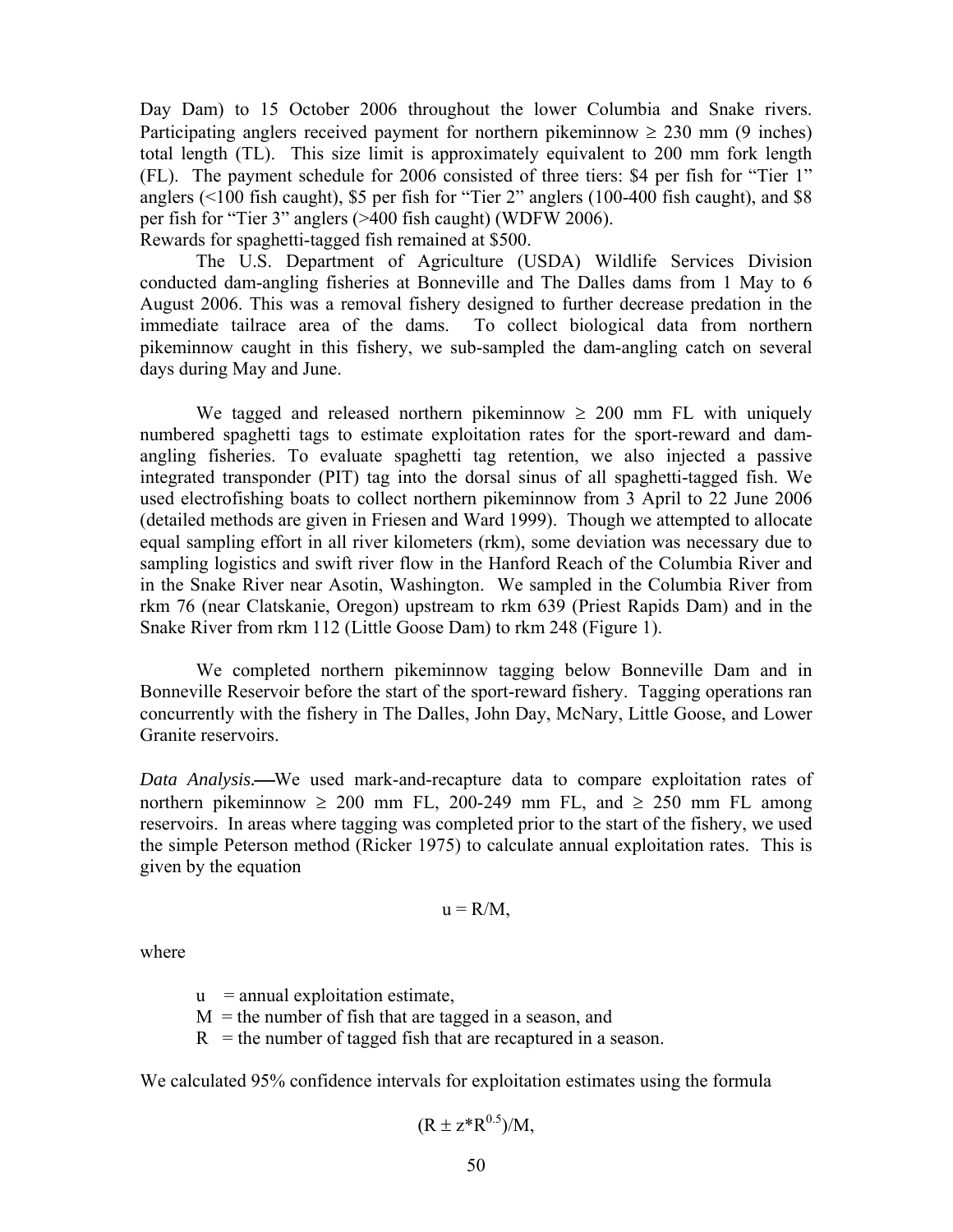where

- $z =$  the multiplier from the standard normal distribution,
- $M =$  the number of fish that are tagged in a season, and
- $R$  = the number of tagged fish that are recaptured in a season (Styer 2003).



FIGURE 1.—The lower Columbia and Snake rivers. Northern pikeminnow were tagged from river kilometer (rkm) 76 to Priest Rapids Dam in the lower Columbia River and from Little Goose Dam forebay to rkm 248 on the Snake River. Biological indexing was conducted in The Dalles Reservoir (The Dalles Dam forebay, mid-reservoir, and John Day Dam tailrace) and in John Day Reservoir (John Day Dam forebay, mid-reservoir, and McNary Dam tailrace) during the spring and summer of 2006.

We calculated multi-year exploitation rates in 2006 from 2003 – 2006 PIT tag return data for the area below Bonneville Dam and Bonneville Reservoir. We used a variable survival method (Everhart and Youngs 1981) to calculate multi-year exploitation rates for northern pikeminnow  $\geq 200$  mm FL. This is given by the equation

$$
f_i = R_i/M_i * C_i/T_i,
$$

where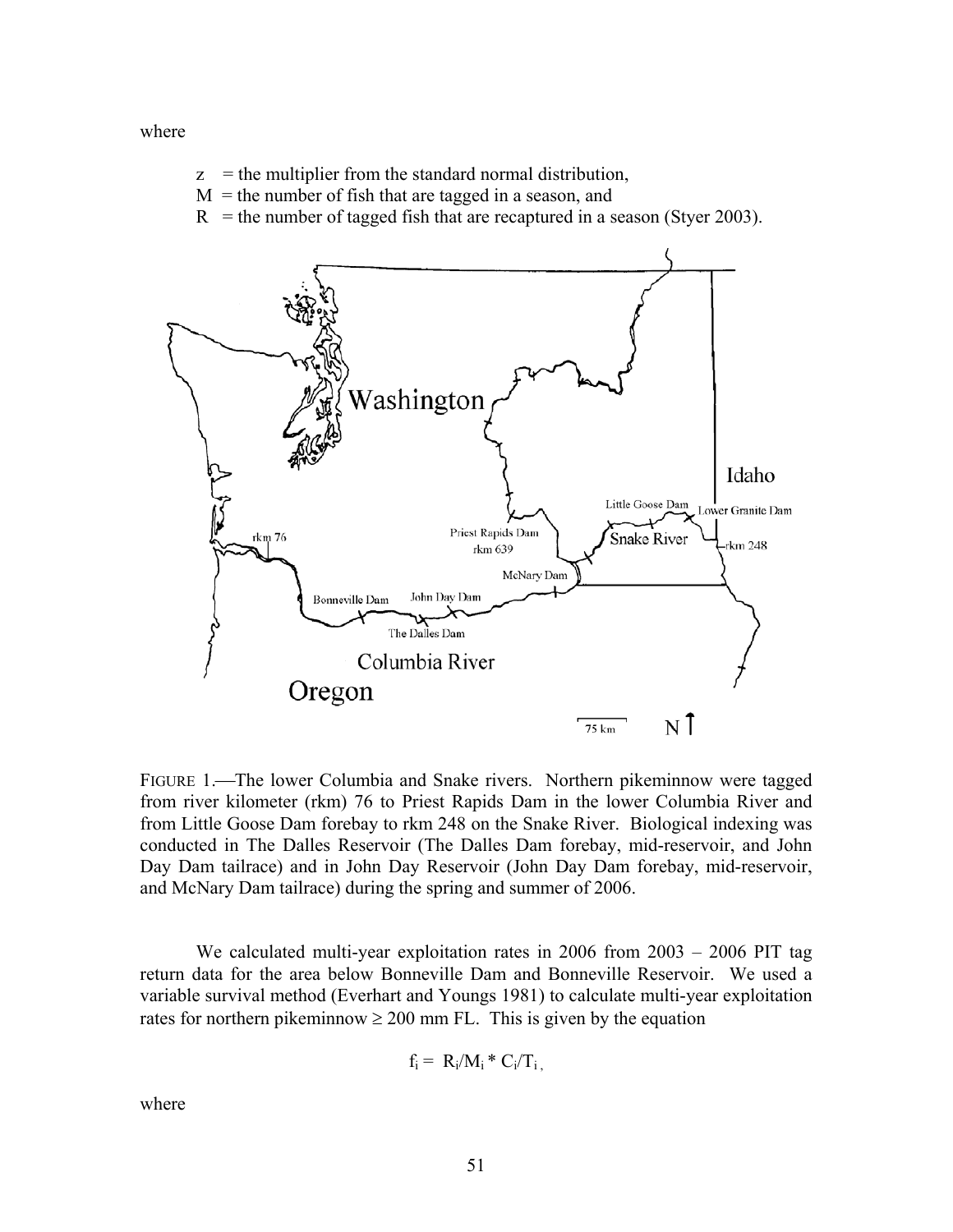$f_i$  = the minimum estimate of exploitation in year i,

 $M_i$  = the number of fish that are tagged in year i,

 $R_i$  = the total number of recaptures from a particular tagging release,

 $C_i$  = the total number of fish that are recaptured in any particular sample year,

and

 $T_i = T_{i-1} + R_i - C_{i-1}$  where  $T_1 \equiv R_1$ .

We used a multiple sample approach to compute exploitation rates in areas where tagging and fishing occurred concurrently (Styer 2003). Weekly estimates of exploitation were calculated by dividing the number of tagged northern pikeminnow recovered by the number of tagged fish at-large. We then summed the weekly exploitation rates to yield total exploitation rates for the season (Beamesderfer et al. 1987).

We calculated 95% confidence intervals for exploitation estimates obtained by the multiple sample method by using the formula

$$
u \pm t(k*s)^{0.5},
$$

where

- $u =$  the annual exploitation estimate,
- $t =$  the multiplier from the Student's t-distribution,
- $k =$  the number of weeks in the fishing season, and
- $s =$  the standard deviation of the weekly exploitation estimates (Styer 2003).

We did not calculate exploitation rates for areas where the number of recaptures was less than four (Styer 2003), and exploitation estimates from previous years where fewer than four tags were recovered were excluded from this report. We adjusted exploitation estimates and confidence intervals for tag loss. An annual tag loss estimate was calculated using the formula

$$
L = [m / (m + r)] * 100,
$$

where

 $L = \text{tag loss rate}$ 

 $m =$  the number of northern pikeminnow recaptured with a secondary mark (PIT) tag) and no spaghetti tag, and

 $r =$  the number of northern pikeminnow recaptured with year 2006 spaghetti tags intact.

We used the model of Friesen and Ward (1999) to estimate predation on juvenile salmonids relative to predation prior to implementation of the NPMP. The model incorporates age-specific exploitation rates on northern pikeminnow and resulting changes in age structure to estimate changes in predation. We used a 10-year "average" age structure (based on catch curves) for a pre-exploitation base, and assumed constant recruitment. Age-specific consumption was incorporated; however, potential changes in consumption, growth, and fecundity due to removals were not considered likely (Knutsen and Ward 1999). The model therefore estimates changes in potential predation related directly to removals, allowing us to estimate the effects of removals if all variables except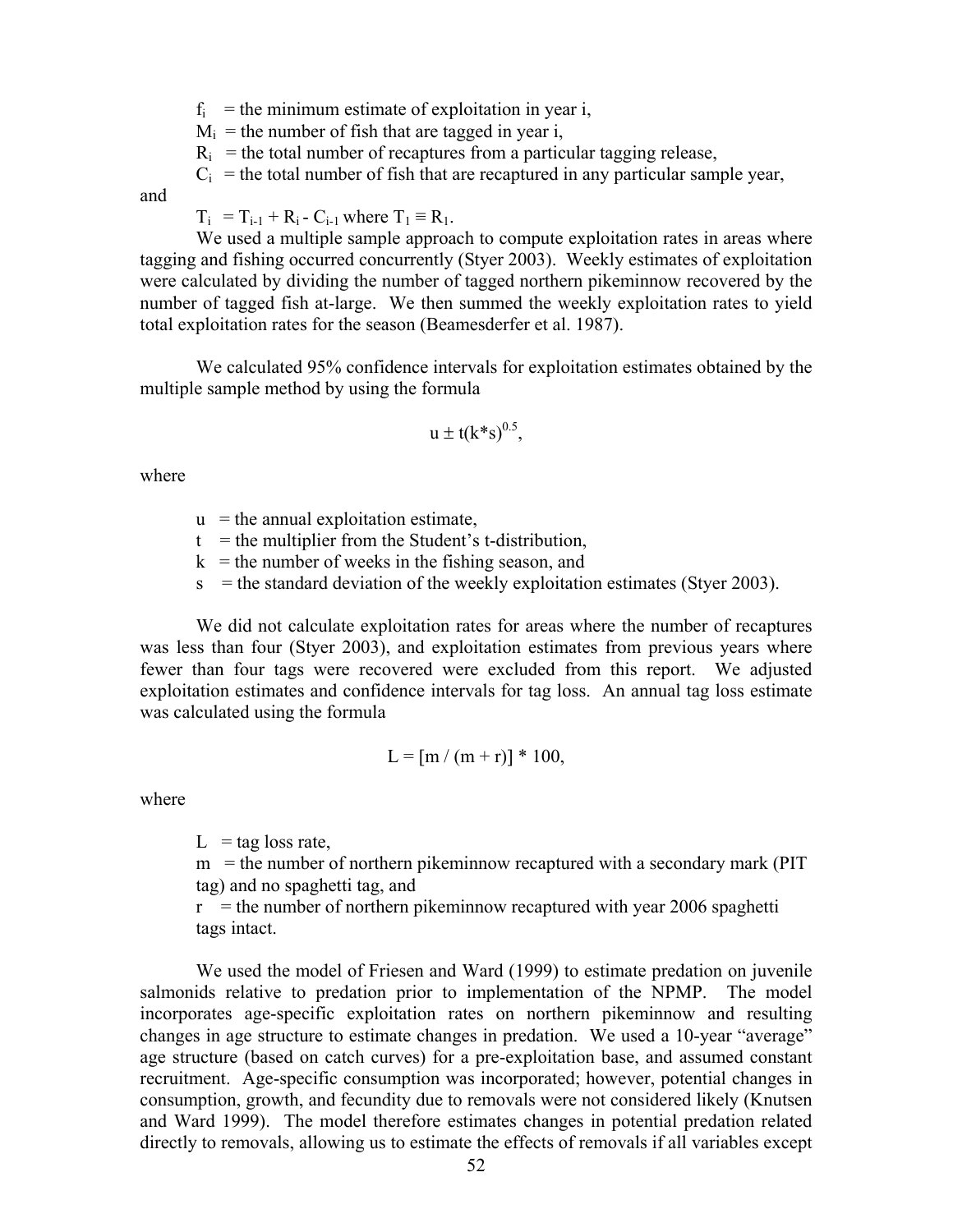exploitation were held constant. We estimated the potential relative predation in 2006 based on observed exploitation rates and the eventual minimum potential predation assuming continuing exploitation at mean 1995 – 2006 levels.

To explore the effect of river flow on northern pikeminnow harvest, we plotted the arc sin transformed annual (1995 - 2006) system-wide sport-reward exploitation rate for fish  $\geq$  250 mm FL versus mean Columbia River stage for the period May – September (May – October in 2006) below Bonneville Dam (site number 14128870; USGS 2006). Additionally, because the reward structure of the sport-reward fishery has been modified to increase effort and catch in recent years, we conducted a multiple linear regression of two reward structure variables (pay at the Tier 3 level and the number of Tier 3 anglers) and system-wide exploitation rates for northern pikeminnow  $\geq 250$  mm FL during 2000-2006.

# *Age Validation*

*Field Procedures.*—To validate ages of northern pikeminnow, WDFW collected scale and operculum samples from tagged northern pikeminnow recaptured in the 2006 sportreward fishery. Since 2002, all northern pikeminnow tagged each year have been injected with a solution of oxytetracycline (OTC) at a dosage of 50 mg OTC per kg fish weight (McFarlane and Beamish 1987) to leave a fluorescent mark on aging structures.

Laboratory Procedures.—We aged scale samples from all northern pikeminnow recaptured with an intact spaghetti and/or PIT tag, unless scales were regenerated. Scales were cleaned, mounted on cards, and pressed onto acetate sheets for viewing on a microfiche reader. Parker et al. (1995) described methods of age determination for northern pikeminnow. Two readers independently assigned ages to the scale samples. When the readers disagreed on an age, they reviewed the scale in question together until a final age was agreed upon.

We placed opercula, still in individual sample envelopes, into a water bath and microwaved them on high for 5-6 minutes (per group of 10 samples) to soften tissues and skin covering the opercular bone. We then removed the tissue using a pair of tweezers and a toothbrush. The thickened ridge radiating from the focus on the concave side of each operculum was ground down with a Dremel Tool (Robert Bosch Tool Corporation, Racine, Wisconsin) to enhance viewing of potential annuli near the focus (Scoppettone 1988). Readers used imaging software (Motic Instruments, Incorporated, British Columbia, Canada) to examine each operculum on a computer monitor. A digital video microscope projected the image at 10x magnification using light transmitted from either above or below the operculum, whichever gave the best view of the annuli. One experienced reader and one novice reader aged opercula and the corresponding scale samples in 2006. We used the same technique to resolve operculum age differences as we had for scales. The experienced reader also inspected opercula from each fish tagged between 2002 and 2006 in a dark room under a dissecting microscope, using a desk lamp fitted with a black light to fluoresce potential OTC marks.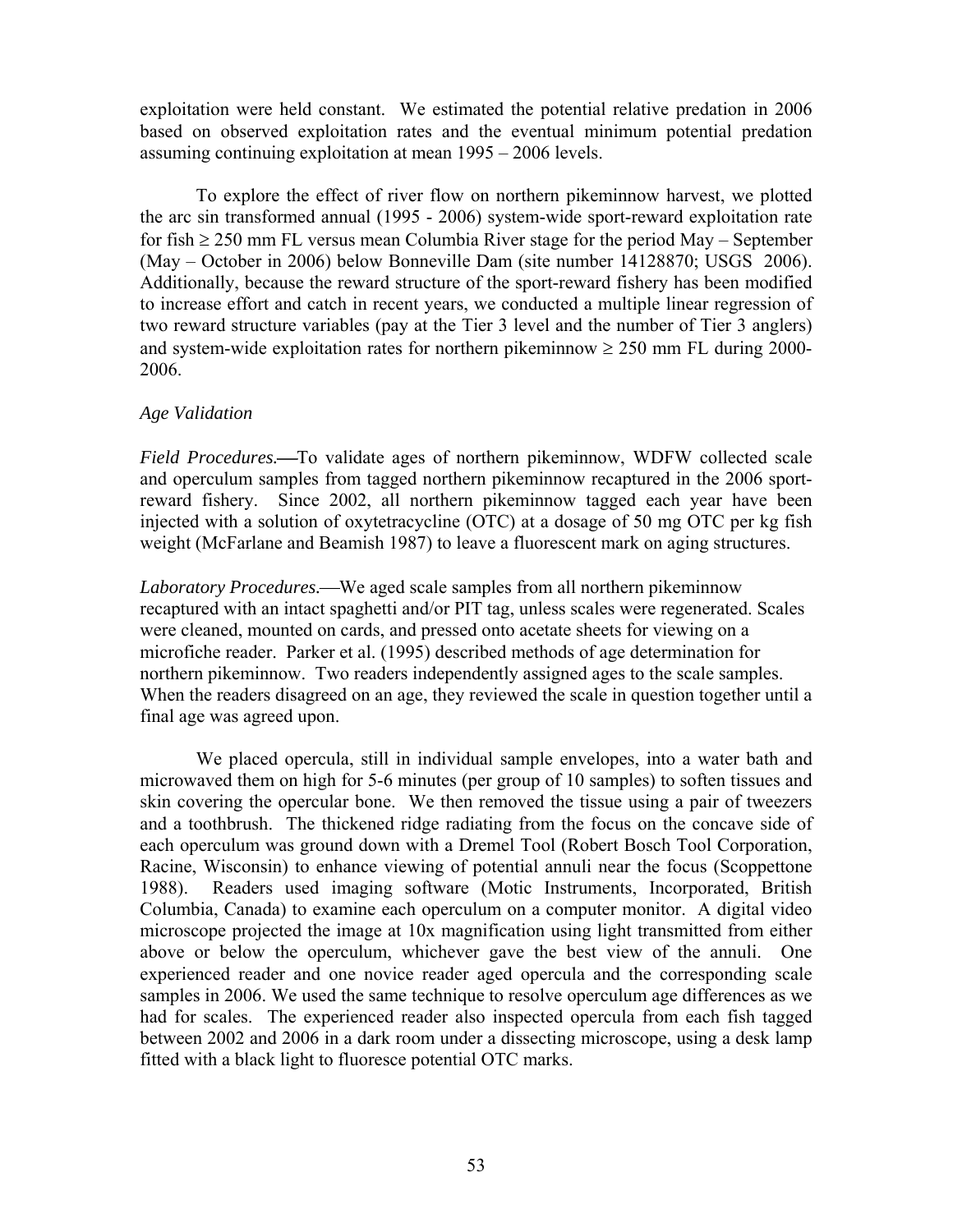*Data Analysis.*⎯We continued the age validation study initiated in 2000 (Takata and Ward 2001); evaluating between-reader variation in ages assigned to scales and opercula from northern pikeminnow. Aging discrepancies were calculated as

$$
D = A_i - A_j,
$$

where

 $D =$ age discrepancy,

 $A_i$  = age assigned to a scale or operculum by reader i, and

 $A_i$  = age assigned to a scale or operculum by reader j.

This analysis allowed us to measure both magnitude and directionality of the discrepancy  $(e.g.$ 

- 2 years, - 1 year, 0 years, + 1 year, etc.), and enabled us to determine if differences were systematic. We then calculated the percentage of samples in each discrepancy category as a measure of between-reader agreement. We analyzed differences between scale and operculum reader discrepancies by looking at the differences in percentages of  $\pm$  1 year agreement. We determined reader agreement to be significantly different when 95% confidence intervals did not overlap.

To further evaluate the potential use of opercula for aging northern pikeminnow, we compared the ages assigned to opercula and scales collected from the same fish. We calculated discrepancies using the formula

$$
D = A_0 - A_S,
$$

where

 $D = \text{age discrepancy},$  $A_0$  = age assigned to the operculum, and

 $A<sub>S</sub>$  = age assigned to the scale.

We used t-tests to analyze operculum-scale age discrepancies.

An experienced reader checked opercula from northern pikeminnow tagged between 2002 and 2006 for the presence of OTC marks, and scored the quality of discernable marks. An easily observed and relatively wide fluorescent band along all or most of the operculum's edge was considered a "good" mark. If the fluorescent band was thin or patchy but went around one-half or more of the operculum's edge, the mark was considered "fair." If the fluorescent marking covered less than half of the operculum's edge it was considered a "poor" mark. In addition, the reader noted any opercula without any visible mark as having "No mark". We also continued efforts to validate our ability to detect operculum annuli; counting any visible annuli after the OTC mark. We used Chi-square tests to analyze OTC mark quality, and non-overlapping 95% confidence intervals indicated significant differences in correctly identified annuli by year and mark quality.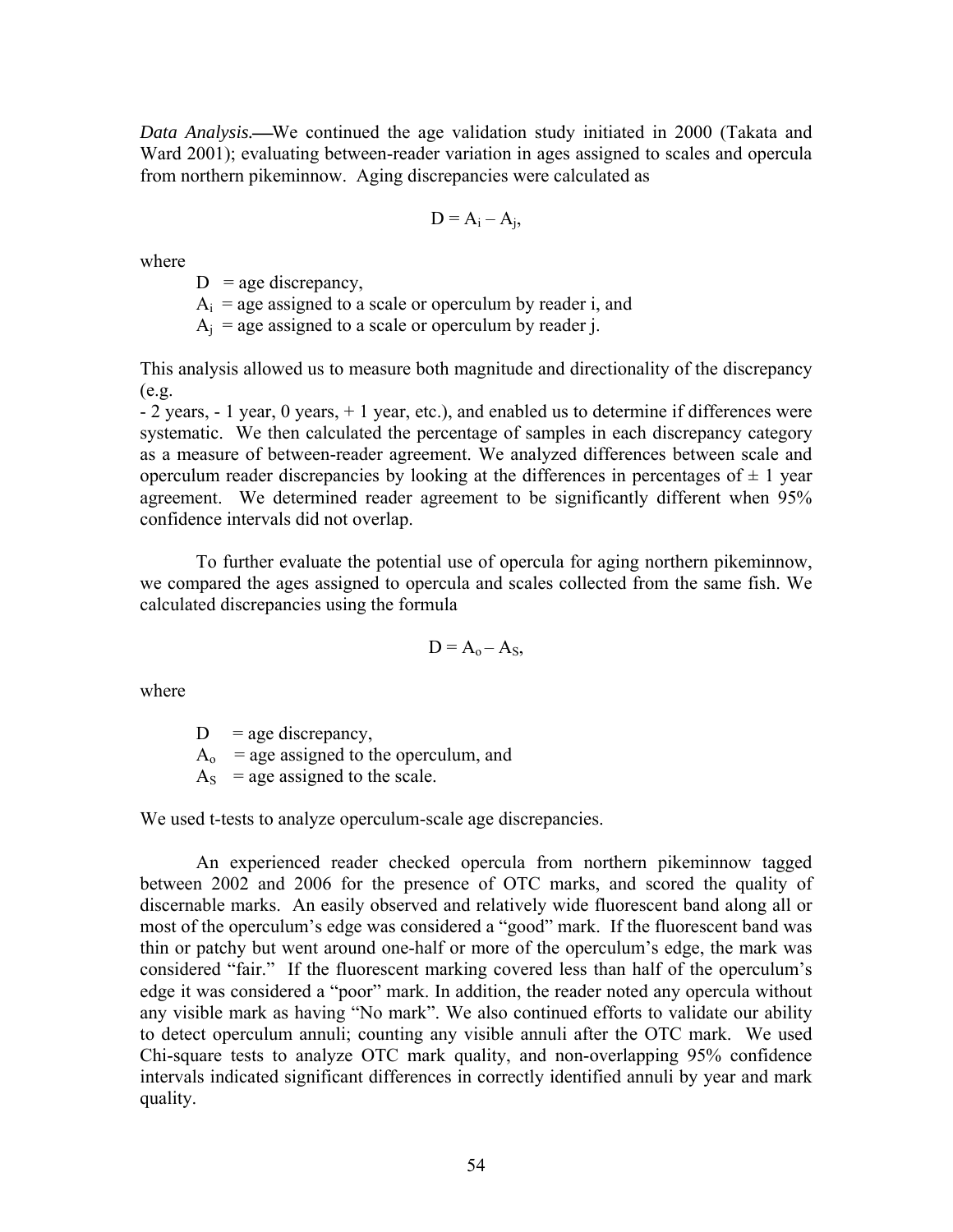## *Biological Evaluation*

*Field Procedures.*—We used standardized electrofishing to evaluate changes in northern pikeminnow and smallmouth bass relative abundance, consumption and predation indices, population size and age structure, condition, and feeding habits. We also analyzed relative abundance, population size and age structure, condition, and feeding habits of walleye. Biological data were collected in spring  $(4 - 26$  May) and summer (26) June - 16 July) 2006 in The Dalles Dam forebay (rkm 307-313), The Dalles mid-reservoir (rkm 329-334), John Day Dam tailrace (rkm 341-347), John Day Dam forebay (rkm 347- 354), John Day mid-reservoir (rkm 387-394), and McNary Dam tailrace (rkm 461-469) (Figure 1). Sampling methods and gear specifications have been previously described (Ward et al. 1995; Zimmerman and Ward 1999).

We recorded biological data from all northern pikeminnow, smallmouth bass, and walleye collected by electrofishing. We measured all fish collected (mm FL) and recorded total body weight (g) from fish  $\geq 200$  mm. We collected scales from 25 smallmouth bass per 25 mm FL size increment, and from all northern pikeminnow and walleye. In addition, northern pikeminnow  $(> 425 \text{ mm FL})$  and walleye scales collected during tagging operations in 2006 were used to supplement those collected during the indexing season. We collected and preserved digestive tract contents from northern pikeminnow, smallmouth bass, and walleye  $\geq 200$  mm FL using methods described by Ward et al. (1995). Northern pikeminnow  $\geq 200$  mm FL were sacrificed to remove their digestive tract; this also enabled us to establish sex (male, female, or undetermined) and maturity (undetermined, immature, developing, ripe, or spent).

*Laboratory Procedures.*—We examined digestive tract contents of northern pikeminnow, smallmouth bass, and walleye to measure relative consumption rates of juvenile salmonids. Details of laboratory methods are given in Ward et al. (1995). Parker et al. (1995) described methods of age determination using scales.

*Data Analysis.*—We used catch per unit effort (CPUE) (Appendix Table C-1) of standardized (900 s) electrofishing runs to calculate northern pikeminnow abundance and predation indices. Abundance indices were calculated as the product of CPUE and reservoir or area-specific surface area (Ward et al. 1995). We compared abundance indices of northern pikeminnow in 2006 with those from 1990-1996, 1999, and 2004 for sampling areas in The Dalles and John Day reservoirs. We used transformed catch  $(\log_{10}$  $(catch + 1)$ ) as an index of smallmouth bass and walleye relative densities.

 We used the following formulas to calculate consumption indices (CI) for northern pikeminnow and smallmouth bass:

$$
CI_{NPM} = 0.0209 \cdot T^{1.60} \cdot MW^{0.27} \cdot (S \cdot GW^{-0.61}) \text{ (Ward et al. 1995),}
$$

and

$$
CI_{SMB} = 0.0407 \cdot e^{(0.15)(T)} \cdot MW^{0.23} \cdot (S \cdot GW^{-0.29})
$$
 (Ward and Zimmerman 1999),

where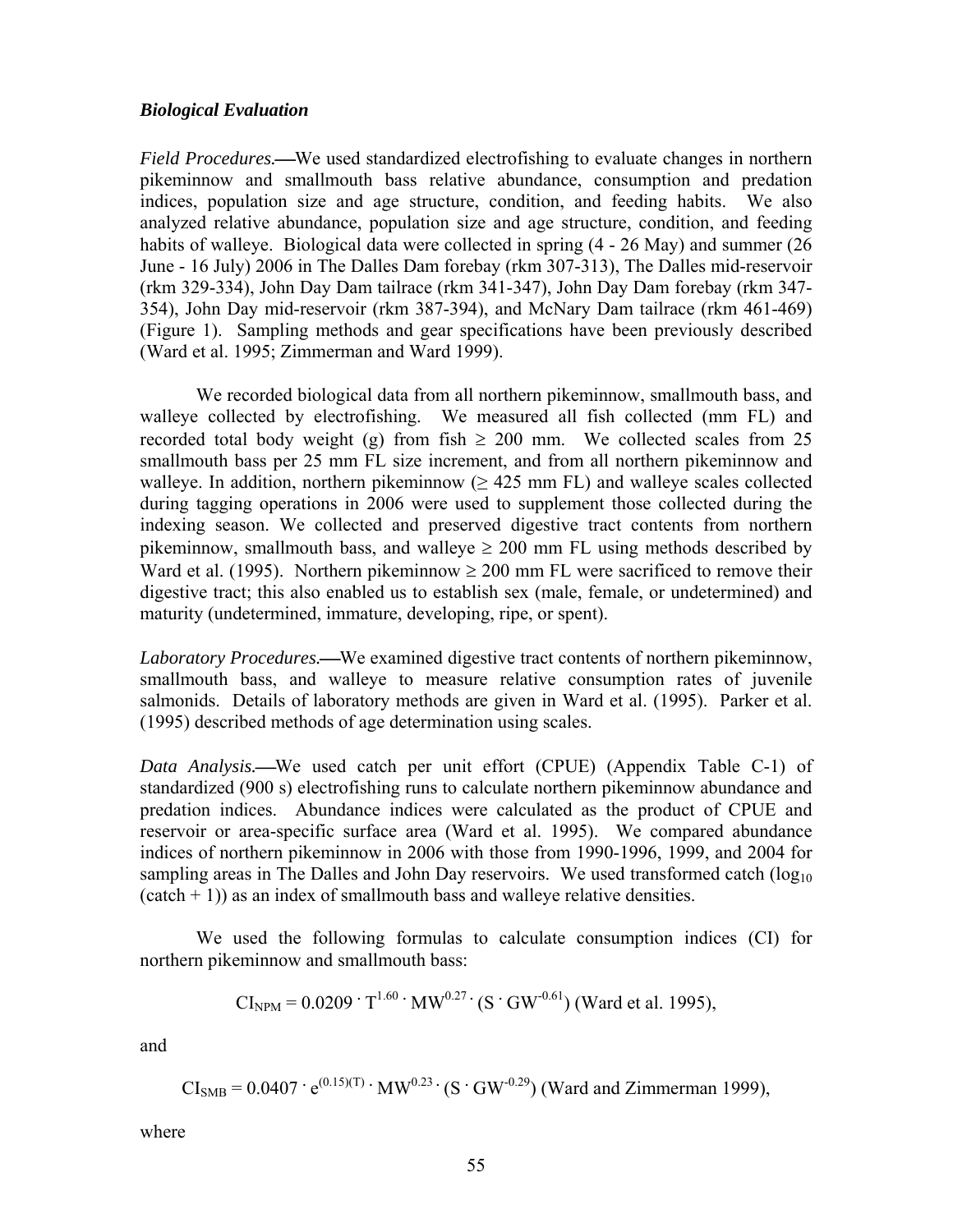$CI<sub>NPM</sub> = consumption$  index for northern pikeminnow,  $CI<sub>SMB</sub> = consumption$  index for smallmouth bass,  $T =$  water temperature ( $^{\circ}C$ ),  $MW = mean predator weight (g)$ ,  $S =$  mean number of salmonids per predator, and

 $GW =$  mean gut weight (g) per predator.

The consumption index is not a direct estimate of the number of juvenile salmonids eaten per day by an average predator; however, it is linearly related to the consumption rate of northern pikeminnow (Ward et al. 1995) and smallmouth bass (Ward and Zimmerman 1999). We compared spring (May) and summer (June-July) consumption indices for 2006 to those from 1990-1996, 1999, and 2004.

 We used the product of abundance and consumption indices to calculate predation indices for northern pikeminnow for spring and summer periods, and compared northern pikeminnow predation among years when data were collected. The daily juvenile salmonid passage indices at John Day and McNary dams were plotted to compare timing of index sampling with concentrations of juvenile salmonids (FPC 2006; Appendix Figure A-1). As in 2004 and 2005, we calculated a predation index for smallmouth bass in response to reports of increased abundance in some areas. Ward and Zimmerman (1999) observed that smallmouth bass densities varied seasonally in the Columbia and Snake rivers; we therefore calculated predation indices using CPUE (Appendix Table C-3) as a season-specific relative abundance index. We multiplied the product of the season-specific CPUE and reservoir or area-specific surface area by its corresponding consumption index to obtain a season-specific predation index.

To evaluate age structure, we examined the change in frequency of age 3-5 northern pikeminnow, age 4-5 smallmouth bass, and age 5-6 walleye from previous years. Because the relative abundances of northern pikeminnow year classes in electrofishing catches were biased by exploitation rates that varied among years (Friesen and Ward 1999), we limited our comparisons to abundance of northern pikeminnow large enough to be effectively sampled and small enough to be excluded from the NPMP (ages 3-5). We constructed smallmouth bass electrofishing catch curves (ODFW, unpublished data) and concluded that younger smallmouth bass (ages 1-3) were not sampled in proportion to their abundance. We therefore limited our comparisons to age 4-5 smallmouth bass. We constructed similar catch curves for walleye (ODFW, unpublished data) and found that age 1-4 fish were underrepresented in the catch, so we limited our analysis to age 5-6 walleye.

Northern pikeminnow exploitation rates are greater for larger fish than for smaller ones (Zimmerman et al. 1995); therefore, sustained fisheries should decrease the abundance of large fish relative to the abundance of smaller fish. We used proportional stock density (PSD; Anderson 1980), where PSD = 100 • (number of fish  $\ge$  quality length / number of fish  $\geq$  stock length) to compare size structure of northern pikeminnow, smallmouth bass, and walleye populations among years in The Dalles and John Day reservoirs. Stock and quality sizes for northern pikeminnow are 250 and 380 mm FL, respectively (Beamesderfer and Rieman 1988; Parker et al. 1995). We also used relative stock density (RSD-P) indices to examine smallmouth bass and walleye populations. Stock, quality, and preferred size classes for smallmouth bass are 180 mm, 280 mm, and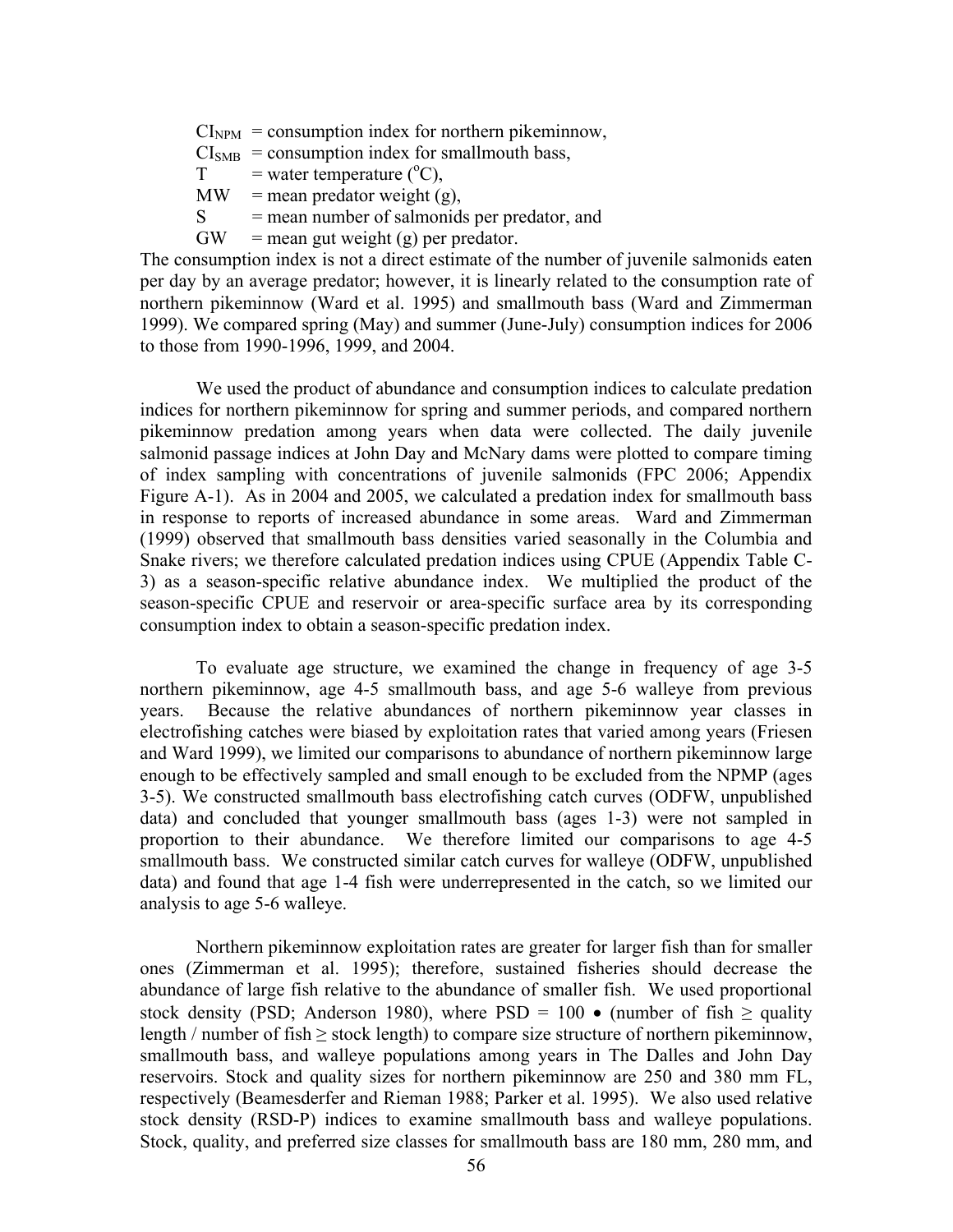350 mm TL where RSD-P = 100  $\bullet$  (number of fish  $\geq$  preferred length / number of fish  $\geq$ stock length) (Gabelhouse 1984). For walleye, stock, quality, and preferred lengths are 250 mm, 380 mm, and 510 mm TL, respectively (Willis et al. 1985).

Changes in body condition may indicate a response to sustained exploitation. We used relative weight  $(W_r;$  Anderson and Gutreuter 1983) to compare the condition of northern pikeminnow, smallmouth bass, and walleye in 2006 with previous years. We used the standard weight  $(W_s)$  equations for northern pikeminnow (Parker et al. 1995), smallmouth bass (Kolander et al. 1993), and walleye (Murphy et al. 1990) to calculate relative weight ( $W_r = 100$ [weight]/ $W_s$ ). We calculated median  $W_r$  for male and female northern pikeminnow and all smallmouth bass and walleye, which were not sexed. To compare  $W_r$  among years, we used a one-way ANOVA and a Holm-Sidak post-hoc test to determine where pair-wise differences occurred. In areas where data were not distributed normally, we used a Kruskal-Wallis one-way ANOVA on ranks and a Dunn's test to determine where pair-wise differences occurred.

#### **Results**

#### *Fishery Evaluation, Predation Estimates, and Tag Loss*

We tagged and released 1,330 northern pikeminnow  $\geq 200$  mm FL throughout the lower Columbia and Snake rivers in 2006; 881 were ≥ 250 mm FL (Appendix Table B-1). In 2006, removal fisheries harvested 236,232 northern pikeminnow  $\geq 200$  mm; 232,883 in the sport-reward fishery (PSMFC 2006) and 3,349 in the dam-angling fishery (USDA, unpublished data). A total of 158 tagged northern pikeminnow were recaptured; 155 in the sport-reward fishery and three in the dam-angling fishery. Fish tagged and recaptured in 2006 were at-large from two to 182 days, and 78% of the recaptures were  $\geq$ 250 mm FL (Appendix Table B-1). However, based on actual sampled catch proportions, an estimated 65% of the sport-reward harvest was  $\geq$  250 mm FL. Median fork length of northern pikeminnow harvested in the sport-reward fishery was 279 mm (R. Bruce, WDFW, personal communication). Seventeen northern pikeminnow with PIT tags and missing spaghetti tags were recaptured in the sport-reward fishery, yielding a tag loss estimate of 9.9%; we adjusted 2006 exploitation rates accordingly.

System-wide exploitation of northern pikeminnow  $\geq 200$  mm FL by the sportreward fishery was 14.6% (95% confidence bounds 10.5% - 18.6%; Appendix Table B-2). Reservoir/area-specific exploitation rates ranged from 10.5% in Bonneville Reservoir to 22.4% in The Dalles Reservoir. Exploitation in Little Goose Reservoir (where we had not tagged since 2000) was 20.0%. We did not calculate exploitation rates in John Day and Lower Granite reservoirs due to an insufficient number of recaptures in these reservoirs (*n* < 4; Appendix Table B-2; Styer 2003). We calculated multi-year exploitation estimates of 15.9% below Bonneville Dam and 10.8% in Bonneville Reservoir using PIT tag data from the last four years; these were slightly higher than the single year estimates of 14.6% and 10.5% for fish  $\geq 200$  mm.

The system-wide exploitation rate of northern pikeminnow  $200 - 249$  mm FL was 9.9% for the sport-reward fishery (95% confidence bounds 5.6% - 14.2%; Appendix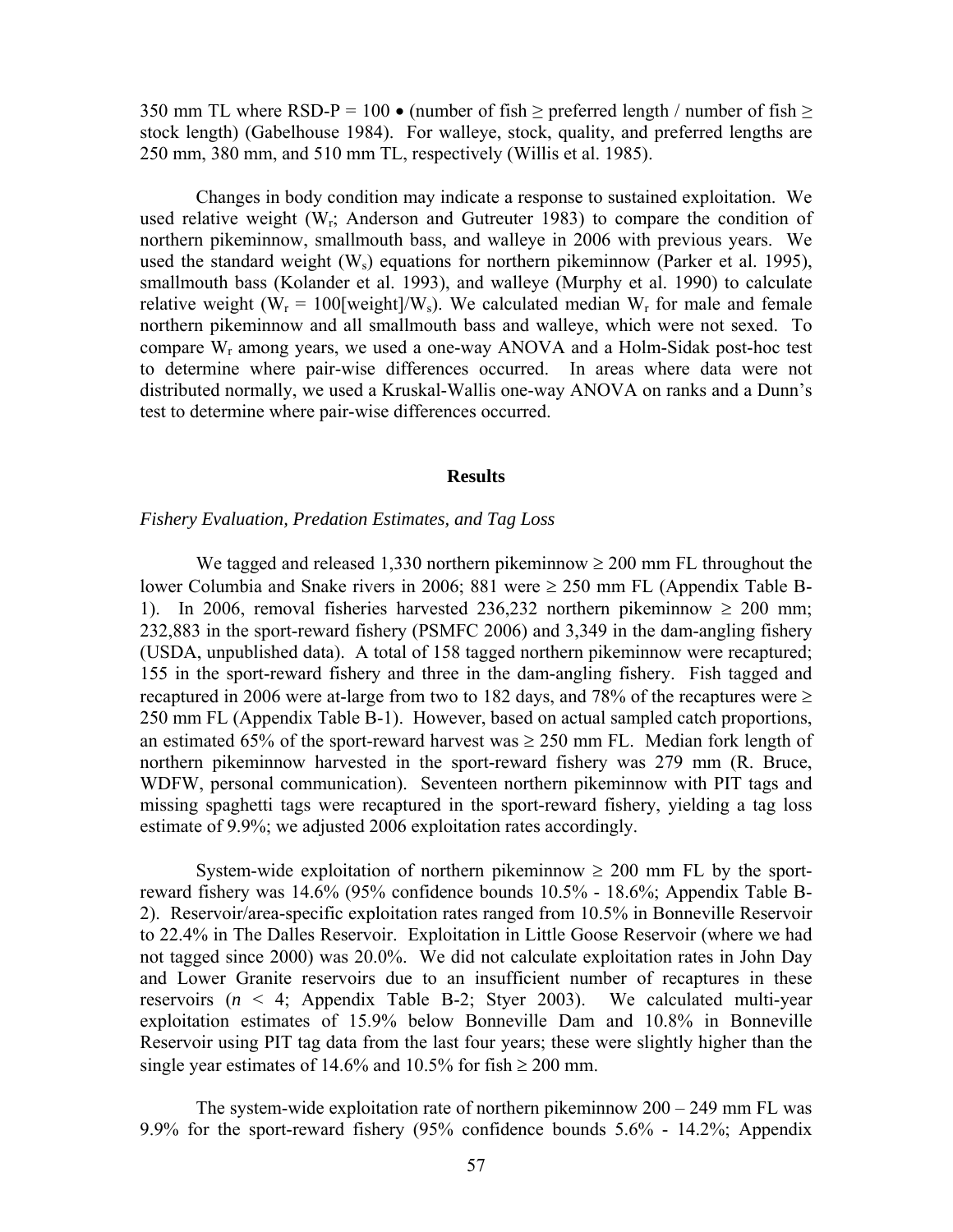Table B-3). We had sufficient recaptures ( $n \ge 4$ ) of northern pikeminnow to calculate exploitation rates for Below Bonneville Dam (9.6%), Bonneville Reservoir (6.7%), and Little Goose Reservoir (17.4%).

For northern pikeminnow  $\geq 250$  mm FL, system-wide exploitation was 17.1% (95% confidence bounds 11.3% - 22.8%; Appendix Table B-4). Exploitation rates ranged from 11.2% in McNary Reservoir to 26.3% in Little Goose Reservoir (Figure 2). Not enough fish were recaptured in John Day and Lower Granite reservoirs to estimate exploitation.

Modeling results indicated potential predation by northern pikeminnow on juvenile salmonids in 2006 ranged from 56% to 86% of pre-program levels, with a median estimate of 75%. Projections through 2011 indicate continued harvest at average 1995-2006 exploitation levels would result in minimal additional reductions in predation.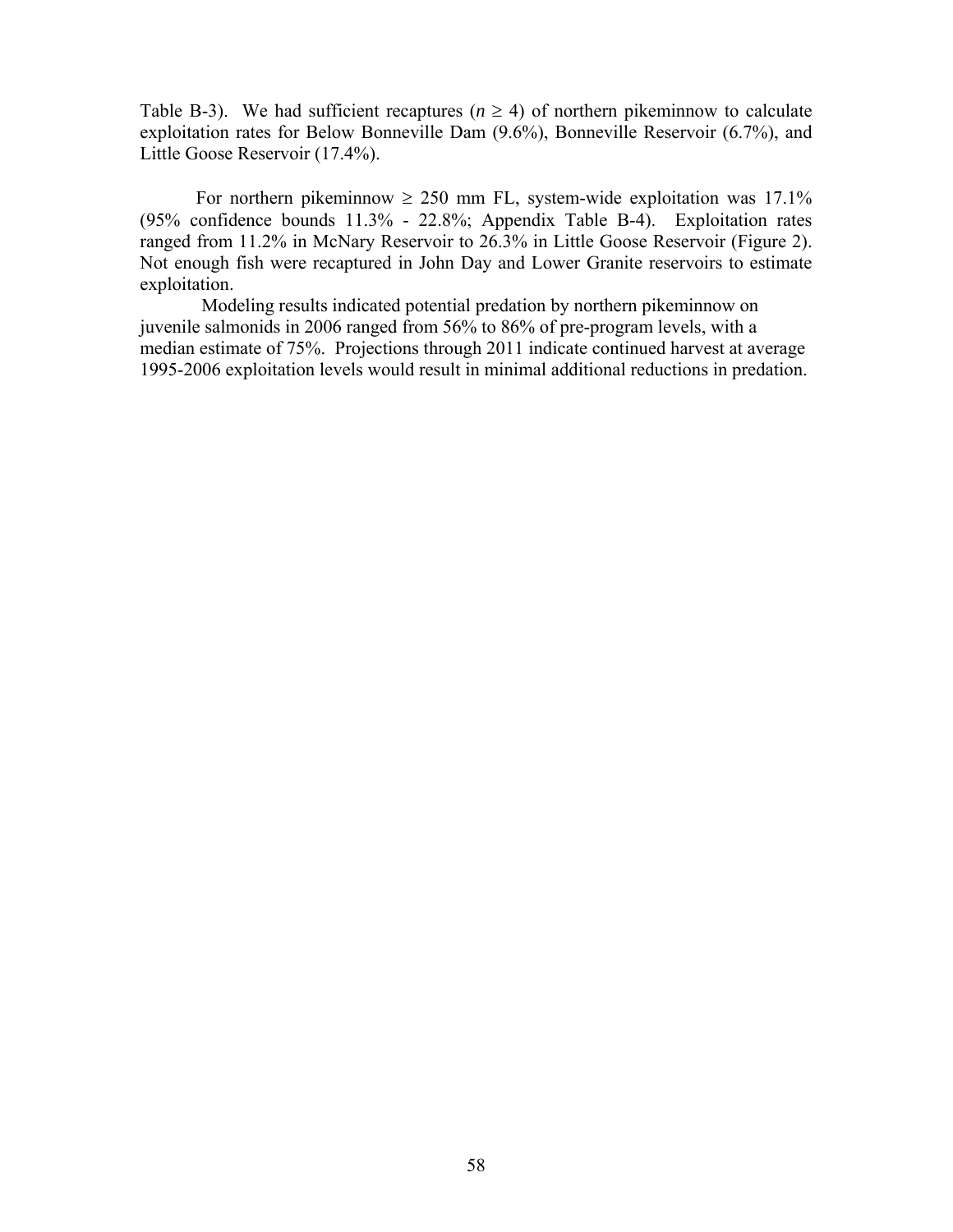

FIGURE 2.—Exploitation rates of northern pikeminnow  $\geq$  250 mm fork length in each reservoir or area, 1991 – 2006. Exploitation rates were not calculated where the number of recaptured tags was low  $(n < 4)$ . Exploitation rates for  $2000 - 2002$  were not adjusted for tag loss. Error bars denote the 95% confidence interval.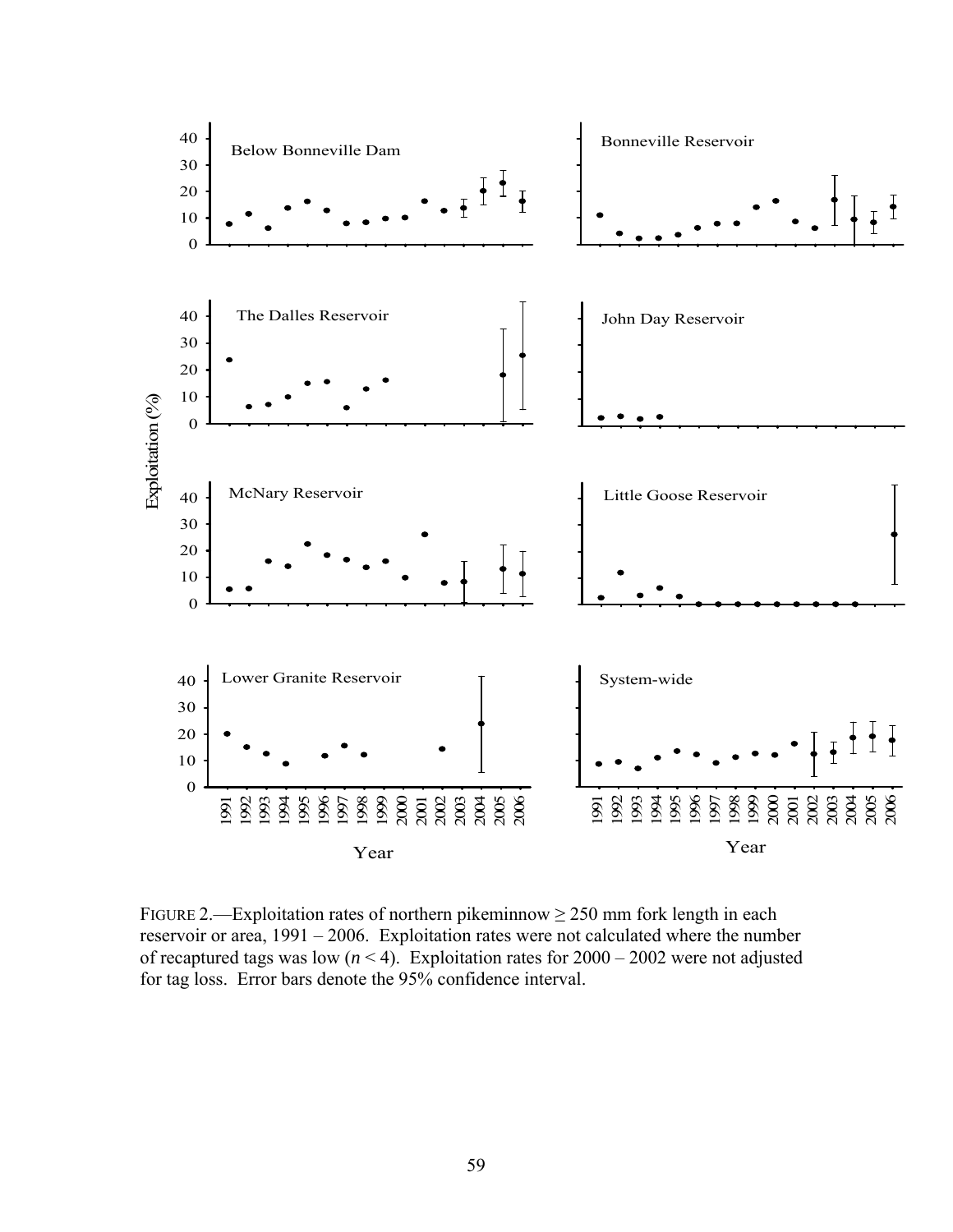

FIGURE 3.—Relationship between system-wide sport-reward exploitation rate  $(Sin^{-1})$ EXR<sup>0.5</sup>) of northern pikeminnow  $\geq$  250mm FL and mean Columbia River gage height (ft) below Bonneville Dam during the sport-reward season (May – September 1995 – 2005 and May – October 2006).

In 2006 we found a significant relationship between the system-wide sport-reward exploitation rate for northern pikeminnow  $\geq 250$  mm FL and mean Columbia River gage height measured below Bonneville Dam during the sport-reward season.  $(r^2 = 0.45; P =$ 0.02; Figure 3). We also found that Tier 3 pay and the number of Tier 3 anglers explained 99% of the variation in exploitation of northern pikeminnow  $\geq 250$  mm FL ( $r^2$ )  $= 0.99$ ;  $P < 0.001$ ).

 We sampled 299 (8.9% of the total catch) northern pikeminnow captured in the dam-angling fishery; most (74%) were from The Dalles Dam. Mean fork length was 379  $\pm$  4 mm (mean  $\pm$  SE). Three tagged northern pikeminnow were recovered, two at Bonneville Dam and one at The Dalles Dam. We were unable to calculate an exploitation rate specific to dam-angling due to the low number of recaptures. However, we included these fish in calculations of total system-wide exploitation, increasing the estimate from 14.6% to 14.8% for fish  $\geq$  200 mm. Weekly exploitation estimates for areas of concurrent tagging and sport-reward fishing are given in Appendix B (Tables B-5 through B-10).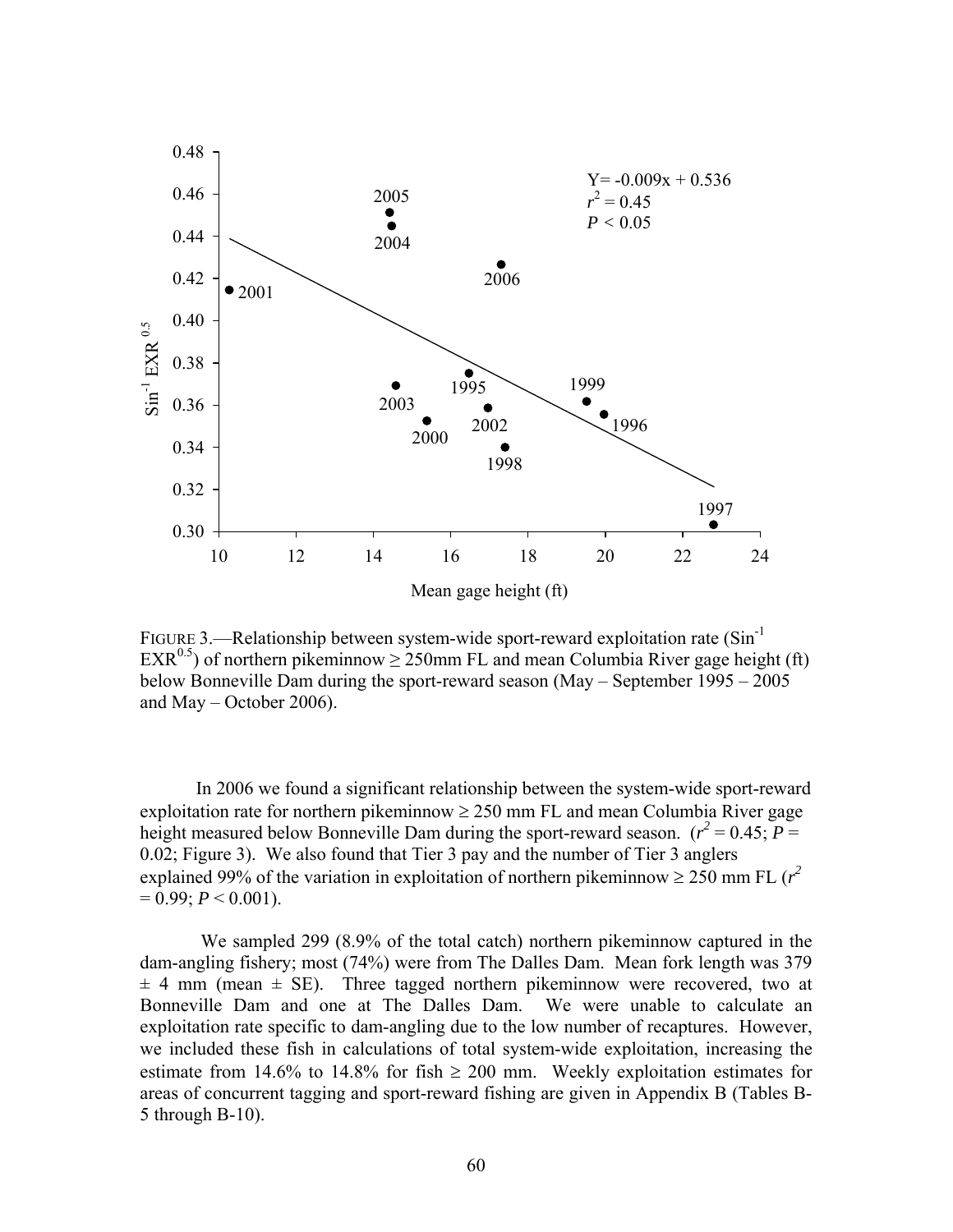

FIGURE 4.—Distribution of aging discrepancies between readers for northern pikeminnow scales and opercula collected in 2006.

## *Age Validation*

We aged 279 corresponding pairs of scale and operculum samples from northern pikeminnow recapt tendency for the experienced reader to age older than the novice reader (Figure 4). Complete agreement on operculum ages was slightly lower at 38.0%, with the novice reader aging older than the experienced reader (Figure 4). Agreement within one year for scales was 86.7% (95% confidence bounds 82.8–90.7%), and was not significantly different from reader agreement for opercula (83.5%; 95% confidence bounds 79.2- 87.9%).

Corresponding scale and operculum age discrepancies in 2006 were dependent on the size (FL) of northern pikeminnow (F = 18.96,  $P < 0.05$ ). Northern pikeminnow  $\geq 350$ mm FL were aged significantly older on opercula relative to scales than fish < 350 mm FL ( $t = 4.35$ ,  $P \le 0.05$ ). For fish  $\le 350$  mm FL, ages assigned to scales matched ages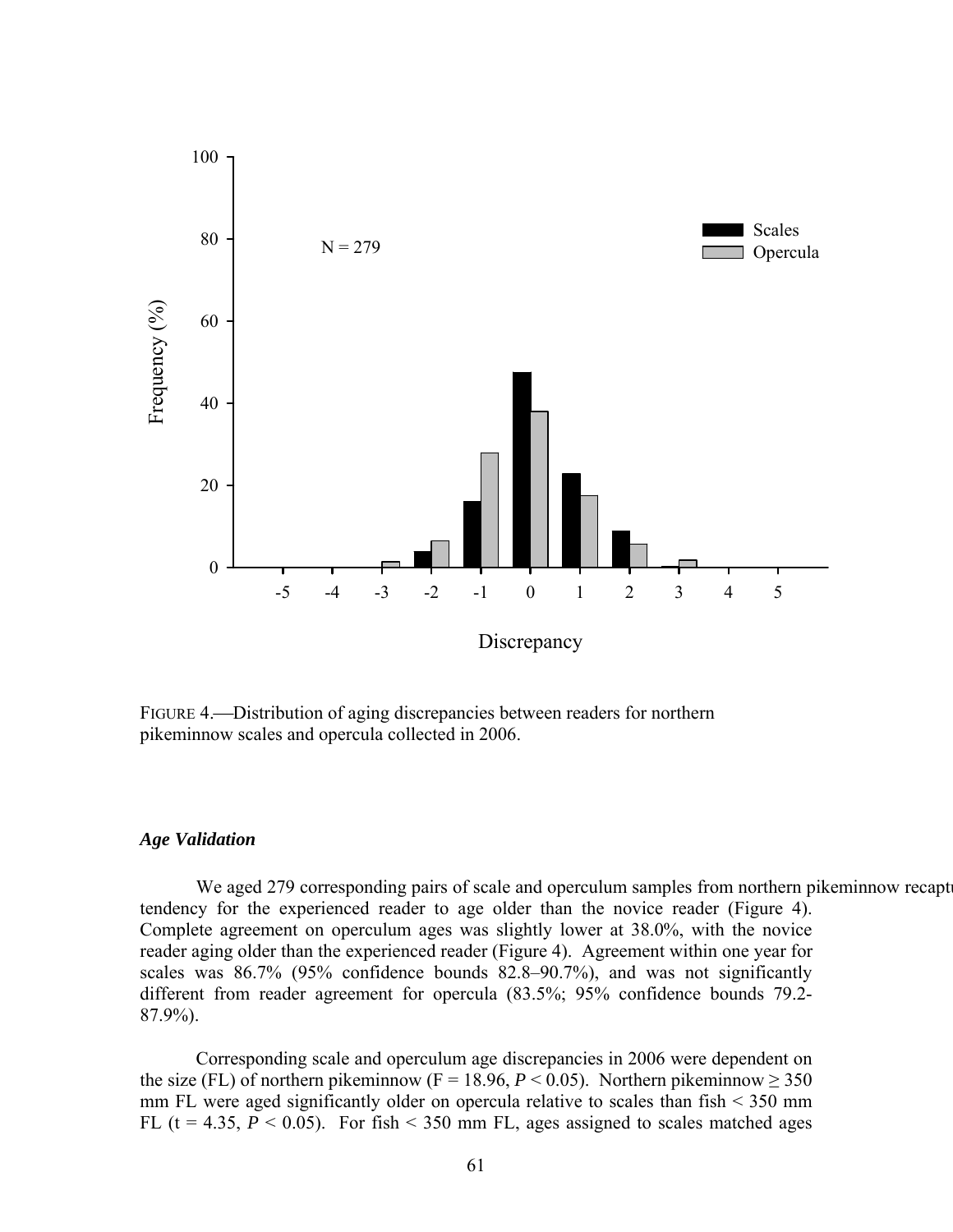assigned to corresponding opercula within one year 73.2% of the time (Figure 5, panel A), but age discrepancies were significantly different from zero  $(t = 8.57, P \le 0.05)$ . For fish  $\geq$  350 mm FL, scale ages matched with corresponding operculum ages within one year 50.0% of the time (Figure 5, panel B), and discrepancies were also significantly different from zero (t = 10.25,  $P < 0.05$ ). In addition, we found a significant positive relationship between scale and operculum age ( $F = 99.34$ ,  $P < 0.05$ ;  $r^2 = 0.62$ ;  $Y = 1.07x$ + 1.96), regardless of FL, with opercula assigned ages older than corresponding scales 62% of the time (Figure 6).

We examined 284 operculum samples from northern pikeminnow recaptured in 2006. We found 263 (93%) exhibited a detectable OTC mark and were examined for mark quality; of these, 18 were from 2003, 28 from 2004, 58 from 2005, and 159 were from northern pikeminnow that had been tagged in 2006. We found no relationship between OTC mark failure and mark year ( $\chi^2 = 0.86$ , df = 2, P = 0.65), and mark quality of the 263 fish that exhibited an OTC mark was not dependent on the tagging year ( $\chi^2$  = 8.94,  $df = 6$ ,  $P = 0.18$ ). However, mark quality of fish recaptured in 2006 was not distributed randomly ( $\chi^2$  = 7.76, df = 2, *P* < 0.05; Figure 7, panel A), with OTC marks more likely to be of fair quality than poor  $(\chi^2 = 7.20, df = 1, P < 0.05)$ .

 In 2006, we noted the correct number of annuli after the OTC mark 75.7% (95% confidence bounds 70.5–80.9%) of the time, with this percentage significantly higher for good quality marks (Figure 7, panel B). Our ability to successfully identify the correct number of annuli after an OTC mark was dependent on mark year (Figure 8), with the probability of correctly identifying the correct number of annuli in 2006 (zero) significantly higher than identifying the correct number in 2004 (two) or 2005 (one). The probability of correctly identifying the correct number of annuli in 2003 (3) was similar to 2006. When we incorrectly identified the number of annuli after the OTC mark, we usually underestimated (nine out of 17 misidentifications) the number of annuli for fish marked in 2004 or earlier, and overestimated (35 out of 47) the number of annuli in northern pikeminnow marked in 2005 or later.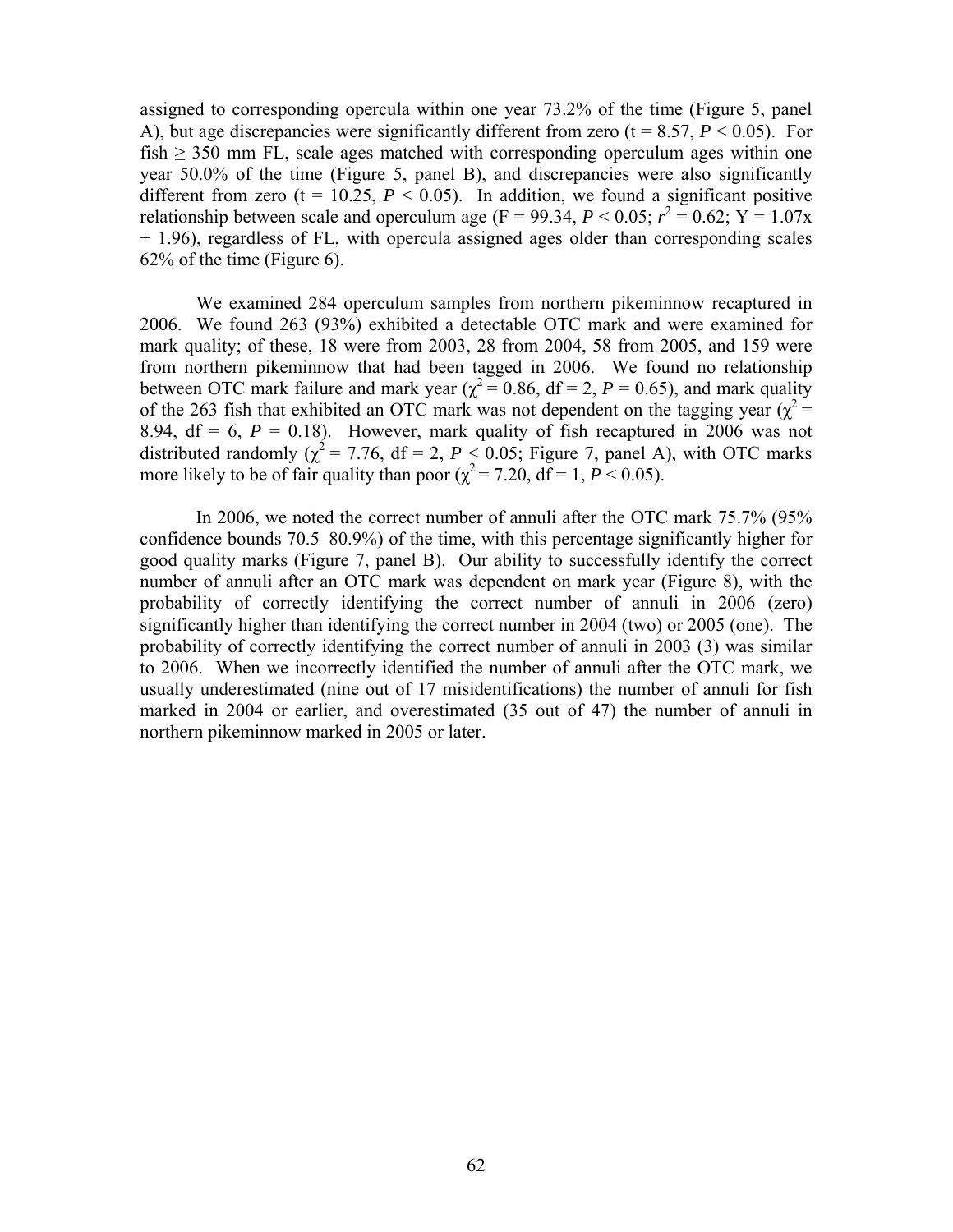

FIGURE 5.—Frequency distribution of aging discrepancies between scales and opercula taken from the same fish in 2006: northern pikeminnow  $\leq$  350 mm fork length (A), northern pikeminnow  $\geq$  350 mm fork length (B). A discrepancy is defined as the scale age subtracted from the operculum age.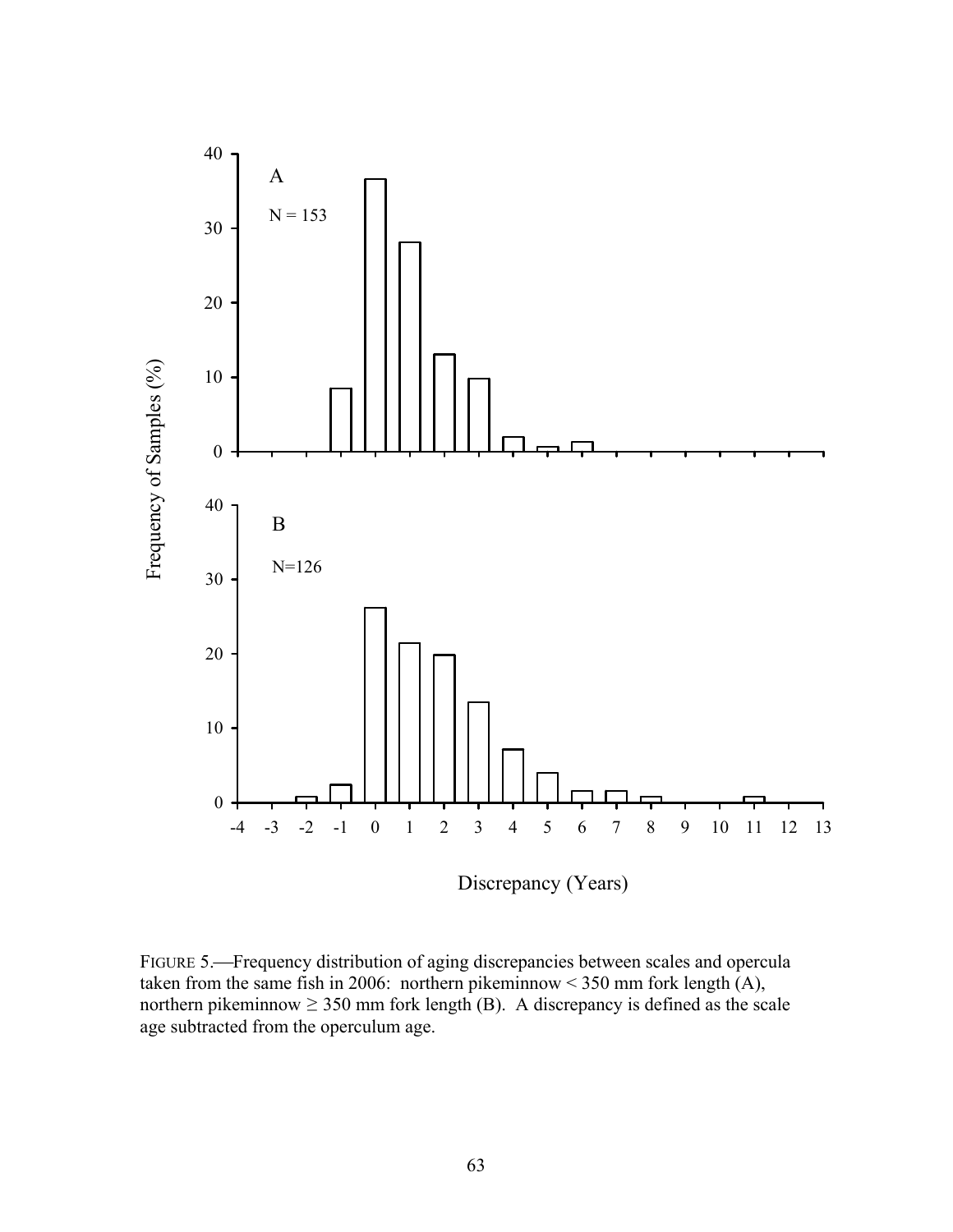

FIGURE 6.—Plot of ages assigned to corresponding scales and opercula from northern pikeminnow recaptured in 2006. The 45° line represents the point where scale and operculum ages would be the same. Numbers denote the quantity at each scale/operculum combination  $(n = 279)$ .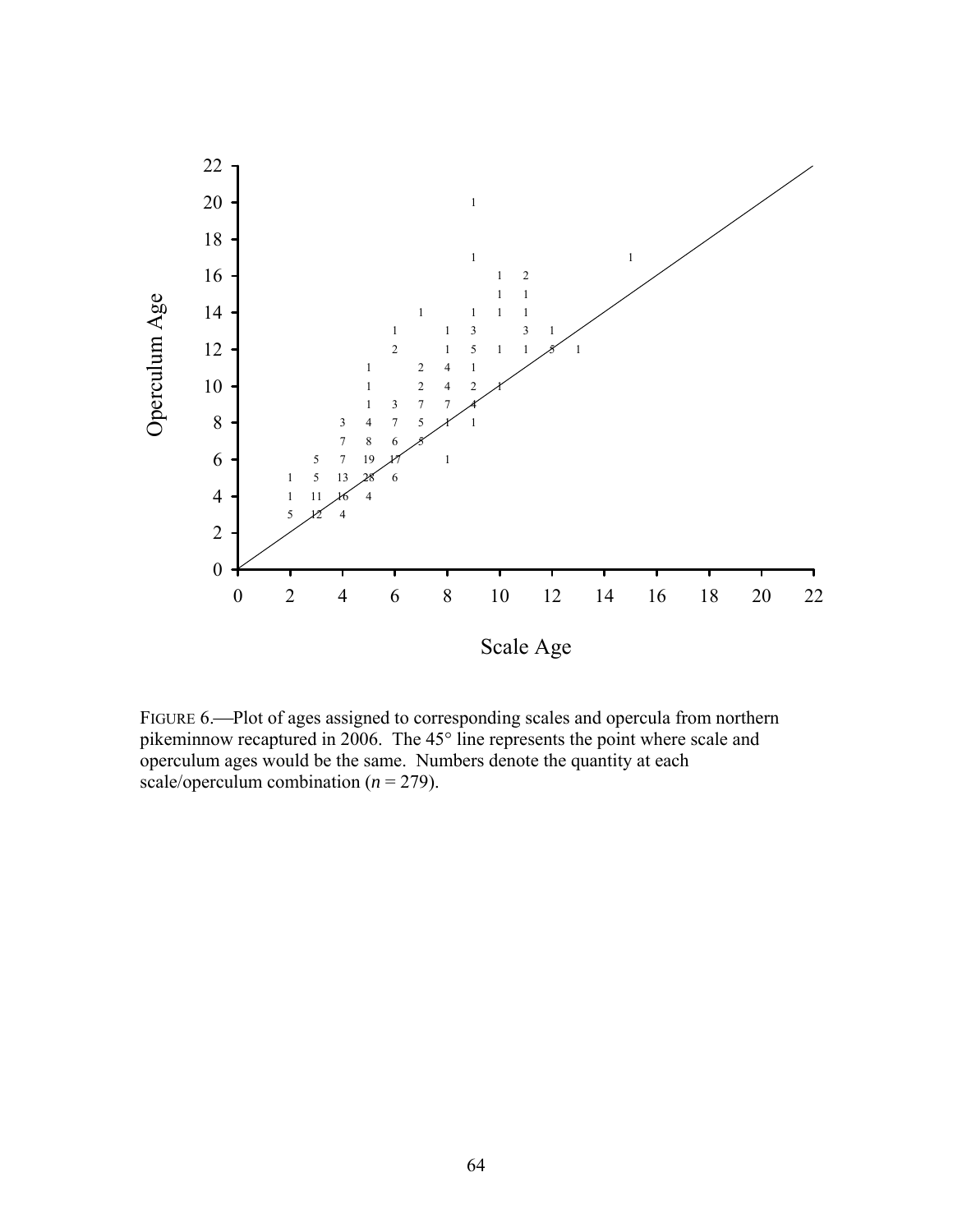

OTC Mark Quality

FIGURE 7.—Frequency distribution of OTC mark quality on opercula from northern pikeminnow tagged between 2003 and 2006 and recaptured in 2006 (A) and correctly identified annuli after the OTC mark (B). Bars without a letter in common are significantly different  $(P < 0.05)$ . Error bars represent 95% confidence intervals.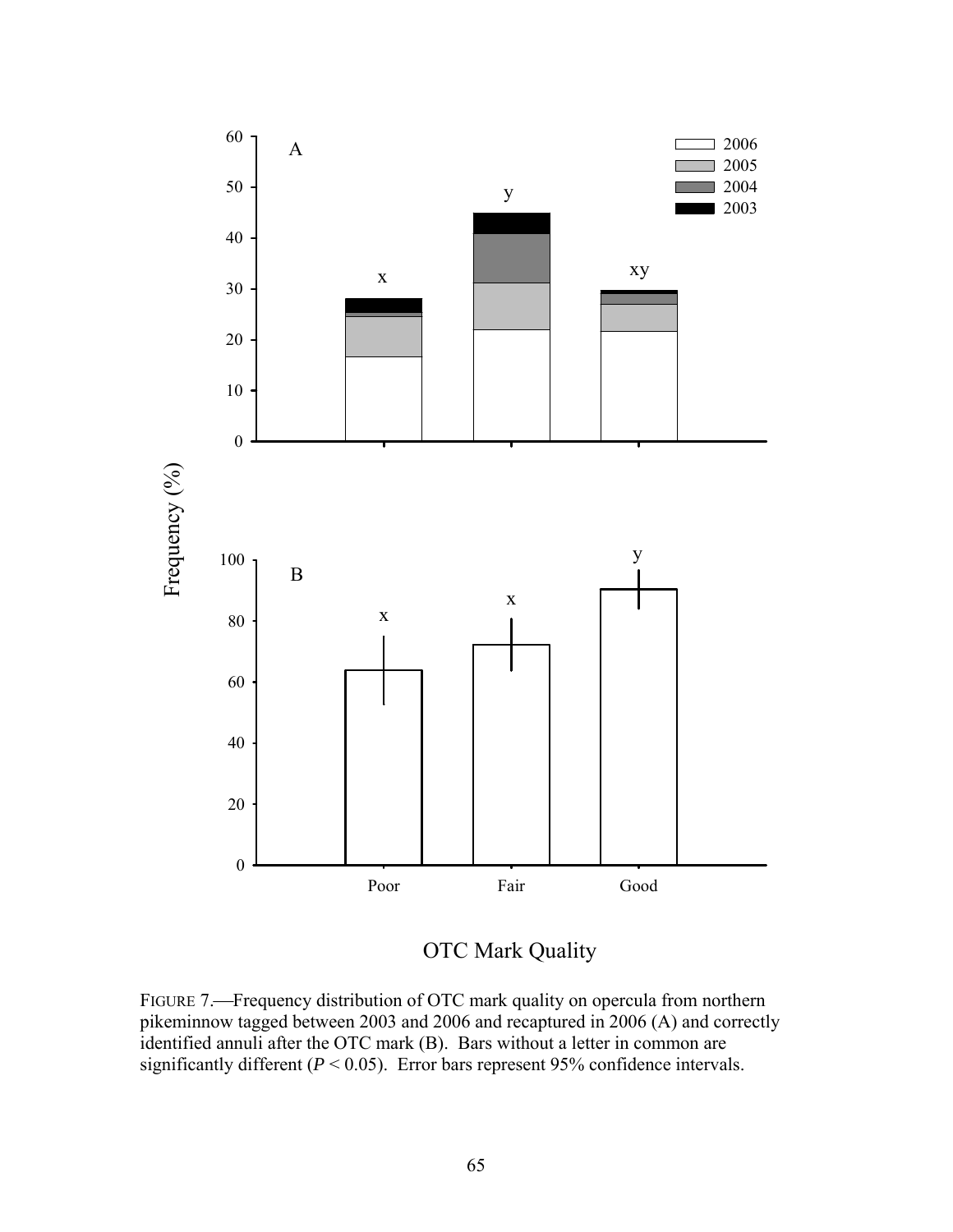

FIGURE 8.—Frequency distribution by tagging year of correctly identified annuli after the OTC mark on opercula from northern pikeminnow recaptured in 2006. Bars without a letter in common are significantly different  $(P < 0.05)$ . Error bars represent 95% confidence intervals.

#### *Biological Evaluation*

Predator sampling near lower Columbia River dams in 2006 generally coincided with peaks in juvenile salmonid passage indices (Appendix Figure A-1). The abundance index values for northern pikeminnow in The Dalles Reservoir forebay and tailrace areas were the lowest since sampling began in 1990 (Appendix Table C-5). The mid-reservoir area of The Dalles Reservoir was sampled for the first time since 1993 and its abundance index was over three times higher than in the forebay and tailrace. Abundance index values for all areas of John Day Reservoir were among the lowest to date (Appendix Table C-5). Like in The Dalles Reservoir, the mid-reservoir portion of John Day Reservoir had the highest northern pikeminnow abundance index.

In spring 2006, smallmouth bass relative densities in The Dalles and John Day reservoirs were among the highest to date (Appendix Table C-6). Densities were highest in the forebay and mid-reservoir areas of both reservoirs. Summer smallmouth bass densities in 2006 were higher than any previous year, except in the John Day forebay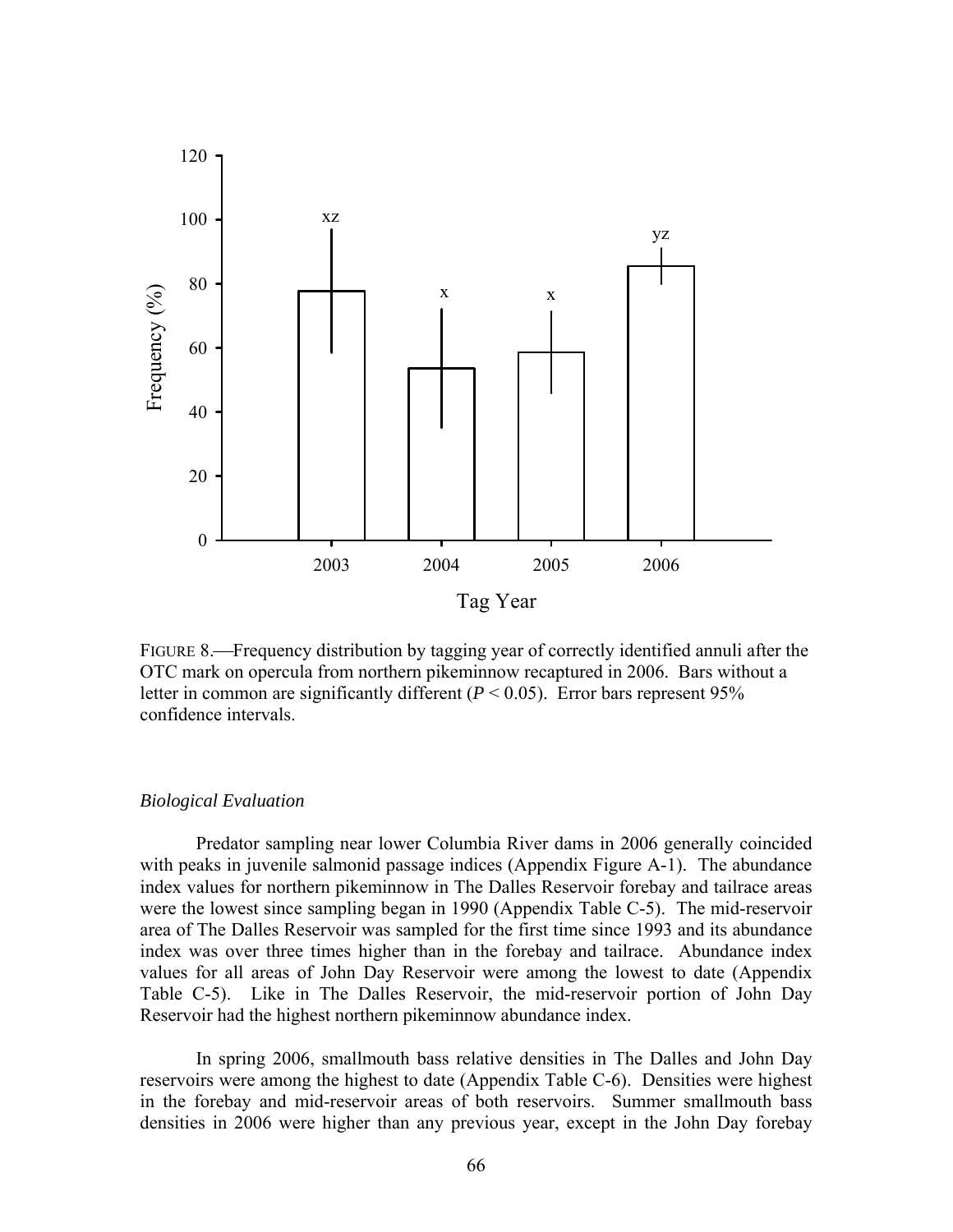(Appendix Table C-7). The John Day mid-reservoir had the highest overall smallmouth bass densities during both seasons.

We report walleye relative densities for the first time in 2006. Since sampling began in the early 1990s, both spring and summer walleye densities have been relatively low in The Dalles and John Day reservoirs (Appendix Table C-8; Appendix Table C-9). The exception to this is in the John Day Reservoir tailrace, where walleye densities were highest, and where abundance appears to have slightly increased in recent years.

 Of the 62 northern pikeminnow digestive tracts examined, 33% contained food (e.g. crayfish, insects, and fish) (Appendix Table C-10). All identifiable fish remains found in northern pikeminnow digestive tracts were *Oncorhynchus* spp. (Appendix Table C-11). During both seasons, John Day Reservoir had a higher percentage of northern pikeminnow stomach samples containing *Oncorhynchus* spp. than did The Dalles Reservoir (Appendix Table C-10).

 We examined 1,840 smallmouth bass stomach samples; 84.5% contained food items (Appendix Table C-10). The species composition of identifiable fish remains in smallmouth bass stomach samples varied little among reservoirs. In The Dalles and John Day reservoirs, sculpin *Cottus* spp. (81.3% and 68.2%, respectively), *Oncorhynchus* spp. (5.4% and 13.6%), and *Micropterus* spp. (4.5% and 5.7%) were identified most often (Appendix Table C-11). Additionally, we found mountain whitefish *Prosopium williamsoni*, lamprey *Lampetra* spp., peamouth *Mylocheilus caurinus*, suckers *Catostomus* spp., catfish *Ictaluridae*, and yellow perch *Perca flavescens*. Smallmouth bass in all areas and seasons contained 13% fish; however, less than 3% contained *Oncorhynchus* spp. (Appendix Table C-10).

Walleye consumed *Oncorhynchus* spp. in all areas and seasons, with the exception of The Dalles Reservoir during summer (Appendix Table C-10). *Oncorhynchus* spp. accounted for 63.6% and 70.8% of identified fish in walleye stomachs in The Dalles and John Day reservoirs, respectively. *Catostomus* spp. and *Cottus* spp. were found to a lesser extent, comprising 18.2% and 20.0% of identified fish (Appendix Table C-11).

The spring 2006 CI value for northern pikeminnow in The Dalles mid-reservoir was 0.5 (Appendix Table C-12). Spring CI values in the John Day Reservoir tailrace varied among years, with no apparent trend. In 2006, summer consumption was the highest to date for The Dalles Reservoir tailrace (Appendix Table C-13). In the remaining locations, we either did not sample or were unable to calculate indices due to insufficient sample sizes ( $n \leq 5$ ).

Spring consumption indices for smallmouth bass in The Dalles and John Day reservoirs were low and varied little among areas (Appendix table C-14). The summer CI value for the John Day forebay was higher than in 2004 (Appendix Table C-15). However, the summer CI value for the John Day Reservoir tailrace was lower than in 2004.

We calculated a predation index for The Dalles mid-reservoir for the first time in 2006. The spring PI value for northern pikeminnow was 0.4 (Appendix Table C-16). In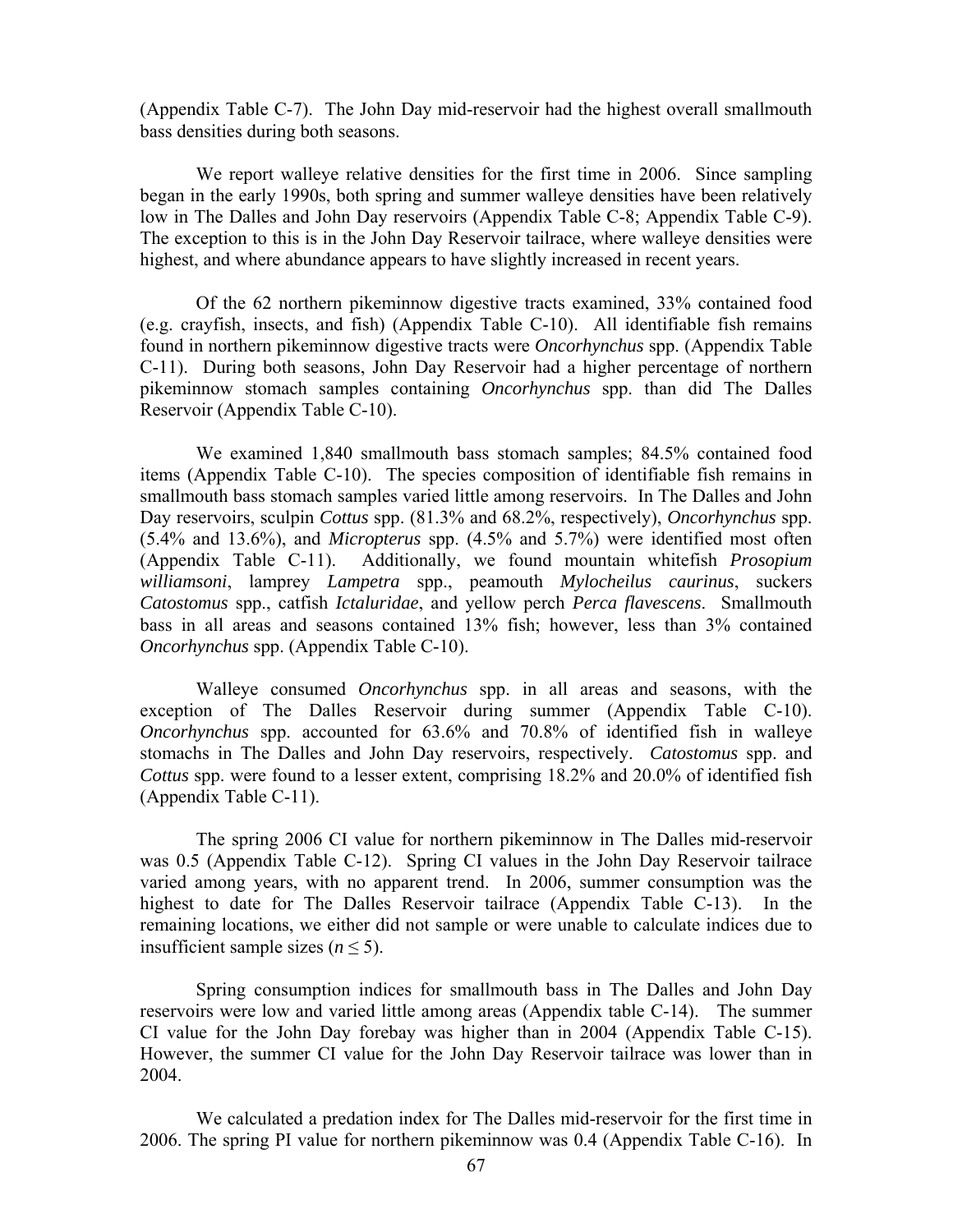the John Day Reservoir tailrace, the PI value during the spring was 73% lower than the average for 1995 – 1996, 1999, and 2004. The summer PI value for The Dalles Reservoir tailrace was 45% lower than in 2004 (Appendix Table C-17). In all other areas, northern pikeminnow predation indices were either similar to past years or were not calculated due to insufficient sample sizes ( $n \leq 5$ ).

 We calculated smallmouth bass predation indices for the first time in The Dalles forebay and mid-reservoir areas (Appendix Table C-18). In 2006, the summer PI value was 95% lower in The Dalles Reservoir tailrace than in 2004. In the John Day forebay, the spring PI value dropped from 1.6 in 2004 to zero in 2006, and decreased 50% from 2004 in the summer. The spring PI value for the mid-reservoir was 52% lower than in 2004. Conversely, the summer PI value was notably higher than in 2004. In the John Day Reservoir tailrace, summer PI values were 60% lower than in 2004. In The Dalles Reservoir tailrace, during the summer, northern pikeminnow predation was much higher than smallmouth bass predation (Appendix Table C-19). Differences in other areas were negligible or incomparable due to insufficient sample sizes.

 Northern pikeminnow year-class analysis in The Dalles Reservoir showed that age-5 fish made up a larger percentage of the population than did age-3 or age-4 fish in three out of the four years that data are available (Figure 9). In John Day Reservoir, for most years from 1990 to 1996, age-5 fish also tended to predominate within the age 3-5 group. However, in the three years sampled since 1996 (1999, 2004, and 2006), the proportion of age-3 fish has increased substantially (Figure 9). In addition, the percentage of the population consisting of age 3-5 northern pikeminnow in John Day Reservoir was, on average, twice as high during 1999 – 2006 compared to 1990 - 1996.

We collected scales from smallmouth bass in The Dalles Reservoir for the first time in 2006. A total of 158 bass scales were read, 11.4% of which were age-4 fish and 15.2% age-5 fish. Year-class analysis in John Day Reservoir indicated that in 2006 the percentage of age 4-5 smallmouth bass in the population returned to a level similar to that observed in 1995, after a slight increase during 1996 – 2004 (Figure 10). Age-4 smallmouth bass continued to predominate within the age 4-5 group in John Day Reservoir.

We assessed walleye year-class strength for the first time in 2006. The percentage of age 5-6 walleye in the lower Columbia River appeared to be relatively stable (Figure 11). Lower percentages in 2004 and 2005 might be attributed to small sample sizes. Age-5 walleye predominated within the age 5-6 group.

 The 2006 northern pikeminnow PSD value for The Dalles Reservoir was 55% higher than in 1999; however, it was only slightly higher than the average for all previous years. Furthermore, stock density in The Dalles Reservoir did not show any discernable trend during the sampling time frame (Figure 12). We could not calculate a northern pikeminnow PSD for John Day Reservoir in 2006 due to an inadequate sample size (*n* < 20 for stock size fish).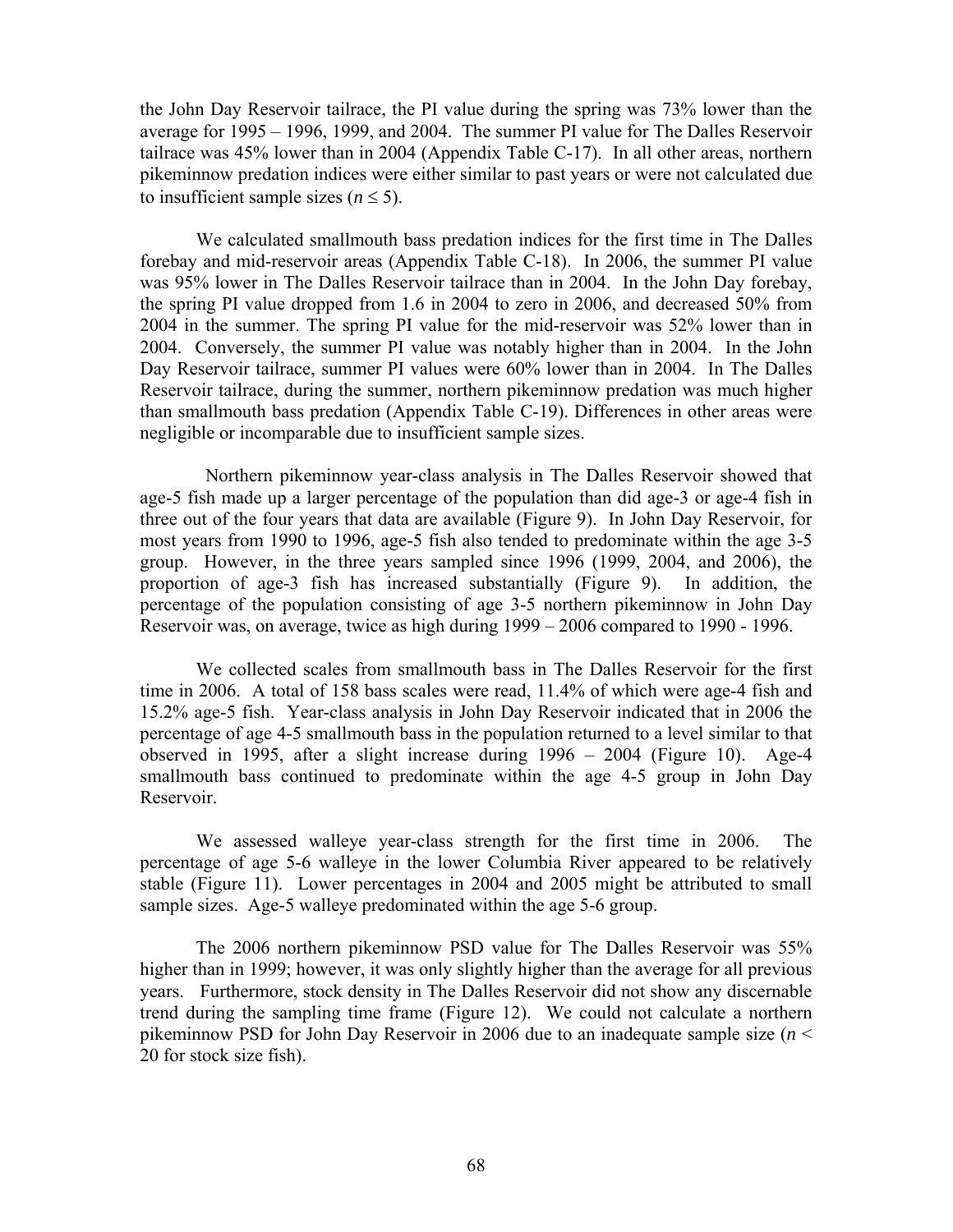

FIGURE 9.—Percent composition of age 3-5 northern pikeminnow, relative to the total sample, in the The Dalles and John Day reservoirs, 1990-1996, 1999, 2004, and 2006.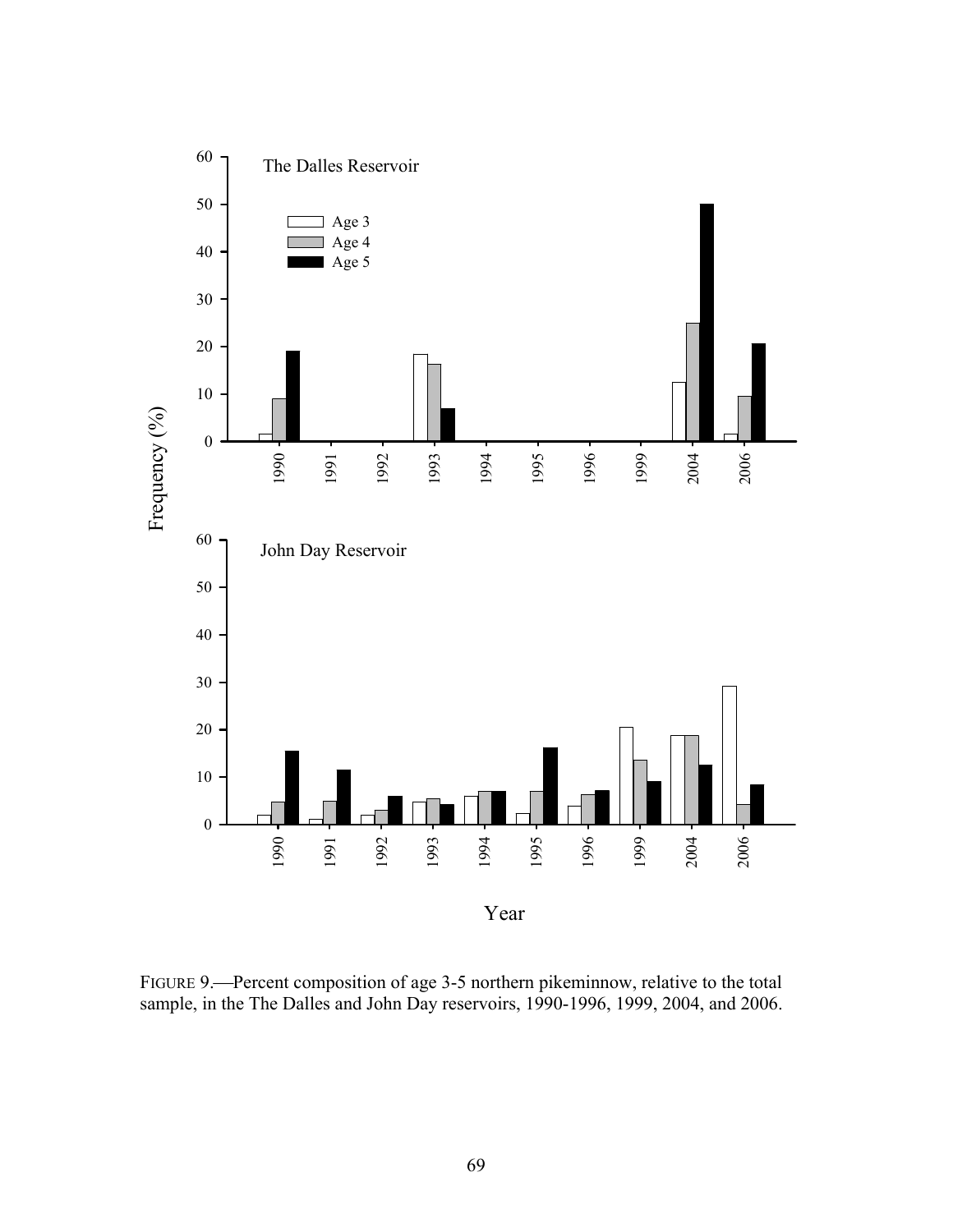

FIGURE 10.—Percent composition of age 4-5 smallmouth bass, relative to the total sample, in John Day Reservoir, 1990-1996, 1999, 2004, and 2006.

For The Dalles Reservoir, smallmouth bass PSD in 2006 was slightly lower than the average for all previous years while RSD-P was the highest since sampling began. Both PSD and RSD-P values for smallmouth bass in John Day Reservoir were similar to previous year averages. Stock densities in both reservoirs appeared to vary randomly with no apparent trends (Figure 13).

 We report walleye PSD and RSD-P for the first time in 2006. In The Dalles Reservoir, PSD has fluctuated while RSD-P was slightly higher in 2006 compared to previous years. Walleye PSD and RSD-P in John Day Reservoir decreased in recent years, with values lowest in 2006 (Figure 14).

Median relative weights for male and female northern pikeminnow in the The Dalles Reservoir in 2006 were significantly higher  $(P < 0.05)$  than previous years, except for male northern pikeminnow in 1994 (Figure 15). Both sexes exhibited a similar pattern, with relative weights generally increasing in the last 10 years. In John Day Reservoir, relative weights have slightly increased in recent years (Figure 16); however, female northern pikeminnow  $W_r$  in 2006 was only significantly higher than 1991 ( $P <$ 0.05), and male northern pikeminnow  $W_r$  in 2006 did not significantly differ from any previous year.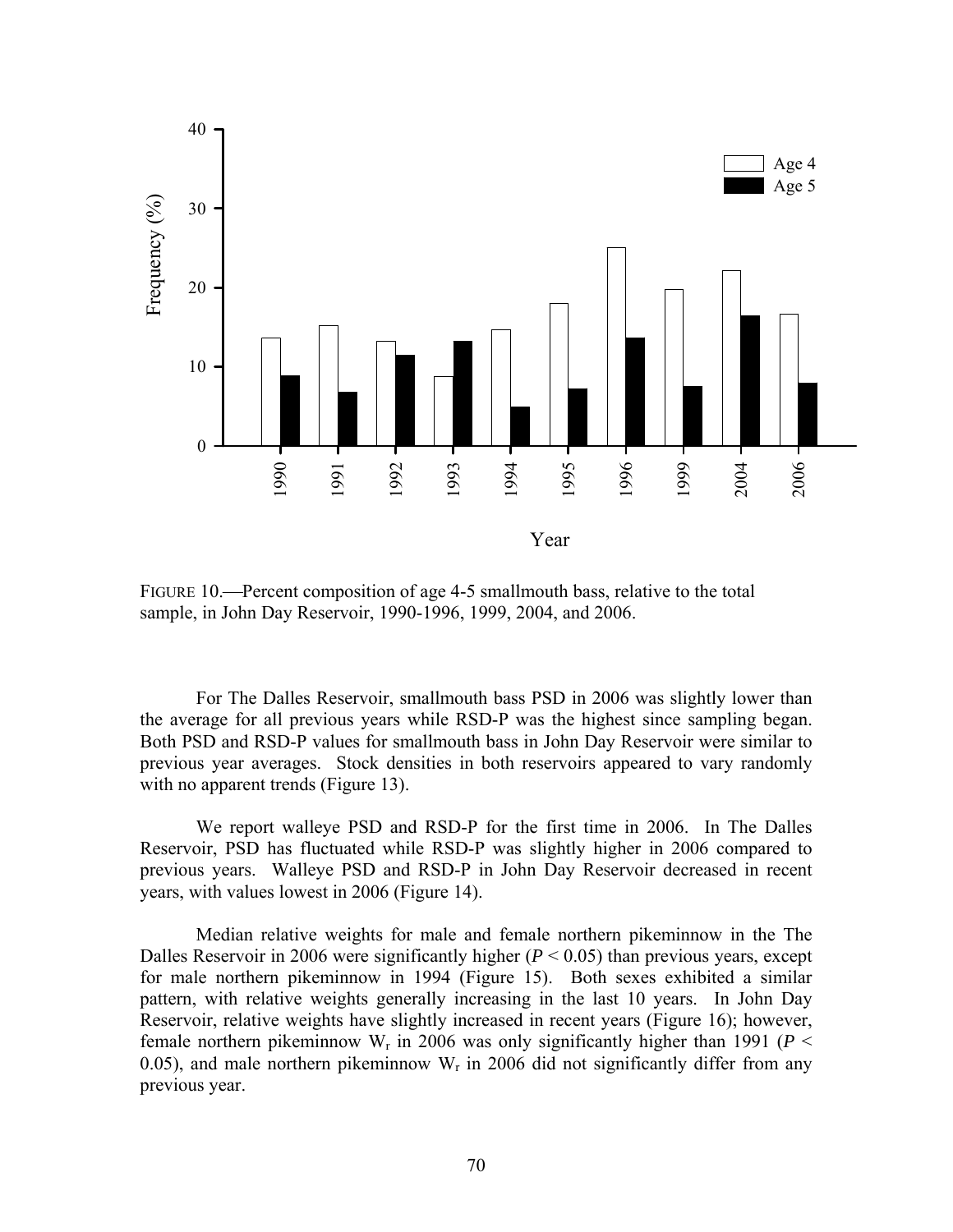

FIGURE 11.—Percent composition of age 5-6 walleye, relative to the total sample, in the lower Columbia River, 1992 - 1996, 1999, and 2004 - 2006.

Relative weights for smallmouth bass appear to fluctuate moderately in The Dalles and John Day reservoirs (Figure 17). In both reservoirs, relative weights were lowest in 1996 and have increased since then. Relative weights in 2006 were significantly higher than in 1996 ( $P < 0.05$ ).

We report walleye relative weights for the first time in 2006. In contrast to northern pikeminnow and smallmouth bass, relative weights for walleye were less variable from year to year (Figure 18). Relative weight in The Dalles Reservoir in 2006 was significantly higher than in 1993 ( $P < 0.05$ ); however, relative weight in John Day Reservoir did not vary by year ( $P = 0.053$ ). In both reservoirs, all median W<sub>r</sub> values for walleye were below 100.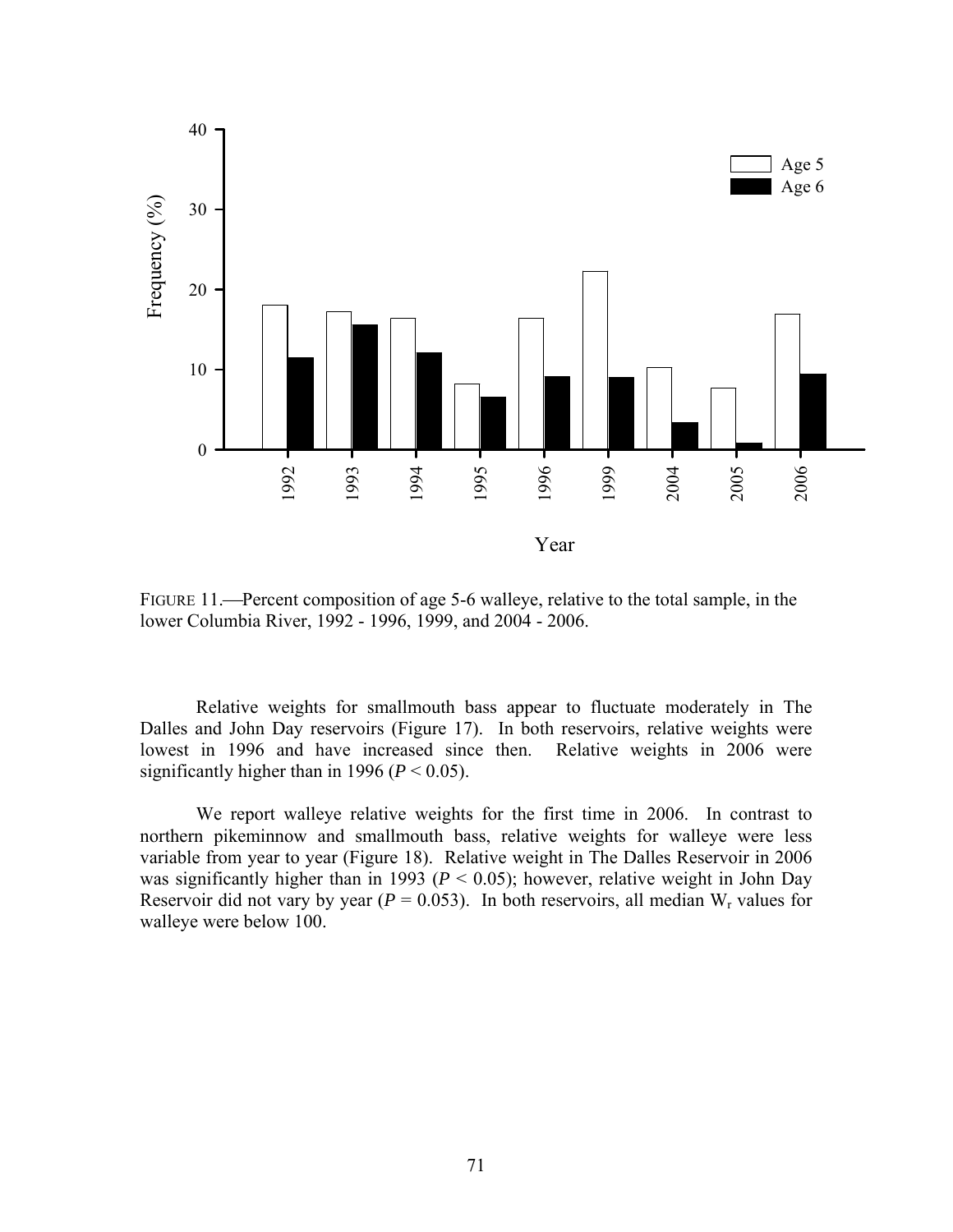

FIGURE 12.—Proportional stock density (PSD) and sample size (N) of northern pikeminnow in The Dalles and John Day reservoirs, 1990 – 1996, 1999, 2004, and 2006.  $X =$  insufficient sample size to estimate stock density.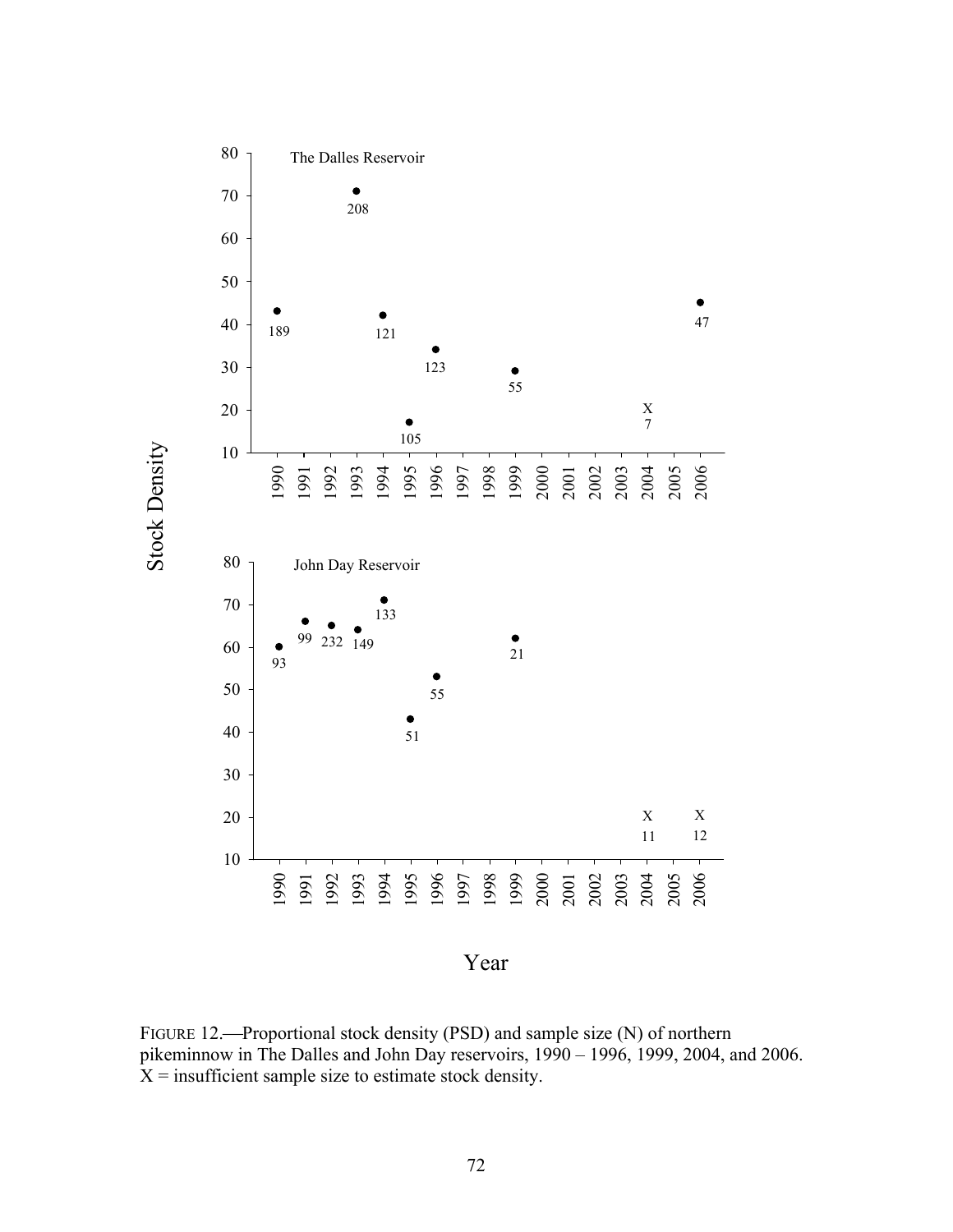

FIGURE 13.—Proportional stock density (PSD), relative stock density (RSD-P), and sample size (N) of smallmouth bass in the The Dalles and John Day reservoirs, 1990 – 1996, 1999, 2004, and 2006.  $X =$  insufficient sample size to estimate stock density.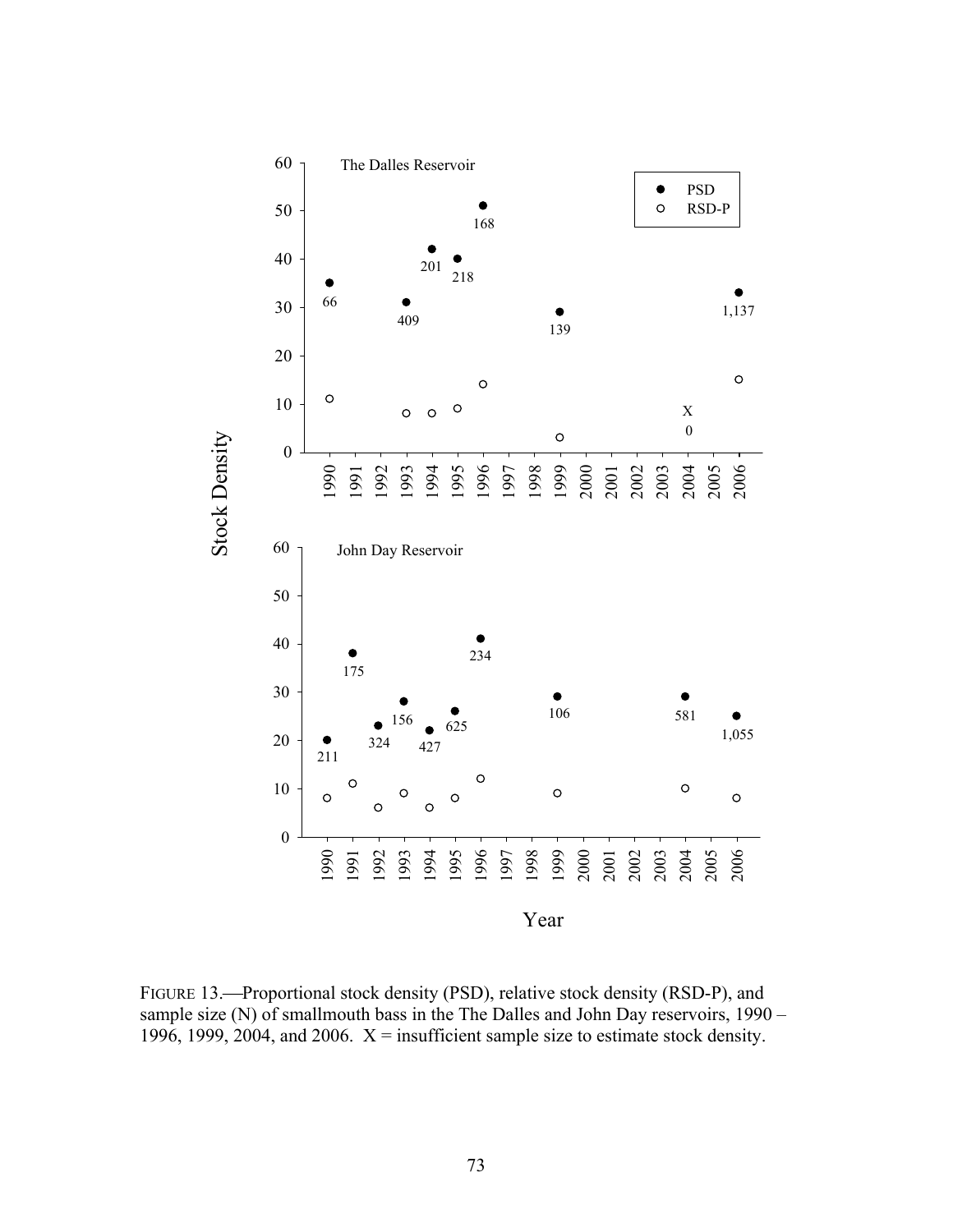

FIGURE 14.—Proportional stock density (PSD), relative stock density (RSD-P), and sample size (N) of walleye in The Dalles and John Day reservoirs, 1990 – 1996, 1999, 2004, and 2006.  $X =$  insufficient sample size to estimate stock density.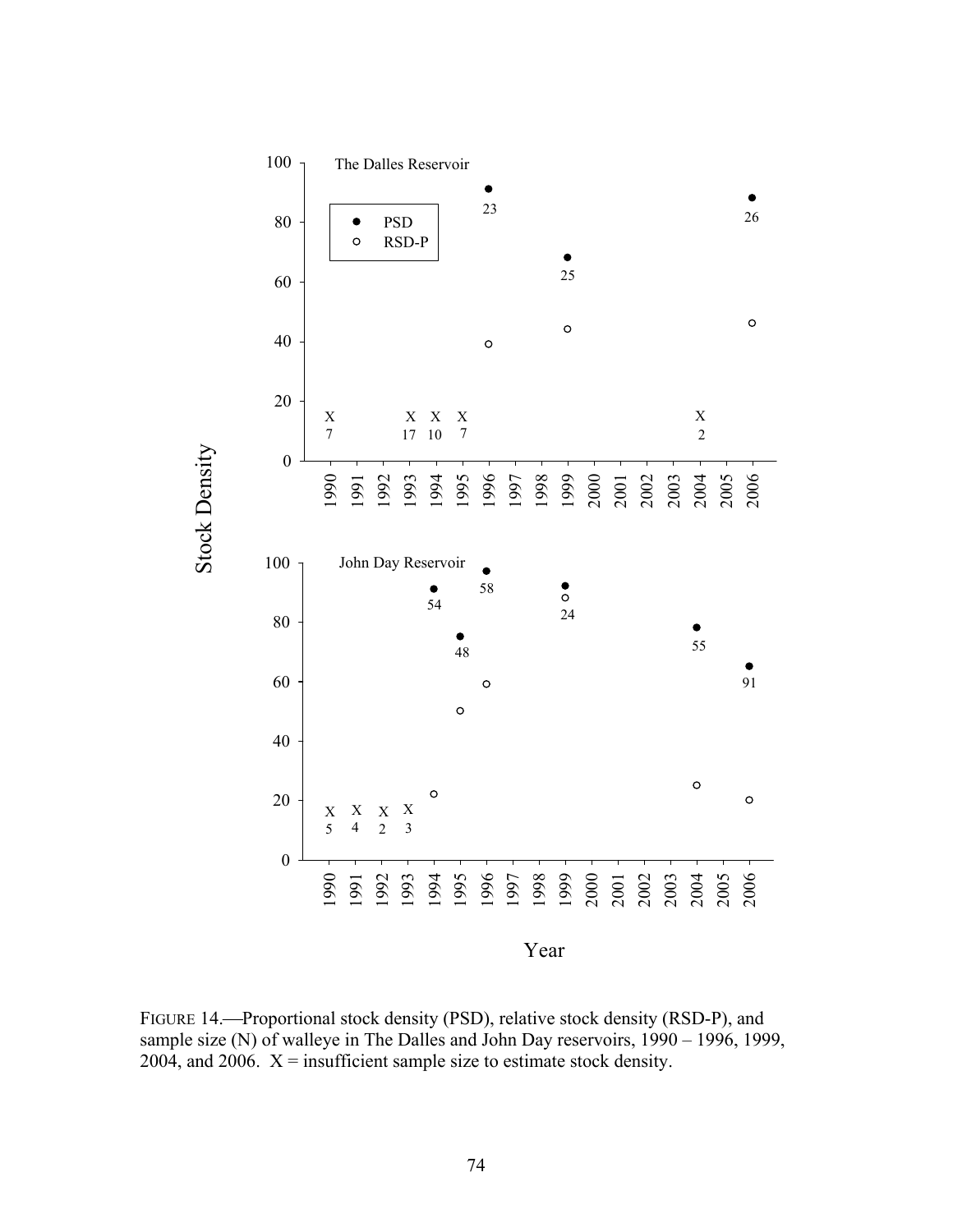

FIGURE 15.—Relative weight of male and female northern pikeminnow in The Dalles Reservoir, 1990, 1993-1996, 1999, and 2006. The horizontal line near the center of each bar is the median, the ends of the bar are  $25<sup>th</sup>$  and  $75<sup>th</sup>$  percentiles, and the whiskers are the 10<sup>th</sup> and 90<sup>th</sup> percentiles. Bars without a letter in common differ significantly ( $P <$ 0.05); numbers below the bars are the sample size.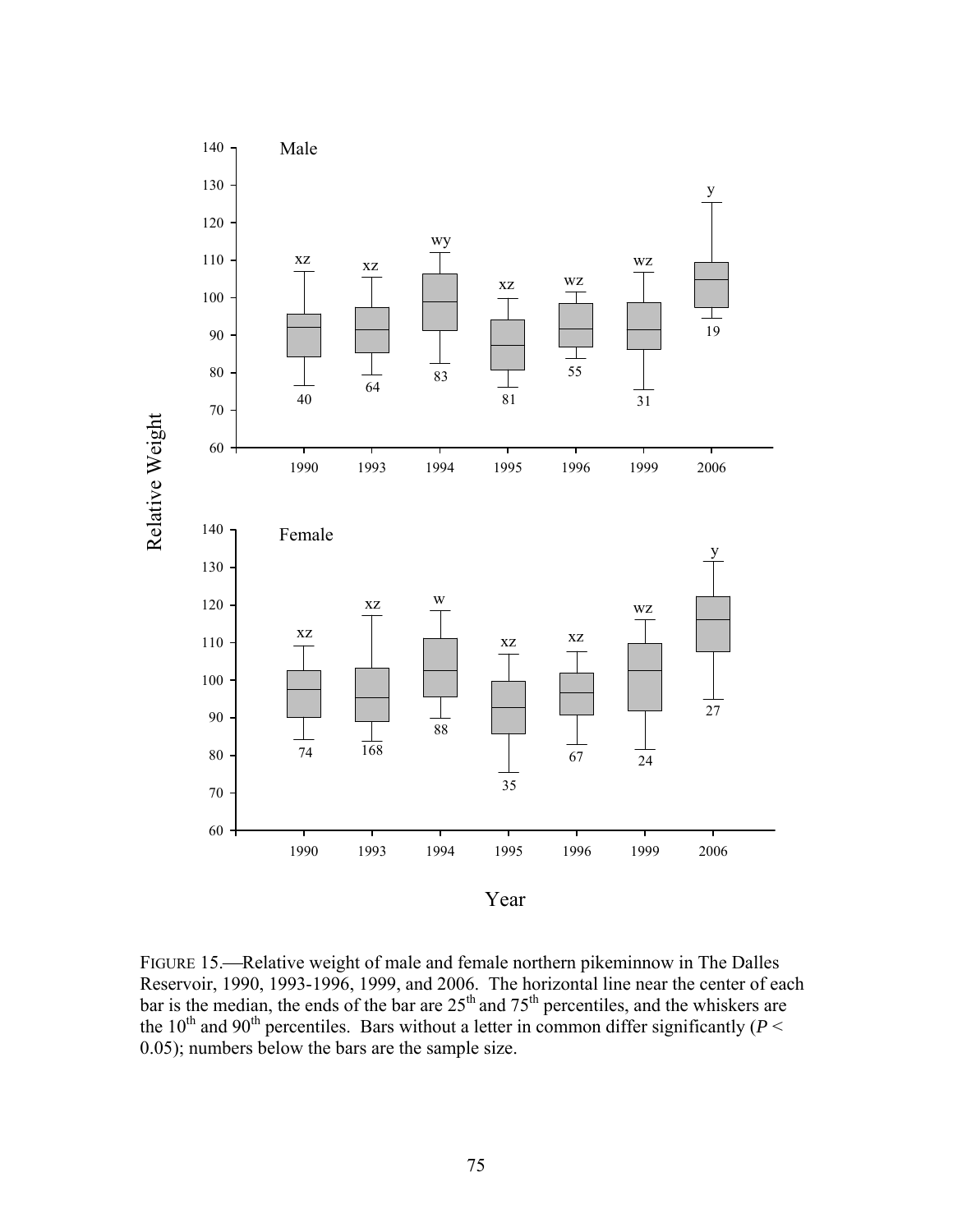

FIGURE 16.—Relative weight of male and female northern pikeminnow in John Day Reservoir, 1990-1996, 1999, 2004, and 2006. The horizontal line near the center of each bar is the median, the ends of the bar are  $25<sup>th</sup>$  and  $75<sup>th</sup>$  percentiles, and the whiskers are the 10<sup>th</sup> and 90<sup>th</sup> percentiles. Bars without a letter in common differ significantly ( $P <$ 0.05); numbers below the bars are the sample size.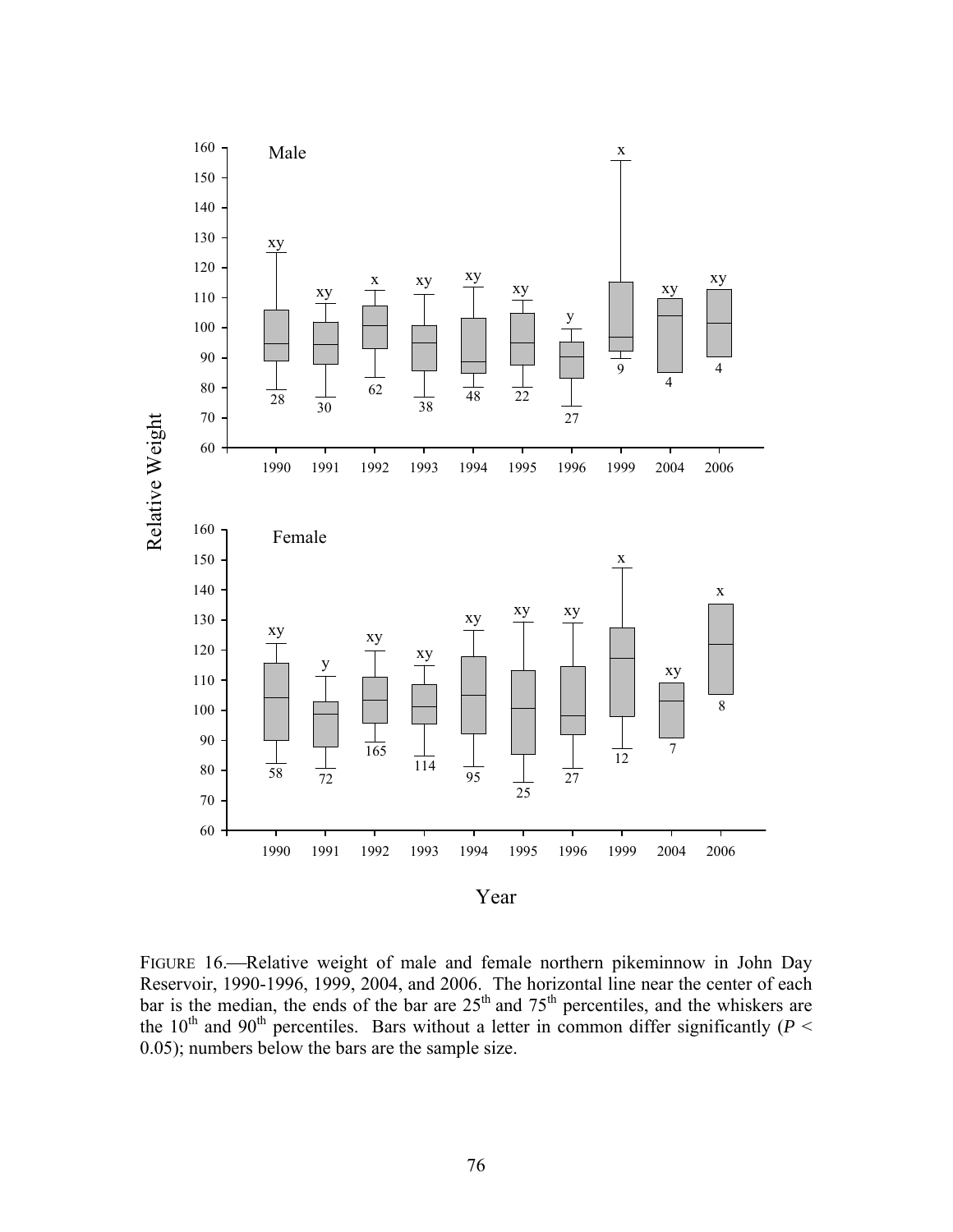

FIGURE 17.—Relative weight of smallmouth bass in The Dalles and John Day reservoirs, 1990-1996, 1999, 2004, and 2006. The horizontal line near the center of each bar is the median, the ends of the bar are  $25<sup>th</sup>$  and  $75<sup>th</sup>$  percentiles, and the whiskers are the  $10<sup>th</sup>$  and 90<sup>th</sup> percentiles. Bars without a letter in common differ significantly ( $P < 0.05$ ); numbers below the bars are the sample size.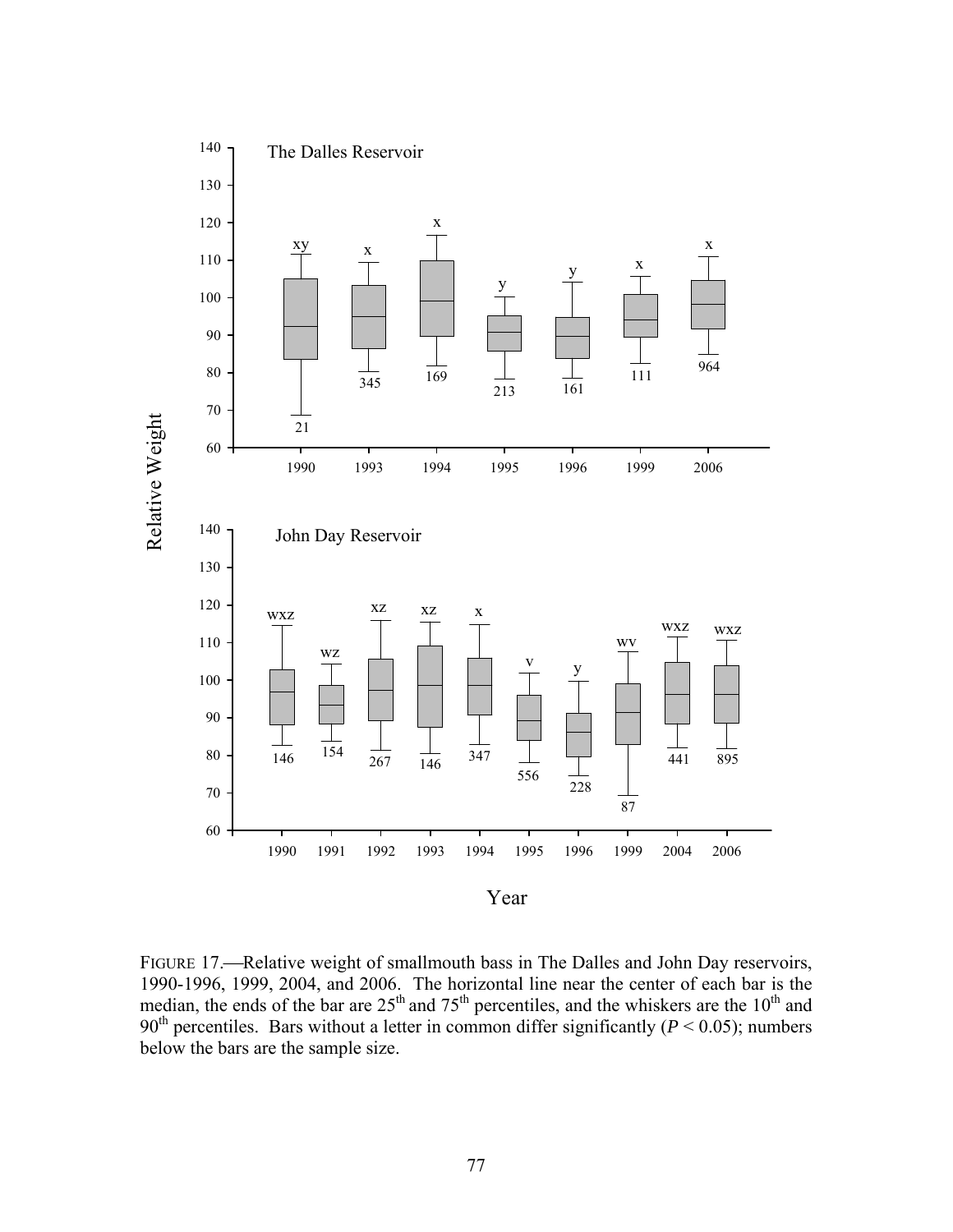

FIGURE 18.—Relative weight of walleye in The Dalles and John Day reservoirs, 1993-1996, 1999, 2004, and 2006. The horizontal line near the center of each bar is the median, the ends of the bar are  $25<sup>th</sup>$  and  $75<sup>th</sup>$  percentiles, and the whiskers are the  $10<sup>th</sup>$  and 90<sup>th</sup> percentiles. Bars without a letter in common differ significantly ( $P < 0.05$ ); numbers below the bars are the sample size.

#### **Discussion**

*Fishery Evaluation, Predation Estimates, and Tag Loss*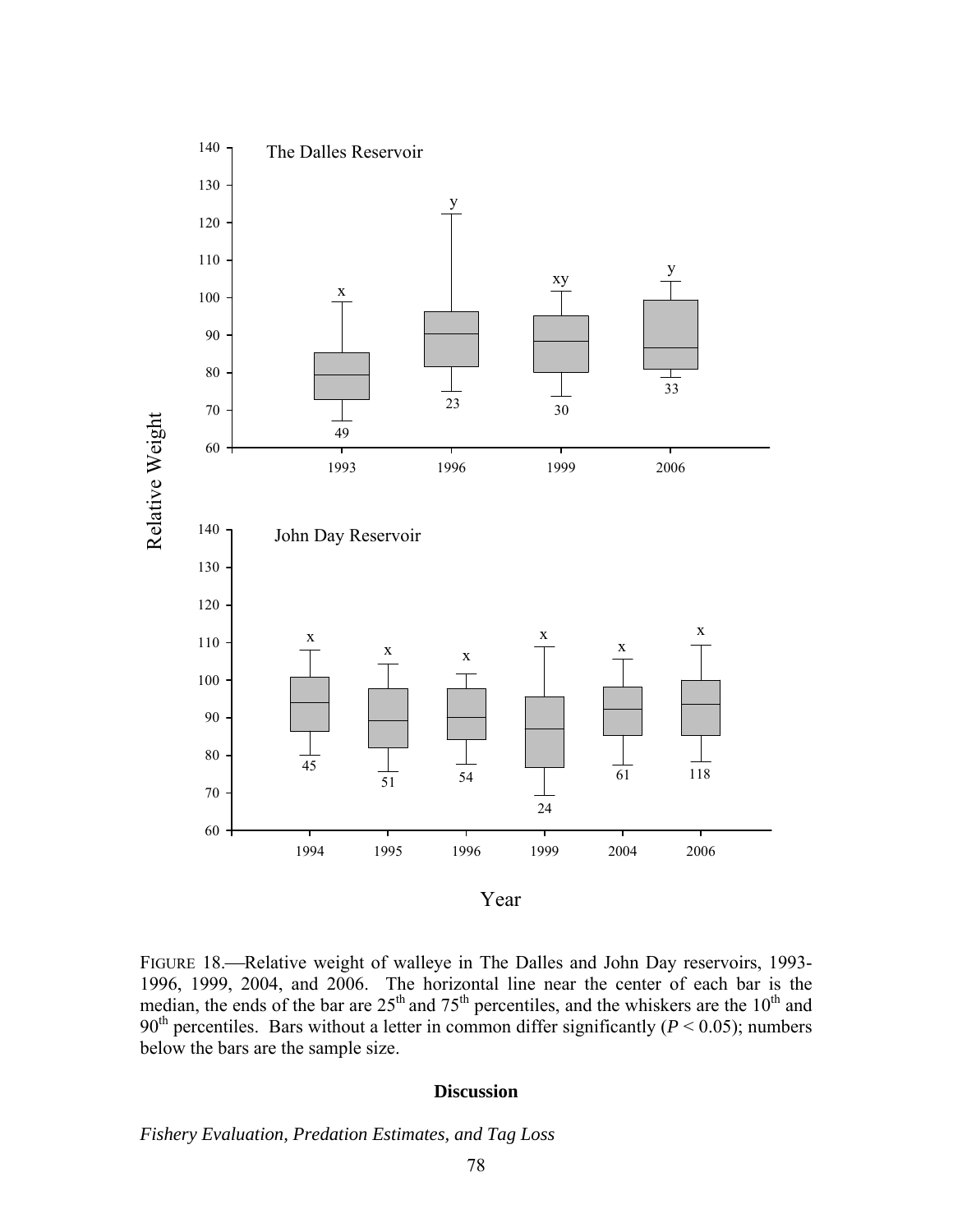In 2006, we tagged and released more northern pikeminnow than we had since 1996; resulting in narrower exploitation rate confidence intervals. System-wide exploitation of northern pikeminnow  $\geq 250$  mm FL (17.1%) by the sport-reward fishery was higher than the 2001-2005 average exploitation rate (15.8%), and was the third highest in program history. Furthermore, total system-wide exploitation has been within the target range of 10-20% (Rieman and Beamesderfer 1990) in 14 of 16 years.

We continue to observe variability in both system-wide and area-specific exploitation rates. In previous years, sport-reward exploitation of northern pikeminnow  $\geq$ 250 mm FL appeared to be driven by river flow (Takata and Koloszar 2004), with exploitation increasing as river levels decreased. However, the amount of variability explained by river flow weakened during 2006, and the last couple of years (Jones et al. 2005; Reesman et al. 2006), suggesting that other factors may play a role in determining exploitation rates. Our analysis in 2006 indicated that reward structure variables such as Tier 3 pay and the number of Tier 3 anglers had a strong influence on exploitation rates during 2000-2006. Therefore, it appears that modifications to the reward structure of the sport-reward fishery in recent years may have reduced the effect of river flow on exploitation. Another factor that probably contributes to the weakening of the river flow model is angler skill. While variables such as river flow fluctuated from year to year, sport-reward anglers have steadily become more proficient as a group. In 2000, 65% of anglers caught  $\leq 10$  northern pikeminnow during the season, but by 2006, that percentage had dropped to 45% (PSMFC, unpublished data). An increase in skill would likely influence both the number and pay of Tier 3 anglers, and may be one reason why catch and exploitation rates remained high in 2006 despite relatively high river flow. We will continue to evaluate changes in the reward structure and angler skill, as well as explore other exploitation rate predictors.

For the  $10<sup>th</sup>$  time in 13 years, we have been unable to calculate exploitation rates in John Day Reservoir. This is likely due to low densities of northern pikeminnow, but may also be related to the large size of the reservoir and light fishing pressure. We tagged 125 northern pikeminnow in Little Goose Reservoir and were able to calculate exploitation rates for all size classes there for the first time since 2000. Among reservoirs/areas, Little Goose Reservoir had the highest exploitation rates for fish that were  $\geq$  250 mm and 200-249 mm. We will continue to tag and monitor northern pikeminnow in Little Goose Reservoir in 2007.

Tagged northern pikeminnow 200-249 mm FL continue to be recovered in the fishery at a lower rate than untagged fish of the same size and larger tagged fish. In 2006, these smaller fish comprised about 34% of the northern pikeminnow tagged and released. Although 35% of the untagged northern pikeminnow harvested by the sportreward fishery in 2006 consisted of fish 200-249 mm FL, only 22% of the recaptured tagged fish were of this size. Higher mortality or other factors may prevent smaller fish from being recaptured in the fishery at a rate more consistent with their share of the overall catch (Takata and Koloszar 2004). We may need to re-assess our current practice of tagging fish in this size category as differential mortality or behavior between marked and unmarked fish violates central assumptions of the Petersen mark-recapture protocol (Ricker 1975).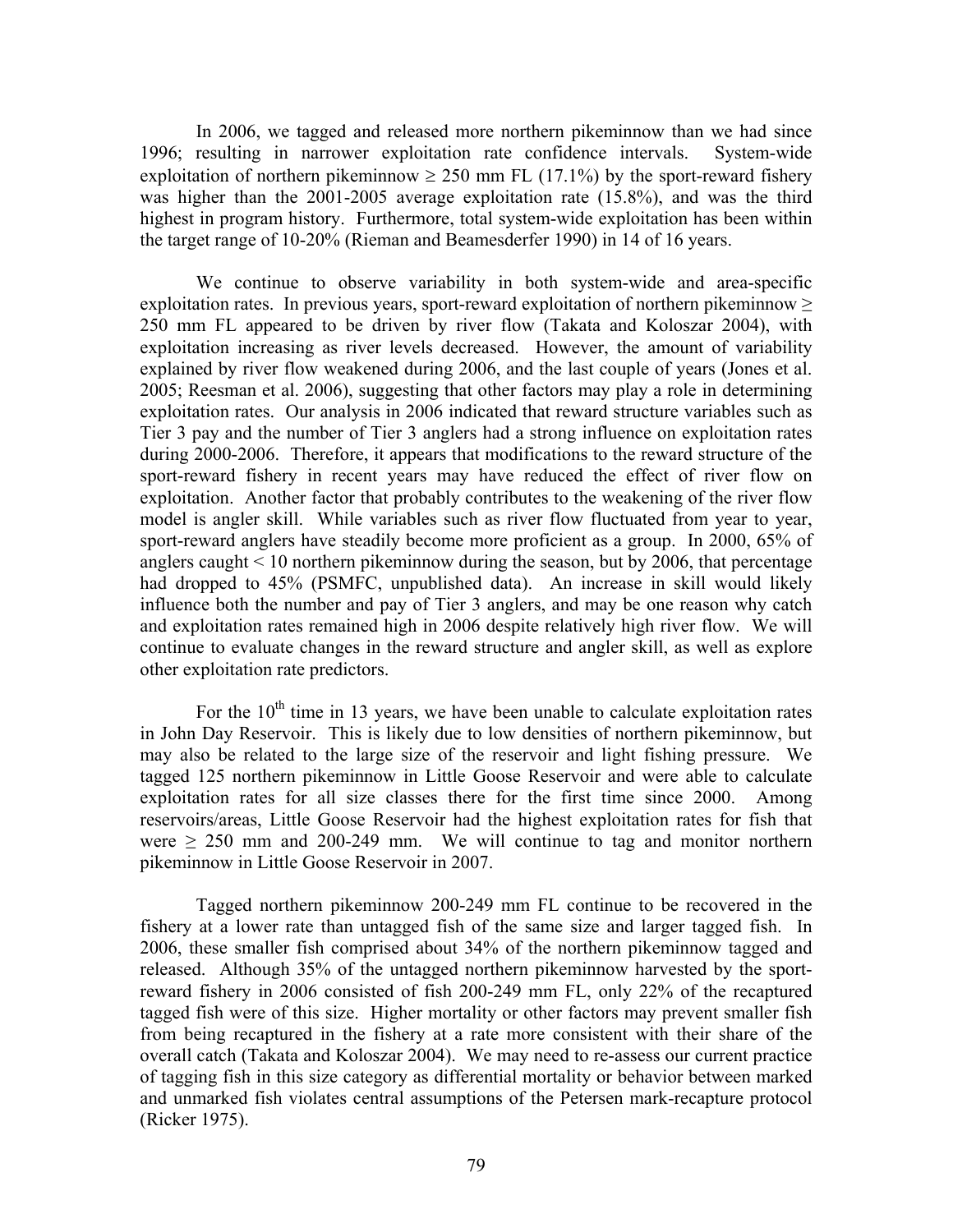The dam-angling fishery accounted for only 1.4% of the northern pikeminnow harvest, compared to 11.2% during 1991-1996 (Friesen and Ward 1999). In 2006, the dam-angling fishery recaptured three tagged fish; no recaptures occurred during 2001 and 2002, the last two seasons before the fishery was suspended in 2003 (Takata and Friesen 2003). Northern pikeminnow sampled from the dam-angling fishery in 2006 were smaller (379 mm vs. 401 mm) than those reported by Friesen and Ward (1999) during 1990 - 1996. Our sample size was relatively small and Friesen and Ward (1999) collected data from a greater number of dams; however, the size difference we observed would be expected if the NPMP is functioning as intended (i.e., the northern pikeminnow population consists of fewer large fish). We will continue to monitor dam-angling activities in 2007, scheduled this year at The Dalles and John Day dams.

We calculated a tag loss estimate of 9.9% in 2006, which was higher than the 8.1% estimated in 200 loop configuration (Guy et al. 1996). Timmons and Howell (1995) observed a 50% tag loss rate in two catostomid species after 190 days. Our estimated tag loss rate in 2006 seems reasonable considering the reported tag loss range  $(5 - 25\%)$  of similar studies (Ebener and Copes 1982; Muoneke 1992). We were able to accurately discern the year each tag loss fish was marked between 2003 and 2006 by utilizing PIT tags as secondary marks for our tag loss study, allowing us to calculate multi-year exploitation rates. We plan to employ PIT tags as our secondary mark again in 2007.

Our 2006 estimated reduction in potential predation (75% of pre-program levels) was based on the Friesen and Ward (1999) predation model. This is a slightly greater reduction than observed in 2005 (78%; Reesman et al. 2006), and is likely related to the higher than average exploitation rates we have seen in the last couple of years. However, these levels should be considered cautiously. The Friesen and Ward (1999) model is based on the average pre-program northern pikeminnow population age structure, and may suffer from age validation related issues. We have developed a new model based on fish size rather than age, and though preliminary results from this updated model indicate that actual reductions may be higher than previously thought, it has not yet been subjected to peer review.

## *Age Validation*

In 2006, reader agreement within one year for scale ages (86.7%) was very similar to the 2002-04 average (86.5%). Within one year agreement for opercula  $(83.5%)$  was also similar to the  $2002 - 2004$  average  $(82.0%)$ . In most years of this study, reader agreement has been comparable between the two aging structures. The exceptions were in 2001 and 2005 when reader agreement differed by 15% and 64%, respectively (Takata and Ward 2002; Reesman et al. 2006). However, 2001 was the first year that we aged opercula, and insufficient training may have contributed to the unusual results in 2005 (Reesman et al. 2006). Nevertheless, aging precision for scales has always been greater than that for opercula. These results contrast with those of Baker and McComish (1998) who determined that opercula were aged more precisely than scales in yellow perch *Perca flavescens*. In their study, yellow perch ranged in age from 0 to 10 years, while we have aged northern pikeminnow to over 20 years. Older fish often have annuli crowded near the edge of the operculum, making it difficult to distinguish between true and false annuli (Baker and McComish 1998). In addition, we have far less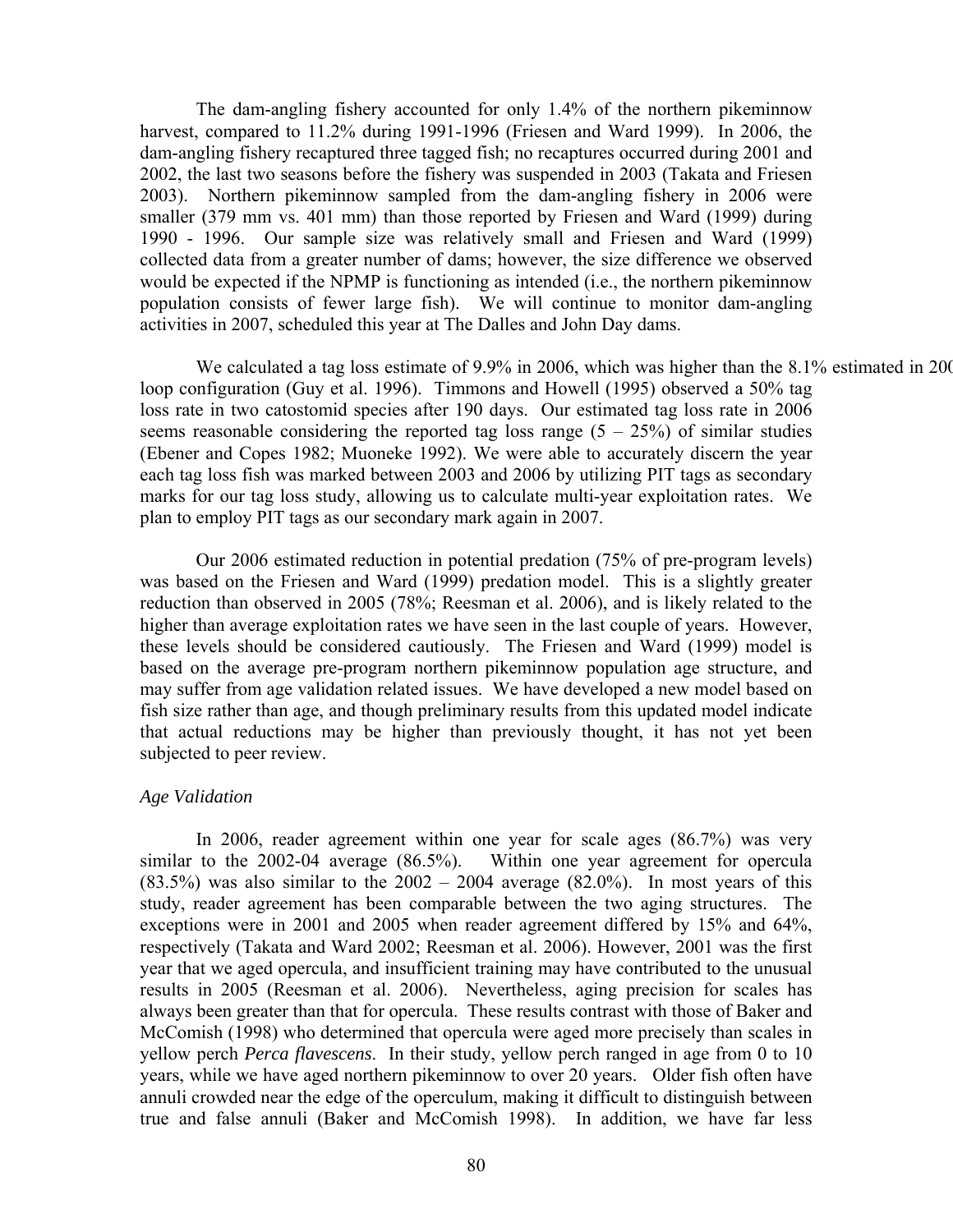experience aging opercula compared to scales, which may explain why aging precision has been lower for opercula in our study.

Comparisons between scale and operculum derived ages have been consistent among the six years we have conducted this analysis. Beyond 8-9 years of age, northern pikeminnow opercula are consistently aged older than corresponding scales. Studies by Campbell and Babaluk (1979), Scoppettone (1988), Donald et al. (1992), and the Washington Department of Fish and Wildlife (J. Sneva, WDFW, personal communication) have also found that ages derived from opercula tended to be older than those from scales. Methods that provide older estimates of fish age, such as opercula, are generally thought of as more accurate relative to true fish age than those methods that yield younger estimates (Dubois and Lagueux 1968; Donald et al. 1992). We found a significant positive linear relationship between scale and operculum ages; therefore, ages assigned to opercula could be predicted from scale ages, with a certain degree of error.

In 2006, we again utilized fluorescent OTC marks as an operculum age validation tool. The percentage of OTC mark failures in 2006 was lower than in 2005, but did not vary by tagging year. The presence of a discernible OTC mark in 2006 (93%) was similar to that reported by Rien and Beamesderfer (1994) in white sturgeon (98%). Although mark quality was not randomly distributed, we did not find evidence that scores were related to the tagging year. The percentage of "good" quality OTC marks in 2006  $\sim$  32%) was higher than in 2004 and 2005; however, the mark quality evaluator in 2006, although experienced, was different than the person who evaluated OTC marks in 2004 and 2005. Even with established criteria for assessing mark quality, qualitative evaluations are always more subjective than quantitative measurements, and this may lead to variation in mark scoring among years when evaluators differ.

 Our ability to detect the correct number of annuli after the successful OTC marks was influenced by mark quality, with 90% of "good" quality samples having the correct number of annuli identified. This was significantly higher than samples with "fair" (72%) or "poor" (64%) marks. As in 2005, correctly detecting the appropriate number of annuli was related to the tagging year, and we were significantly more likely to misidentify fish marked in 2004 or 2005 than in 2006. Rien and Beamesderfer (1994) saw a similar decline in the accuracy of OTC age interpretations as time at-large increased in white sturgeon. In contrast to the opercula marked in 2004 and 2005, our ability to detect the correct number of annuli in 2003 samples was almost as good as it was with samples marked in 2006. This was an unexpected result, especially since only 17% of the 2003 samples had good quality OTC marks. The sample size for opercula marked in 2003 was relatively small  $(n = 18)$ , so random variation in correctly identified annuli might explain the unusually high success rate for that year's samples. Though we do not intend to mark any additional northern pikeminnow with OTC, we will continue our evaluation of marks currently at-large to see if this result was an isolated incident.

Opercula may provide a more accurate representation of the true age in certain fish species than scales (Donald et al. 1992), and aging precision can be as good, or better, than that for scales (Baker and McComish 1998). In addition, several European and North American researchers have found annuli easier to identify on opercula (Le Cren 1947; Frost and Kipling 1959; Campbell and Babaluk 1979; Donald et al. 1992). Our findings suggest that opercula have good potential to be used for aging northern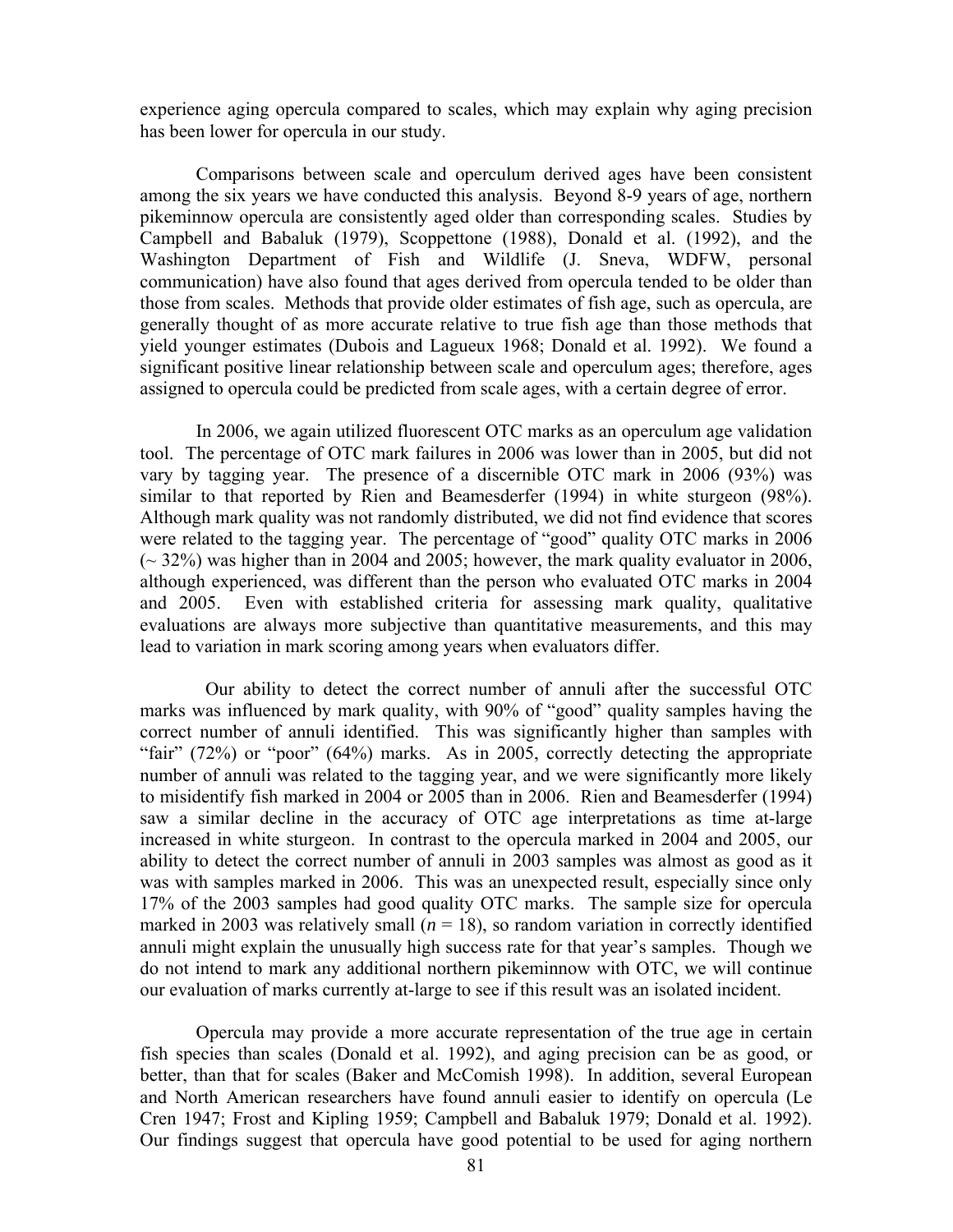pikeminnow in the Columbia River; however, our attempts to validate ages derived from opercula have met with mixed results. We have been able to mark northern pikeminnow opercula with OTC, but it has proven difficult to consistently get good quality marks. Because our ability to correctly identify annuli distal to the OTC mark is dependent on the quality of the mark, we have only had moderate success. Our comparisons of scale ages to ages obtained from opercula have consistently shown that we may be underestimating northern pikeminnow ages based on scales. Also, when we incorrectly identified annuli on OTC-marked opercula, we usually underestimated the number of annuli. Our tendency to underestimate age, even with opercula, could lead us to overestimate growth and natural mortality rates (Leaman and Nagtegaal 1987; Casey and Natanson 1992; Rien and Beamesderfer 1994), and may impact our northern pikeminnow exploitation rate estimates. We will continue to utilize both structures in our aging analysis while working to modify procedures to increase accuracy and precision. Until we can improve the precision and accuracy of ages assigned to northern pikeminnow, we should be cautious about any age related interpretations we make.

### *Biological Evaluation*

Reductions in the northern pikeminnow population may improve outmigrating salmonid survival if an equal compensatory response by the remaining northern pikeminnow or other predators does not minimize the benefits (Beamesderfer et al. 1996; Friesen and Ward 1999).An increase in the abundance, population size structure, condition factor, or consumption and predation indices of remaining predators might indicate such a response (Knutsen and Ward 1999). Sustained exploitation should decrease the proportion of large (older) fish to small (younger) fish (Zimmerman et al. 1995), and smaller northern pikeminnow consume fewer salmonids than their larger counterparts (Vigg et al. 1991).

 Northern pikeminnow stock density and year class strength have been relatively stable in The Dalles Reservoir with no apparent trends over time. On the other hand, relative weight of northern pikeminnow in The Dalles Reservoir has increased in the past decade. Northern pikeminnow abundance in The Dalles Reservoir has decreased since the mid-1990s; improved condition in remaining northern pikeminnow could be a sign of a density dependent response to exploitation. Sass et al. (2004) found that body condition of walleyes within individual lakes in northern Wisconsin was density dependent. However, Reesman et al. (2006) suggested that density independent factors such as prey availability could also affect condition. It may be noteworthy that the annual passage index for juvenile salmonids at John Day Dam has also increased in the last ten years (FPC 2007).

 In John Day Reservoir, we have not had sufficient data to estimate stock density for northern pikeminnow since 1999, and although relative weight data show a slight increase since 1996, sample sizes in 1999, 2004, and 2006 were small. However, pooled age composition data for northern pikeminnow in John Day Reservoir appear to indicate that the population may be getting younger. Between 1990 and 1996, most of the population was comprised of fish older than age 5, but since 1996, the largest segment of the population has been in the age 3-5 group. Within this group, the dominant age class has also shifted from age 5 to age 3. Furthermore, abundance of northern pikeminnow in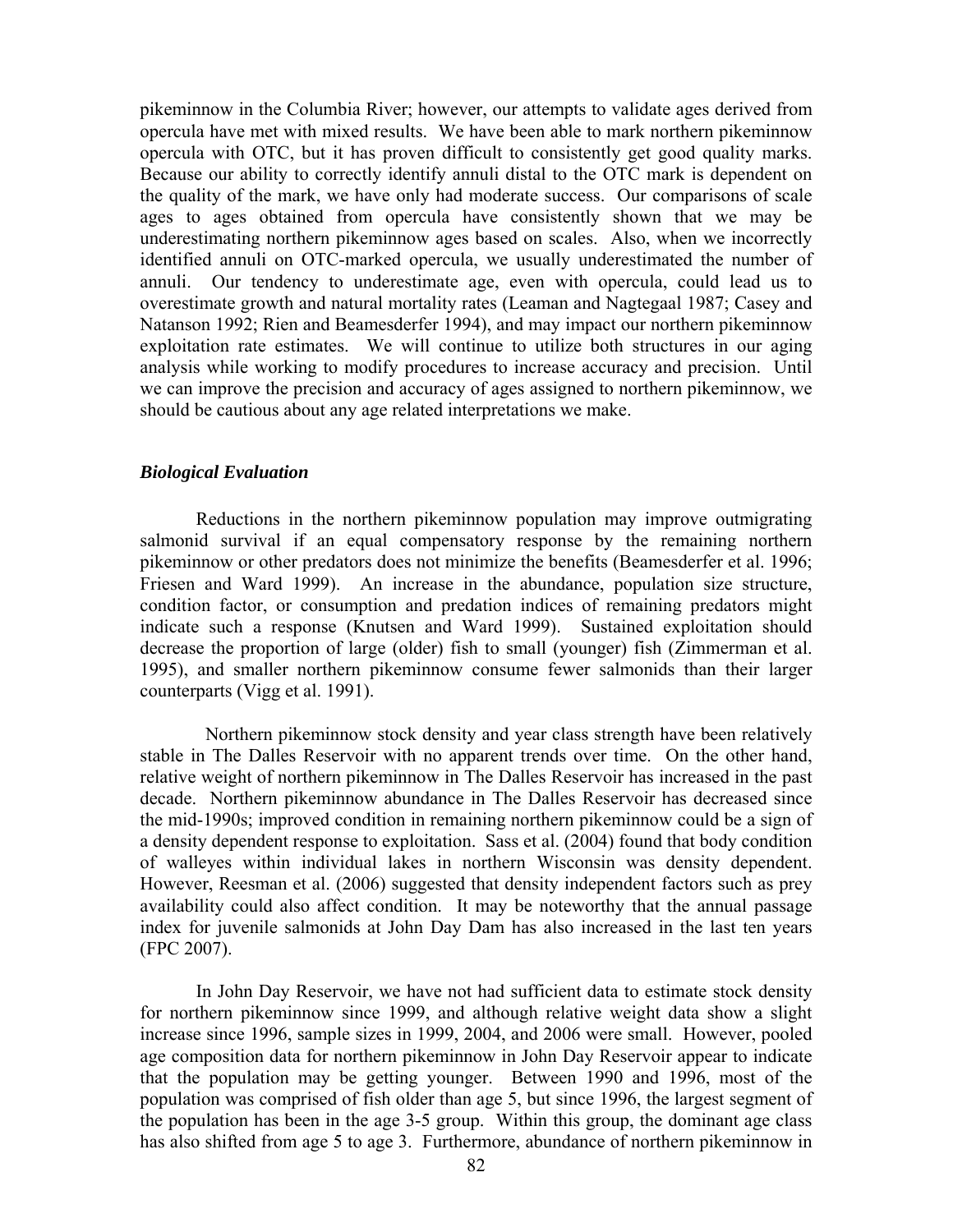John Day Reservoir has declined since 1996. These changes would suggest that the removal fishery might be having the desired effect; however, exploitation rates in John Day Reservoir have been relatively low since the early 1990s (Figure 2). Therefore, some other factor(s) may be affecting the age structure and abundance of northern pikeminnow in John Day Reservoir.

Increased northern pikeminnow consumption and predation indices might also be signs of compensation by remaining northern pikeminnow to prolonged exploitation by the NPMP (Zimmerman and Ward 1999). In 2006, we collected very few northern pikeminnow in The Dalles and John Day reservoirs  $(n = 62)$ , and 66% of the northern pikeminnow collected had empty stomachs. However, all of the identifiable fish remains in northern pikeminnow stomachs from both reservoirs were juvenile salmonids. Although northern pikeminnow consumption indices remained relatively consistent with previous years, the localized increase observed in the tailrace of John Day Dam may be a compensatory response. Reesman et al. (2006) attributed increased consumption indices in the tailraces of Bonneville and The Dalles dams to the discontinuation of dam angling in 2003. Dam angling, while contributing less to exploitation, harvested localized concentrations of northern pikeminnow that may have aggregated to feed on juvenile salmonids (Beamesderfer and Rieman 1991; Poe et al. 1991; Collis et al. 1995). In addition, the dam-angling fishery was able to harvest northern pikeminnow in boat restricted zones below dams that are inaccessible to sport-reward anglers (Takata and Ward 2001). Dam angling was reinitiated at Bonneville and The Dalles dams in 2006, and will continue in 2007 at The Dalles and John Day dams. Effort was shifted from Bonneville to John Day Dam in 2007 because of sampling difficulties at Bonneville; there are no plans to expand the fishery to other dams. In 2006, predation indices were variable but showed an overall decline in predation from previous years. However, we could not calculate northern pikeminnow predation indices in several areas due to insufficient sample sizes.

The efficacy of the NPMP also depends, in part, on the lack of response by other piscivores in the Columbia Basin to the sustained removal of northern pikeminnow (Ward and Zimmerman 1999). Smallmouth bass in The Dalles and John Day reservoirs have increased in abundance since sampling began in 1990. Jones et al. (2005) observed a particularly large increase in the forebay area of John Day Reservoir in 2004. These increases coincided with a decline in northern pikeminnow abundance during the same time. Smallmouth bass PSD in The Dalles Reservoir indicates that the population there appears to be balanced (Anderson and Weithman 1978). However, in John Day Reservoir, PSD values for smallmouth bass have usually been below 30%, potentially a sign of an unstable population experiencing higher than optimal recruitment to the stock (Anderson and Weithman 1978). Similar to northern pikeminnow, smallmouth bass relative weights in The Dalles and John Day reservoirs have increased in the past decade. However, because smallmouth bass have become more abundant during this time, improved body condition may be due to some density independent factor such as prey availability. In the past, juvenile salmonids have composed small but consistent portions of smallmouth bass diets in the Columbia River (Poe et al. 1991; Zimmerman 1999; Naughton et al. 2004). This was true again in 2006; however, the fish primarily consumed by smallmouth bass were *Cottus* spp. Smallmouth bass consumption indices in the lower Columbia River have remained relatively stable, and predation was minimal, except in the John Day mid-reservoir, which continued to show high rates of predation.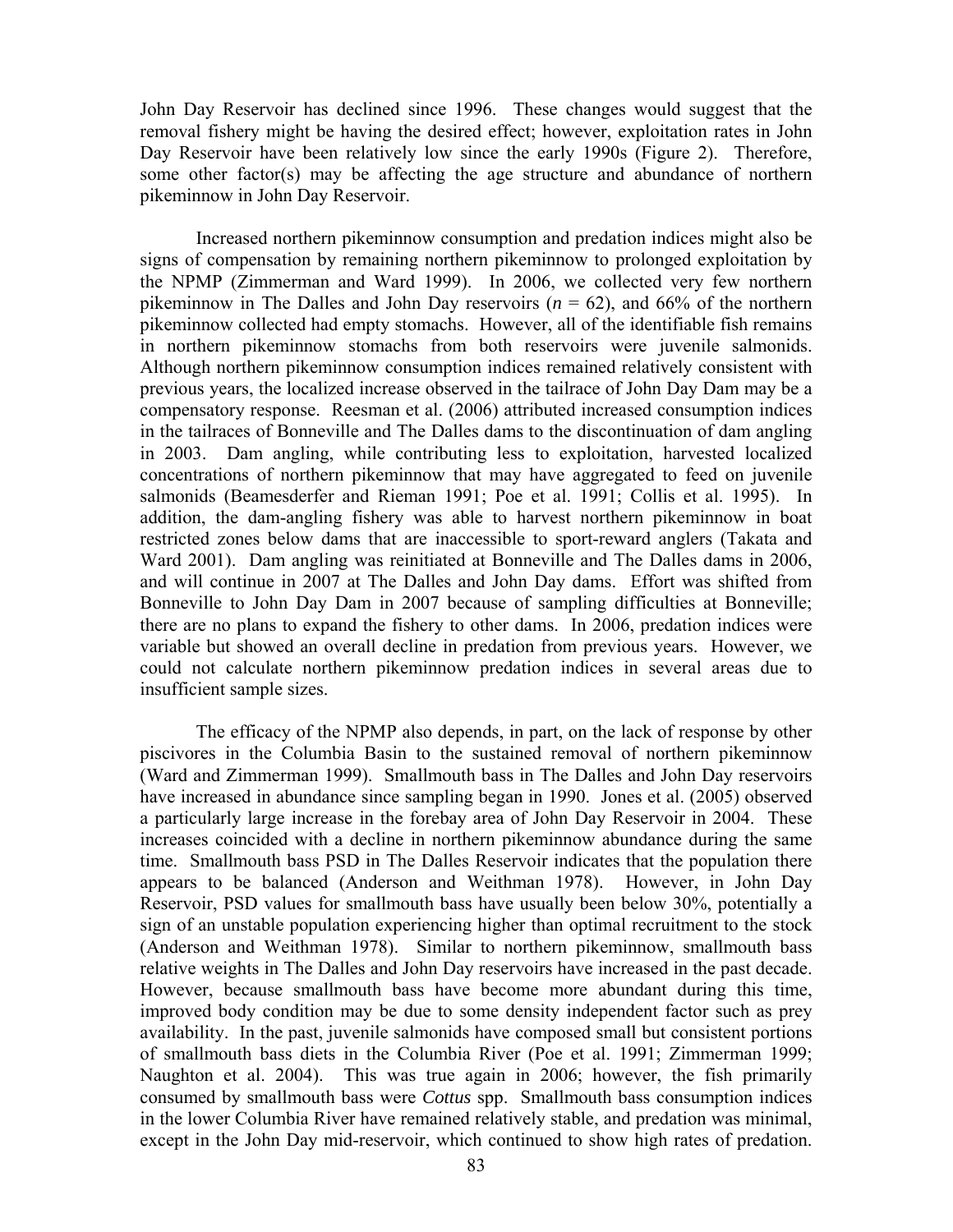Ward and Zimmerman (1999) suggested the first evidence of any response by smallmouth bass would likely be a change in diet; therefore, smallmouth bass should continue to be monitored.

 The abundance of walleye in The Dalles and John Day reservoirs is low compared to other predators such as northern pikeminnow and smallmouth bass, but has increased in the McNary Dam tailrace in recent years. While walleye PSD in The Dalles Reservoir continues to be relatively high, PSD in John Day Reservoir has decreased in the past several years, approaching the 30-60% range indicative of a balanced population (Anderson and Weithman 1978). This may be due to improved recruitment of stock-size fish in recent years. Relative weights for walleye have ranged from 79 to 94 in the two reservoirs, slightly on the low end of the range considered to be "ideal" for walleye (SDGFP 2007; TWRA 2007). Nevertheless, walleye  $W_r$  values have been relatively stable compared to northern pikeminnow and smallmouth bass. The age distribution of walleye system-wide also appears to be stable. In The Dalles and John Day reservoirs, we found *Oncorhynchus* spp. most often in walleye digestive tracts. Poe et al. (1991), Vigg et al. (1991), and Zimmerman (1999) found juvenile salmonids to be an important component of lower Columbia River walleye diets. Although walleye abundance in the lower Columbia River is generally low, some areas such as the McNary Dam tailrace have relatively high concentrations of walleye. Therefore, the impact of walleye predation on salmonid populations likely varies from area to area, and further monitoring of walleye population parameters and diets would be prudent.

Previous evaluations of the NPMP have not detected responses by the predator community to the sustained removal of northern pikeminnow (Ward et al. 1995; Ward and Zimmerman 1999; Zimmerman and Ward 1999). In 2006, we found some indications of possible localized responses to the removal program such as increased northern pikeminnow condition in The Dalles Reservoir, increased consumption indices for northern pikeminnow in The Dalles Reservoir tailrace, and high predation indices for smallmouth bass in the mid-reservoir area of John Day Reservoir. However, whether these changes occurred due to reductions in the northern pikeminnow population or increases in the number of migrating smolts, or a combination of factors, is difficult to determine. Density dependent compensatory responses by fish populations can be hard to identify (Rose et al. 2001), and a system-wide response difficult to ascertain. Additionally, observable responses to fishery management programs have been known to lag by more than 15 years from project inception (Hilborn and Winton 1993; Beamesderfer et al. 1996). It is possible that, although we are seeing potential localized responses, not enough time has elapsed for a system-wide response to be detected. Therefore, it is critical to continue monitoring to properly assess the impact of the NPMP.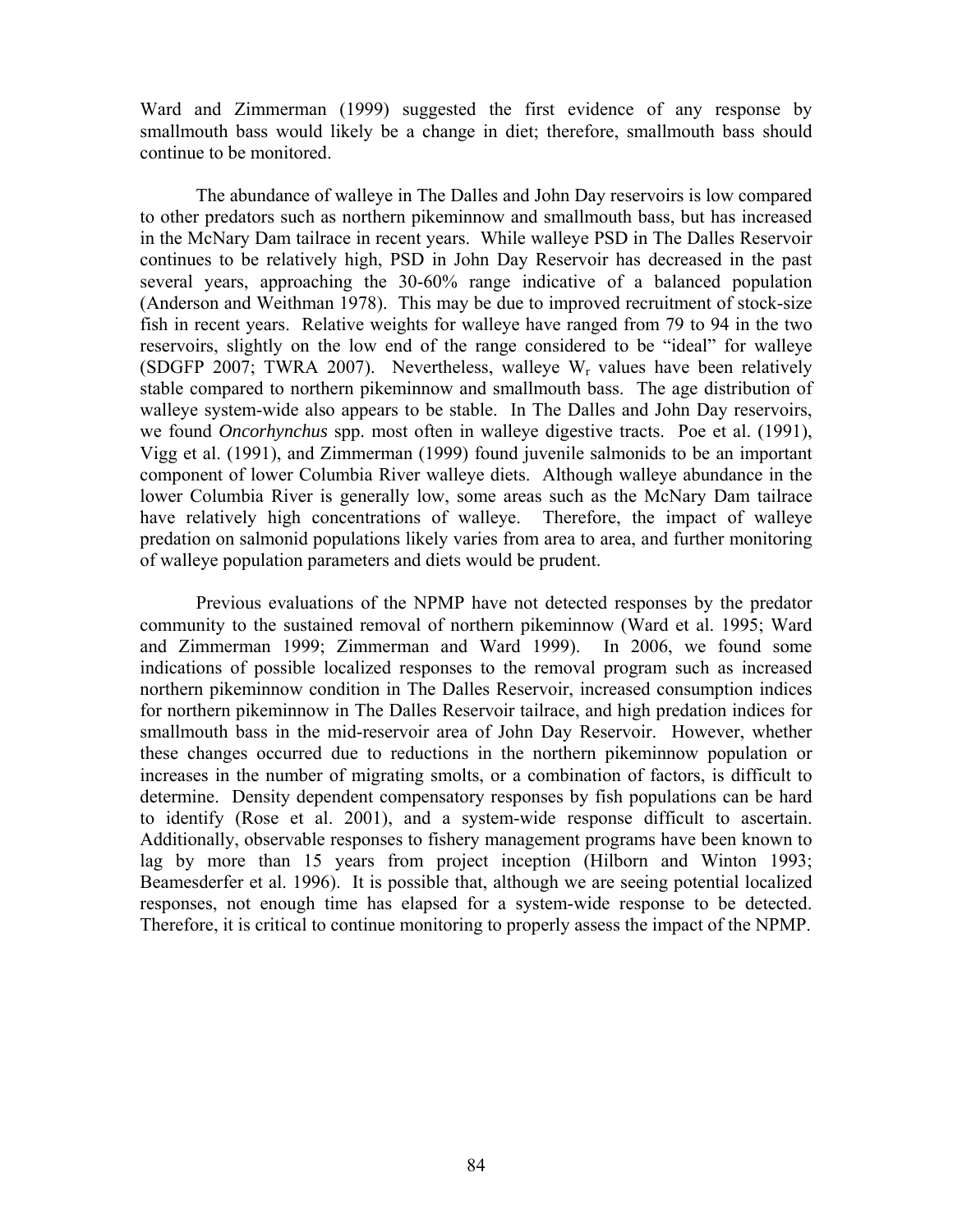### **Acknowledgements**

We are particularly grateful to those who worked long hours in the field to collect the data presented in this report. Thanks to Andrew Chen, Patrick Mirick, Matt Powell, Peter Susi, and Jessica Vogt. We would also like to thank Tom Friesen, who provided guidance and support throughout the 2006 season.

This project was funded by the Bonneville Power Administration (project number 1990-077-00); the COTR was John Skidmore. Tom Rien of ODFW and Russell Porter of PSMFC (Pacific States Marine Fish Commission) administered the contract.

Additionally, we thank Mark Engelking of ODFW for the use of his laboratory space, and the staff at Irrigon fish hatchery, who loaned us a much needed dip net. We thank Eric Winther of WDFW and his staff for their cooperation and help with project coordination. Kathleen Moyer of WDFW provided PIT tag recovery data and operculum samples. The U.S. Army Corps of Engineers was very cooperative regarding entry into boat-restricted zones near dams; in particular, we appreciate the assistance of John Bailey, Brad Eby, Mike Halter, Terry Hurd, Wayne John, Greg Moody, Jon Rerecich, and Miro Zyndol. We were provided PIT tags by PSMFC.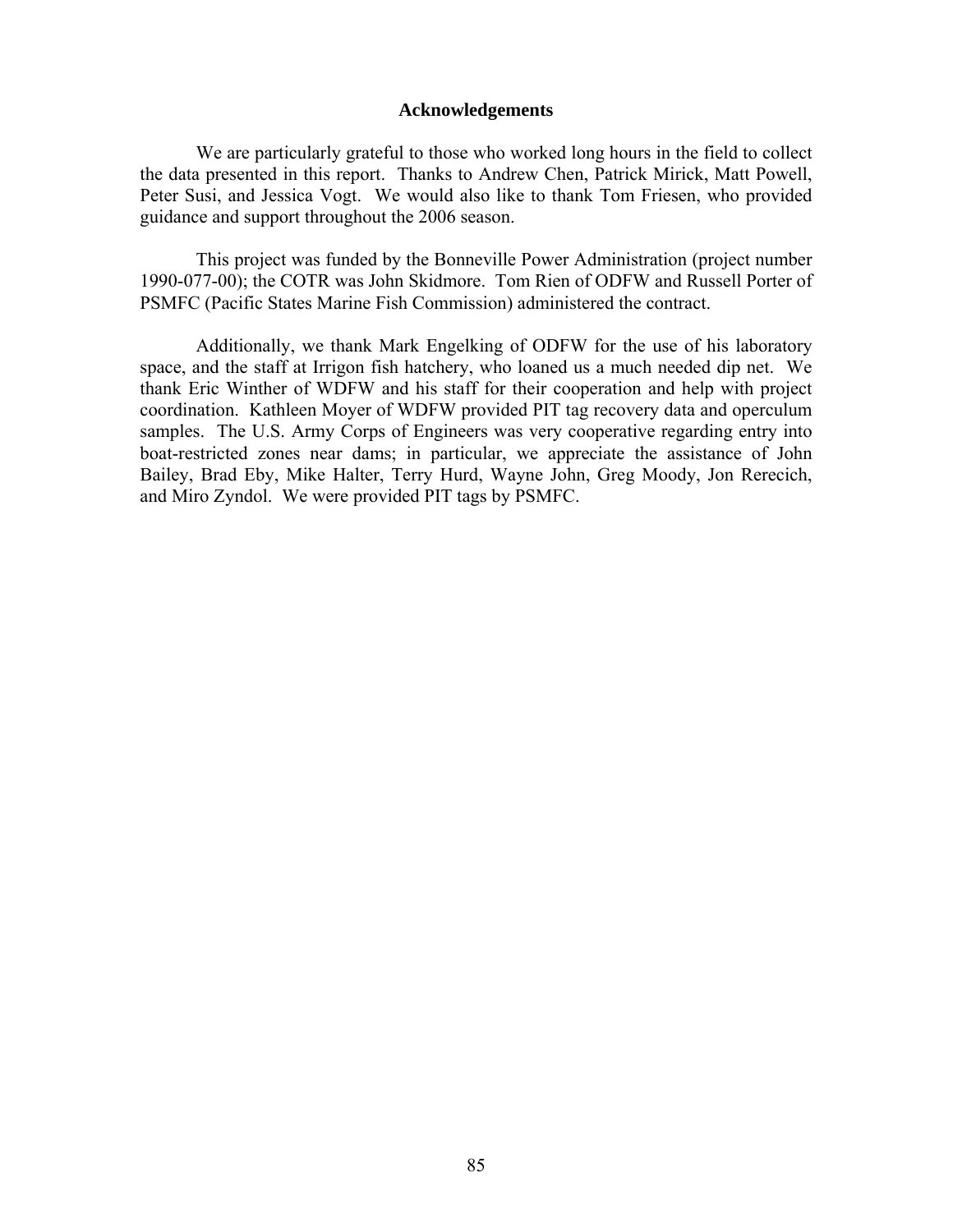#### **References**

- Anderson, R. O. 1980. Proportional stock density (PSD) and relative weight  $(W_r)$ : interpretive indices for fish populations and communities. Pages 27-33 *in* S. Gloss and B. Shupp, editors. Practical fisheries management: more with less in the 1980s. New York Chapter American Fisheries Society, Bethesda, MD.
- Anderson, R. O., and S. J. Gutreuter. 1983. Length, weight, and associated structural indices. Pages 280-300 *in* L. A. Nielsen and D. L. Johnson, editors. Fisheries Techniques. American Fisheries Society, Bethesda, Maryland.
- Anderson, R. O., and A. S. Weithman. 1978. The concept of balance for coolwater fish populations. American Fisheries Society Special Publication 11:371-381.
- Baker, E. A., and T. S. McComish. 1998. Precision of ages determined from scales and opercles for yellow perch *Perca flavescens*. Journal of Great Lakes Research 24:658-665.
- Beamesderfer, R. C., B. E. Rieman, J. C. Elliott, A. A. Nigro, and D. L. Ward. 1987. Distribution, abundance, and population dynamics of northern squawfish, walleye, smallmouth bass, and channel catfish in John Day Reservoir, 1986. Oregon Department of Fish and Wildlife, Contract number DE-AI79-82BP35097. 1986 Annual Report to Bonneville Power Administration, Portland, Oregon.
- Beamesderfer, R. C., and B. E. Rieman. 1988. Size selectivity and bias in estimates of population statistics of smallmouth bass, walleye, and northern squawfish in a Columbia River reservoir. North American Journal of Fisheries Management 8:505-510.
- Beamesderfer, R. C., and B. E. Rieman. 1991. Abundance and distribution of northern squawfish, walleyes, and smallmouth bass in John Day Reservoir, Columbia River. Transactions of the American Fisheries Society 120:439-447.
- Beamesderfer, R. C., D. L. Ward, and A. A. Nigro. 1996. Evaluation of the biological basis for a predator control program on northern squawfish (*Ptychocheilus oregonensis*) in the Columbia and Snake rivers. Canadian Journal of Fisheries and Aquatic Sciences 53:2898-2908.
- Campbell, J. S., and J. A. Babaluk. 1979. Age determination of walleye, *Stizostedion vitreum vitreum* (Mitchill), based on the examination of eight different structures. Department of Fisheries and the Environment, Fisheries and Marine Service Technical Report number 849.
- Casey, J. G., and L. J. Natanson. 1992. Revised estimates of age and growth of the sandbar shark (*Carcharhinus plumbeus*) from the western North Atlantic. Canadian Journal of Fisheries and Aquatic Sciences. 49:1474-1477.
- Collis, K., R. E. Beaty, and B. R. Crain. 1995. Changes in catch rate and diet of northern squawfish associated with the release of hatchery-reared juvenile salmonids in a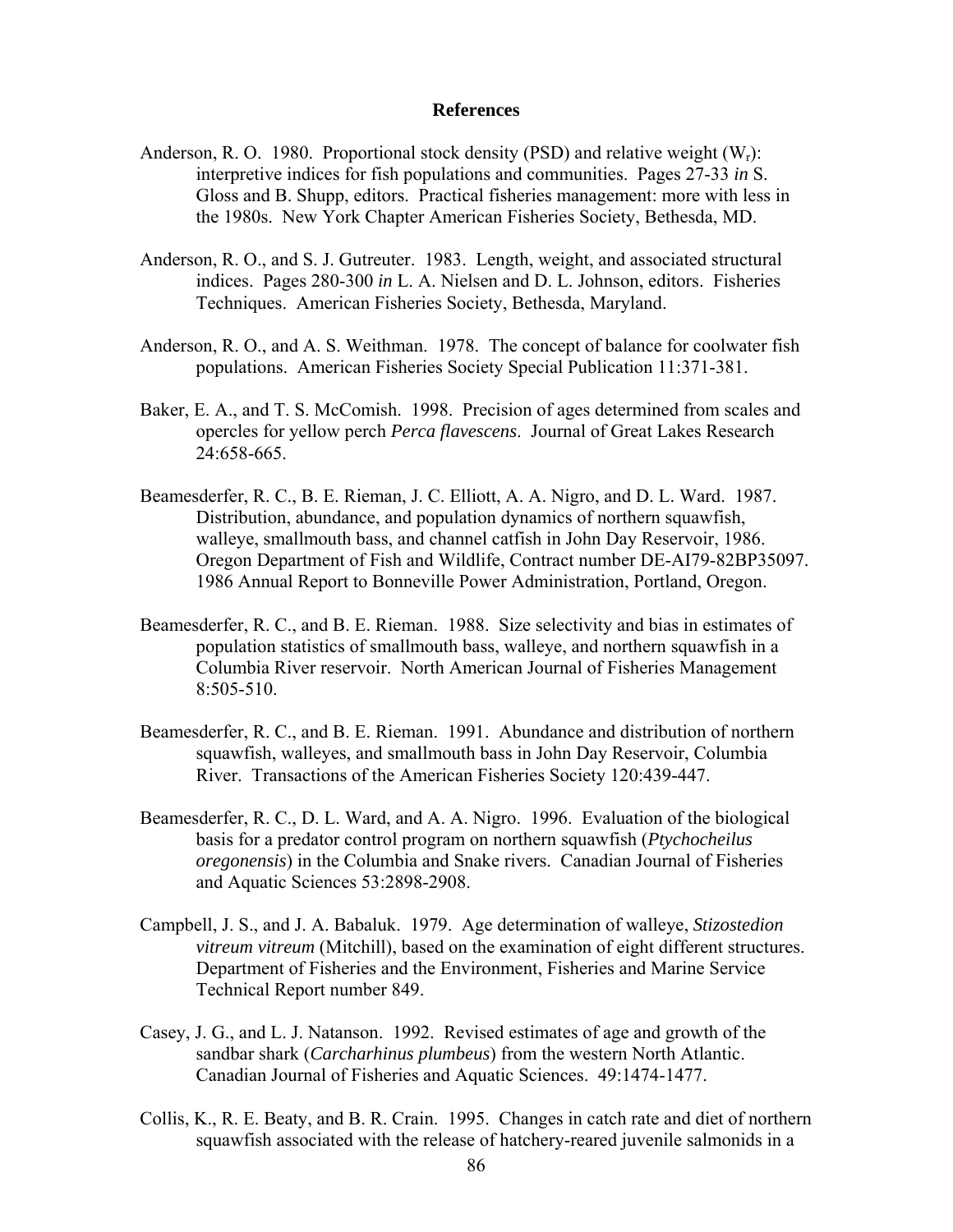Columbia River reservoir. North American Journal of Fisheries Management 15:346-357.

- Collis, K., D. D. Roby, D. P. Craig, S. Adamany, J. Y. Adkins, and D. E. Lyons. 2002. Colony size and diet composition of piscivorous water birds on the Lower Columbia River: Implications for losses of juvenile salmonids to avian predation. Transactions of the American Fisheries Society 131:537-550.
- Donald, D. B., J. A. Babaluk, J. F. Craig, and W. A. Musker. 1992. Evaluation of the scale and operculum methods to determine age of adult goldeyes with special reference to a dominant year-class. Transactions of the American Fisheries Society 121:792-796.
- Dubois, A. and R. Lagueux. 1968. Etude comparée de l'âge scalaire et de l'âge otolithique de la touladi (*Salvelinus namaycush*), Lac Mistassini, Quebec. Naturaliste canadien (Quebec) 95:907-928.
- Ebener, M. P., and F. A. Copes. 1982. Loss of Floy anchor tags from lake whitefish. North American Journal of Fisheries Management 2:90-93.
- Everhart, W. H., and W. D. Youngs. 1981. Principles of fishery science, 2<sup>nd</sup> edition. Cornell University Press, Ithaca, New York.
- FPC (Fish Passage Center). 2006. Daily passage data for the smolt monitoring project, March – October 2006. Fish Passage Center. Available: www.fpc.org/smolt/SMP\_queries.html. (December 2006).
- FPC (Fish Passage Center). 2007. Daily passage data for the smolt monitoring project, March – October 1990-2006. Fish Passage Center. Available: www.fpc.org/smolt/SMP\_queries.html. (January 2007).
- Friesen, T. A., and D. L. Ward. 1999. Management of northern pikeminnow and implications for juvenile salmonid survival in the lower Columbia and Snake rivers. North American Journal of Fisheries Management 19:406-420.
- Frost, W. E., and C. Kipling. 1959. The Determination of the Age and Growth of Pike (*Esox lucius* L.) from scales and opercular bones. Journal du conseil. 24:314-341.
- Gabelhouse, D. W., Jr. 1984. A length-categorization system to assess fish stocks. North American Journal of Fisheries Management 4:273-285.
- Guy, C. S., H. L. Blankenship, and L. B. Nielsen. 1996. Tagging and marking. Pages 353-383 *in* B. R. Murphy and D. W. Willis, editors. Fisheries Techniques,  $2^{nd}$ edition. American Fisheries Society, Bethesda, Maryland.
- Hankin, D. G., and J. Richards. 2000. The northern pikeminnow management program: An independent review of program justification, performance, and costeffectiveness. Report to the Pacific Northwest Electric Power and Conservation Planning Council, Portland, Oregon.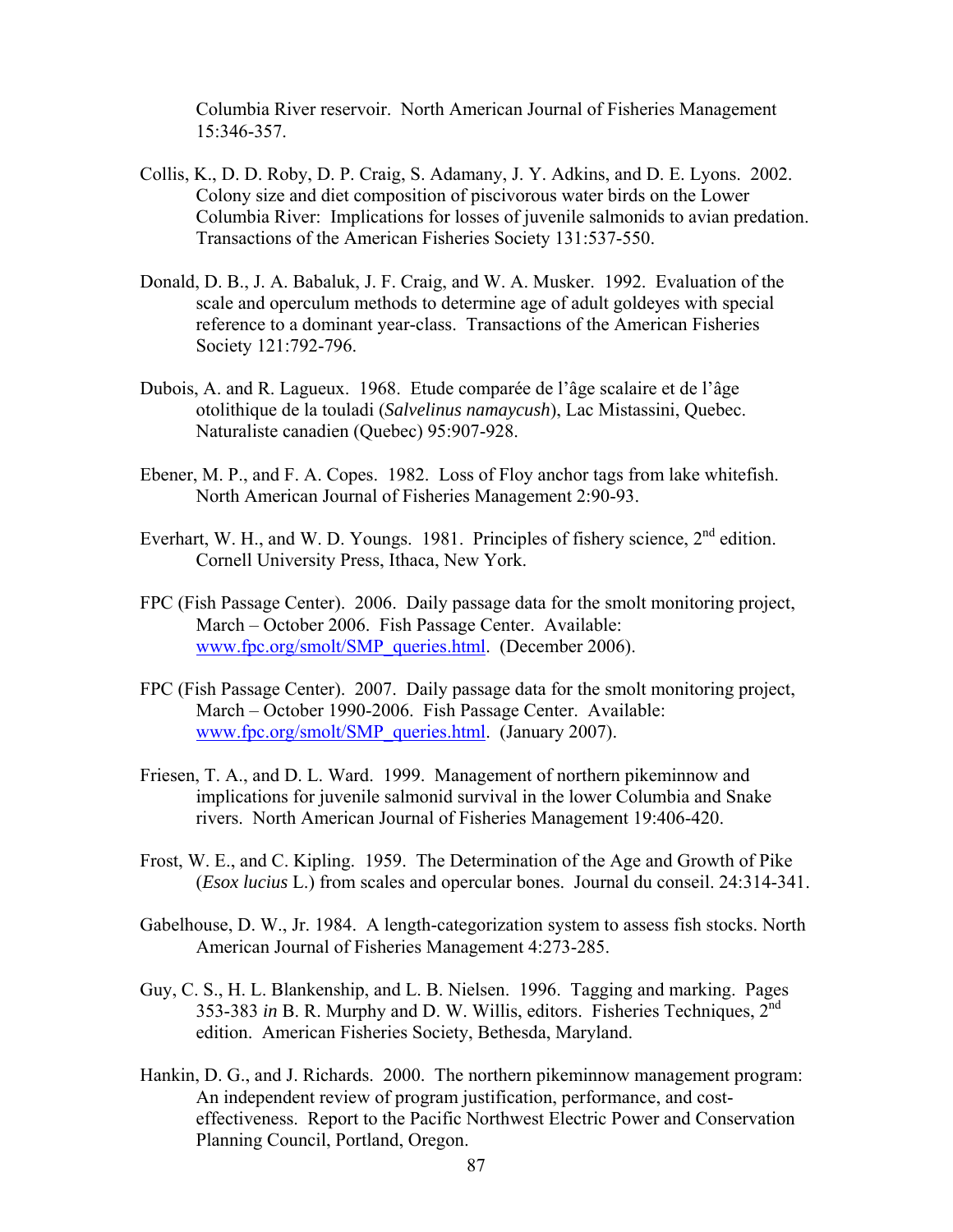- Hilborn, R., and J. Winton. 1993. Learning to enhance salmon production: lessons from the salmonid enhancement program. Canadian Journal of Fisheries and Aquatic Sciences 50:2043-2056.
- Jones, T. A., J. A. Koloszar, M. J. Reesman, T. A. Friesen, and H. K Takata. 2005. Development of a system-wide predator control program: indexing and fisheries evaluation. Oregon Department of Fish and Wildlife, Contract Number DE-B1719-94BI24514. 2004 Annual Report to the Bonneville Power Administration, Portland, Oregon.
- Knutsen, C. J., and D. L. Ward. 1999. Biological characteristics of northern pikeminnow in the Lower Columbia and Snake Rivers before and after sustained exploitation. Transactions of the American Fisheries Society 128:1008-1019.
- Kolander, C. J., D. W. Willis, and B. R. Murphy. 1993. Proposed revision of the standard weights  $(W_s)$  equation for smallmouth bass. North American Journal of Fisheries Management 13:398-400.
- Le Cren, E. D. 1947. The determination of age and growth of the perch (*Perca fluviatilis*) from the opercular bone. Journal of Animal Ecology. 16:188-204.
- Leaman, B. M., and D. A. Nagtegaal. 1987. Age validations and revised natural mortality rate for yellowtail rockfish. Transactions of the American Fisheries Society. 116:171-175.
- Long, C. W., and F. J. Ossiander. 1974. Survival of coho salmon fingerlings passing through a perforated bulkhead in an empty turbine bag and through flow deflectors (with and without dentates) on the spillways of Lower Monumental Dam, Snake River, April-May 1973. Final Report (Contract DACW68-84-H-0034) to U.S. Army Corps of Engineers, Portland, Oregon.
- McFarlane, G. A., and R. J. Beamish. 1987. Selection of dosages of oxytetracycline for age validation studies. Canadian Journal of Fisheries and Aquatic Sciences 44:905-909.
- Muoneke, M. I. 1992. Loss of Floy anchor tags from white bass. North American Journal of Fisheries Management 12:819-824.
- Murphy, B. R., M. L. Brown, and T. A. Springer. 1990. Evaluation of the relative weight (*W<sub>r</sub>*) index, with new applications to walleye. North American Journal of Fisheries Management 10:85-97.
- Naughton, G. P., D. H. Bennet, and K. B. Newman. 2004. Predation on juvenile salmonids by smallmouth bass in the Lower Granite Reservoir system, Snake River. North American Journal of Fisheries Management 24:534-544.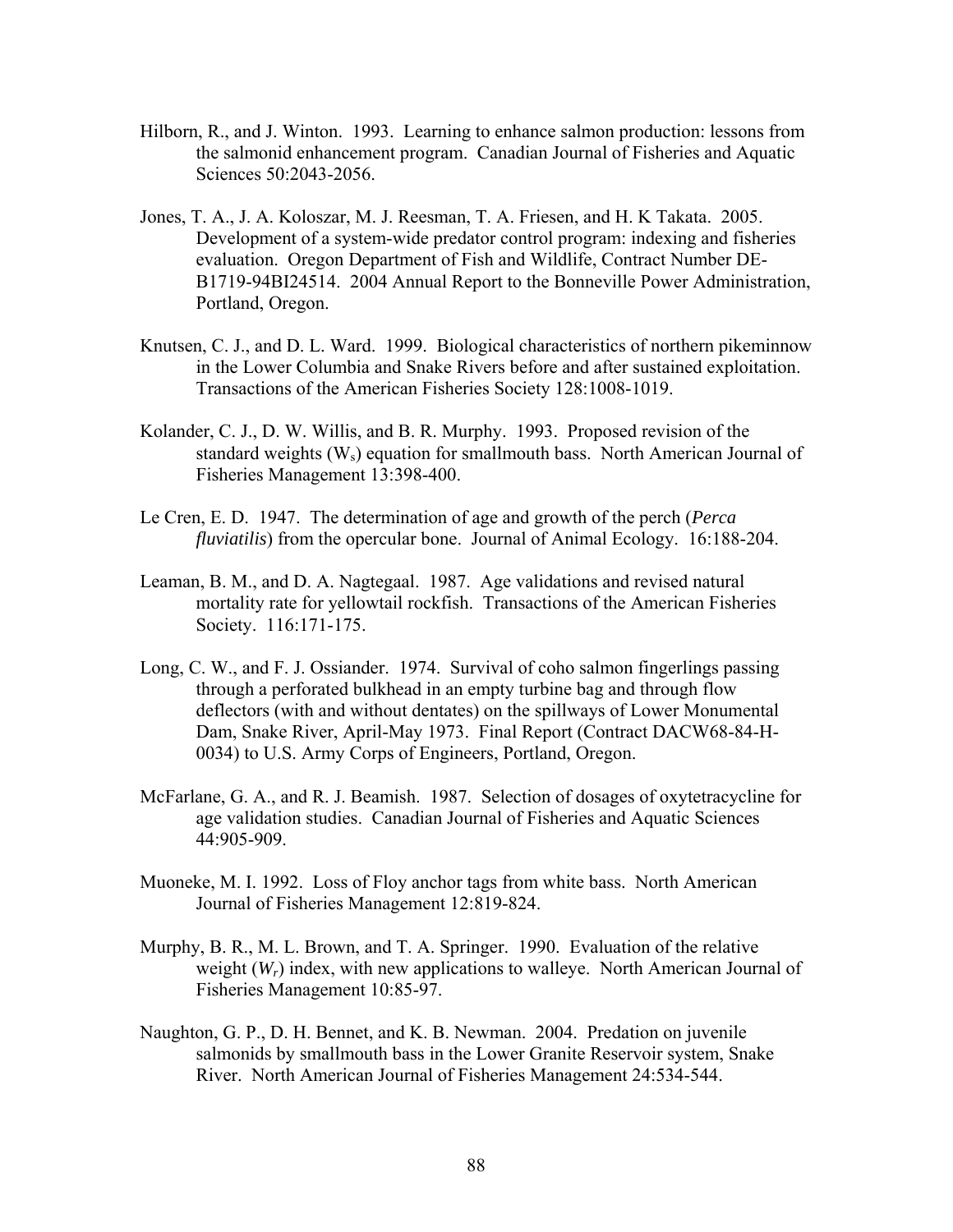- Nehlsen, W., J. E. Williams, and J. A. Lichatowich. 1991. Pacific salmon at the crossroads: stocks at risk from California, Oregon, Idaho, and Washington. Fisheries 16:4-21.
- PSMFC (Pacific States Marine Fisheries Commission). 2006. Catch data summary 2006. Northern pikeminnow sport reward program. Available: http://www.pikeminnow.org/2006-catchdata.htm. (December 2006).
- Parker, R. M., M. P. Zimmerman, and D. L. Ward. 1995. Variability in biological characteristics of northern squawfish in the lower Columbia and Snake rivers. Transactions of the American Fisheries Society 124:335-346.
- Poe, T. P., H. C. Hansel, S. Vigg, D. E. Palmer, and L. A. Prendergast. 1991. Feeding of predaceous fishes on out-migrating juvenile salmonids in the John Day Reservoir, Columbia River. Transactions of the American Fisheries Society 120:405-420.
- Raymond, H. L. 1988. Effects of hydroelectric development and fisheries enhancement on spring and summer Chinook salmon and steelhead in the Columbia River basin. North American Journal of Fisheries Management 8:1-24.
- Reesman, M. J., T. A. Jones, M. W. Hutchinson, and T. A. Friesen. 2006. Development of a system-wide predator control program: indexing and fisheries evaluation. Oregon Department of Fish and Wildlife, Contract Number DE-B1719- 94BI24514. 2005 Annual Report to the Bonneville Power Administration, Portland, Oregon.
- Ricker, W. E. 1975. Computation and interpretation of biological statistics of fish populations. Fisheries Research Board of Canada Bulletin 191.
- Rieman, B. E., and R. C. Beamesderfer. 1990. Dynamics of a northern squawfish population and the potential to reduce predation on juvenile salmonids in a Columbia River reservoir. North American Journal of Fisheries Management 10:228-241.
- Rieman, B. E., R. C. Beamesderfer, S. Vigg, and T. P. Poe. 1991. Estimated loss of juvenile salmonids to predation by northern squawfish, walleyes, and smallmouth bass in John Day Reservoir, Columbia River. Transactions of the American Fisheries Society 120:448-458.
- Rien, T. A. and R. C. Beamesderfer. 1994. Accuracy and precision of white sturgeon age estimates from pectoral fin rays. Transactions of the American Fisheries Society 123:225-265.
- Rose, K. A., J. H. Cowan, K. O. Winemiller, A. Ransom, and R. Hilborn. 2001. Compensatory density dependence in fish populations: importance, controversy, understanding, and prognosis. Fish and Fisheries, Vol. 2 Issue 4, p. 293-327.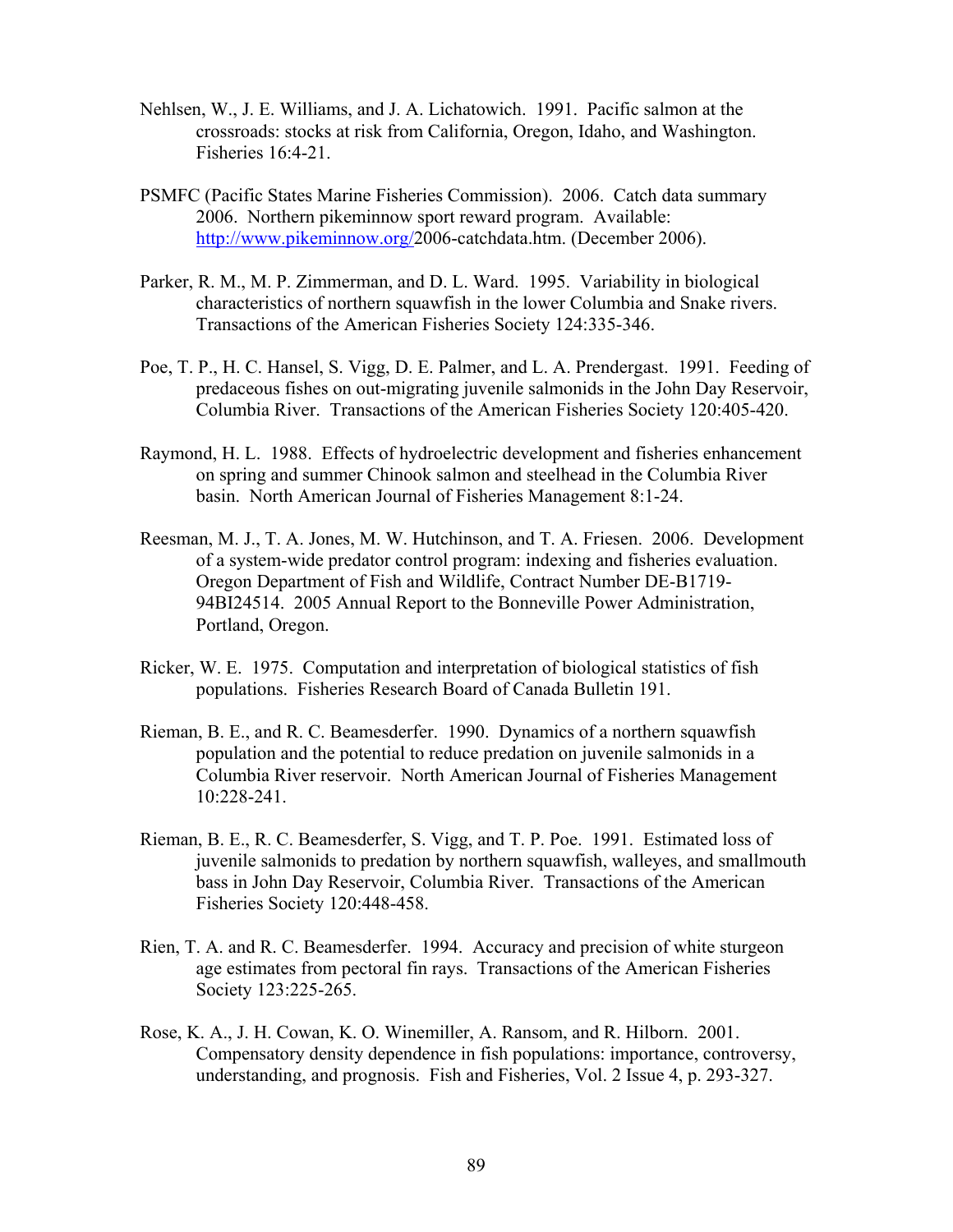- SDGFP (South Dakota Game Fish and Parks). 2007. Lake Oahe walleye regulations. South Dakota Game Fish and Parks. Available: www.sdgfp.info/Wildlife/Fishing/Lake Oahe/Oahewalleye.html. (January 2007).
- Sass, G. G., S. W. Hewett, T. D. Beard, Jr., A. H. Fayram, and J. F. Kitchell. 2004. The role of density dependence in growth patterns of ceded territory walleye populations of northern Wisconsin: effects of changing management regimes. North American Journal of Fisheries Management 24:1262-1278.
- Scoppettone, G. G. 1988. Growth and longevity of the cui-ui and longevity of other catostomids and cyprinids in western North America. Transactions of the American Fisheries Society 117:301-307.
- Styer, P. 2003. Statistical consulting report to review computational methods in the northern pikeminnow management program. Report to the Oregon Department of Fish and Wildlife, Clackamas.
- TWRA (Tennessee Wildlife Resources Agency). 2007. Norris gillnetting 2006. Available: www.tnfish.org/wintergill/Norris/TWRA\_NorrisGillnetting.html. (January 2007).
- Takata, H. K., and T. A. Friesen. 2003. Development of a system-wide predator control program: fisheries evaluation. Oregon Department of Fish and Wildlife, Contract Number DE-B1719-94BI24514. 2002 Annual Report to the Bonneville Power Administration, Portland, Oregon.
- Takata, H. K., and J. A. Koloszar. 2004. Development of a system-wide predator control program: fisheries evaluation. Oregon Department of Fish and Wildlife, Contract Number DE-B1719-94BI24514. 2003 Annual Report to the Bonneville Power Administration, Portland, Oregon.
- Takata, H. K., and D. L. Ward. 2001. Development of a system-wide predator control program: fisheries evaluation. Oregon Department of Fish and Wildlife, Contract Number DE-B1719-94BI24514. 2000 Annual Report to the Bonneville Power Administration, Portland, Oregon.
- Takata, H. K., and D. L. Ward. 2002. Development of a system-wide predator control program: fisheries evaluation. Oregon Department of Fish and Wildlife, Contract Number DE-B1719-94BI24514. 2001 Annual Report to the Bonneville Power Administration, Portland, Oregon.
- Timmons, T. J., and M. H. Howell. 1995. Retention of anchor and spaghetti tags by paddlefish, catfishes, and buffalo fishes. North American Journal of Fisheries Management 15:504-506.
- USGS (U.S. Geological Survey). 2006. NWIS Web data for Oregon 1995 2006. U.S. Geological Survey. Available: www.waterdata.usgs.gov/or/nwis. (December 2006).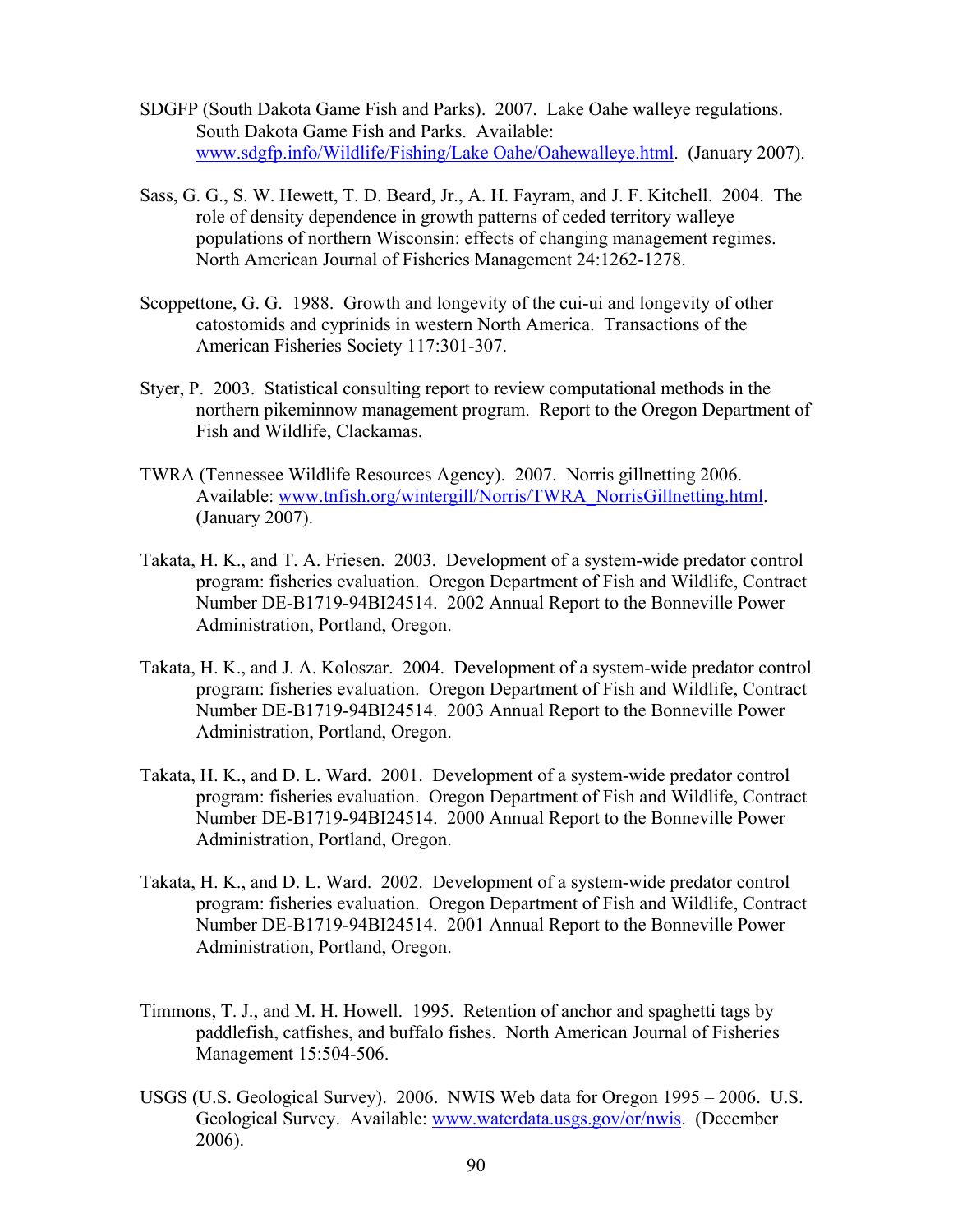- Vigg, S., T. P. Poe, L. A. Prendergast, and H. C. Hansel. 1991. Rates of consumption of juvenile salmonids and alternative prey fish by northern squawfish, walleyes, smallmouth bass, and channel catfish in John Day Reservoir, Columbia River. Transactions of the American Fisheries Society 120:421-438.
- WDFW (Washington Department of Fish and Wildlife). 2006. 2006 northern pikeminnow sport reward payment schedule. Northern pikeminnow sport reward program. Available: http://www.pikeminnow.org/. (December 2006).
- Ward, D. L., J. H. Petersen, and J. J. Loch. 1995. Index of predation on juvenile salmonids by northern squawfish in the lower and middle Columbia River and in the lower Snake River. Transactions of the American Fisheries Society 124:321- 334.
- Ward, D. L., and M. P. Zimmerman. 1999. Response of smallmouth bass to sustained removals of northern pikeminnow in the lower Columbia and Snake Rivers. Transactions of the American Fisheries Society 128:1020-1035.
- Willis, D. W., K. D. McCloskey, and D. W. Gabelhouse, Jr. 1985. Calculation of stock density indices based on adjustments for efficiency of gill-net mesh size. North American Journal of Fisheries Management 5:126-137.
- Wismar, R. C., and five coauthors. 1994. A history of resource use and disturbance in riverine basins of eastern Oregon and Washington (early 1800s-1900s). Northwest Science 68(Special Issue):1-35.
- Zimmerman, M. P. 1999. Food habits of smallmouth bass, walleyes, and northern pikeminnow in the lower Columbia River Basin during outmigration of juvenile anadromous salmonids. Transactions of the American Fisheries Society 128:995- 1007.
- Zimmerman, M. P., T. A. Friesen, D. L. Ward, and H. K. Takata. 2000. Development of a system-wide predator control program: indexing and fisheries evaluation. Oregon Department of Fish and Wildlife, Contract Number DE-B1719- 94BI24514. 1999 Annual Report to the Bonneville Power Administration, Portland, Oregon.
- Zimmerman, M. P., C. Knutsen, D. L. Ward, and K. Anderson. 1995. Development of a system-wide predator control program: Indexing and fisheries evaluation. Oregon Department of Fish and Wildlife, Contract number DE-AI79-90BP07084. 1993 Annual Report to the Bonneville Power Administration, Portland, Oregon.
- Zimmerman, M. P., and D. L. Ward. 1999. Index of predation on juvenile salmonids by northern pikeminnow in the lower Columbia River basin, 1994-1996. Transactions of the American Fisheries Society 128:995-1007.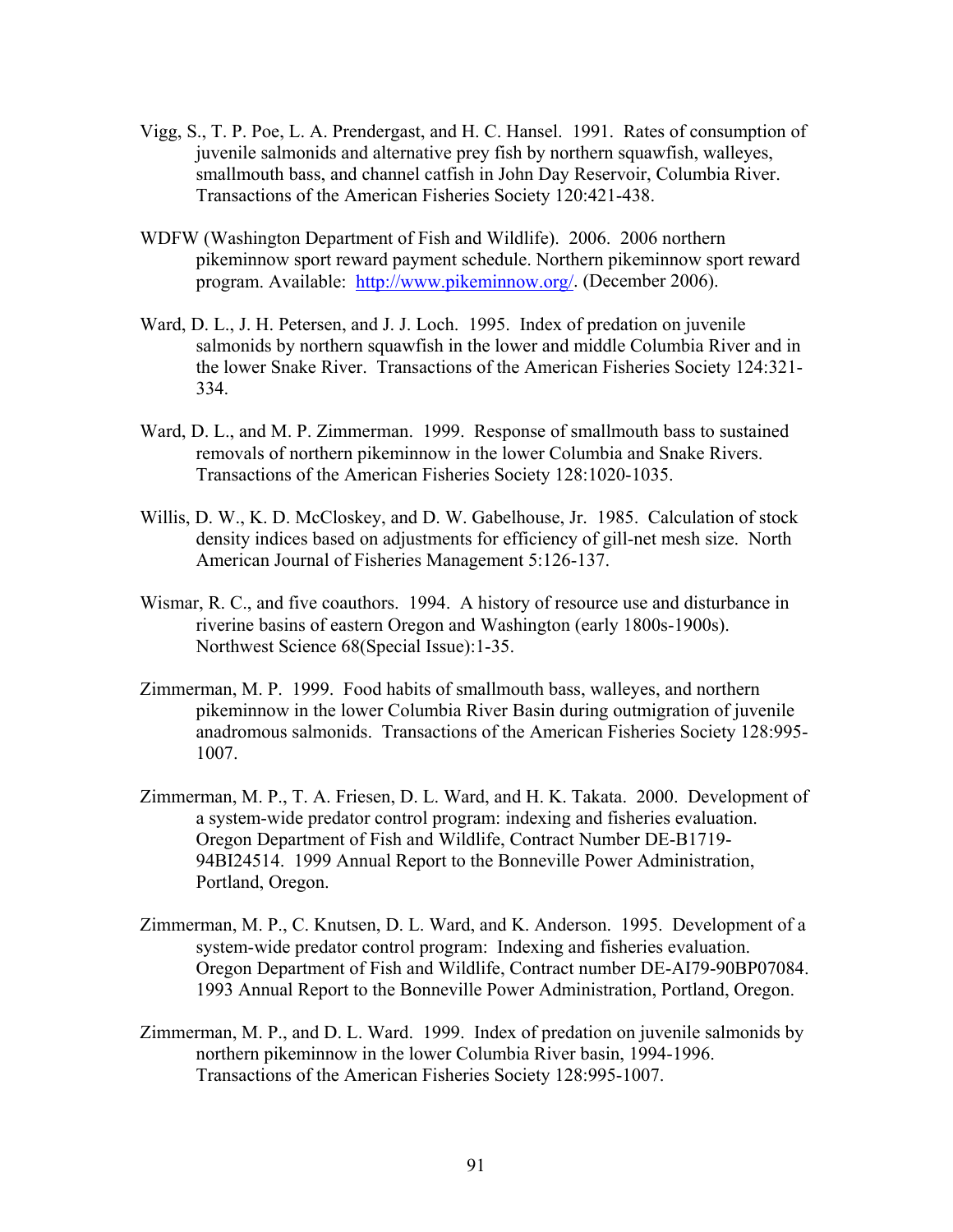# Appendix A

Sampling Effort and Timing in the Lower Columbia and Snake Rivers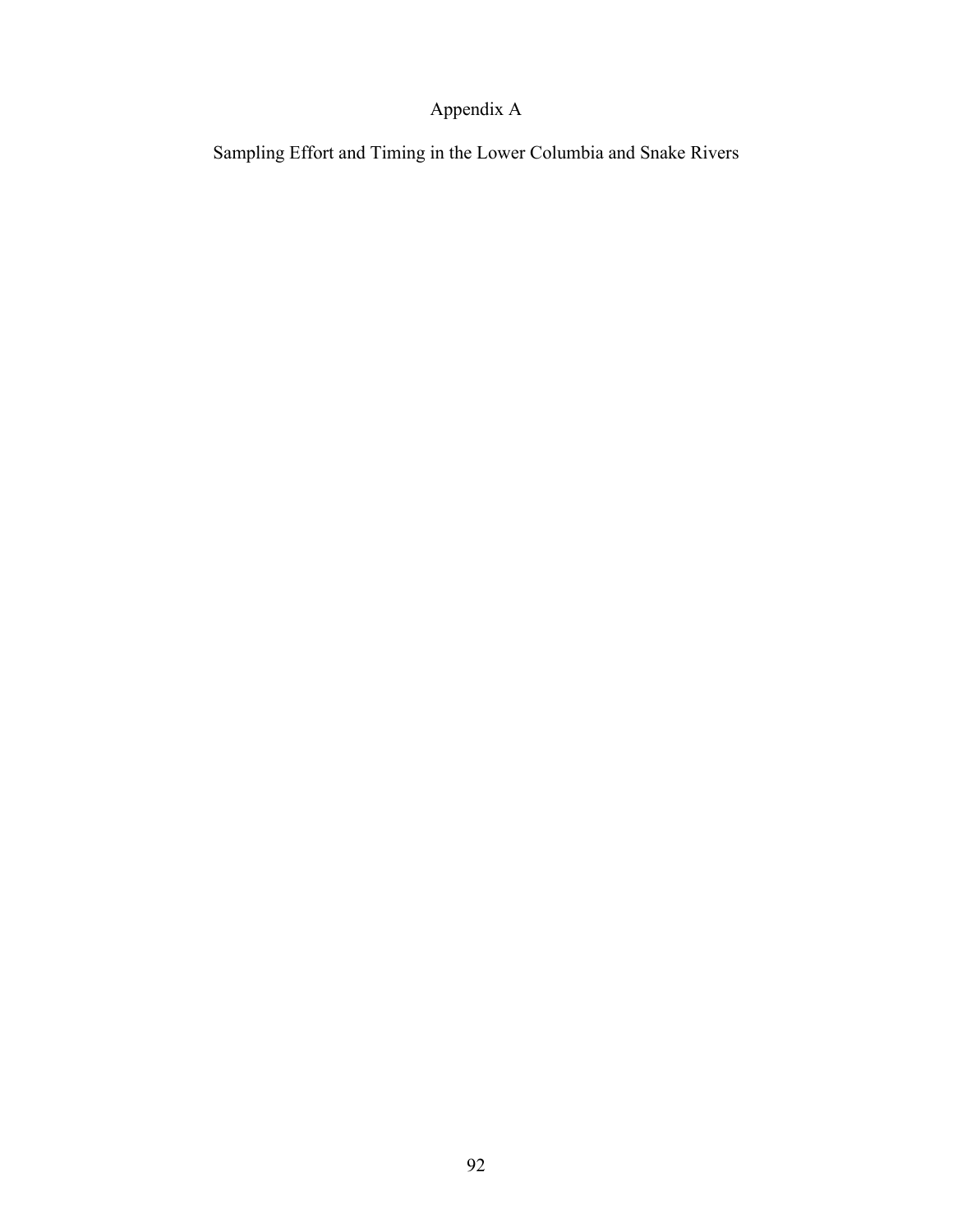| <b>Sampling Week</b> | Dates                       |
|----------------------|-----------------------------|
|                      |                             |
| 13                   | 20 March - 26 March         |
| 14                   | 27 March - 2 April          |
| 15                   | 3 April - 9 April           |
| 16                   | 10 April - 16 April         |
| 17                   | 17 April - 23 April         |
| 18                   | 24 April - 30 April         |
| 19                   | 1 May - 7 May               |
| 20                   | 8 May - 14 May              |
| 21                   | 15 May - 21 May             |
| 22                   | 22 May - 28 May             |
| 23                   | 29 May - 4 June             |
| 24                   | 5 June - 11 June            |
| 25                   | 12 June - 18 June           |
| 26                   | 19 June - 25 June           |
| 27                   | 26 June - 2 July            |
| 28                   | 3 July - 9 July             |
| 29                   | 10 July - 16 July           |
| 30                   | 17 July - 23 July           |
| 31                   | 24 July - 30 July           |
| 32                   | 31 July - 6 August          |
| 33                   | 7 August - 13 August        |
| 34                   | 14 August - 20 August       |
| 35                   | 21 August - 27 August       |
| 36                   | 28 August - 3 September     |
| 37                   | 4 September - 10 September  |
| 38                   | 11 September - 17 September |
| 39                   | 18 September - 24 September |
| 40                   | 25 September - 1 October    |
| 41                   | 2 October - 8 October       |
| 42                   | 9 October - 15 October      |

APPENDIX TABLE A-1.<sup>---</sup>Dates of 2006 sampling weeks.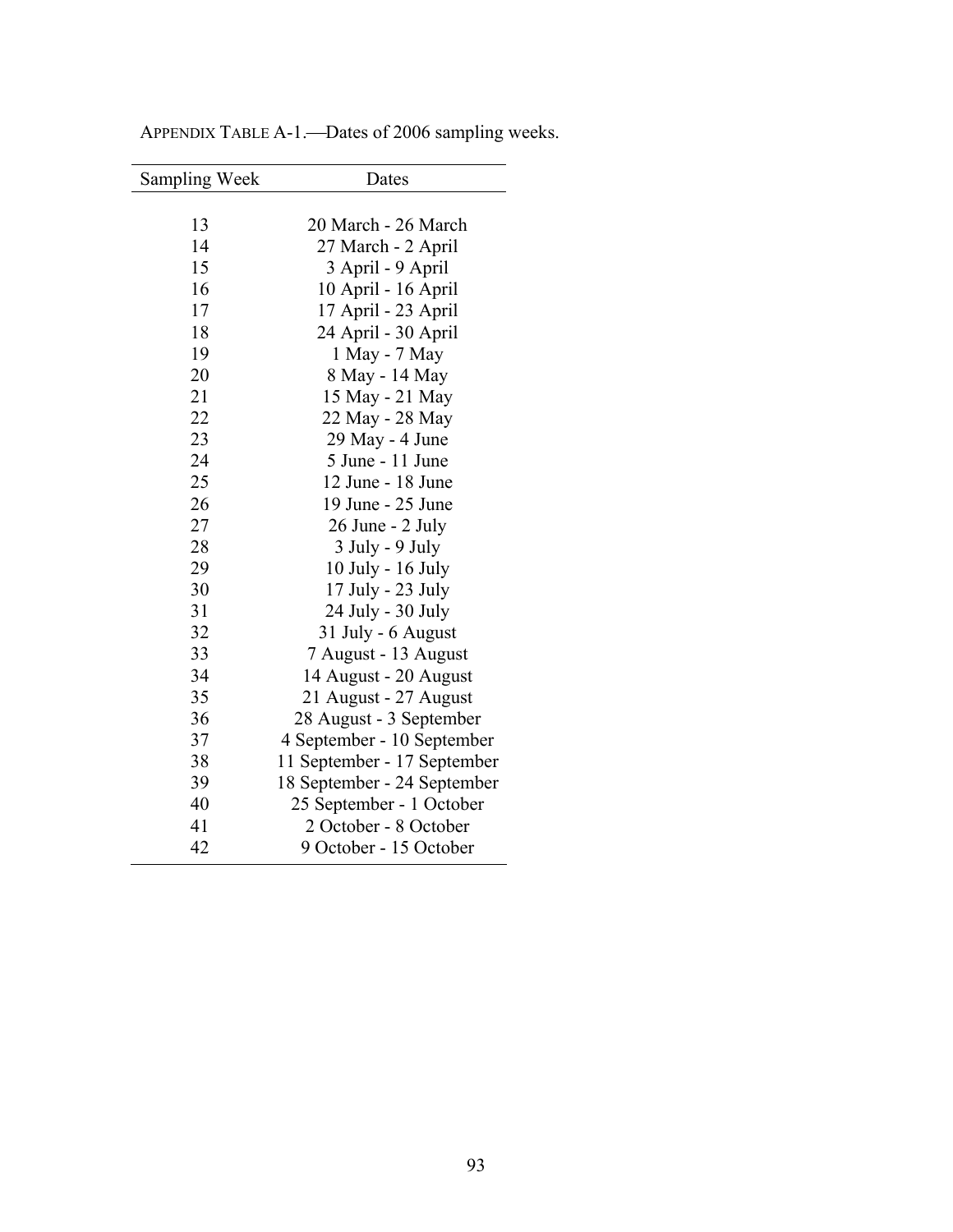|                              | Effort                   |                          |                          |                          |                          |      |                   |                   |                          |                          |      |
|------------------------------|--------------------------|--------------------------|--------------------------|--------------------------|--------------------------|------|-------------------|-------------------|--------------------------|--------------------------|------|
| Reservoir/area,<br>reach     | 1990                     | 1991                     | 1992                     | 1993                     | 1994                     | 1995 | 1996              | 1999              | 2004                     | 2005                     | 2006 |
| <b>Below</b>                 |                          |                          |                          |                          |                          |      |                   |                   |                          |                          |      |
| <b>Bonneville Dam</b>        |                          |                          |                          |                          |                          |      |                   |                   |                          |                          |      |
| rkm 114-121                  |                          | $\qquad \qquad -$        | 68                       |                          | 36                       | 45   | 43                | 44                | 22                       | 48                       |      |
| rkm 172-178                  |                          | $\equiv$                 | 65                       | $\equiv$                 | 33                       | 36   | 35                | 47                | 31                       | 48                       |      |
| rkm 190-197                  |                          |                          | 64                       |                          | 43                       | 40   | 40                | 40                | 32                       | 48                       |      |
|                              |                          |                          |                          |                          |                          |      |                   |                   |                          |                          |      |
| Tailrace                     | 39                       |                          | 60                       | 25                       | 35                       | 24   | 31                | 29                | 55                       | 82                       |      |
| Bonneville                   |                          |                          |                          |                          |                          |      |                   |                   |                          |                          |      |
| Forebay                      | 47                       |                          | $\qquad \qquad -$        | 35                       | 97                       | 79   | 80                | 62                | 35                       | 101                      |      |
| Mid-reservoir                | 52                       |                          | $\equiv$                 | 28                       | 84                       | 45   | 57                | 57                | 35                       | 58                       |      |
| Tailrace                     | 52                       |                          | $\overline{\phantom{0}}$ | 31                       | 68                       | 80   | 69                | 71                | 43                       | 74                       |      |
| The Dalles                   |                          |                          |                          |                          |                          |      |                   |                   |                          |                          |      |
| Forebay                      | 62                       | $\overline{\phantom{0}}$ | —                        | 31                       | 92                       | 62   | 59                | $\qquad \qquad -$ | $\overline{\phantom{m}}$ | $\qquad \qquad -$        | 78   |
| Mid-reservoir                | $\overline{\phantom{0}}$ |                          |                          |                          | $\overline{\phantom{0}}$ |      | $\qquad \qquad -$ |                   |                          | $\equiv$                 | 95   |
| Tailrace                     | 56                       |                          | $\overline{\phantom{0}}$ | 26                       | 48                       | 35   | 31                | 71                | 5                        | $\overline{\phantom{0}}$ | 74   |
| John Day                     |                          |                          |                          |                          |                          |      |                   |                   |                          |                          |      |
| Forebay                      | 56                       | 61                       | 68                       | 44                       | 91                       | 75   | 75                | 52                | 28                       | $\overline{\phantom{0}}$ | 75   |
| Mid-reservoir                | 61                       | 58                       | 62                       | 43                       | 43                       | 94   | 94                | $\equiv$          | 15                       | $\overline{a}$           | 80   |
| Tailrace                     | 55                       | 59                       | 64                       | 46                       | 74                       | 80   | 80                | 62                | 51                       |                          | 76   |
| Lower                        |                          |                          |                          |                          |                          |      |                   |                   |                          |                          |      |
| Monumental                   |                          |                          |                          |                          |                          |      |                   |                   |                          |                          |      |
| Tailrace                     | $\equiv$                 | 56                       |                          |                          | 44                       | 46   | 32                | 14                | 30                       |                          |      |
| <b>Little Goose</b>          |                          |                          |                          |                          |                          |      |                   |                   |                          |                          |      |
| Tailrace                     | $\overline{\phantom{0}}$ | 57                       | $\overline{\phantom{0}}$ | $\overline{\phantom{0}}$ | 39                       | 40   | 37                | 29                | 30                       | $\equiv$                 |      |
| Lower Granite<br>rkm 222-228 | $\overline{\phantom{a}}$ | 55                       |                          |                          | 85                       | 89   | 89                | 75                | 34                       |                          |      |

APPENDIX TABLE A-2. —Sampling effort (number of 15-minute electrofishing runs) for biological indexing in the lower Columbia and Snake rivers, 1990-1996, 1999, and 2004- 2006. rkm = river kilometer and "−" = area not sampled.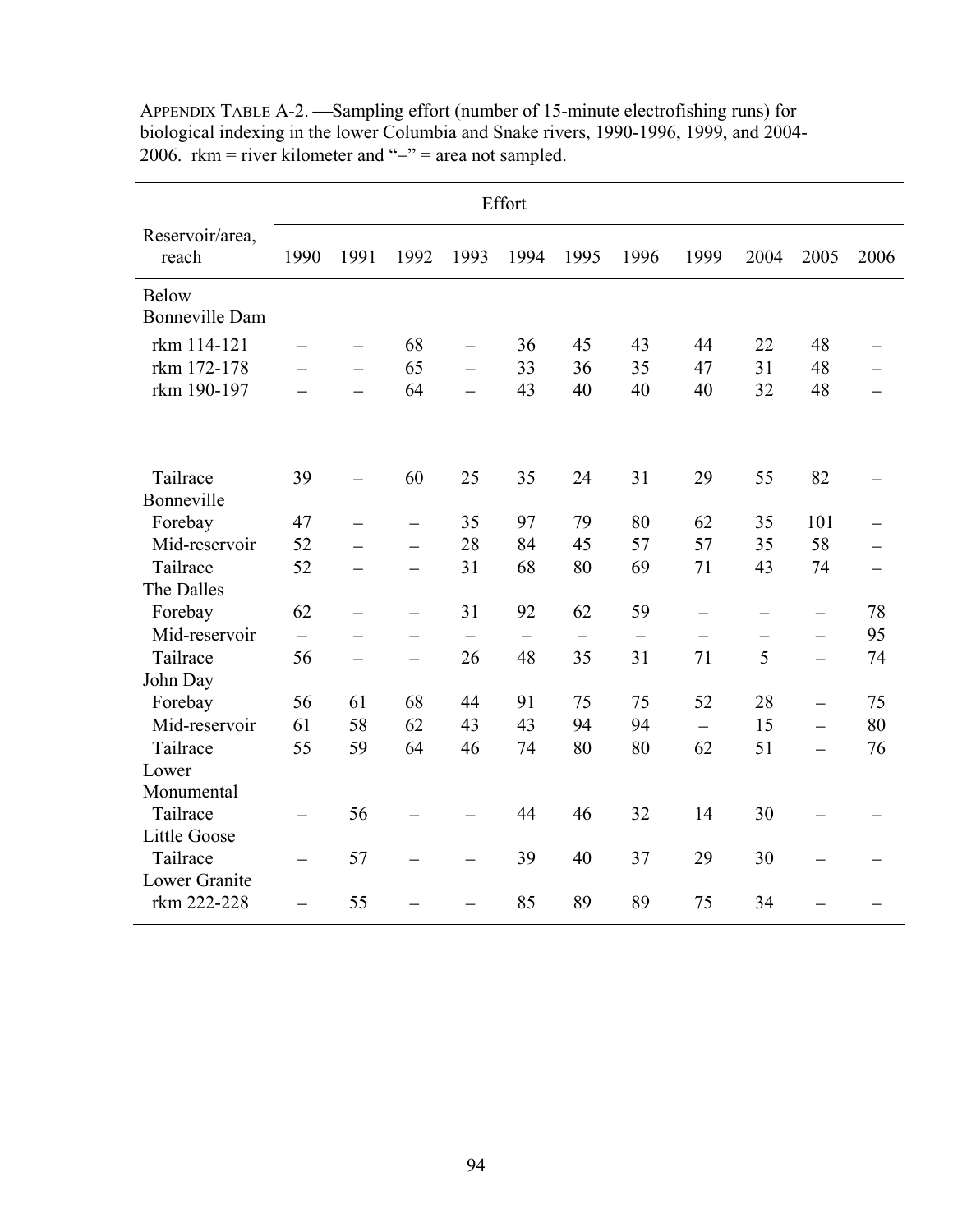

APPENDIX FIGURE A-1.—Timing of index sampling in 2006 with respect to juvenile salmonid passage (all species) at John Day and McNary dams. Shaded areas indicate dates of sampling in the vicinity of each dam. The passage index is the number of fish passing the dam, adjusted for river flow.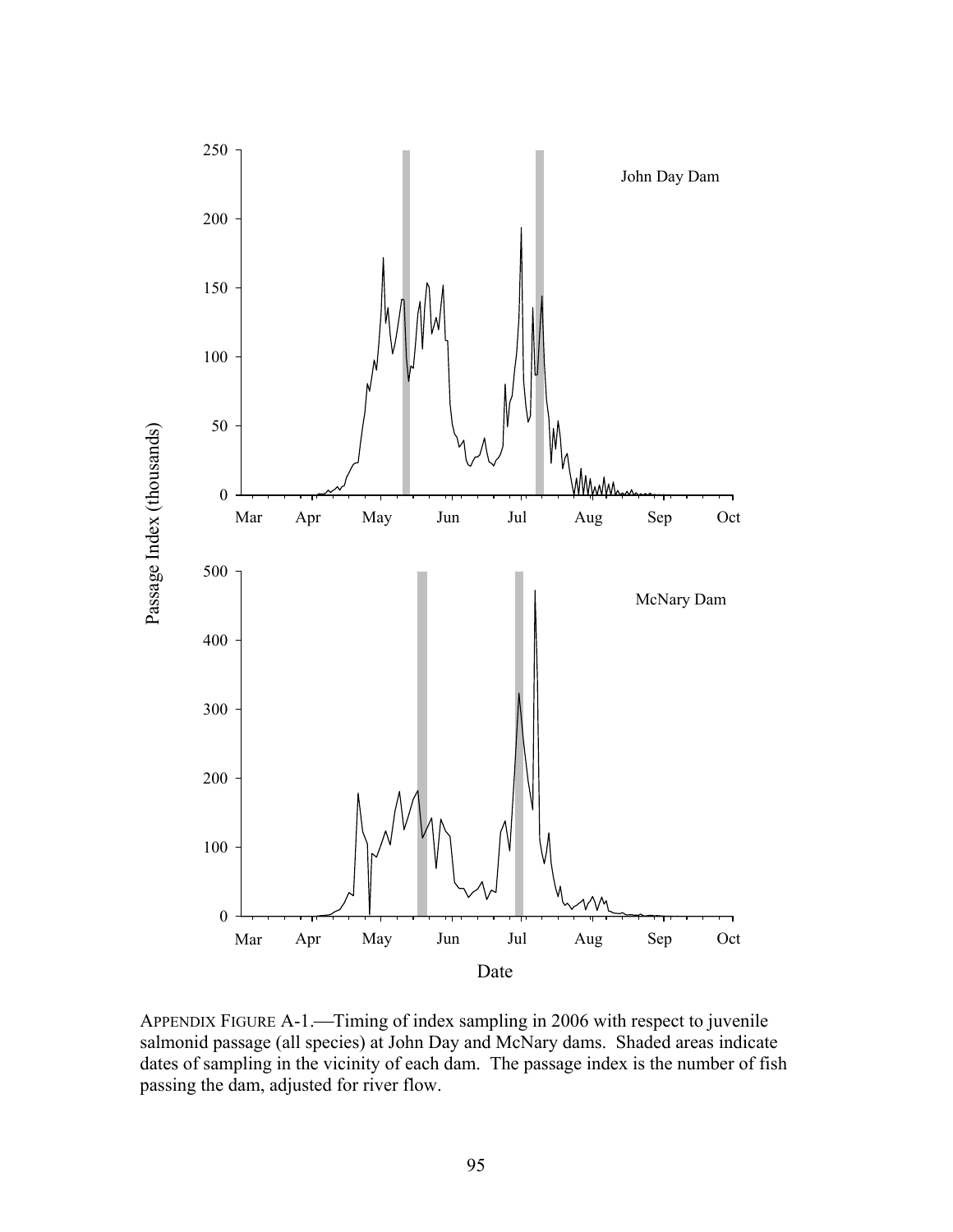# Appendix B

Exploitation Rates for Northern Pikeminnow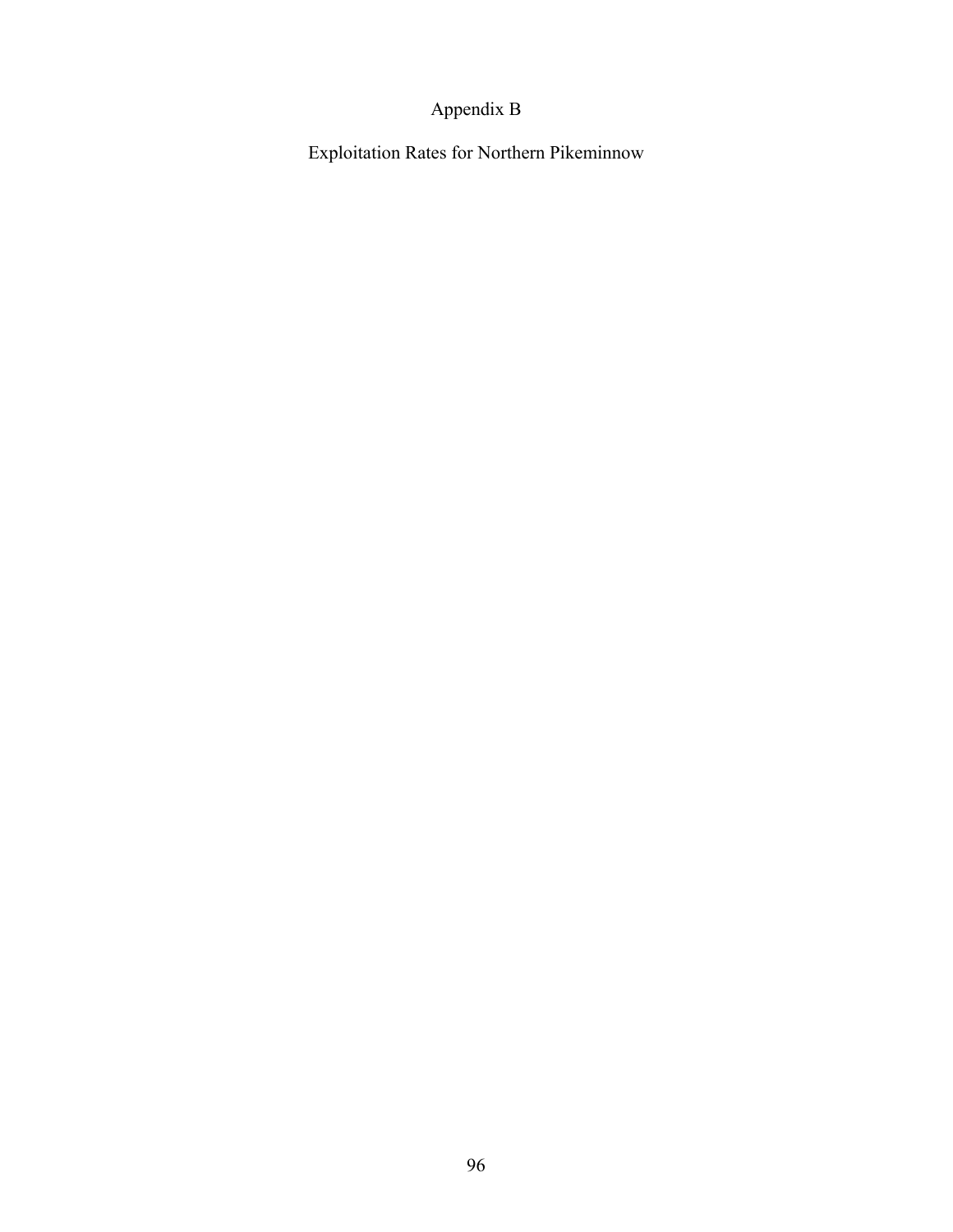|                                                                                                       | $\geq$ 200 mm FL |                   |     | 200 - 249 mm FL   |     | $\geq$ 250 mm FL  |  |
|-------------------------------------------------------------------------------------------------------|------------------|-------------------|-----|-------------------|-----|-------------------|--|
| Area or reservoir                                                                                     |                  | Tagged Recaptured |     | Tagged Recaptured |     | Tagged Recaptured |  |
| <b>Below Bonneville Dam</b>                                                                           | 467              | $64^{\circ}$      | 80  |                   | 387 | 57 <sup>a</sup>   |  |
| Bonneville                                                                                            | 501              | 49 <sup>a</sup>   | 229 | 14                | 272 | 35 <sup>a</sup>   |  |
| The Dalles                                                                                            | 48               | 10 <sup>a</sup>   | 5   | $\theta$          | 43  | 10 <sup>a</sup>   |  |
| John Day                                                                                              | 41               | $\theta$          | 18  | $\Omega$          | 23  | $\theta$          |  |
| McNary                                                                                                | 106              | 8                 | 6   | $\Omega$          | 100 | 8                 |  |
| Little Goose                                                                                          | 125              | $22^{\rm a}$      | 88  | 13                | 37  | $9^a$             |  |
| Lower Granite                                                                                         | 42               | $\overline{2}$    | 23  | $\Omega$          | 19  | 2                 |  |
| All areas                                                                                             | 1,330            | 155               | 449 | 34                | 881 | 121               |  |
| <sup>a</sup> Includes fish recaptured in a different area or reservoir than originally tagged and not |                  |                   |     |                   |     |                   |  |

APPENDIX TABLE B-1.—Number of northern pikeminnow tagged and recaptured in the sport- reward fishery during 2006.

included in area or reservoir-specific exploitation rate calculations.

APPENDIX TABLE B-2.—Exploitation rates  $(\%)$  of northern pikeminnow  $\geq 200$  mm FL for the sport-reward fishery,  $2001 - 2006$ . Exploitation rates were not corrected for tag loss in 2001 and 2002. X = no exploitation rate calculated ( $n < 4$ ) and "−" = area not sampled.

| Area or reservoir           | 2001 | 2002 | 2003 | 2004 | 2005 | 2006 |
|-----------------------------|------|------|------|------|------|------|
| <b>Below Bonneville Dam</b> | 15.9 | 10.8 | 11.8 | 18.8 | 21.6 | 14.6 |
| Bonneville                  | 8.6  | 5.0  | 11.0 | 11.7 | 8.0  | 10.5 |
| The Dalles                  | X    | X    | X    | X    | 14.9 | 22.4 |
| John Day                    | X    | X    | X    | X    | X    | X    |
| McNary                      | 26.0 | 7.6  | 6.6  | X    | 9.6  | 10.7 |
| Little Goose                |      |      |      |      |      | 20.0 |
| Lower Granite               | 9.4  | 11.6 | Χ    | 19.6 | X    | X    |
| All areas                   | 15.5 | 10.6 | 10.5 | 17.0 | 16.3 | 14.6 |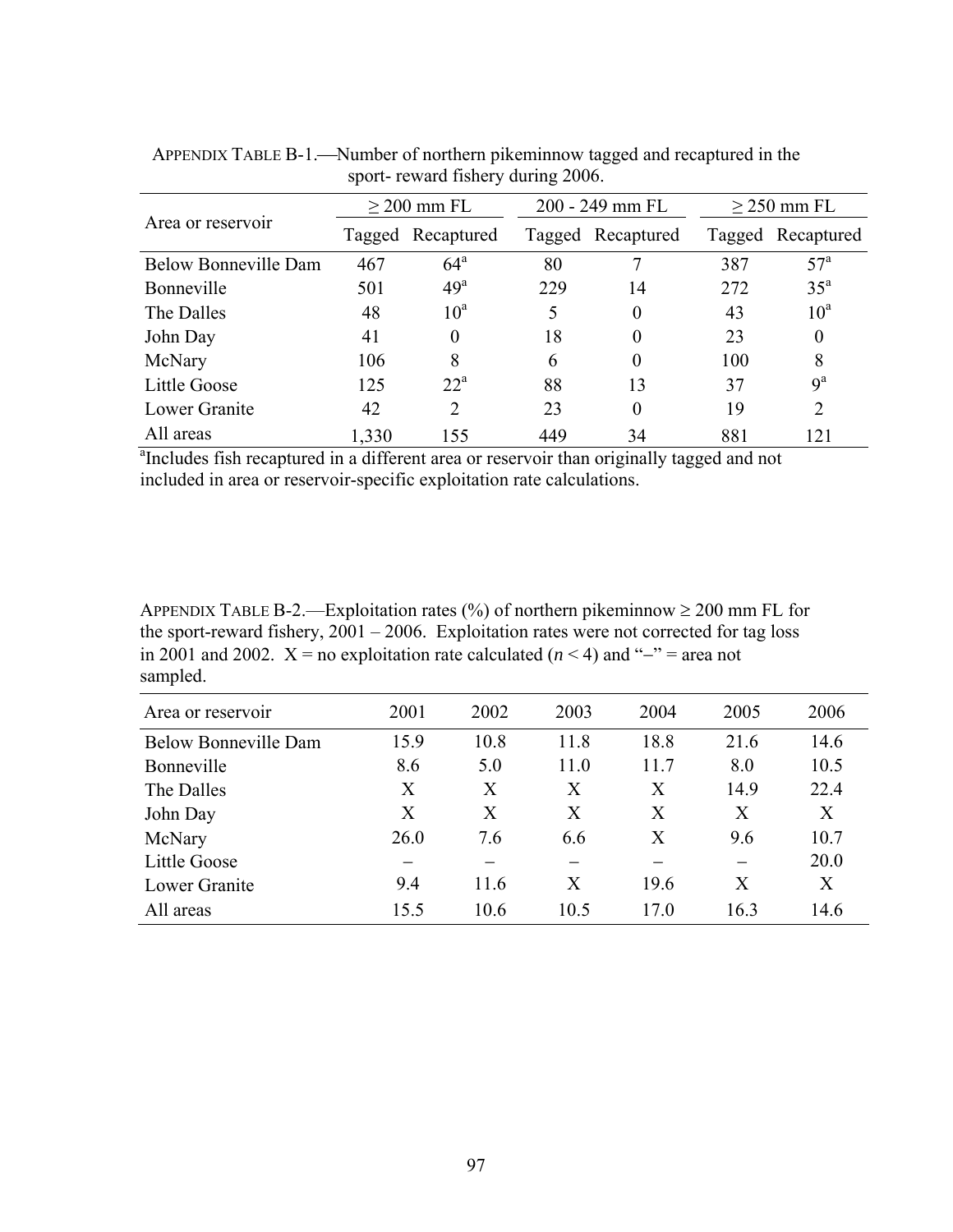| $\mathbf{r}$                |                   |      |                   |      |      |      |
|-----------------------------|-------------------|------|-------------------|------|------|------|
| Area or reservoir           | 2001              | 2002 | 2003              | 2004 | 2005 | 2006 |
| <b>Below Bonneville Dam</b> | $\rm\overline{X}$ | 3.1  | $\rm\overline{X}$ | X    | X    | 9.6  |
| Bonneville                  | X                 | X    | X                 | X    | X    | 6.7  |
| The Dalles                  | X                 | X    | X                 | X    | X    | X    |
| John Day                    | X                 | X    | X                 | X    | X    | X    |
| McNary                      | Χ                 | X    | X                 | X    | X    | X    |
| Little Goose                |                   |      |                   |      |      | 17.4 |
| Lower Granite               | Χ                 | X    | Χ                 | X    | X    | X    |
| All areas                   | 10.6              | 3.4  | $\rm X$           | 10.9 | Х    | 9.9  |
|                             |                   |      |                   |      |      |      |

APPENDIX TABLE B-3.—Exploitation rates (%) of northern pikeminnow 200 - 249 mm FL for the sport-reward fishery,  $2001 - 2006$ . Exploitation rates were not corrected for tag loss in 2001 and 2002. X = no exploitation rate calculated ( $n < 4$ ) and "−" = area not sampled.

APPENDIX TABLE B-4.—Exploitation rates (%) of northern pikeminnow  $\geq 250$  mm FL for the sport-reward fishery,  $2001 - 2006$ . Exploitation rates were not corrected for tag loss in 2001 and 2002. X = no exploitation rate calculated ( $n < 4$ ) and "−" = area not sampled.

| Area or reservoir           | 2001 | 2002 | 2003 | 2004 | 2005 | 2006 |
|-----------------------------|------|------|------|------|------|------|
| <b>Below Bonneville Dam</b> | 16.2 | 12.6 | 13.6 | 20.1 | 23.1 | 15.6 |
| Bonneville                  | 8.5  | 6.0  | 16.7 | 9.3  | 8.2  | 13.7 |
| The Dalles                  | X    | X    | X    | X    | 18.0 | 25.3 |
| John Day                    | X    | X    | X    | X    | X    | X    |
| McNary                      | 26.0 | 7.7  | 8.2  | X    | 13.0 | 11.2 |
| Little Goose                |      |      |      |      |      | 26.3 |
| Lower Granite               | X    | 14.3 | X    | 23.8 | X    | X    |
| All areas                   | 16.2 | 12.3 | 13.0 | 18.5 | 19.0 | 17.1 |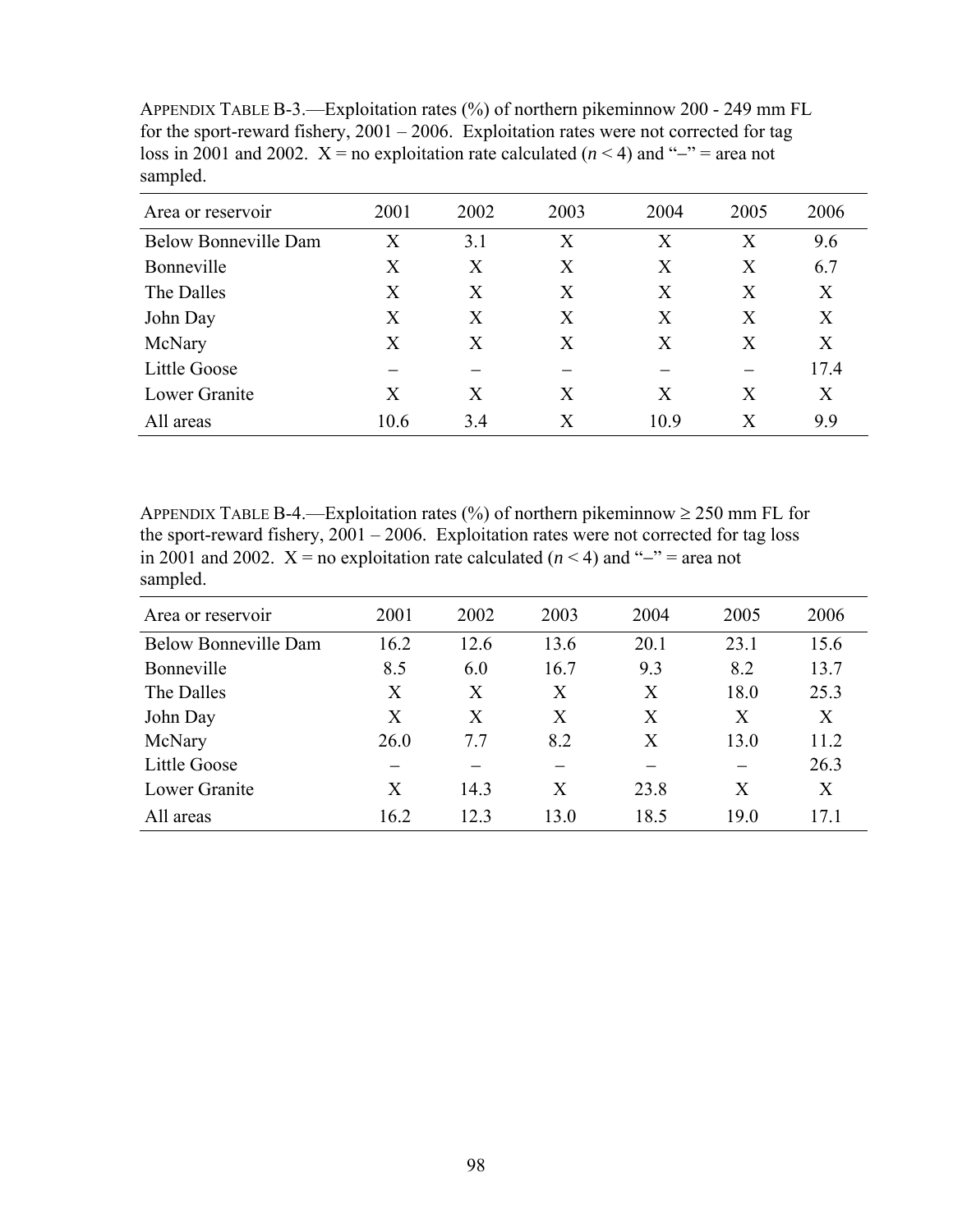| Sampling Week                                                                                                                                                  | Tagged       | Recaptured       | At-Large       | Exploitation <sup>a</sup> $(\%)$ |
|----------------------------------------------------------------------------------------------------------------------------------------------------------------|--------------|------------------|----------------|----------------------------------|
| 12                                                                                                                                                             |              |                  |                |                                  |
| 13                                                                                                                                                             | $\mathbf{1}$ |                  |                |                                  |
| 14                                                                                                                                                             |              |                  | $\mathbf{1}$   |                                  |
| 15                                                                                                                                                             | 36           |                  | $\mathbf{1}$   |                                  |
| 16                                                                                                                                                             | 121          |                  | 37             |                                  |
| 17                                                                                                                                                             | 363          |                  | 158            |                                  |
| 18                                                                                                                                                             | 447          |                  | 521            |                                  |
| 19                                                                                                                                                             | 55           | 6                | 968            | 0.7                              |
| 20                                                                                                                                                             | 11           | $\overline{2}$   | 1017           | 0.2                              |
| 21                                                                                                                                                             | 23           | $\overline{7}$   | 1026           | 0.8                              |
| 22                                                                                                                                                             | 5            | $\overline{4}$   | 1042           | 0.4                              |
| 23                                                                                                                                                             | 30           | $\overline{2}$   | 1043           | 0.2                              |
| 24                                                                                                                                                             | 131          | 13               | 1071           | 1.3                              |
| 25                                                                                                                                                             | 36           | 14               | 1189           | 1.3                              |
| 26                                                                                                                                                             | 71           | 15               | $1210^{b}$     | 1.4                              |
| 27                                                                                                                                                             |              | 16               | $1265^{\rm b}$ | 1.4                              |
| 28                                                                                                                                                             |              | $10\,$           | $1248^{b}$     | 0.9                              |
| 29                                                                                                                                                             |              | 5                | $1237^b$       | 0.4                              |
| 30                                                                                                                                                             |              | 6                | 1232           | 0.5                              |
| 31                                                                                                                                                             |              | 5                | 1226           | 0.4                              |
| 32                                                                                                                                                             |              | $\boldsymbol{0}$ | 1221           | 0.0                              |
| 33                                                                                                                                                             |              | 5                | 1221           | 0.5                              |
| 34                                                                                                                                                             |              | 9                | 1216           | $0.8\,$                          |
| 35                                                                                                                                                             |              | 5                | 1207           | 0.5                              |
| 36                                                                                                                                                             |              | $\overline{2}$   | 1202           | 0.2                              |
| 37                                                                                                                                                             |              | $\, 8$           | 1200           | 0.7                              |
| 38                                                                                                                                                             |              | 5                | 1192           | $0.5\,$                          |
| 39                                                                                                                                                             |              | 5                | 1187           | 0.5                              |
| 40                                                                                                                                                             |              | 5                | 1182           | 0.5                              |
| 41                                                                                                                                                             |              | 3                | 1177           | 0.3                              |
| 42                                                                                                                                                             |              | 3                | 1174           | 0.3                              |
| Total                                                                                                                                                          | 1330         | 155              | 1171           | 14.6                             |
| <sup>a</sup> Exploitation rates adjusted for tag loss (9.9%).<br><sup>b</sup> Additional fish subtracted from at-large pool due to removal by other fisheries. |              |                  |                |                                  |

APPENDIX TABLE B-5.—System-wide weekly exploitation rates of northern pikeminnow  $\geq$  200 mm FL for the sport-reward fishery in 2006. Dashes indicate either no tagging effort, no recapture effort, or no exploitation calculated.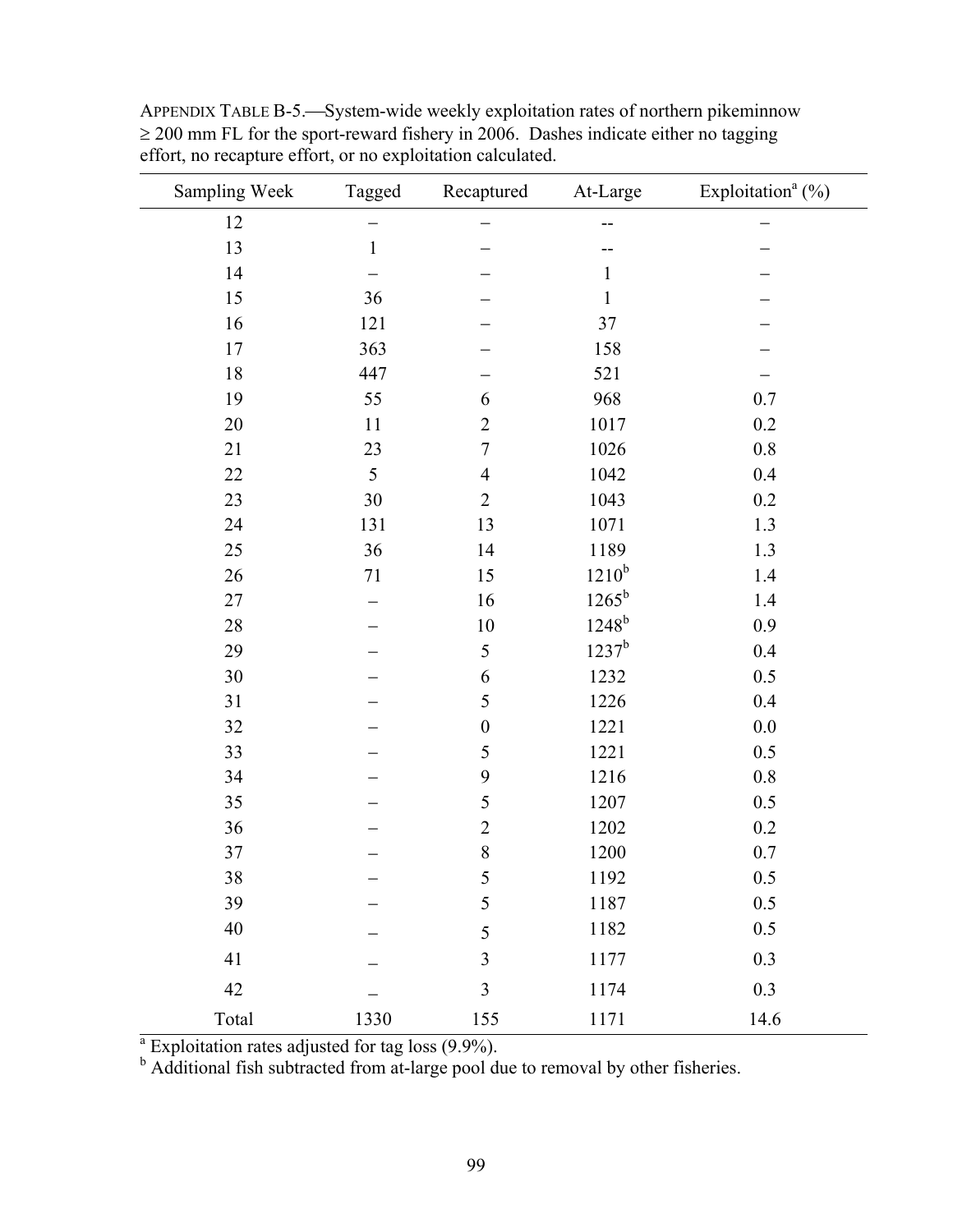| Sampling Week | Tagged | Recaptured       | At-Large         | Exploitation <sup>a</sup> (%) |
|---------------|--------|------------------|------------------|-------------------------------|
| 12            |        |                  |                  |                               |
| 13            |        |                  |                  |                               |
| 14            |        |                  | $\boldsymbol{0}$ |                               |
| 15            |        |                  | $\boldsymbol{0}$ |                               |
| 16            |        |                  | $\boldsymbol{0}$ |                               |
| $17\,$        |        |                  | $\boldsymbol{0}$ |                               |
| $18\,$        |        |                  | $\boldsymbol{0}$ |                               |
| 19            | 48     | $\boldsymbol{0}$ | $\boldsymbol{0}$ | 0.0                           |
| $20\,$        |        | $\boldsymbol{0}$ | 48               | 0.0                           |
| 21            |        | $\mathbf{1}$     | 48               | 2.3                           |
| 22            |        | $\boldsymbol{0}$ | 47               | $0.0\,$                       |
| 23            |        | $\boldsymbol{0}$ | 47               | $0.0\,$                       |
| 24            |        | $\boldsymbol{0}$ | 47               | 0.0                           |
| 25            |        | $\sqrt{2}$       | 47               | 4.7                           |
| 26            |        | $\overline{2}$   | 45               | 4.9                           |
| $27\,$        |        | $\sqrt{2}$       | 43               | 5.1                           |
| $28\,$        |        | $\boldsymbol{0}$ | 41               | $0.0\,$                       |
| 29            |        | $\mathbf{1}$     | 40               | 2.7                           |
| $30\,$        |        | $\boldsymbol{0}$ | 39               | 0.0                           |
| 31            |        | $\mathbf{1}$     | 39               | 2.7                           |
| 32            |        | $\boldsymbol{0}$ | 39               | 0.0                           |
| 33            |        | $\boldsymbol{0}$ | 39               | 0.0                           |
| 34            |        | $\boldsymbol{0}$ | 39               | $0.0\,$                       |
| 35            |        | $\boldsymbol{0}$ | 39               | 0.0                           |
| 36            |        | $\boldsymbol{0}$ | 39               | 0.0                           |
| 37            |        | $\boldsymbol{0}$ | 39               | $0.0\,$                       |
| $38\,$        |        | $\boldsymbol{0}$ | 39               | $0.0\,$                       |
| 39            |        | $\boldsymbol{0}$ | 39               | $0.0\,$                       |
| 40            |        | $\boldsymbol{0}$ | 39               | $0.0\,$                       |
| 41            |        | $\boldsymbol{0}$ | 39               | $0.0\,$                       |
| 42            |        | $\boldsymbol{0}$ | 39               | $0.0\,$                       |
| Total         | 48     | $\mathbf{9}$     | 39               | 22.4                          |

APPENDIX TABLE B-6.<sup>-The Dalles</sup> Reservoir weekly exploitation rates of northern pikeminnow  $\geq 200$  mm FL for the sport-reward fishery in 2006. Dashes indicate either no tagging effort, no recapture effort, or no exploitation calculated.

 $a^a$  Exploitation rates adjusted for tag loss (9.9%).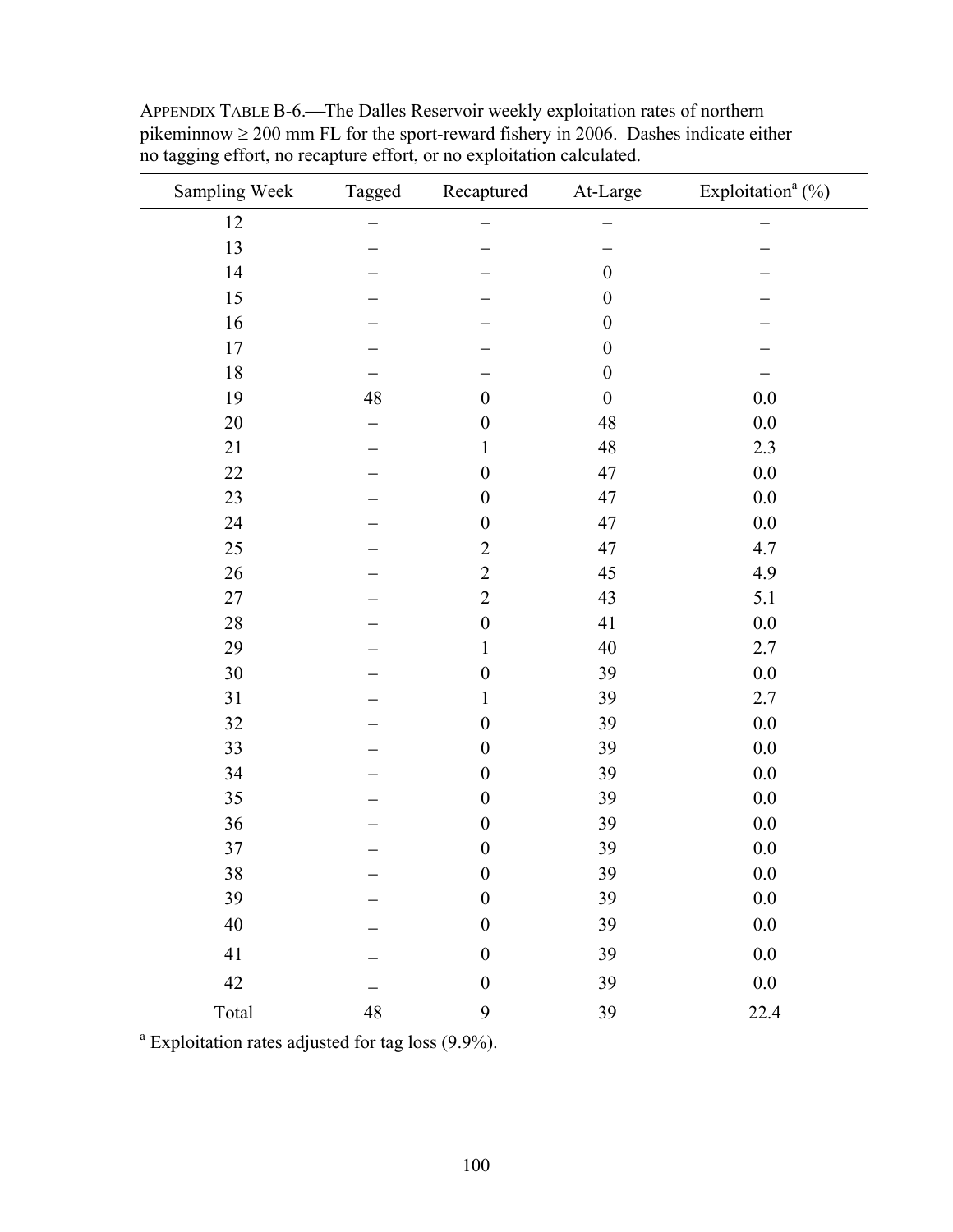| Sampling Week | Tagged         | Recaptured       | At-Large         | Exploitation <sup>a</sup> (%) |
|---------------|----------------|------------------|------------------|-------------------------------|
| 12            |                |                  | $\boldsymbol{0}$ |                               |
| 13            |                |                  | $\boldsymbol{0}$ |                               |
| 14            |                |                  | $\boldsymbol{0}$ |                               |
| 15            |                |                  | $\boldsymbol{0}$ |                               |
| 16            |                |                  | $\boldsymbol{0}$ |                               |
| 17            |                |                  | $\boldsymbol{0}$ |                               |
| 18            |                |                  | $\boldsymbol{0}$ |                               |
| 19            | $\overline{7}$ |                  | $\boldsymbol{0}$ | 0.0                           |
| 20            | 11             |                  | $\overline{7}$   | 0.0                           |
| 21            | 23             | $\boldsymbol{0}$ | 18               | 0.0                           |
| 22            | —              | $\boldsymbol{0}$ | 41               | 0.0                           |
| 23            |                | $\boldsymbol{0}$ | 41               | 0.0                           |
| 24            |                | $\boldsymbol{0}$ | 41               | 0.0                           |
| 25            |                | $\boldsymbol{0}$ | 41               | 0.0                           |
| 26            |                | $\boldsymbol{0}$ | $40b$            | 0.0                           |
| 27            |                | $\boldsymbol{0}$ | 40               | 0.0                           |
| 28            |                | $\boldsymbol{0}$ | 40               | 0.0                           |
| 29            |                | $\boldsymbol{0}$ | 40               | 0.0                           |
| 30            |                | $\boldsymbol{0}$ | 40               | 0.0                           |
| 31            |                | $\boldsymbol{0}$ | 40               | 0.0                           |
| 32            |                | $\boldsymbol{0}$ | 40               | 0.0                           |
| 33            |                | $\boldsymbol{0}$ | 40               | 0.0                           |
| 34            |                | $\boldsymbol{0}$ | 40               | 0.0                           |
| 35            |                | $\boldsymbol{0}$ | 40               | $0.0\,$                       |
| 36            |                | $\boldsymbol{0}$ | 40               | 0.0                           |
| 37            |                | $\boldsymbol{0}$ | 40               | 0.0                           |
| 38            |                | $\boldsymbol{0}$ | 40               | 0.0                           |
| 39            |                | $\boldsymbol{0}$ | 40               | $0.0\,$                       |
| Total         | 41             | $\boldsymbol{0}$ | 40               | 0.0                           |

APPENDIX TABLE B-7.—John Day Reservoir weekly exploitation rates of northern pikeminnow  $\geq 200$  mm FL for the sport-reward fishery in 2006. Dashes indicate either no tagging effort, no recapture effort, or no exploitation calculated.

<sup>a</sup> Exploitation rates adjusted for tag loss  $(9.9\%)$ .<br><sup>b</sup> Additional fish subtracted from at-large pool due to removal by other fisheries.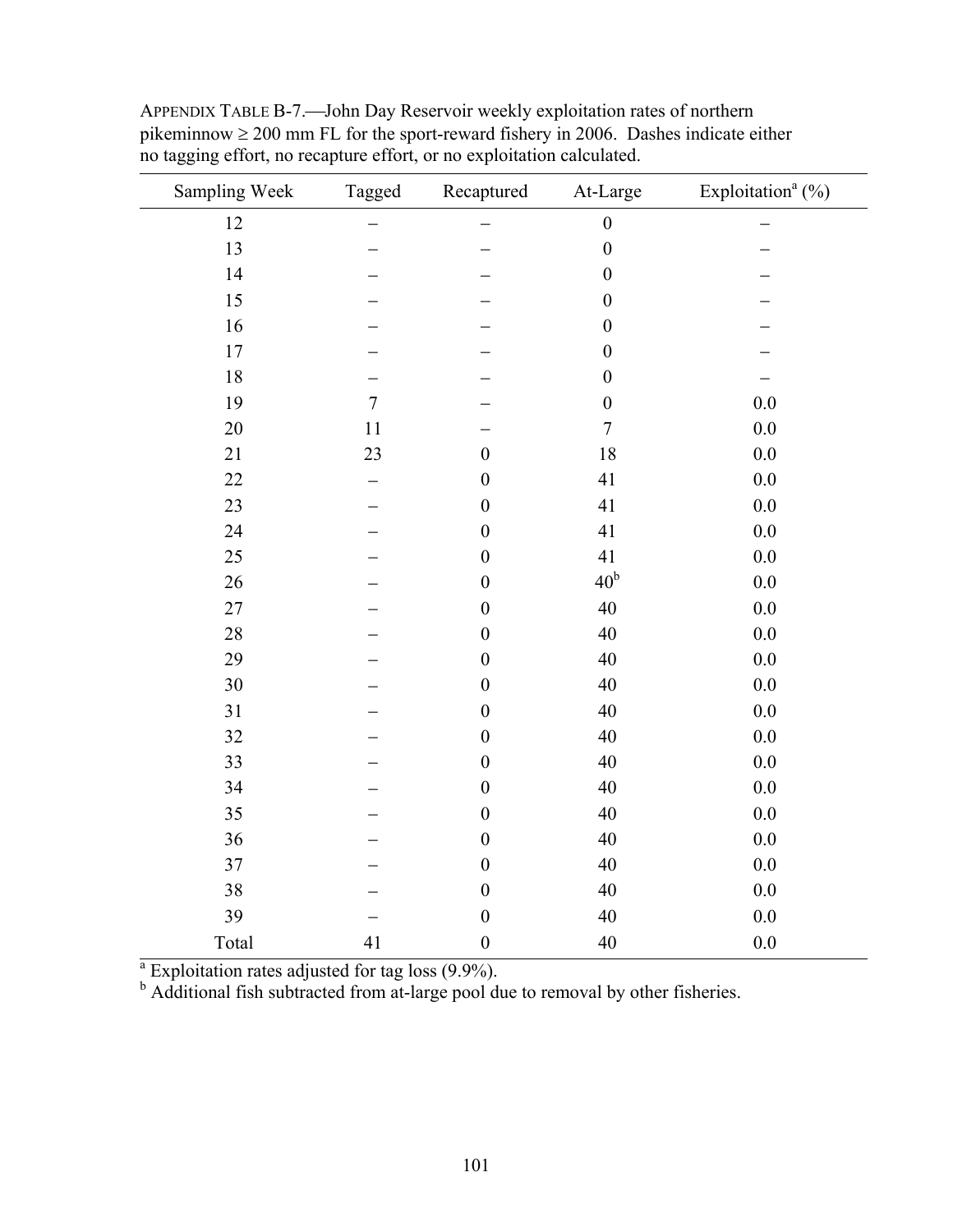| Sampling Week | Tagged | Recaptured       | At-Large         | Exploitation <sup>a</sup> $(\%)$ |
|---------------|--------|------------------|------------------|----------------------------------|
| 12            |        |                  | $\boldsymbol{0}$ |                                  |
| 13            |        |                  | $\boldsymbol{0}$ |                                  |
| 14            |        |                  | $\boldsymbol{0}$ |                                  |
| 15            |        |                  | $\boldsymbol{0}$ |                                  |
| 16            |        |                  | $\boldsymbol{0}$ |                                  |
| 17            |        |                  | $\boldsymbol{0}$ |                                  |
| $18\,$        |        |                  | $\boldsymbol{0}$ |                                  |
| 19            |        |                  | $\boldsymbol{0}$ |                                  |
| $20\,$        |        |                  | $\boldsymbol{0}$ |                                  |
| 21            |        | $\boldsymbol{0}$ | $\boldsymbol{0}$ | $0.0\,$                          |
| 22            | 5      | $\boldsymbol{0}$ | $\boldsymbol{0}$ | $0.0\,$                          |
| 23            | 30     | $\boldsymbol{0}$ | 5                | $0.0\,$                          |
| 24            |        | 1                | 35               | 3.1                              |
| 25            |        | $\boldsymbol{0}$ | 34               | 0.0                              |
| 26            | 71     | $\boldsymbol{0}$ | 34               | $0.0\,$                          |
| 27            |        | 1                | 105              | $1.0\,$                          |
| $28\,$        |        | 1                | 104              | 1.1                              |
| 29            |        | $\boldsymbol{0}$ | 103              | $0.0\,$                          |
| 30            |        | $\boldsymbol{0}$ | 103              | $0.0\,$                          |
| 31            |        | 1                | 103              | 1.1                              |
| 32            |        | $\boldsymbol{0}$ | 102              | 0.0                              |
| 33            |        | $\overline{2}$   | 102              | $2.2\,$                          |
| 34            |        | $\boldsymbol{0}$ | 100              | 0.0                              |
| 35            |        | $\boldsymbol{0}$ | 100              | $0.0\,$                          |
| 36            |        | $\boldsymbol{0}$ | $100\,$          | $0.0\,$                          |
| $37\,$        |        | $\mathbf{1}$     | 100              | $1.1\,$                          |
| 38            |        | $\boldsymbol{0}$ | 99               | 0.0                              |
| 39            |        | $\boldsymbol{0}$ | 99               | $0.0\,$                          |
| $40\,$        |        | $\mathbf{1}$     | 99               | $1.1\,$                          |
| 41            |        | $\boldsymbol{0}$ | 98               | $0.0\,$                          |
| 42            |        | $\boldsymbol{0}$ | 98               | $0.0\,$                          |
| Total         | 106    | $8\,$            | 98               | $10.7\,$                         |

APPENDIX TABLE B-8.—McNary Reservoir weekly exploitation rates of northern pikeminnow  $\geq 200$  mm FL for the sport-reward fishery in 2006. Dashes indicate either no tagging effort, no recapture effort, or no exploitation calculated.

<sup>a</sup> Exploitation rates adjusted for tag loss (9.9%).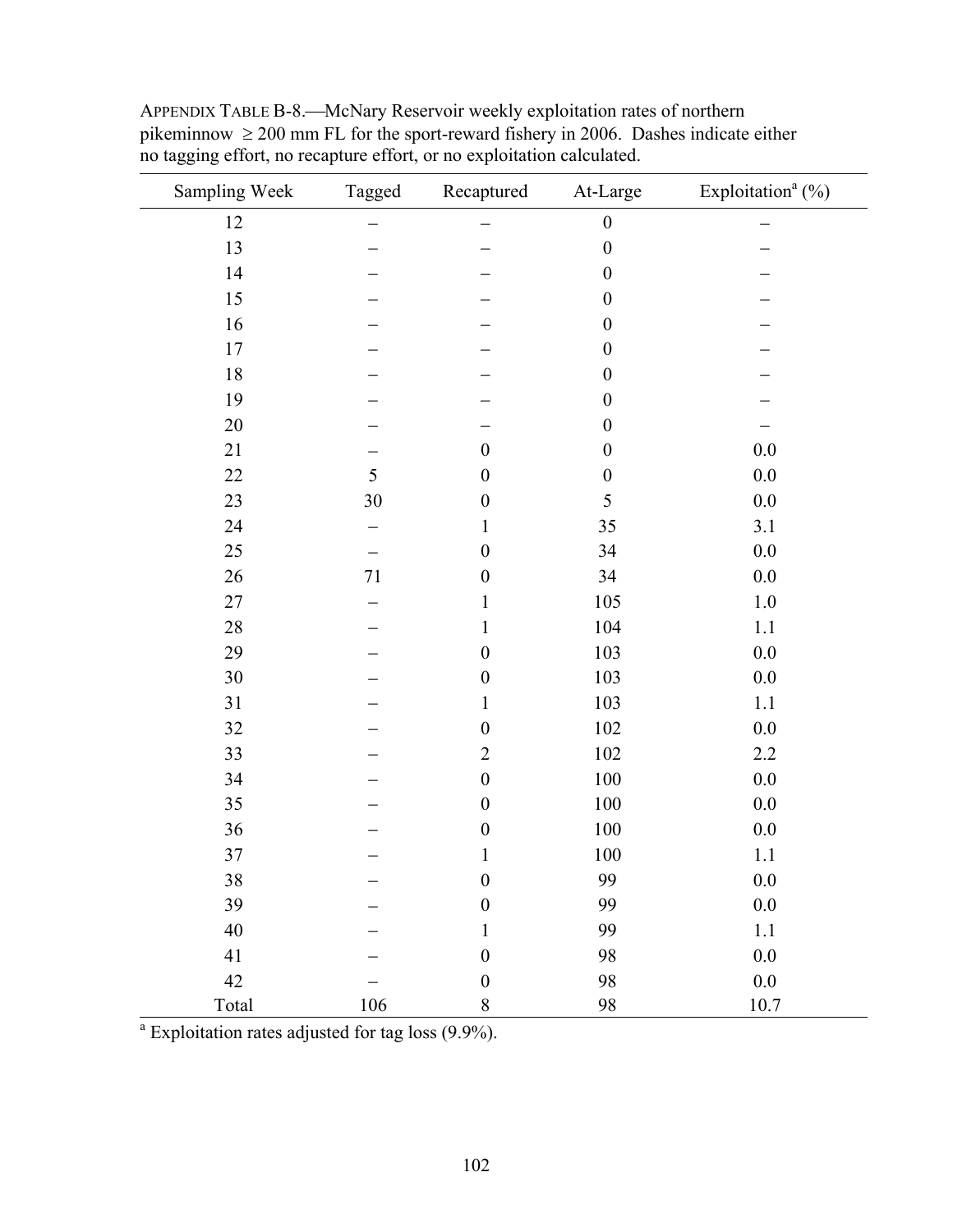| Sampling Week | Tagged | Recaptured       | At-Large         | Exploitation <sup>a</sup> $(\%)$ |
|---------------|--------|------------------|------------------|----------------------------------|
| 12            |        |                  | $\boldsymbol{0}$ |                                  |
| 13            |        |                  | $\boldsymbol{0}$ |                                  |
| 14            |        |                  | $\boldsymbol{0}$ |                                  |
| 15            |        |                  | $\boldsymbol{0}$ |                                  |
| 16            |        |                  | $\boldsymbol{0}$ |                                  |
| $17\,$        |        |                  | $\boldsymbol{0}$ |                                  |
| $18\,$        |        |                  | $\boldsymbol{0}$ |                                  |
| 19            |        |                  | $\boldsymbol{0}$ |                                  |
| 20            |        |                  | $\boldsymbol{0}$ |                                  |
| 21            |        | $\boldsymbol{0}$ | $\boldsymbol{0}$ | 0.0                              |
| 22            |        | $\boldsymbol{0}$ | $\boldsymbol{0}$ | $0.0\,$                          |
| 23            |        | $\boldsymbol{0}$ | $\boldsymbol{0}$ | 0.0                              |
| 24            | 125    | $\overline{2}$   | 123              | 1.8                              |
| 25            |        | $\boldsymbol{0}$ | 123              | 0.0                              |
| 26            |        | $\boldsymbol{0}$ | 123              | $0.0\,$                          |
| 27            |        | $\boldsymbol{0}$ | 123              | 0.0                              |
| 28            |        | $\mathfrak{Z}$   | 123              | 2.7                              |
| 29            |        | $\mathbf{1}$     | 120              | 0.9                              |
| 30            |        | $\overline{2}$   | 119              | $1.8\,$                          |
| 31            |        | $\overline{2}$   | 117              | 1.9                              |
| 32            |        | $\boldsymbol{0}$ | 115              | 0.0                              |
| 33            |        | $\boldsymbol{0}$ | 115              | $0.0\,$                          |
| 34            |        | 3                | 115              | 2.9                              |
| 35            |        | $\boldsymbol{0}$ | 112              | 0.0                              |
| 36            |        | $\mathbf{1}$     | 112              | $1.0\,$                          |
| 37            |        | $\mathfrak{Z}$   | 111              | $3.0\,$                          |
| 38            |        | $\mathbf{1}$     | $108\,$          | $1.0\,$                          |
| 39            |        | $\boldsymbol{0}$ | $107\,$          | $0.0\,$                          |
| $40\,$        |        | $\mathbf{1}$     | $107\,$          | $1.0\,$                          |
| 41            |        | $\boldsymbol{0}$ | 106              | 0.0                              |
| 42            |        | $\sqrt{2}$       | 106              | 2.1                              |
| Total         | 125    | 21               | 104              | $20.0\,$                         |

APPENDIX TABLE B-9.—Little Goose Reservoir weekly exploitation rates of northern pikeminnow  $\geq 200$  mm FL for the sport-reward fishery in 2006. Dashes indicate either no tagging effort, no recapture effort, or no exploitation calculated.

 $a$  Exploitation rates adjusted for tag loss  $(9.9\%)$ .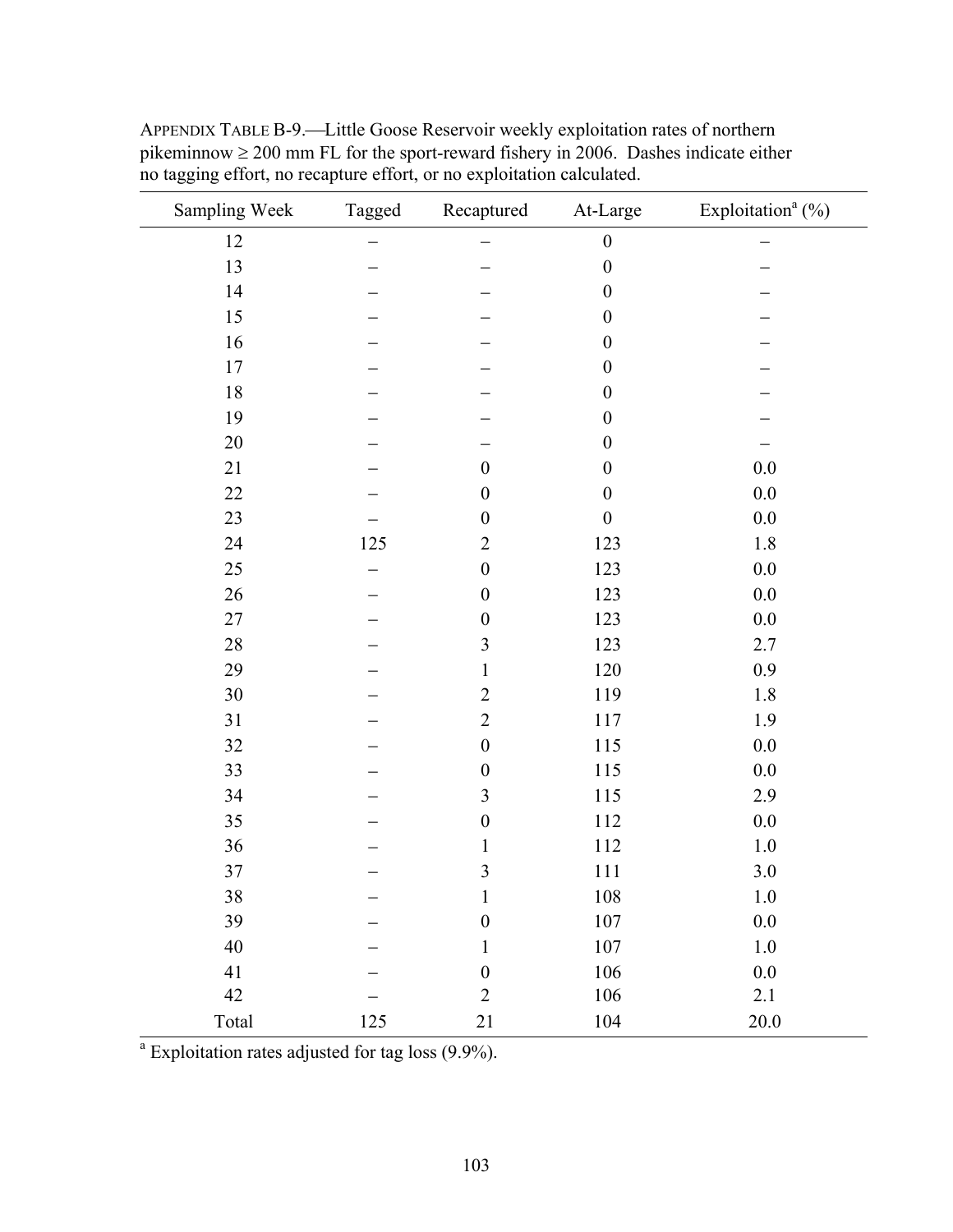| Sampling Week | Tagged | Recaptured       | At-Large         | Exploitation <sup>a</sup> $(\%)$ |
|---------------|--------|------------------|------------------|----------------------------------|
| 12            |        |                  |                  |                                  |
| 13            |        |                  |                  |                                  |
| 14            |        |                  | $\boldsymbol{0}$ |                                  |
| 15            |        |                  | $\boldsymbol{0}$ |                                  |
| 16            |        |                  | $\boldsymbol{0}$ |                                  |
| 17            |        |                  | $\boldsymbol{0}$ |                                  |
| 18            |        |                  | $\boldsymbol{0}$ |                                  |
| 19            |        | $\boldsymbol{0}$ | $\boldsymbol{0}$ | $0.0\,$                          |
| 20            |        | $\boldsymbol{0}$ | $\boldsymbol{0}$ | $0.0\,$                          |
| 21            |        | $\boldsymbol{0}$ | $\boldsymbol{0}$ | 0.0                              |
| $22\,$        |        | $\boldsymbol{0}$ | $\boldsymbol{0}$ | $0.0\,$                          |
| 23            |        | $\boldsymbol{0}$ | $\boldsymbol{0}$ | $0.0\,$                          |
| 24            | 6      | $\boldsymbol{0}$ | $\boldsymbol{0}$ | 0.0                              |
| 25            | 36     | $\boldsymbol{0}$ | 6                | $0.0\,$                          |
| 26            |        | $\boldsymbol{0}$ | 42               | $0.0\,$                          |
| 27            |        | $\boldsymbol{0}$ | 42               | $0.0\,$                          |
| $28\,$        |        | $\boldsymbol{0}$ | 42               | $0.0\,$                          |
| 29            |        | $\boldsymbol{0}$ | 42               | $0.0\,$                          |
| 30            |        | $\mathbf{1}$     | 42               | 2.6                              |
| 31            |        | $\boldsymbol{0}$ | 41               | $0.0\,$                          |
| 32            |        | $\boldsymbol{0}$ | 41               | $0.0\,$                          |
| 33            |        | $\boldsymbol{0}$ | 41               | $0.0\,$                          |
| 34            |        | $\boldsymbol{0}$ | 41               | $0.0\,$                          |
| 35            |        | $\mathbf{1}$     | 41               | 2.7                              |
| 36            |        | $\boldsymbol{0}$ | 40               | $0.0\,$                          |
| 37            |        | $\boldsymbol{0}$ | 40               | $0.0\,$                          |
| 38            |        | $\boldsymbol{0}$ | $40\,$           | $0.0\,$                          |
| 39            |        | $\boldsymbol{0}$ | $40\,$           | $0.0\,$                          |
| 40            |        | $\boldsymbol{0}$ | $40\,$           | $0.0\,$                          |
| 41            |        | $\boldsymbol{0}$ | 40               | $0.0\,$                          |
| 42            |        | $\boldsymbol{0}$ | 40               | $0.0\,$                          |
| Total         | 42     | $\sqrt{2}$       | $40\,$           | 5.3                              |

APPENDIX TABLE B-10.—Lower Granite Reservoir weekly exploitation rates of northern pikeminnow  $\geq 200$  mm FL for the sport-reward fishery in 2006. Dashes indicate either no tagging effort, no recapture effort, or no exploitation calculated.

 $a^a$  Exploitation rates adjusted for tag loss (9.9%).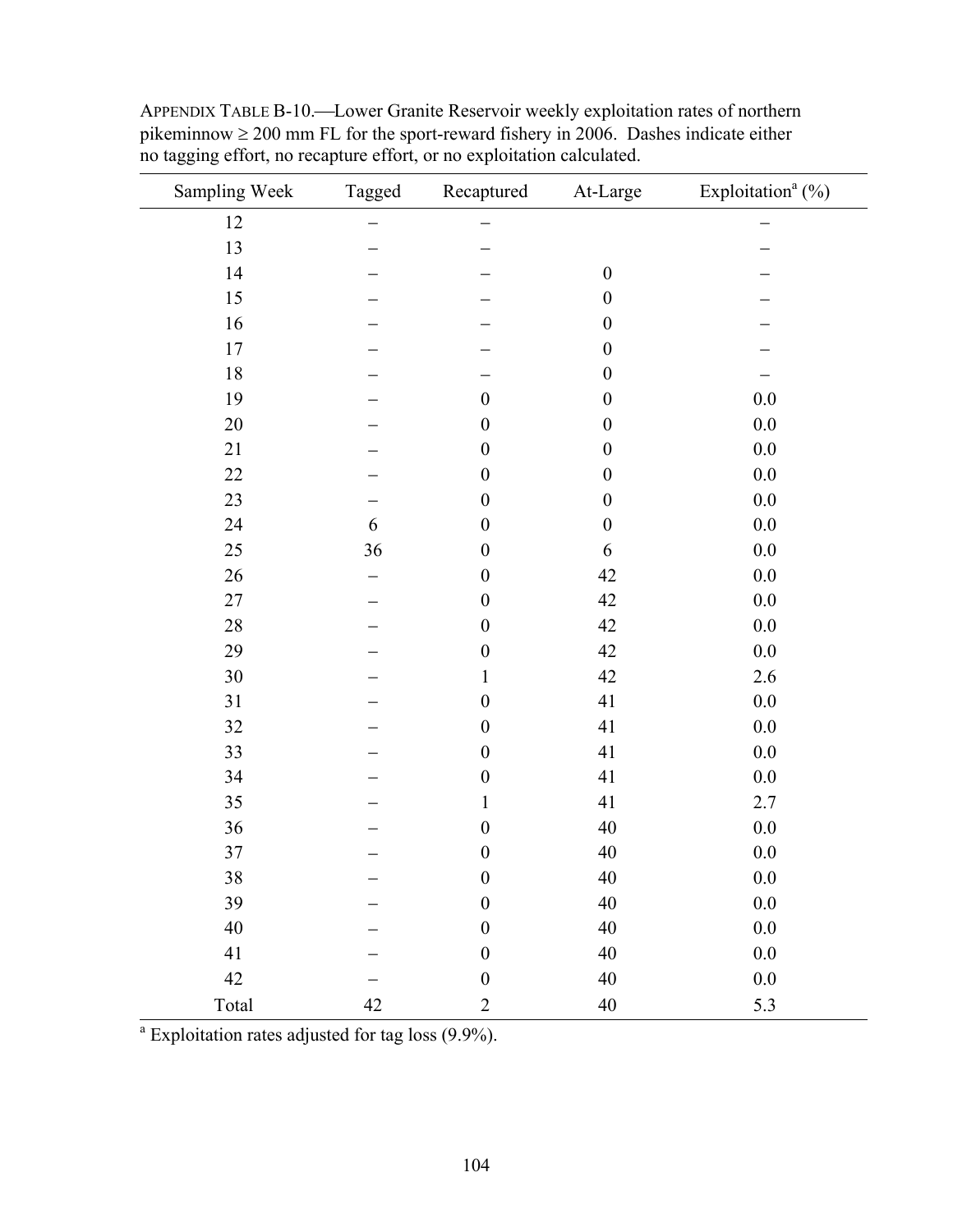# Appendix C

Biological Evaluation of Northern Pikeminnow, Smallmouth Bass, and Walleye in the Lower Columbia and Snake Rivers, 1990 – 2006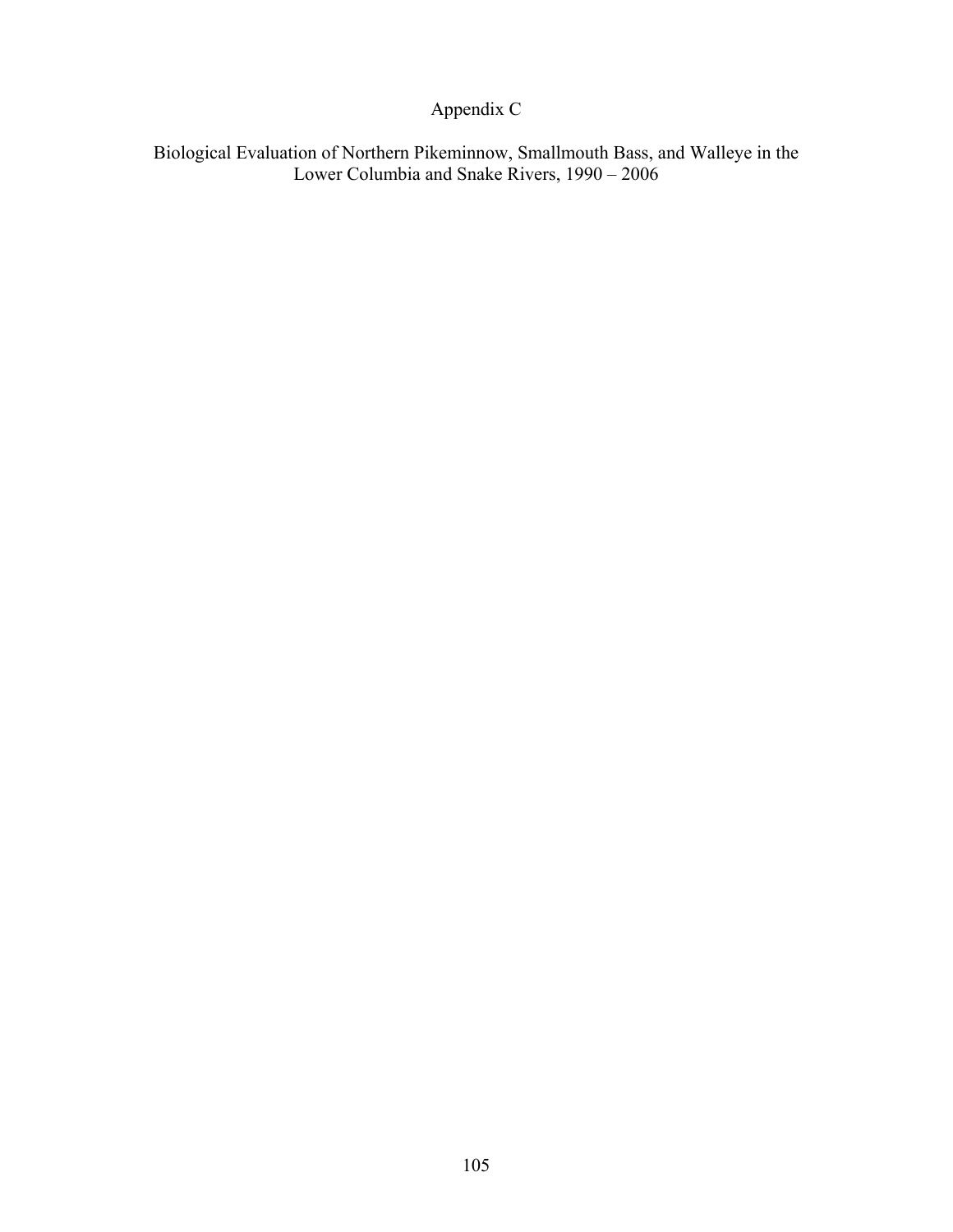|      | The Dalles Reservoir |               |          | John Day Reservoir |               |          |  |
|------|----------------------|---------------|----------|--------------------|---------------|----------|--|
|      | Forebay              | Mid-reservoir | Tailrace | Forebay            | Mid-reservoir | Tailrace |  |
| 1990 | 1.1                  | 0.6           | 2.8      | 0.7                | 0.3           | 0.8      |  |
| 1991 |                      |               |          | 0.7                | 0.2           | 0.8      |  |
| 1992 |                      |               |          | 1.3                | 0.3           | 0.1      |  |
| 1993 | 1.2                  | 0.5           | 0.7      | 0.6                | 0.2           | 0.5      |  |
| 1994 | 0.6                  |               | 0.7      | 0.7                | 0.1           | 0.3      |  |
| 1995 | 0.6                  |               | 1.6      | 0.3                | 0.1           | 0.3      |  |
| 1996 | 0.4                  |               | 3.7      | 0.3                | 0.1           | 0.5      |  |
| 1999 |                      |               | 0.8      | 0.2                |               | 0.2      |  |
| 2004 |                      |               | 0.4      | < 0.1              | 0.0           | 0.1      |  |
| 2006 | 0.2                  | 0.2           | 0.2      | < 0.1              | < 0.1         | 0.1      |  |

APPENDIX TABLE C-1.―Catch per 15-minute electrofishing run (CPUE) of northern pikeminnow  $\geq$  250 mm fork length captured during biological indexing of the lower Columbia River in 1990-1996, 1999, 2004, and 2006. "−" = area not sampled.

APPENDIX TABLE C-2.―Spring and summer catch per 15-minute electrofishing run (CPUE) of northern pikeminnow  $\geq$  250 mm FL captured in 2006 during biological indexing in the lower Columbia River.

|               | <b>CPUE</b> |        |  |  |  |
|---------------|-------------|--------|--|--|--|
| Area, reach   | Spring      | Summer |  |  |  |
| The Dalles    |             |        |  |  |  |
| Forebay       | 0.3         | 0.1    |  |  |  |
| Mid-reservoir | 0.3         | 0.0    |  |  |  |
| Tailrace      | 0.1         | 0.3    |  |  |  |
| John Day      |             |        |  |  |  |
| Forebay       | 0.1         | 0.0    |  |  |  |
| Mid-reservoir | 0.1         | 0.0    |  |  |  |
| Tailrace      | 0.2         | 0.1    |  |  |  |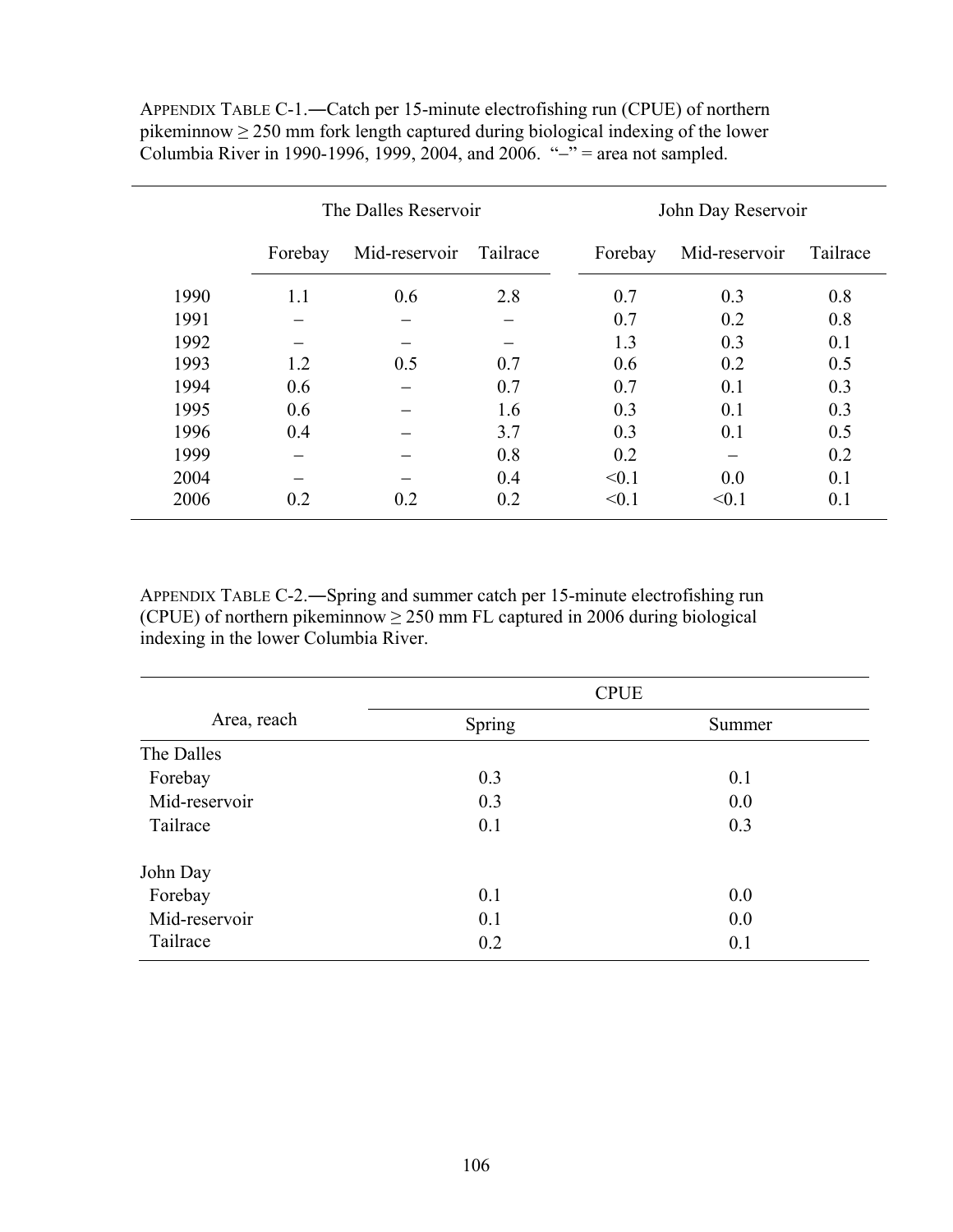|               | <b>CPUE</b> |        |  |  |  |
|---------------|-------------|--------|--|--|--|
| Area, reach   | Spring      | Summer |  |  |  |
| The Dalles    |             |        |  |  |  |
| Forebay       | 4.9         | 3.0    |  |  |  |
| Mid-reservoir | 5.2         | 3.0    |  |  |  |
| Tailrace      | 2.5         | 4.6    |  |  |  |
| John Day      |             |        |  |  |  |
| Forebay       | 2.8         | 2.9    |  |  |  |
| Mid-reservoir | 6.1         | 6.8    |  |  |  |
| Tailrace      | 1.6         | 2.5    |  |  |  |

 APPENDIX TABLE C-3.―Spring and summer catch per 15-minute electrofishing run (CPUE) of smallmouth bass  $\geq 200$  mm FL captured in 2006 during biological indexing in the lower Columbia River.

APPENDIX TABLE C-4.―Spring and summer catch per 15-minute electrofishing run (CPUE) of walleye  $\geq 200$  mm FL captured in 2006 during biological indexing in the lower Columbia River.

|               | <b>CPUE</b> |        |  |  |  |
|---------------|-------------|--------|--|--|--|
| Area, reach   | Spring      | Summer |  |  |  |
| The Dalles    |             |        |  |  |  |
| Forebay       | 0.1         | 0.0    |  |  |  |
| Mid-reservoir | 0.1         | < 0.1  |  |  |  |
| Tailrace      | 0.5         | 0.2    |  |  |  |
| John Day      |             |        |  |  |  |
| Forebay       | 0.0         | 0.0    |  |  |  |
| Mid-reservoir | 0.0         | 0.1    |  |  |  |
| Tailrace      | 2.0         | 1.1    |  |  |  |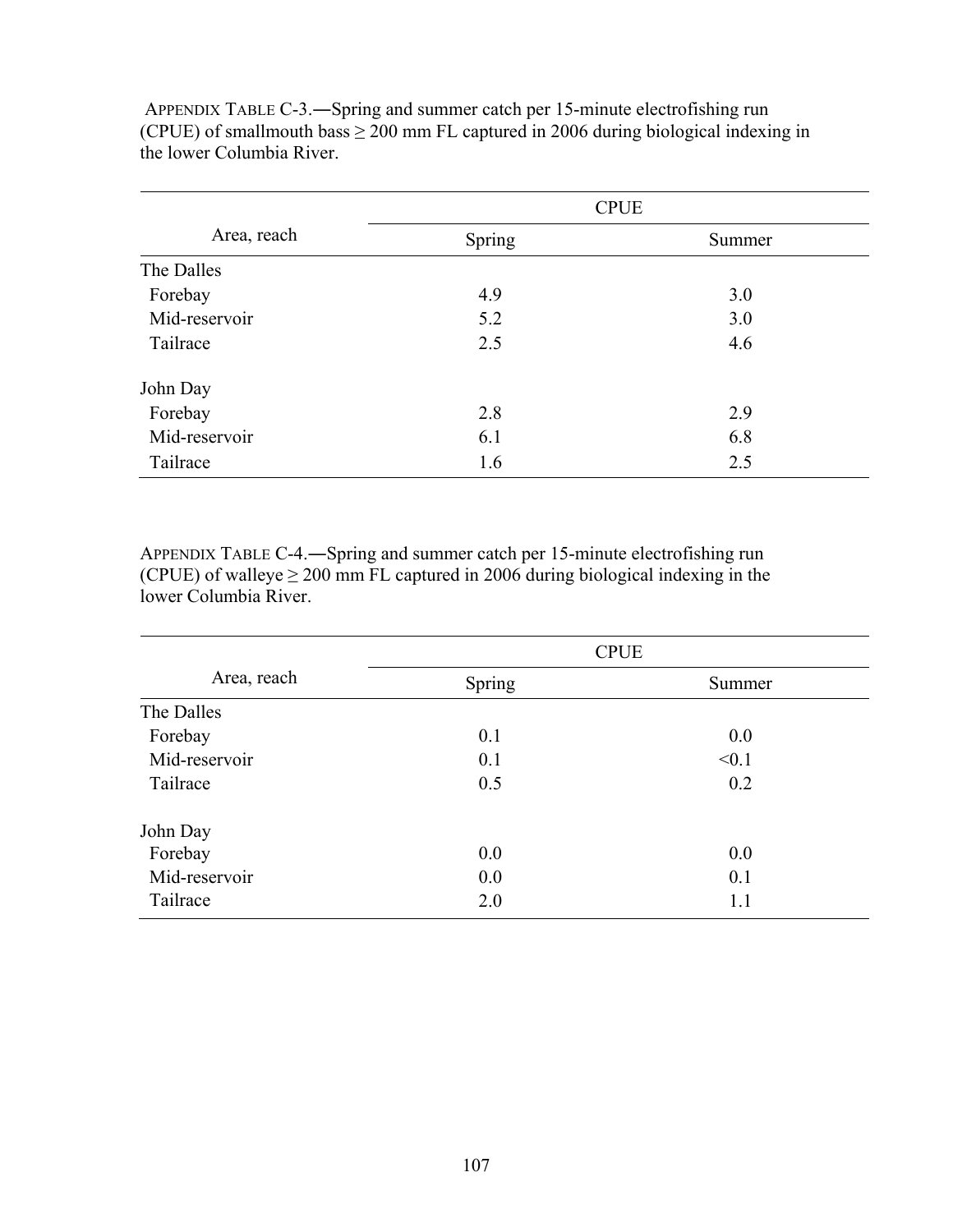|      | The Dalles Reservoir |               |          | John Day Reservoir |               |          |  |
|------|----------------------|---------------|----------|--------------------|---------------|----------|--|
|      | Forebay              | Mid-reservoir | Tailrace | Forebay            | Mid-reservoir | Tailrace |  |
| 1990 | 1.4                  | 2.4           | 2.7      | 1.4                | 5.1           | 1.4      |  |
| 1991 |                      |               |          | 1.3                | 4.7           | 1.4      |  |
| 1992 |                      |               |          | 2.4                | 6.7           | 0.2      |  |
| 1993 | 1.6                  | 2.0           | 0.7      | 1.2                | 3.1           | 0.9      |  |
| 1994 | 0.7                  |               | 0.6      | 1.4                | 2.4           | 0.5      |  |
| 1995 | 0.5                  |               | 1.5      | 0.5                | 1.0           | 0.6      |  |
| 1996 | 0.6                  |               | 3.6      | 0.6                | 1.1           | 1.0      |  |
| 1999 |                      |               | 0.8      | 0.3                |               | 0.4      |  |
| 2004 |                      |               | 0.4      | 0.1                | 0.0           | 0.3      |  |
| 2006 | 0.2                  | 0.7           | 0.2      | < 0.1              | 0.5           | 0.2      |  |

APPENDIX TABLE C-5.—Abundance index values for northern pikeminnow  $\geq 250$  mm fork length in the lower Columbia River, 1990-1996, 1999, 2004, and 2006. " $-$ " = not sampled.

APPENDIX TABLE C-6.—Spring relative density of smallmouth bass  $\geq 200$  mm fork length in the lower Columbia River, 1990-1996, 1999, 2004, and 2006. "−" = not sampled. Relative density is mean transformed catch  $(log_{10} (catch+1))$  per 15-minute electrofishing run.

|      | The Dalles Reservoir |               |          |         | John Day Reservoir |          |  |  |
|------|----------------------|---------------|----------|---------|--------------------|----------|--|--|
|      | Forebay              | Mid-reservoir | Tailrace | Forebay | Mid-reservoir      | Tailrace |  |  |
| 1990 | 0.2                  |               | 0.2      | 0.5     | 0.5                | < 0.1    |  |  |
| 1991 |                      |               |          | 0.3     | 0.6                | 0.1      |  |  |
| 1992 |                      |               |          | 0.4     | 0.2                | 0.2      |  |  |
| 1993 | 0.5                  | 0.6           | 0.4      |         |                    |          |  |  |
| 1994 | 0.3                  |               |          | 0.3     | 0.3                | 0.1      |  |  |
| 1995 | 0.6                  |               |          | 0.4     | 0.4                | 0.1      |  |  |
| 1996 | 0.5                  |               |          | 0.3     | 0.5                | < 0.1    |  |  |
| 1999 |                      |               | 0.2      | 0.1     |                    | < 0.1    |  |  |
| 2004 |                      |               | 0.0      | 1.0     | 0.5                | < 0.1    |  |  |
| 2006 | 0.7                  | 0.7           | 0.4      | 0.5     | 0.8                | 0.3      |  |  |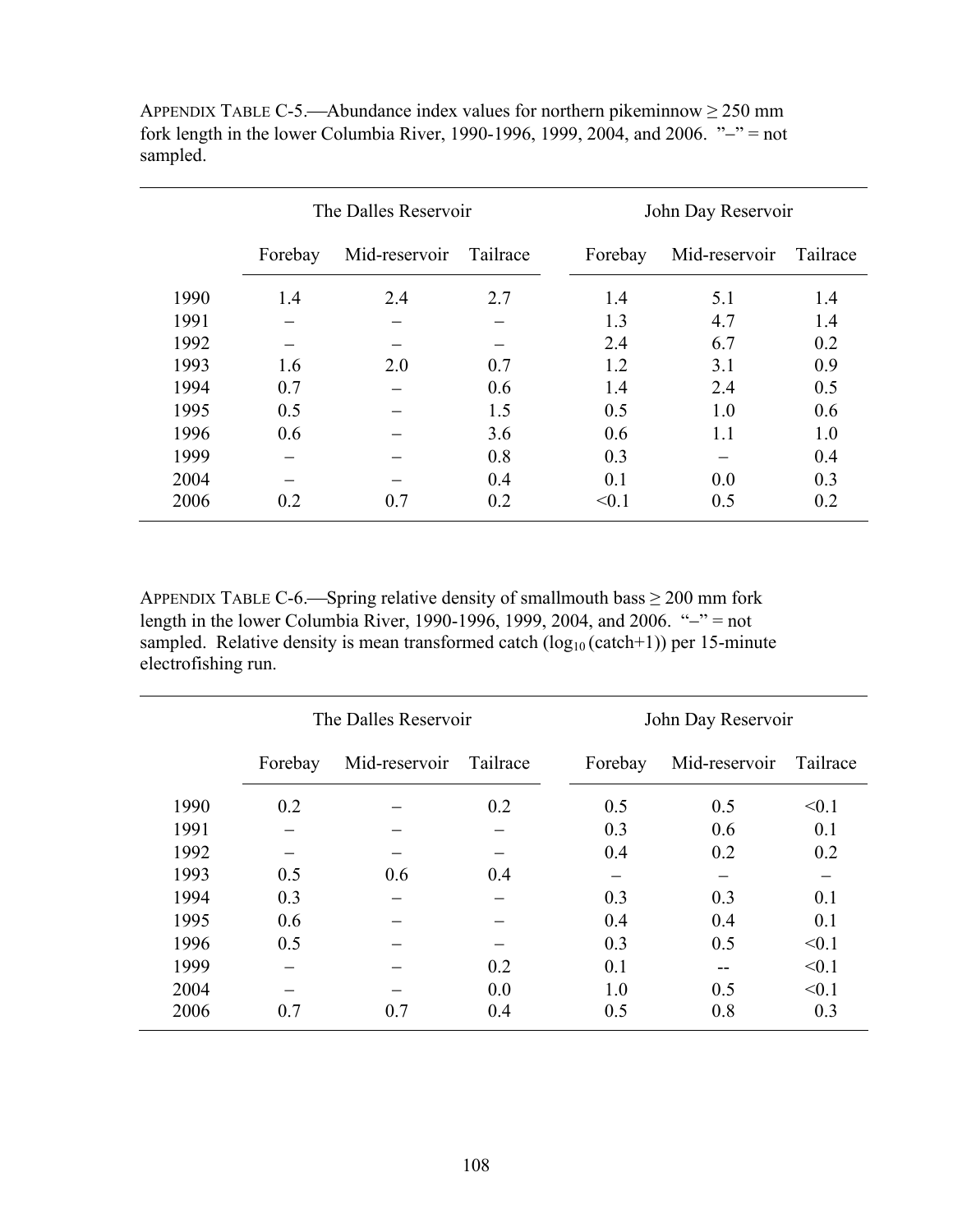|      |         | The Dalles Reservoir |          | John Day Reservoir |               |          |  |
|------|---------|----------------------|----------|--------------------|---------------|----------|--|
|      | Forebay | Mid-reservoir        | Tailrace | Forebay            | Mid-reservoir | Tailrace |  |
| 1990 | 0.1     | 0.1                  | 0.1      | 0.4                | 0.2           | 0.1      |  |
| 1991 |         |                      |          | 0.3                | 0.1           | 0.1      |  |
| 1992 |         |                      |          | 0.3                | 0.3           | 0.1      |  |
| 1993 | 0.3     | 0.4                  | 0.3      | 0.4                | 0.4           | 0.3      |  |
| 1994 | 0.3     |                      | 0.2      | 0.5                | 0.2           | 0.1      |  |
| 1995 | 0.4     |                      | 0.1      | 0.4                | 0.6           | 0.1      |  |
| 1996 | 0.2     |                      | 0.2      | 0.3                | 0.4           | 0.1      |  |
| 1999 |         |                      | 0.4      | 0.4                |               | 0.1      |  |
| 2004 |         |                      | 0.0      | 0.9                |               | 0.3      |  |
| 2006 | 0.5     | 0.5                  | 0.6      | 0.4                | 0.8           | 0.4      |  |

APPENDIX TABLE C-7.—Summer relative density of smallmouth bass  $\geq 200$  mm fork length in the lower Columbia River, 1990-1996, 1999, 2004, and 2006. "−" = not sampled. Relative density is mean transformed catch  $(log_{10} (catch+1))$  per 15-minute electrofishing run.

APPENDIX TABLE C-8.—Spring relative density of walleye  $\geq 200$  mm fork length in the lower Columbia River, 1990-1996, 1999, 2004, and 2006. "−" = not sampled. Relative density is mean transformed catch  $(\log_{10}(\text{catch+1}))$  per 15-minute electrofishing run.

|      |         | The Dalles Reservoir |          | John Day Reservoir |               |          |  |
|------|---------|----------------------|----------|--------------------|---------------|----------|--|
|      | Forebay | Mid-reservoir        | Tailrace | Forebay            | Mid-reservoir | Tailrace |  |
| 1990 | 0.0     |                      | 0.1      | 0.0                | 0.0           | 0.1      |  |
| 1991 |         |                      |          | 0.0                | < 0.1         | 0.1      |  |
| 1992 |         |                      |          | 0.0                | 0.0           | < 0.1    |  |
| 1993 | 0.1     | 0.1                  | 0.2      |                    |               |          |  |
| 1994 | 0.0     |                      |          | 0.0                | 0.0           | 0.2      |  |
| 1995 | < 0.1   |                      |          | < 0.1              | 0.0           | 0.1      |  |
| 1996 | < 0.1   |                      |          | 0.0                | 0.0           | 0.2      |  |
| 1999 |         |                      | 0.1      | 0.0                |               | 0.1      |  |
| 2004 |         |                      | 0.0      | 0.0                | < 0.1         | 0.2      |  |
| 2006 | < 0.1   | $\leq 0.1$           | 0.1      | 0.0                | 0.0           | 0.3      |  |

÷,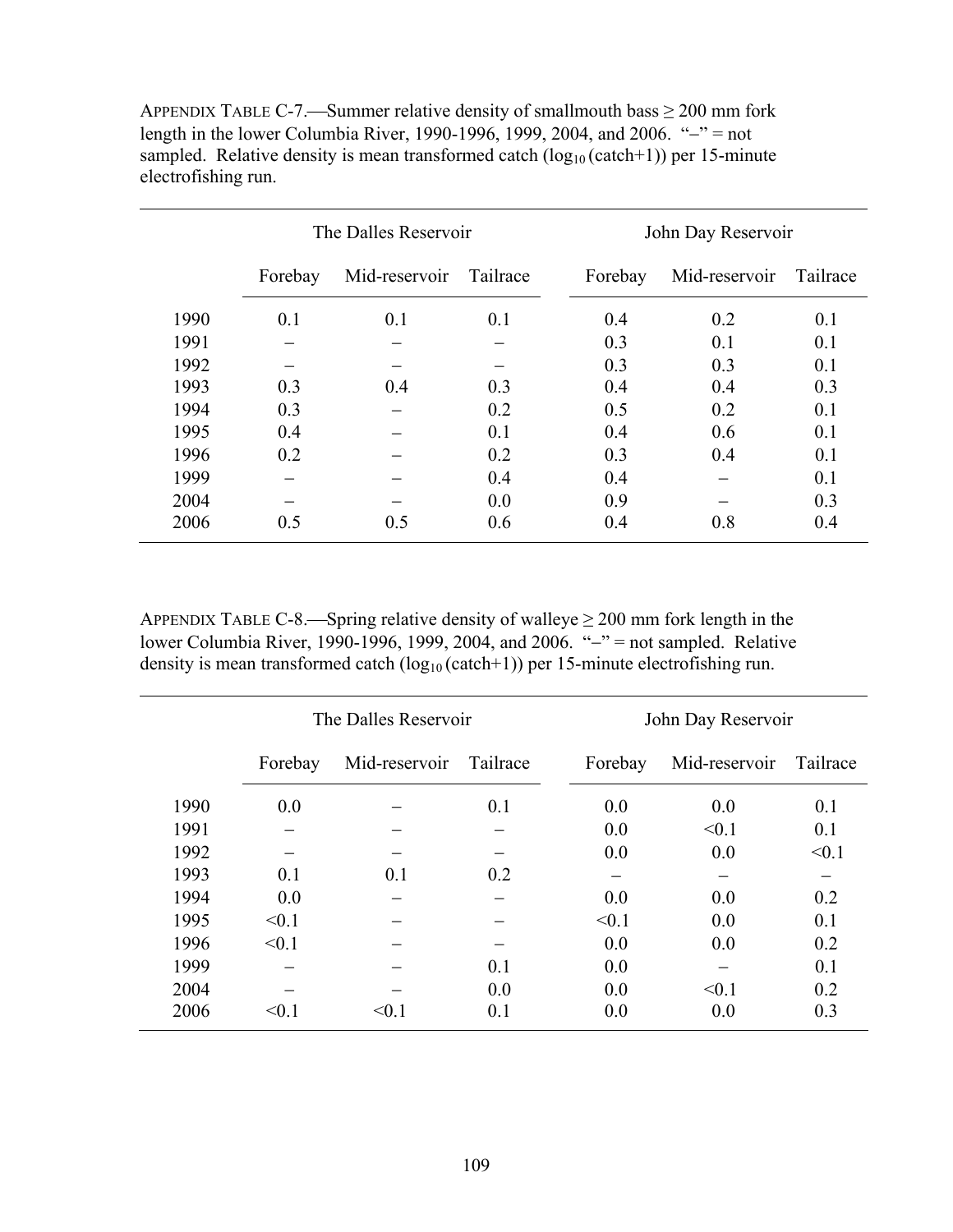APPENDIX TABLE C-9.—Summer relative density of walleye  $\geq 200$  mm fork length in the lower Columbia River, 1990-1996, 1999, 2004, and 2006. "−" = not sampled. Relative density is mean transformed catch  $(\log_{10}(\text{catch+1}))$  per 15-minute electrofishing run.

|      |         | The Dalles Reservoir |          | John Day Reservoir |               |          |  |
|------|---------|----------------------|----------|--------------------|---------------|----------|--|
|      | Forebay | Mid-reservoir        | Tailrace | Forebay            | Mid-reservoir | Tailrace |  |
| 1990 | 0.0     | 0.0                  | < 0.1    | 0.0                | 0.0           | < 0.1    |  |
| 1991 |         |                      |          | 0.0                | 0.0           | 0.0      |  |
| 1992 |         |                      |          | 0.0                | 0.0           | < 0.1    |  |
| 1993 | 0.0     | < 0.1                | < 0.1    | 0.0                | 0.0           | < 0.1    |  |
| 1994 | < 0.1   |                      | < 0.1    | 0.0                | 0.0           | 0.1      |  |
| 1995 | < 0.1   |                      | < 0.1    | 0.0                | < 0.1         | 0.1      |  |
| 1996 | < 0.1   |                      | 0.1      | 0.0                | < 0.1         | 0.1      |  |
| 1999 |         |                      | 0.1      | 0.0                |               | 0.1      |  |
| 2004 |         |                      | < 0.1    | < 0.1              |               | 0.2      |  |
| 2006 | 0.0     | $\leq 0.1$           | < 0.1    | 0.0                | < 0.1         | 0.2      |  |

APPENDIX TABLE C-10.—Number (*N*) of northern pikeminnow, smallmouth bass, and walleye digestive tracts examined from the lower Columbia River in 2006, and percent that contained food, fish, and *Oncorhynchus* spp. (Sal).

|                      | Northern pikeminnow |           |         |     | Smallmouth bass |               |         |                | Walleye |               |    |          |
|----------------------|---------------------|-----------|---------|-----|-----------------|---------------|---------|----------------|---------|---------------|----|----------|
|                      |                     |           | Percent |     |                 |               | Percent |                |         | Percent       |    |          |
| Season, area         |                     | Food Fish |         | Sal | Ν               | Food Fish Sal |         |                | Ν       | Food Fish Sal |    |          |
| Spring               |                     |           |         |     |                 |               |         |                |         |               |    |          |
| The Dalles Reservoir | 28                  | 39        | 11      | 7   | 509             | 79            | 14      | $<$ 1          | 26      | 65            | 35 | 15       |
| John Day Reservoir   | 5                   | 40        | 20      | 20  | 379             | 87            | 11      |                | 73      | 64            | 49 | 29       |
| All areas            | 33                  | 39        | 12      | 9   | 888             | 82            | 13      |                | 99      | 65            | 47 | 25       |
| Summer               |                     |           |         |     |                 |               |         |                |         |               |    |          |
| The Dalles Reservoir | 19                  | 21        | 16      | 16  | 448             | 86            | 13      |                |         | 43            | 29 | $\Omega$ |
| John Day Reservoir   | 10                  | 30        | 20      | 20  | 504             | 86            | 15      | $\overline{2}$ | 46      | 57            | 52 | 22       |
| All areas            | 29                  | 24        | 17      | 17  | 952             | 86            | 14      |                | 53      | 55            | 49 | 19       |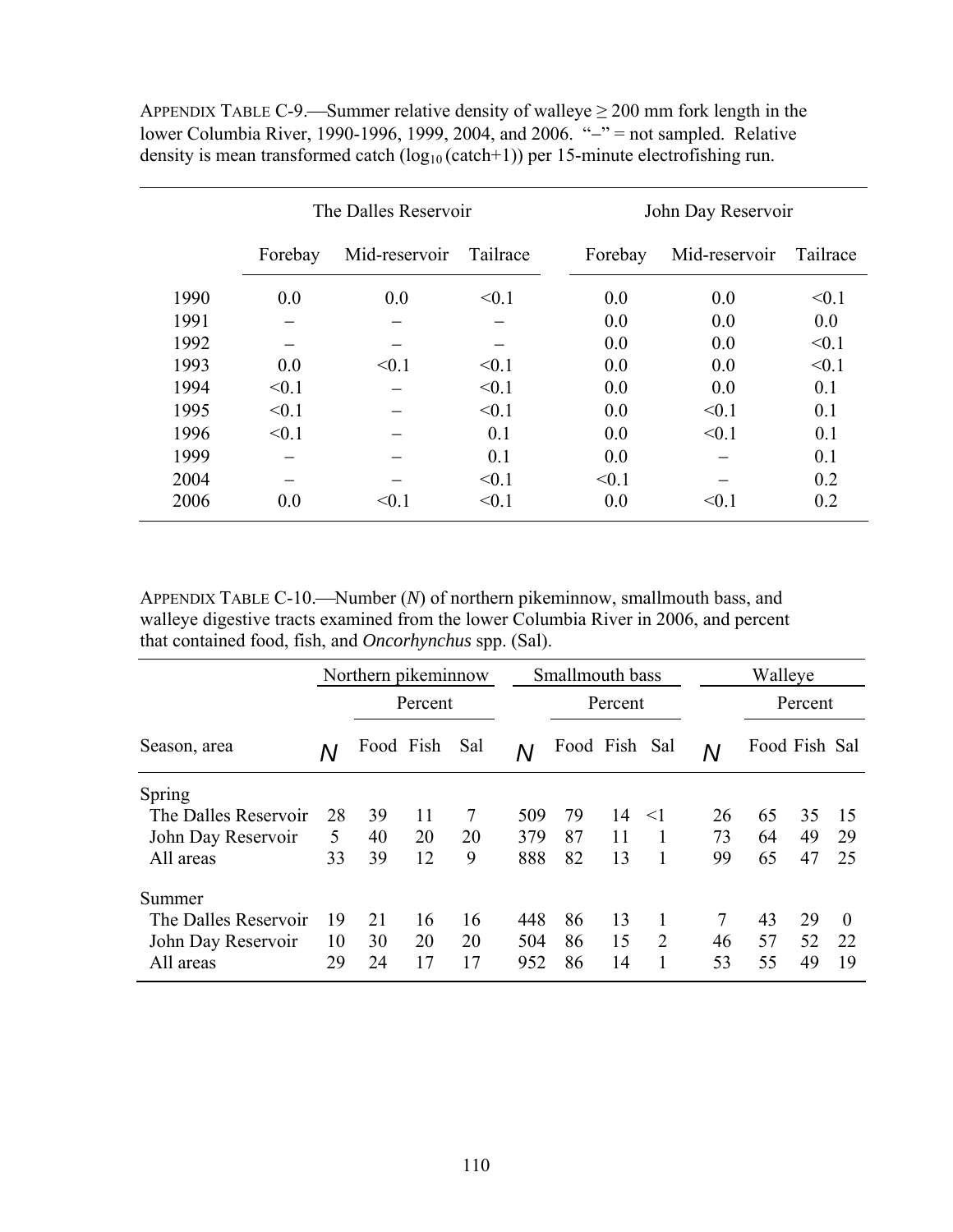APPENDIX TABLE C-11.—Percent species composition of fish consumed by northern pikeminnow, smallmouth bass, and walleye in the lower Columbia River, 2006. TDA = The Dalles Reservoir,  $JDY = John Day Reserveor$ , and  $n = number of samples containing$ identifiable fish.

|                          | Northern pikeminnow   |                       | Smallmouth bass        |                        |                       | Walleye                |  |
|--------------------------|-----------------------|-----------------------|------------------------|------------------------|-----------------------|------------------------|--|
| Genus, species           | <b>TDA</b><br>$(n=5)$ | <b>JDY</b><br>$(n=3)$ | <b>TDA</b><br>$(n=97)$ | <b>JDY</b><br>$(n=80)$ | <b>TDA</b><br>$(n=8)$ | <b>JDY</b><br>$(n=46)$ |  |
| <i>Oncorhynchus</i> spp. | 100.0                 | 100.0                 | 5.4                    | 13.6                   | 63.6                  | 70.8                   |  |
| Prosopium williamsoni    | 0.0                   | 0.0                   | 0.0                    | 3.4                    | 0.0                   | 3.1                    |  |
| Cottus spp.              | 0.0                   | 0.0                   | 81.3                   | 68.2                   | 0.0                   | 20.0                   |  |
| Lampetra spp.            | 0.0                   | 0.0                   | 0.9                    | 1.1                    | 0.0                   | 3.1                    |  |
| Mylocheilus caurinus     | 0.0                   | 0.0                   | 1.8                    | 1.1                    | 9.1                   | 1.5                    |  |
| Ptylocheilus oregonensis | 0.0                   | 0.0                   | 0.0                    | 0.0                    | 9.1                   | 0.0                    |  |
| Catostomus spp.          | 0.0                   | 0.0                   | 1.8                    | 2.3                    | 18.2                  | 1.5                    |  |
| Ictaluridae*             | 0.0                   | 0.0                   | 1.8                    | 2.3                    | 0.0                   | 0.0                    |  |
| <i>Micropterus</i> spp.  | 0.0                   | 0.0                   | 4.5                    | 5.7                    | 0.0                   | 0.0                    |  |
| Perca flavescens         | 0.0                   | 0.0                   | 2.7                    | 2.3                    | 0.0                   | 0.0                    |  |

\* Both *Ameiurus spp.* and *Ictalurus spp.* may be included in this category

APPENDIX TABLE C-12.—Spring consumption indices for northern pikeminnow  $\geq 250$ mm fork length in the lower Columbia River in 1990-1996, 1999, 2004, and 2006.  $FB =$ Forebay, M = Mid-Reservoir, TR = Tailrace, TR BRZ = Tailrace Boat Restricted Zone,  $X =$  no consumption index calculated ( $n \le 5$ ), a = no northern pikeminnow collected, and "−" = area not sampled.

|      |           | The Dalles Reservoir |           |                         |           | John Day Reservoir |           |                         |
|------|-----------|----------------------|-----------|-------------------------|-----------|--------------------|-----------|-------------------------|
|      | <b>FB</b> | M                    | <b>TR</b> | <b>TR</b><br><b>BRZ</b> | <b>FB</b> | M                  | <b>TR</b> | <b>TR</b><br><b>BRZ</b> |
| 1990 | 0.8       |                      | 0.7       | 0.9                     | 1.5       | 0.0                | 1.5       | 2.5                     |
| 1991 |           |                      |           |                         | 1.9       | 0.5                | 0.9       | 1.5                     |
| 1992 |           |                      |           |                         | 1.9       | 0.0                | 0.0       | 0.9                     |
| 1993 | 0.1       |                      | 0.0       | X                       | 1.5       | X                  | 2.0       |                         |
| 1994 | 0.1       |                      |           |                         | 1.0       | X                  | 0.3       | 0.7                     |
| 1995 | 0.0       |                      |           |                         | 1.7       | X                  | 0.8       |                         |
| 1996 | 0.0       |                      |           |                         | X         | X                  | 0.5       |                         |
| 1999 |           |                      | 0.5       |                         | 1.2       |                    | 1.7       |                         |
| 2004 |           |                      | X         |                         | a         | a                  | 0.0       |                         |
| 2006 | 0.0       | 0.5                  | X         |                         | X         | X                  | 0.3       |                         |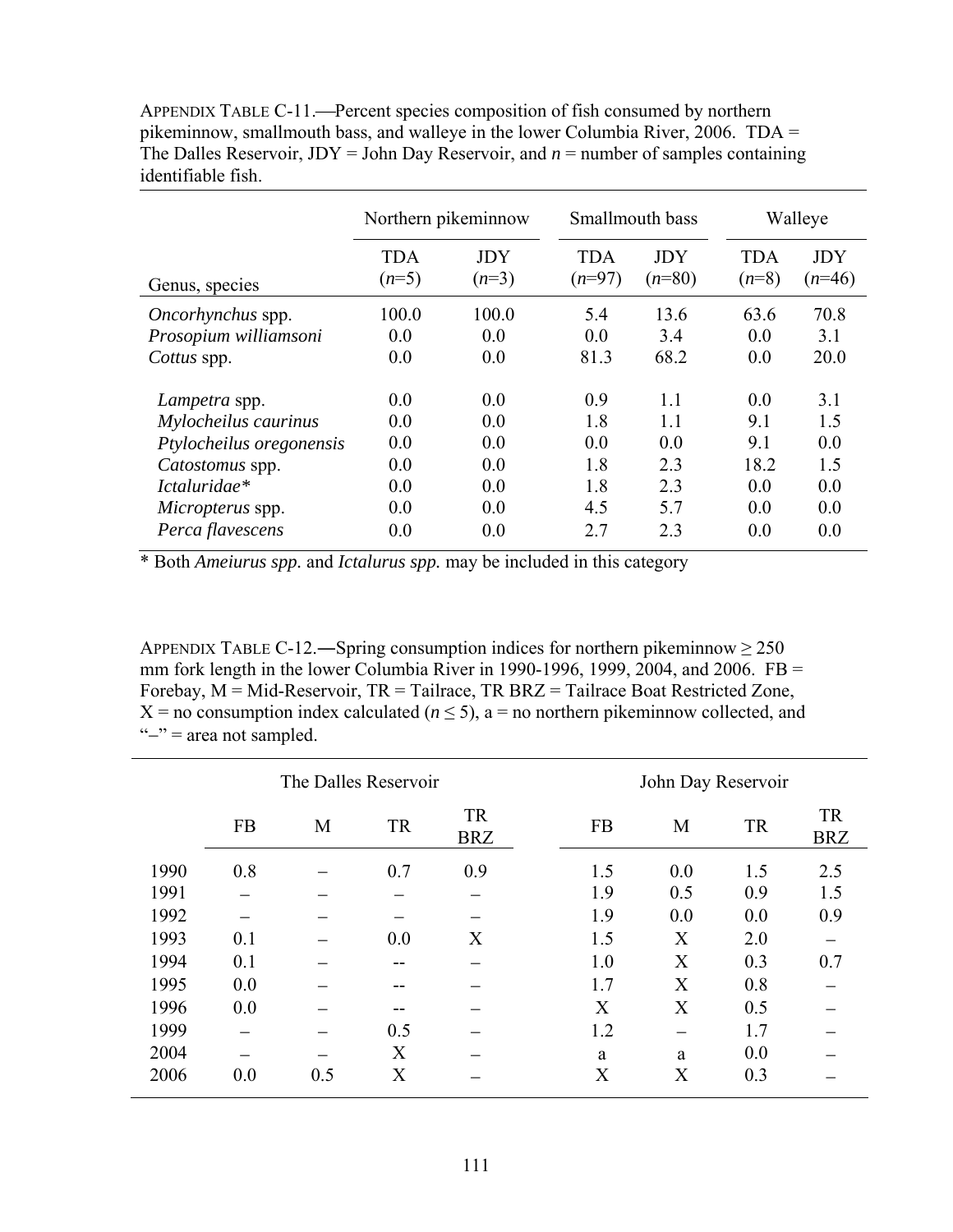| APPENDIX TABLE C-13.—Summer consumption indices for northern pikeminnow $\geq 250$           |
|----------------------------------------------------------------------------------------------|
| mm fork length in the lower Columbia River in 1990-1996, 1999, 2004, and 2006. $FB =$        |
| Forebay, $M = Mid-Reservoir$ , $TR = Tailrace$ , $TR B R Z = Tailrace$ Boat Restricted Zone, |
| X = no consumption index calculated ( $n \le 5$ ), a = no northern pikeminnow collected, and |
| " $-$ " = area not sampled.                                                                  |

|      | The Dalles Reservoir |   |           |                         |  | John Day Reservoir |     |           |                         |
|------|----------------------|---|-----------|-------------------------|--|--------------------|-----|-----------|-------------------------|
|      | <b>FB</b>            | M | <b>TR</b> | <b>TR</b><br><b>BRZ</b> |  | <b>FB</b>          | M   | <b>TR</b> | <b>TR</b><br><b>BRZ</b> |
| 1990 | 1.0                  |   | 0.0       | 6.4                     |  | 2.4                | 0.9 | 2.6       | 11.7                    |
| 1991 |                      |   |           |                         |  | 3.1                | X   | 0.0       | 2.8                     |
| 1992 |                      |   |           |                         |  | 0.7                | 0.0 | X         | 4.6                     |
| 1993 | 0.0                  |   | 0.0       | 0.5                     |  | 0.6                | 0.6 | 0.0       | 0.6                     |
| 1994 | 0.0                  |   | 0.8       | 1.2                     |  | 1.2                | 0.6 | X         | 1.9                     |
| 1995 | 0.0                  |   | 0.0       | 2.2                     |  | 2.0                | X   | 0.6       |                         |
| 1996 | 0.0                  |   | 0.7       | X                       |  | 0.4                | X   | 0.3       |                         |
| 1999 |                      |   | 0.0       | $- -$                   |  | X                  |     | 0.0       |                         |
| 2004 |                      |   | 5.5       | a                       |  | X                  |     | X         |                         |
| 2006 | Х                    | X | 5.7       |                         |  | a                  | a   | X         |                         |

APPENDIX TABLE C-14.—Spring consumption indices for smallmouth bass  $\geq 200$  mm fork length in the lower Columbia River in 1990-1996, 1999, 2004, and 2006. FB = Forebay, M = Mid-Reservoir, TR = Tailrace, X = no consumption index calculated ( $n \leq$ 5),  $a = no$  smallmouth bass collected, and "−" = area not sampled.

|      |           | The Dalles Reservoir |           |           | John Day Reservoir |           |  |  |
|------|-----------|----------------------|-----------|-----------|--------------------|-----------|--|--|
|      | <b>FB</b> | M                    | <b>TR</b> | <b>FB</b> | M                  | <b>TR</b> |  |  |
| 1990 | a         | a                    | a         | 0.1       | 0.0                | a         |  |  |
| 1991 | a         | a                    | a         | 0.0       | 0.0                | X         |  |  |
| 1992 | a         | a                    | a         | 0.1       | 0.0                | X         |  |  |
| 1993 | a         | a                    | a         | 0.0       | 0.0                | X         |  |  |
| 1994 | a         | a                    | a         | 0.1       | 0.0                | 0.0       |  |  |
| 1995 | a         | a                    | a         | 0.0       | 0.0                | 0.0       |  |  |
| 1996 | a         | a                    | a         | 0.0       | 0.0                | 0.0       |  |  |
| 1999 | a         | a                    | a         | 0.1       |                    | X         |  |  |
| 2004 | a         | a                    | a         | 0.1       | 0.0                | a         |  |  |
| 2006 | 0.0       | < 0.1                | 0.0       | 0.0       | < 0.1              | < 0.1     |  |  |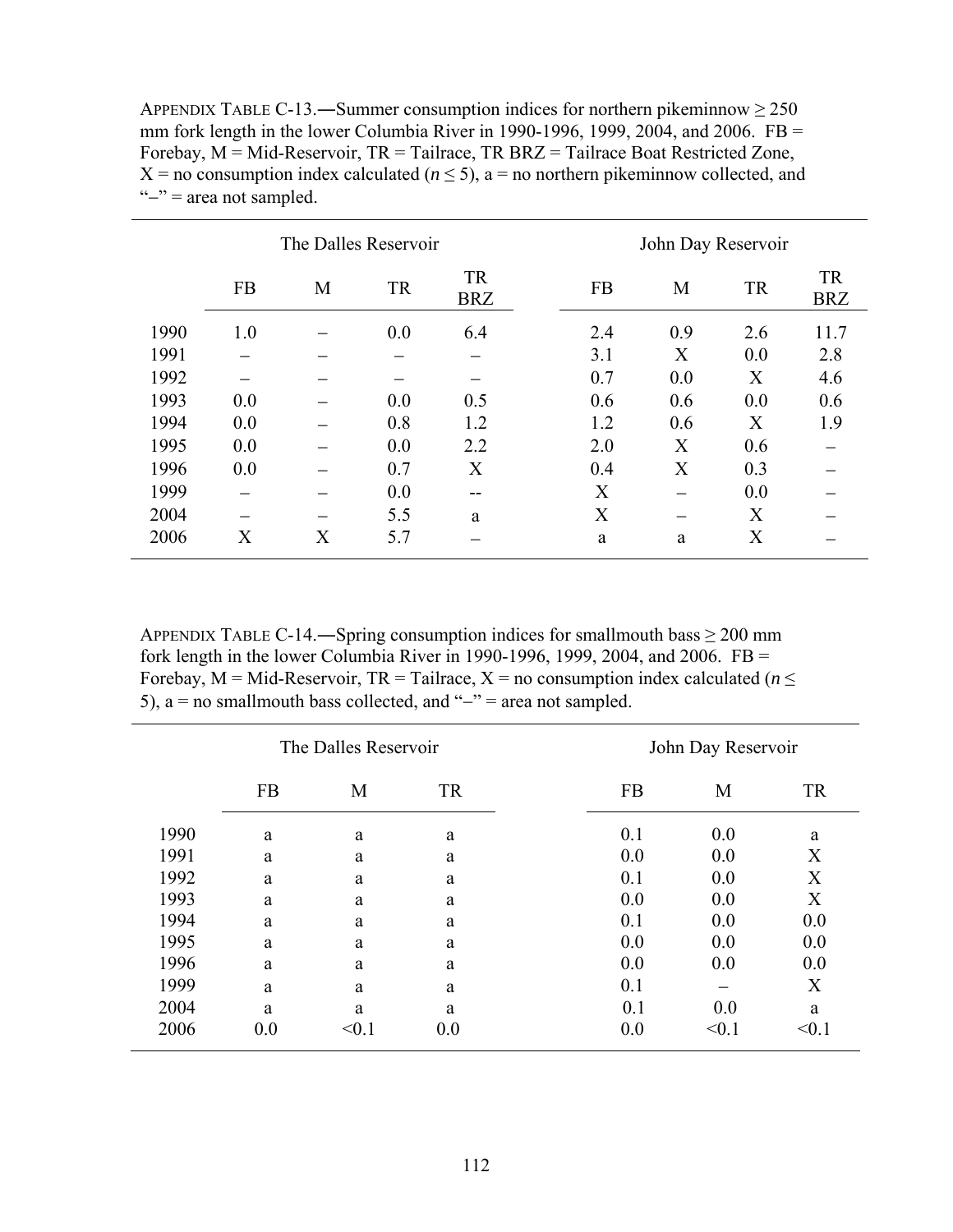| APPENDIX TABLE C-15.—Summer consumption indices for small mouth bass $\geq 200$ mm        |
|-------------------------------------------------------------------------------------------|
| fork length in the lower Columbia River in 1990-1996, 1999, 2004, and 2006. $FB =$        |
| Forebay, M = Mid-Reservoir, TR = Tailrace, X = no consumption index calculated ( $n \leq$ |
| 5), $a = no$ smallmouth bass collected, and " $-$ " = area not sampled.                   |

|      | The Dalles Reservoir |       |           |           | John Day Reservoir |           |  |  |
|------|----------------------|-------|-----------|-----------|--------------------|-----------|--|--|
|      | <b>FB</b>            | M     | <b>TR</b> | <b>FB</b> | M                  | <b>TR</b> |  |  |
| 1990 | a                    | a     | a         | 0.3       | 0.3                | 0.0       |  |  |
| 1991 | a                    | a     | a         | 0.5       | 0.0                | 0.1       |  |  |
| 1992 | a                    | a     | a         | 0.2       | X                  | 0.0       |  |  |
| 1993 | a                    | a     | a         | 0.7       | 0.1                | 0.0       |  |  |
| 1994 | a                    | a     | a         | 0.2       | 0.0                | 0.0       |  |  |
| 1995 | a                    | a     | a         | 0.3       | 0.0                | 0.0       |  |  |
| 1996 | a                    | a     | a         | 0.1       | 0.0                | 0.0       |  |  |
| 1999 | a                    | a     | a         | 0.2       |                    | 0.0       |  |  |
| 2004 | a                    | a     | a         | < 0.1     |                    | 0.2       |  |  |
| 2006 | 0.0                  | < 0.1 | $<$ 0.1   | 0.1       | < 0.1              | < 0.1     |  |  |

APPENDIX TABLE C-16.—Spring predation indices for northern pikeminnow  $\geq 250$  mm fork length in The Dalles and John Day reservoirs, 1990-1996, 1999, 2004, and 2006. " $-$ " = not sampled, a = no northern pikeminnow collected, and X = no predation index calculated  $(n \leq 5)$ .

|      |         | The Dalles Reservoir |          |         | John Day Reservoir |          |  |  |
|------|---------|----------------------|----------|---------|--------------------|----------|--|--|
|      | Forebay | Mid-reservoir        | Tailrace | Forebay | Mid-reservoir      | Tailrace |  |  |
| 1990 | 1.1     |                      | 1.9      | 2.1     | 0.0                | 2.2      |  |  |
| 1991 |         |                      |          | 2.5     | 2.4                | 1.3      |  |  |
| 1992 |         |                      |          | 4.7     | 0.0                | 0.0      |  |  |
| 1993 | 0.2     |                      | 0.0      | 1.9     | X                  | 1.8      |  |  |
| 1994 | 0.1     |                      |          | 1.3     | X                  | 0.2      |  |  |
| 1995 | 0.0     |                      |          | 0.9     | X                  | 0.5      |  |  |
| 1996 | 0.0     |                      |          | X       | X                  | 0.3      |  |  |
| 1999 |         |                      | 0.4      | 0.4     |                    | 0.7      |  |  |
| 2004 |         |                      | X        | a       | a                  | 0.0      |  |  |
| 2006 | 0.0     | 0.4                  | X        | X       | X                  | 0.1      |  |  |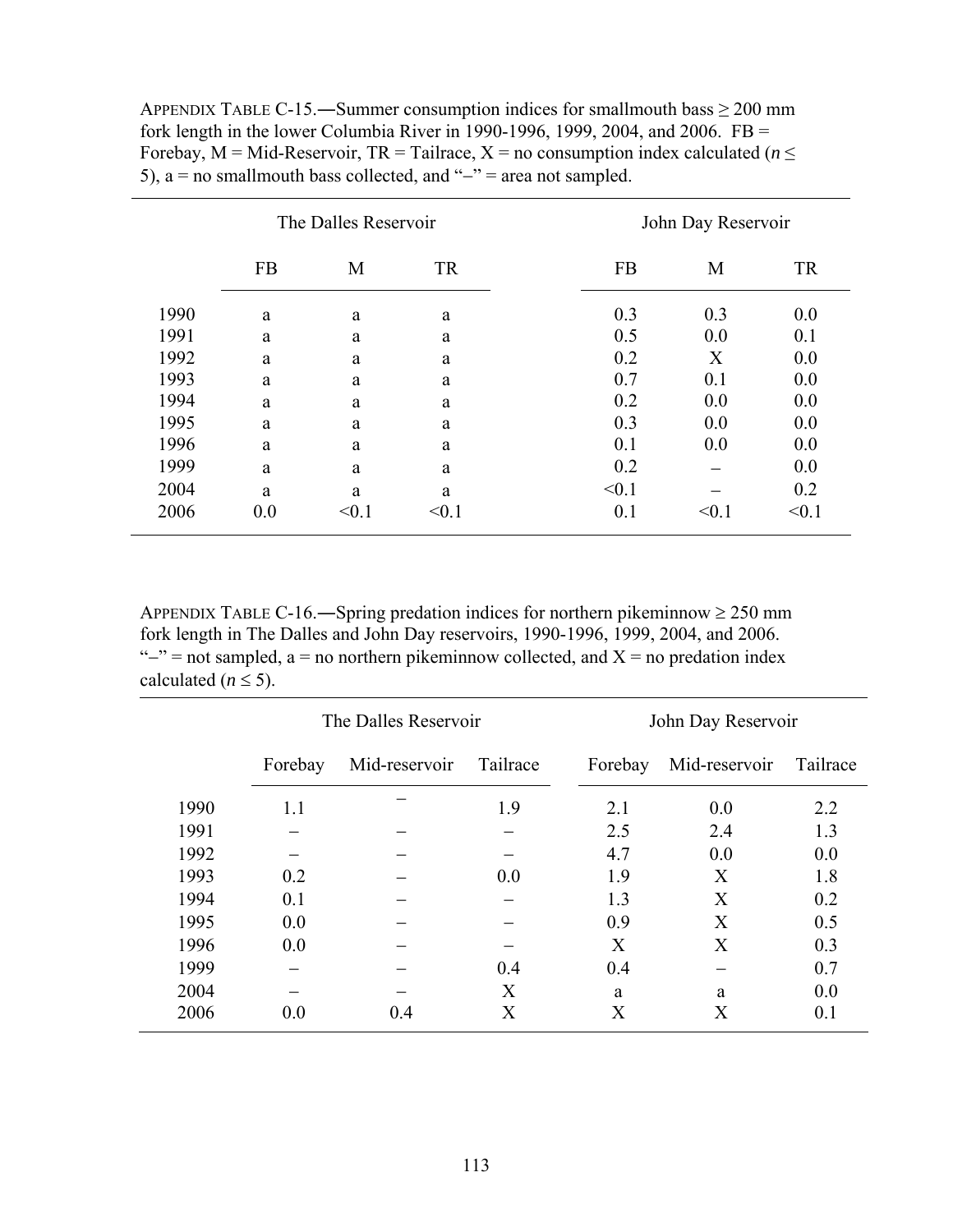|      | The Dalles Reservoir |               |          | John Day Reservoir |               |          |  |
|------|----------------------|---------------|----------|--------------------|---------------|----------|--|
|      | Forebay              | Mid-reservoir | Tailrace | Forebay            | Mid-reservoir | Tailrace |  |
| 1990 | 1.4                  |               | 0.0      | 3.4                | 4.6           | 3.7      |  |
| 1991 |                      |               |          | 4.0                | X             | 0.0      |  |
| 1992 |                      |               |          | 1.7                | 0.0           | X        |  |
| 1993 | 0.0                  |               | 0.0      | 0.7                | 1.9           | 0.4      |  |
| 1994 | 0.0                  |               | 0.5      | 1.6                | 1.4           | X        |  |
| 1995 | 0.0                  |               | 0.0      | 1.0                | X             | 0.4      |  |
| 1996 | 0.0                  |               | 2.5      | 0.2                | X             | 0.2      |  |
| 1999 |                      |               | 0.0      | X                  |               | 0.0      |  |
| 2004 |                      |               | 2.0      | X                  |               | X        |  |
| 2006 | X                    | X             | 1.1      | a                  | a             | X        |  |

APPENDIX TABLE C-17.—Summer predation indices for northern pikeminnow  $\geq 250$  mm fork length in The Dalles and John Day reservoirs, 1990-1996, 1999, 2004, and 2006. " $-$ " = area not sampled, a = no northern pikeminnow collected, and X = no predation index calculated  $(n \leq 5)$ .

APPENDIX TABLE C-18.―Spring and summer predation indices for smallmouth bass ≥ 200 mm fork length in The Dalles and John Day reservoirs, 2004 and 2006. "−" = area not sampled.

|               | Predation index |        |        |      |  |  |
|---------------|-----------------|--------|--------|------|--|--|
|               |                 | Spring | Summer |      |  |  |
| Area, reach   | 2004            | 2006   | 2004   | 2006 |  |  |
| The Dalles    |                 |        |        |      |  |  |
| Forebay       |                 | 0.0    |        | 0.0  |  |  |
| Mid-reservoir |                 | 0.3    |        | 0.4  |  |  |
| Tailrace      | 0.0             | 0.0    | 2.0    | 0.1  |  |  |
| John Day      |                 |        |        |      |  |  |
| Forebay       | 1.6             | 0.0    | 0.8    | 0.4  |  |  |
| Mid-reservoir | 2.3             | 1.1    | 0.0    | 2.8  |  |  |
| Tailrace      | 0.0             | 0.1    | 0.5    | 0.2  |  |  |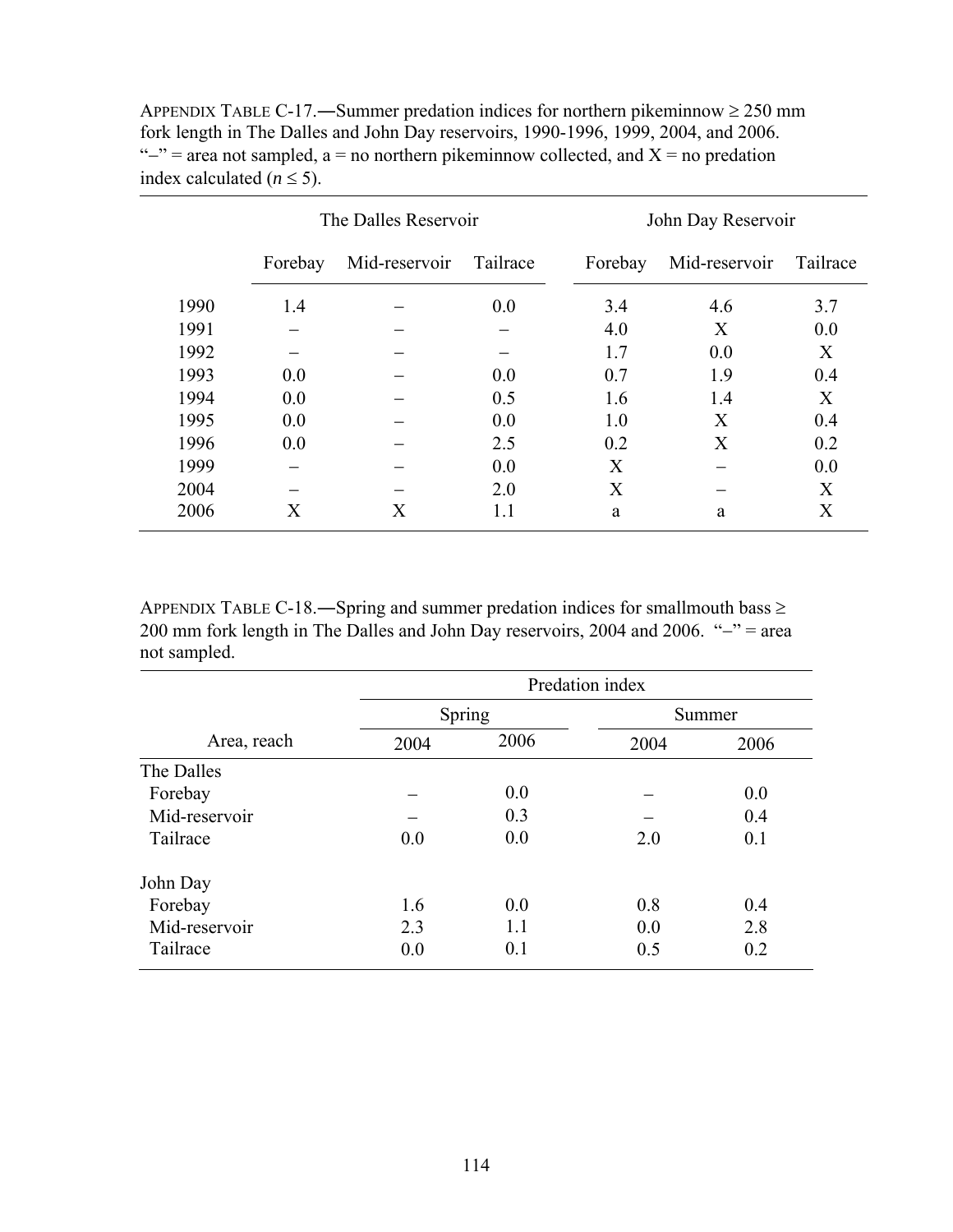|               | Predation index |                     |                 |        |  |  |
|---------------|-----------------|---------------------|-----------------|--------|--|--|
|               |                 | Northern pikeminnow | Smallmouth bass |        |  |  |
| Area, reach   | Spring          | Summer              | Spring          | Summer |  |  |
| The Dalles    |                 |                     |                 |        |  |  |
| Forebay       | 0.0             | X                   | 0.0             | 0.0    |  |  |
| Mid-reservoir | 0.4             | X                   | 0.3             | 0.4    |  |  |
| Tailrace      | X               | 1.1                 | 0.0             | 0.1    |  |  |
| John Day      |                 |                     |                 |        |  |  |
| Forebay       | X               | a                   | 0.0             | 0.4    |  |  |
| Mid-reservoir | X               | a                   | 1.1             | 2.8    |  |  |
| Tailrace      | 0.1             | Χ                   | 0.1             | 0.2    |  |  |

APPENDIX TABLE C-19.―Spring and summer predation indices for northern pikeminnow  $\geq$  250 mm fork length and smallmouth bass  $\geq$  200 mm fork length in The Dalles and John Day reservoirs, 2006.  $X = no$  predation index calculated ( $n \le 5$ ) and a = no northern pikeminnow collected.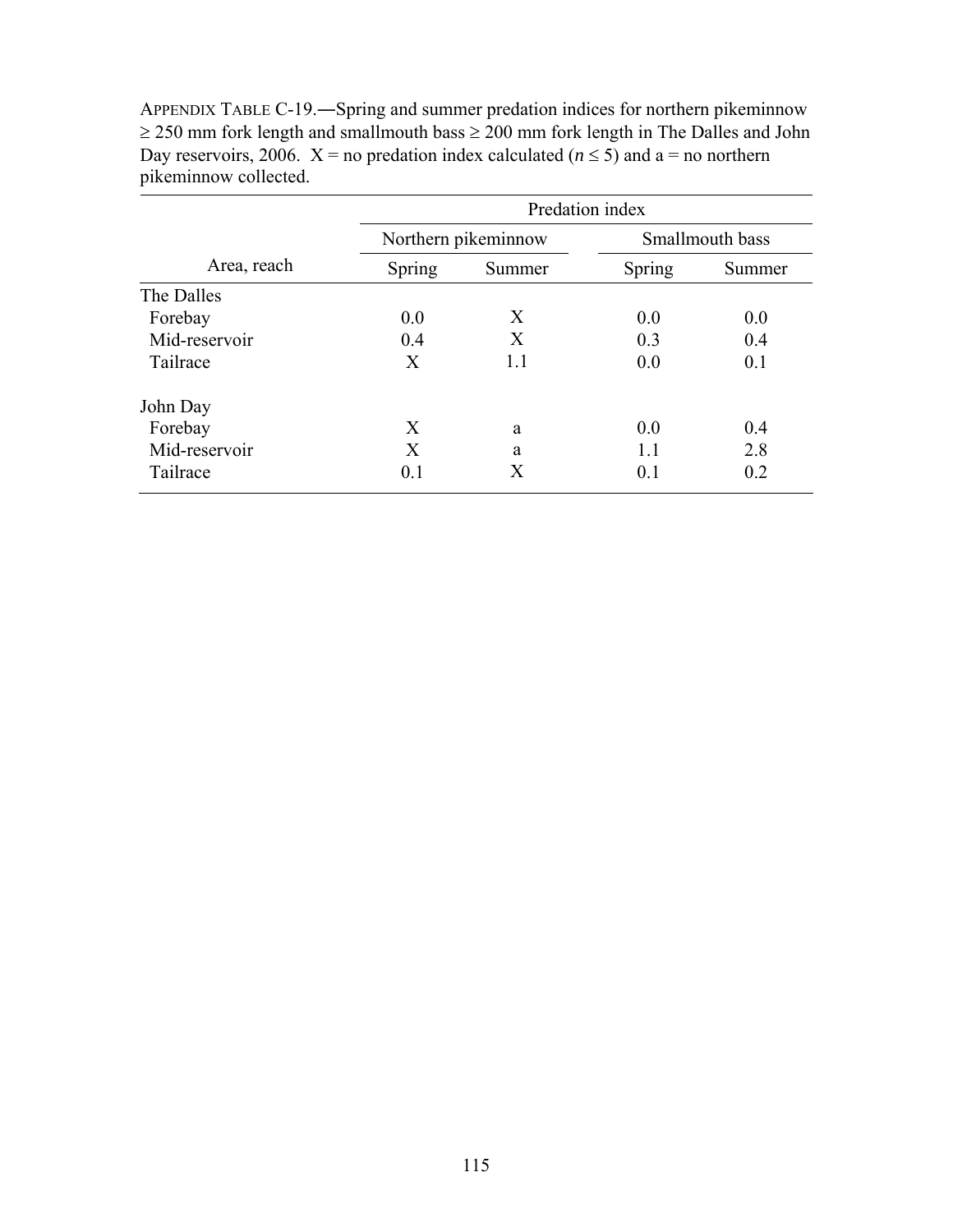# **Report D**

**Dam Angling Test Fishery – 2006** 

**Prepared by** 

**Russell Porter Pacific States Marine Fisheries Commission**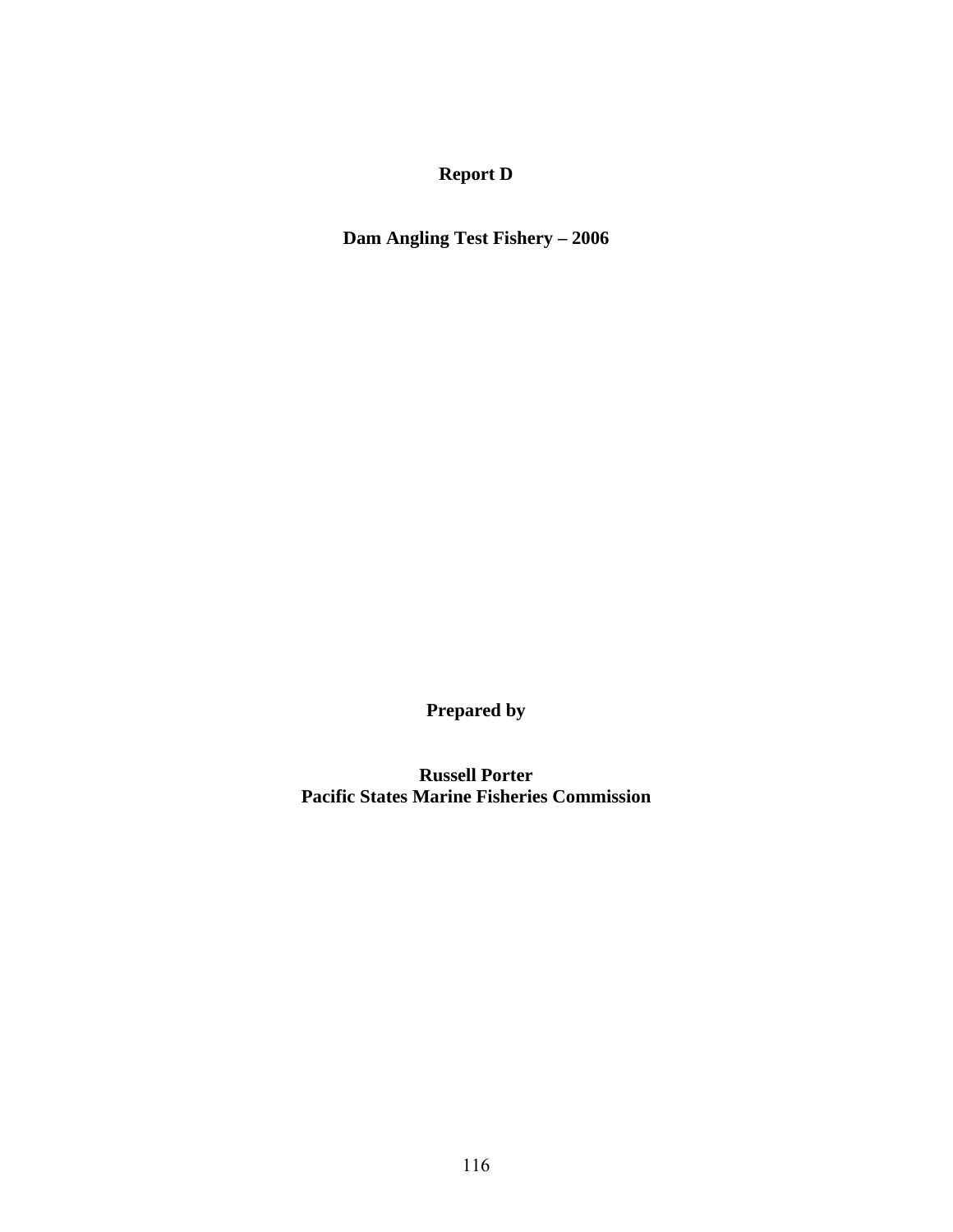# **Introduction.**

The Pacific States Marine Fisheries Commission contracted with the U.S. Department of Agriculture, Wildlife Services to conduct test fisheries from the dam structures at Bonneville and The Dalles dam during the 2006 season. The U.S. Department of Agriculture has conducted pikeminnow fisheries in the upper Columbia River projects for the Public Utility districts in past years.

# **Methods**.

Two five man fishing crews were utilized to conduct dam angling test fisheries from May 1, 2006 through August 6, 2006 using traditional hook and line gear. The work was conducted at Bonneville and The Dalles dams fishing from the structures and in the Boat Restricted Zone (BRZ) by boat at both projects. Two boats were utilized for the BRZ fisheries in accordance with U.S. Army Corps of Engineers safety rules.

### **Results**

Dam Angling. In general, it was found that fishing from the Bonneville dam structure was difficult, as access to the water was only available in a few spots from the dam structure, making fishing difficult in some locations and hazardous in others. As a result, a total of 157 angler hours was spent fishing from Bonneville dam with a harvest of only 19 northern pikeminnow.

Dam angling from The Dalles dam was far more productive than Bonneville and access to the water was much easier. A total of 1,337 angler hours were spent fishing from The Dalles dam with a total harvest of 2,406 northern pikeminnows.

BRZ Angling. Fishing in the boat restricted zone at Bonneville was also somewhat difficult. Getting the boat into the BRZ for fishing activities, especially with a lot of spill occurring was a challenge. A total of 812 angler hours were expended during the three month fishery with a total of 822 northern pikeminnow caught.

A sampling of fish caught below the dam by boat in the BRZ averaged 409 mm (16 inches), while those caught from the dam averaged 422 mm (16.6 inches). Fish caught from the dam in the reservoir above the dam averaged 360 mm (14.2 inches) and those caught by boat averaged 369 mm (14.5 inches).

Since dam angling at The Dalles was readily accessible, fishing in the BRZ was not tested until the last week of the fishery. A total of 80 angler hours were expended fishing in the BRZ at The Dalles with a total catch of 80 northern pikeminnow.

### **Conclusions**

The test fisheries this year determined the methods at Bonneville and The Dalles which may work to harvest northern pikeminnows under current dam operations. The accessibility at Bonneville is an issue in attempting to harvest northern pikeminnow at the dam. Times and methods at The Dalles were tested and determined during this year's